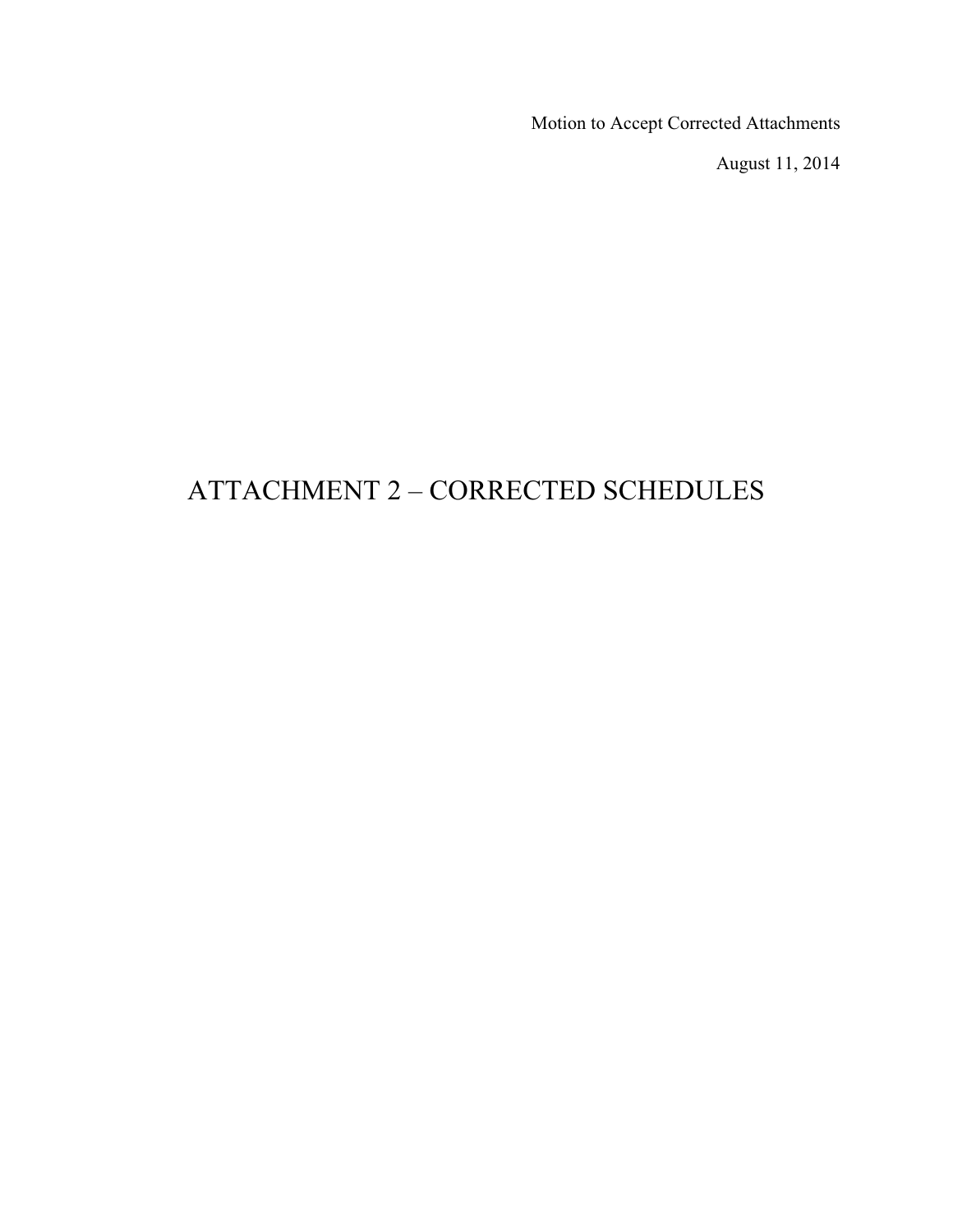| CALIFORNIA WATER SERVICE COMPANY<br>1720 North First Street, San Jose, CA 95112                | Revised                                                                                                                                                                                                                                                                                                                                                                                                                                          | Cal. P.U.C. Sheet No. |                                 |
|------------------------------------------------------------------------------------------------|--------------------------------------------------------------------------------------------------------------------------------------------------------------------------------------------------------------------------------------------------------------------------------------------------------------------------------------------------------------------------------------------------------------------------------------------------|-----------------------|---------------------------------|
| $(408)$ 367-8200                                                                               | Canceling Original                                                                                                                                                                                                                                                                                                                                                                                                                               | Cal. P.U.C. Sheet No. |                                 |
|                                                                                                | Schedule No. LIRA<br>LOW-INCOME RATEPAYER ASSISTANCE (LIRA)<br>(Page 1)                                                                                                                                                                                                                                                                                                                                                                          |                       |                                 |
| LIRA CREDIT                                                                                    |                                                                                                                                                                                                                                                                                                                                                                                                                                                  |                       | (T)                             |
| CREDIT APPLICABILITY<br>meets all the special conditions of this schedule.                     | Applicable to individually metered and flat rate residential customers, qualified non-profit group living facilities,<br>qualified agricultural employee housing facilities, and migrant farm worker housing centers where the customer                                                                                                                                                                                                          |                       | (T)                             |
| <b>CREDIT TERRITORY</b><br>All tariffed service areas of the California Water Service Company. |                                                                                                                                                                                                                                                                                                                                                                                                                                                  |                       | (T)                             |
| METERED SINGLE-FAMILY RESIDENTIAL RATES                                                        |                                                                                                                                                                                                                                                                                                                                                                                                                                                  |                       |                                 |
| <b>Quantity Rates:</b><br>schedule for single-family service.                                  | Customers will be charged per 100 cubic feet of water delivered at the metered rates as reflected in applicable rate                                                                                                                                                                                                                                                                                                                             |                       |                                 |
| <b>Service Charges:</b>                                                                        | Eligible customers will receive a monthly LIRA credit equal to 50% of the 5/8" x 3/4" service charge for single-<br>family residential service, prorated based on the days of service, if service is not provided for a full month. The<br>maximum monthly credit is \$18.00 for non-RSF districts, and to \$30 for RSF districts.                                                                                                               |                       | $(1)$ (N)                       |
| Kern River Valley Distric All                                                                  | The following service areas are defined as the "RSF Districts" (see Schedule RSF for more information):<br>Redwood Valley District: All (Coast Springs, Lucerne, and Unified)<br>Antelope Valley District: Fremont, Lake Hughes, and Leona Valley                                                                                                                                                                                                |                       | (N)<br>(N)<br>(N)<br>(N)        |
| <b>FLAT RATE RESIDENTIAL RATES</b>                                                             |                                                                                                                                                                                                                                                                                                                                                                                                                                                  |                       |                                 |
|                                                                                                | Eligible customers will be charged the flat rates reflected in the applicable rate schedule for residential flat rate<br>service, with a monthly LIRA credit equal to 50% of the 5/8" x 3/4" service charge for metered<br>single-family residential service, prorated based on the days of service, if service is not provided for a full month.<br>The maximum monthly credit is \$18.00 for non-RSF districts, and to \$30 for RSF districts. |                       | (T)<br>(L)<br>(L)<br>$(1)$ (N)  |
| Kern River Valley Distric All                                                                  | The following service areas are defined as the "RSF Districts" (see Schedule RSF for more information):<br>Redwood Valley District: All (Coast Springs, Lucerne, and Unified)<br>Antelope Valley District: Fremont, Lake Hughes, and Leona Valley                                                                                                                                                                                                |                       | (N)<br>(N)<br>(N)<br>(N)        |
|                                                                                                | QUALIFIED NON-PROFIT GROUP LIVING FACILITIES, QUALIFIED AGRICULTURAL EMPLOYEE<br>HOUSING FACILITIES, MIGRANT FARM WORKER HOUSING CENTERS                                                                                                                                                                                                                                                                                                         |                       |                                 |
| <b>Quantity Rates:</b><br>schedule for single-family service.                                  | Customers will be charged per 100 cubic feet of water delivered at the metered rates as reflected in applicable rate                                                                                                                                                                                                                                                                                                                             |                       |                                 |
| <b>Service Charges:</b>                                                                        | Eligible customers will receive a monthly LIRA credit of \$20.00, prorated based on the days of service, if service is<br>not provided for a full month. The maximum monthly credit per qualifying sub-metered customer is \$20.00.                                                                                                                                                                                                              |                       |                                 |
|                                                                                                | (continued)                                                                                                                                                                                                                                                                                                                                                                                                                                      |                       |                                 |
| (To be inserted by utility)                                                                    | <b>Issued by</b>                                                                                                                                                                                                                                                                                                                                                                                                                                 |                       | (To be inserted by Cal. P.U.C.) |
| Advice Letter No.                                                                              | PAUL G. TOWNSLEY                                                                                                                                                                                                                                                                                                                                                                                                                                 | Date Filed            |                                 |

Vice President PAUL G. TOWNSLEY

 $\frac{N_{\text{AMRE}}}{N_{\text{HSE}}}\n\text{Effective}$ Effective
Effective
Effective
Eigenstein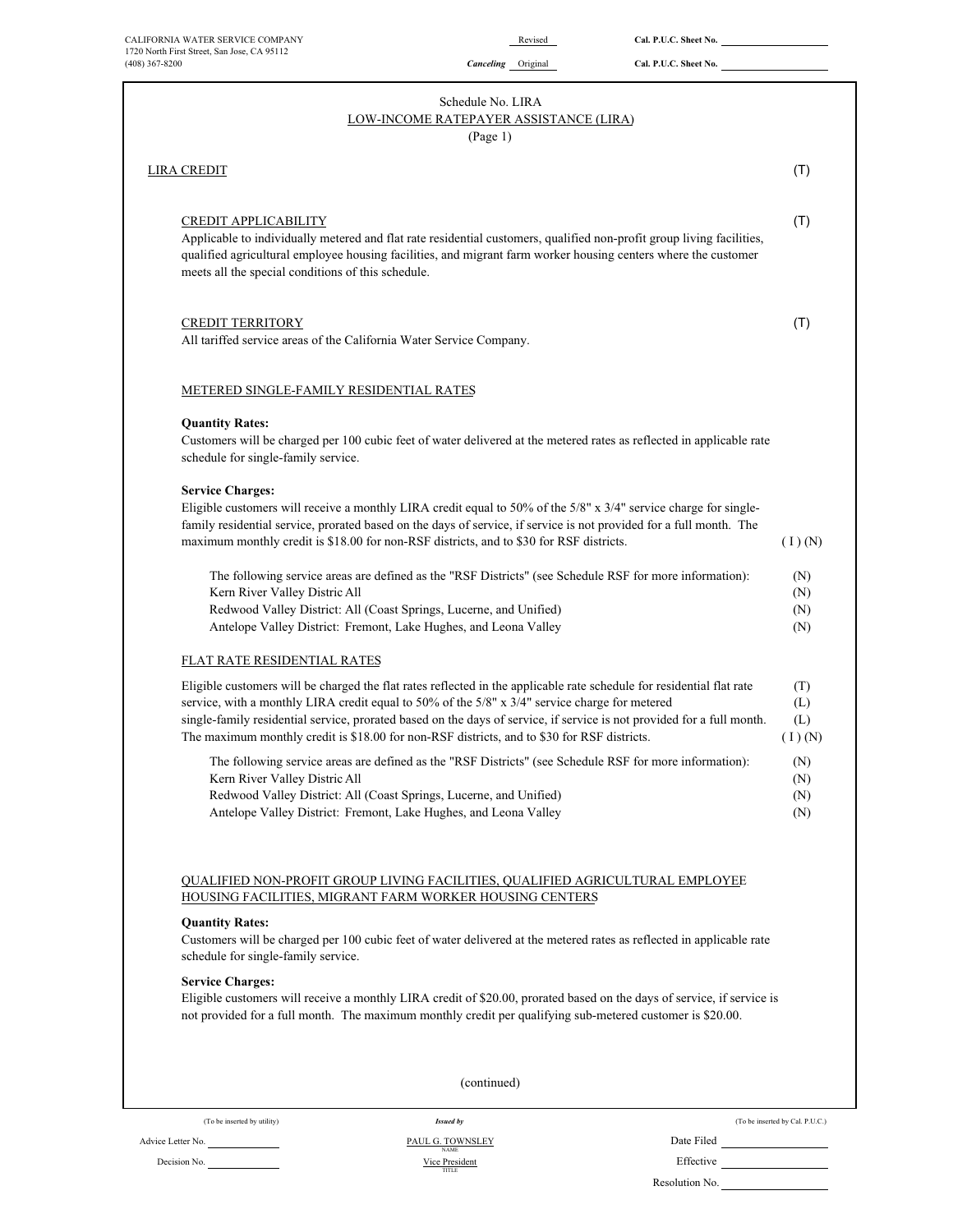# LOW-INCOME RATEPAYER ASSISTANCE (LIRA) Schedule No. LIRA

(Page 2)

LIRA CREDIT (T) (T)

#### SPECIAL CONDITIONS:

- 1. LIRA Household: A LIRA household is one for which the total gross income from all sources is less than or equal to the maximum household income level for the CARE programs approved by the Commission. Southern California Edison's (Edison) CARE program will be applicable to customers residing within Edison's service area and Pacific Gas and Electric Company's (PG&E) CARE program will be applicable to customers residing within PG&E's service area. Total gross income shall include income from all sources, both taxable and nontaxable. The billed customer must not be a person who is claimed as a dependent on another person's income tax return.
- 2. Application and Eligibility Declaration: Proof of active participation in a CARE program or an application and eligibility declaration on a form authorized by the Commission is required for each request for service under this schedule. Renewal of a customer's eligibility declaration may be required consistent with CARE program renewal requirements, but not more often than annually. Customers, excluding qualified non-profit group living eligible to receive service under this rate schedule at no more than one residential location at any one time, and the rate applies only to the customer's permanent primary residence.
- 3. Commence of Rate: LIRA rates become effective January 1, 2007. After LIRA rates are effective eligible of the customer's application by the Utility.
- 4. Verification: Information provided by the applicant is subject to verification by the Utility. Refusal or failure of a customer to provide sufficient documentation of eligibility acceptable to the Utility, upon the request of the Utility, shall result in removal from this rate schedule. Failure to comply with any terms of the LIRA program shall result in removal from this rate schedule.
- 5. Notice from Customer: It is the customer's responsibility to notify the Utility if there is a change in the customer's eligibility status.
- 6. Customers may be re-billed for periods of ineligibility under the applicable rate schedule.

(D) (D)

| ۰.<br>I<br>I<br>ł |
|-------------------|
|                   |
| I<br>۰.           |

(continued)

Decision No. **Effective Decision No. Effective Decision No. <b>Effective** #REF! NAME Vice Presiden TITLE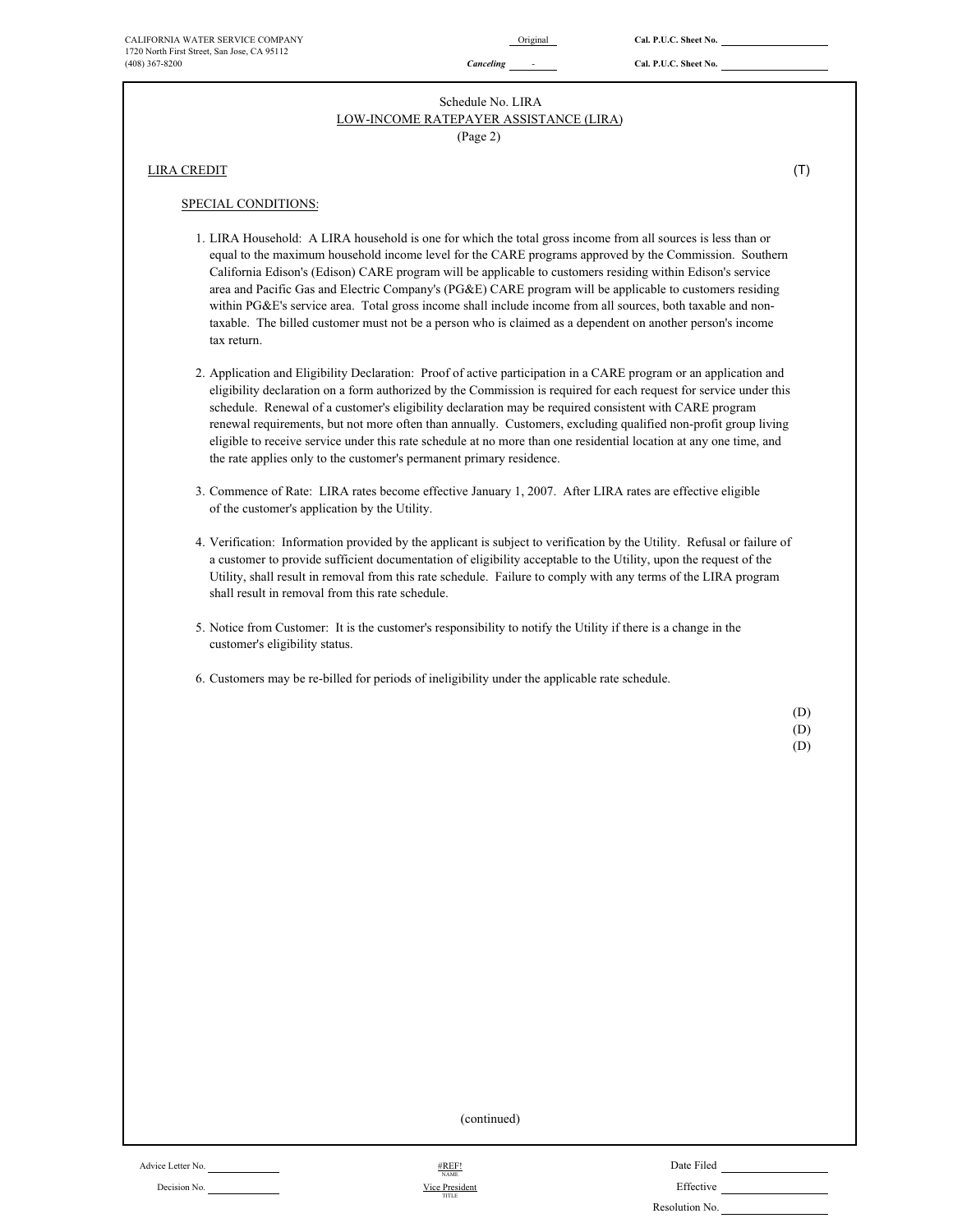| CALIFORNIA WATER SERVICE COMPANY                                                                                                                                                                          |                                                    | Revised                  | Cal. P.U.C. Sheet No.      |                                 |
|-----------------------------------------------------------------------------------------------------------------------------------------------------------------------------------------------------------|----------------------------------------------------|--------------------------|----------------------------|---------------------------------|
| 1720 North First Street, San Jose, CA 95112<br>$(408)$ 367-8200                                                                                                                                           | <b>Canceling</b> Revised                           |                          | Cal. P.U.C. Sheet No.      |                                 |
|                                                                                                                                                                                                           |                                                    |                          |                            |                                 |
|                                                                                                                                                                                                           | Schedule No. LIRA                                  |                          |                            | (T)                             |
|                                                                                                                                                                                                           | LOW-INCOME RATEPAYER ASSISTANCE (LIRA)<br>(Page 3) |                          |                            | (T)<br>(T)                      |
|                                                                                                                                                                                                           |                                                    |                          |                            |                                 |
| <b>LIRA SURCHARGE</b>                                                                                                                                                                                     |                                                    |                          |                            | (T)                             |
|                                                                                                                                                                                                           |                                                    |                          |                            |                                 |
| <b>SURCHARGE APPLICABILITY</b><br>Applicable to all water service except that provided for:                                                                                                               |                                                    |                          |                            | (T)                             |
| (1) public and private fire protection services and                                                                                                                                                       |                                                    |                          |                            | (L)<br>(T)                      |
| (2) under Schedules OR-3M, OR-3M-I, and OR-2UL for raw water delivery along the Powers Canal                                                                                                              |                                                    |                          |                            | (L)                             |
| (3) LIRA customers.                                                                                                                                                                                       |                                                    |                          |                            |                                 |
| <b>SURCHARGE TERRITORY</b>                                                                                                                                                                                |                                                    |                          |                            |                                 |
| All territories served.                                                                                                                                                                                   |                                                    |                          |                            |                                 |
|                                                                                                                                                                                                           |                                                    |                          |                            |                                 |
| <b>RATE SURCHARGE</b>                                                                                                                                                                                     |                                                    |                          |                            | (T)                             |
| A LIRA surcharge rate of 2.313% will be applied to the basic water charges (identified below) on<br>a customer's bill.                                                                                    |                                                    |                          |                            | (N)                             |
| Basic water charges as referenced in this Schedule consist of the service charge and quantity charges for                                                                                                 |                                                    |                          |                            | (N)                             |
| a metered customer, and the flat charge for flat-rate customers, after RSF credits are applied; they do not                                                                                               |                                                    |                          |                            | (N)                             |
| include any other fees, surcharges, or credits.                                                                                                                                                           |                                                    |                          |                            | (N)                             |
|                                                                                                                                                                                                           |                                                    |                          |                            |                                 |
|                                                                                                                                                                                                           |                                                    |                          |                            | (D)                             |
| SPECIAL CONDITIONS                                                                                                                                                                                        |                                                    |                          |                            | (T)                             |
| 1. Amortization of non-discretionary balance in the Low-Income Ratepayer Assistance Memorandum Account<br>over a 36-month period, beginning October 12, 2012, the effective date of Advice Letter 2086-A. |                                                    |                          |                            |                                 |
| <b>QUANTITY RATE SURCHARGE</b>                                                                                                                                                                            |                                                    |                          |                            |                                 |
|                                                                                                                                                                                                           |                                                    |                          |                            |                                 |
|                                                                                                                                                                                                           |                                                    |                          |                            |                                 |
| FLAT RATE SURCHARGE<br>Per Service Per Month:                                                                                                                                                             |                                                    |                          |                            |                                 |
|                                                                                                                                                                                                           | Bakersfield District \$0.75                        | Oroville District \$0.49 |                            |                                 |
|                                                                                                                                                                                                           | Chico District \$0.44                              | Selma District \$0.71    |                            |                                 |
|                                                                                                                                                                                                           | Marysville District \$0.46                         | Willows District \$0.58  |                            |                                 |
|                                                                                                                                                                                                           |                                                    |                          |                            |                                 |
|                                                                                                                                                                                                           |                                                    |                          |                            |                                 |
|                                                                                                                                                                                                           |                                                    |                          |                            |                                 |
|                                                                                                                                                                                                           |                                                    |                          |                            |                                 |
|                                                                                                                                                                                                           |                                                    |                          |                            |                                 |
|                                                                                                                                                                                                           |                                                    |                          |                            |                                 |
|                                                                                                                                                                                                           |                                                    |                          |                            |                                 |
| (To be inserted by utility)                                                                                                                                                                               | <b>Issued by</b>                                   |                          |                            | (To be inserted by Cal. P.U.C.) |
| Advice Letter No.                                                                                                                                                                                         | PAUL G. TOWNSLEY                                   |                          |                            |                                 |
| Decision No.                                                                                                                                                                                              | <b>NAME</b><br>Vice President                      |                          | Effective <u>contracts</u> |                                 |
|                                                                                                                                                                                                           | TITLE                                              |                          | Resolution No. 4           |                                 |
|                                                                                                                                                                                                           |                                                    |                          |                            |                                 |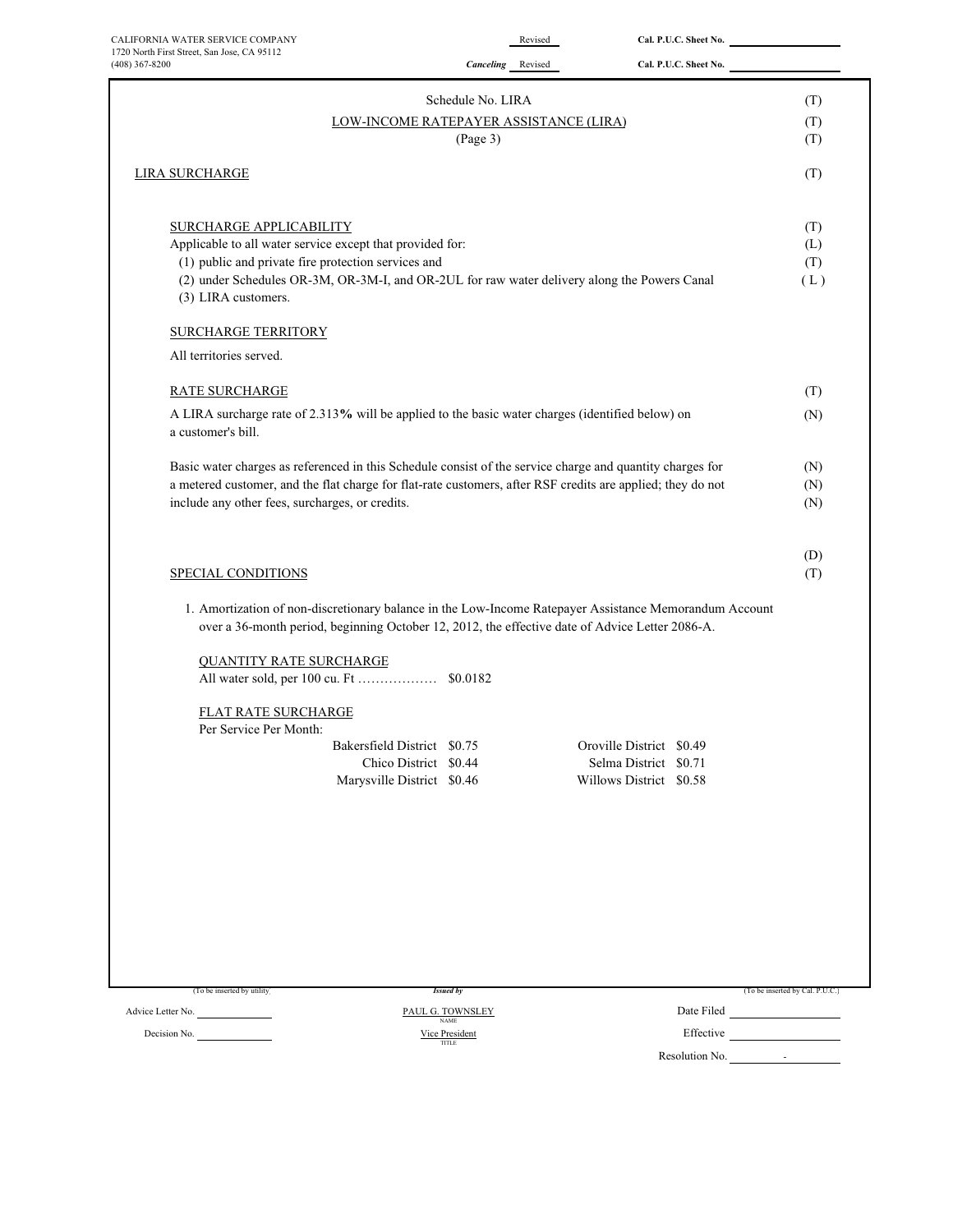| CALIFORNIA WATER SERVICE COMPANY                                                                                                                                   |                                            | Revised | Cal. P.U.C. Sheet No.                                                |                                 |
|--------------------------------------------------------------------------------------------------------------------------------------------------------------------|--------------------------------------------|---------|----------------------------------------------------------------------|---------------------------------|
| 1720 North First Street, San Jose, CA 95112<br>(408) 367-8200                                                                                                      | <b>Canceling</b>                           | Revised | Cal. P.U.C. Sheet No.                                                |                                 |
|                                                                                                                                                                    | Schedule No. RSF                           |         |                                                                      |                                 |
|                                                                                                                                                                    | All Tariff Areas                           |         |                                                                      |                                 |
|                                                                                                                                                                    | RATE SUPPORT FUND                          |         |                                                                      | Sheet 1 of 1<br>(T)             |
| The Rate Support Fund (RSF) program provides credits to customers in the service areas identified below,                                                           |                                            |         |                                                                      | (C)                             |
| and is funded through surcharges on other customers.                                                                                                               |                                            |         |                                                                      | (C)                             |
| <b>RSF SURCHARGE</b>                                                                                                                                               |                                            |         |                                                                      | (T)                             |
| APPLICABILITY:                                                                                                                                                     |                                            |         |                                                                      | (L)                             |
| Applicable to all water service except that provided for:                                                                                                          |                                            |         |                                                                      | (L)                             |
| (1) public and private fire protection services and                                                                                                                |                                            |         |                                                                      | (C)                             |
| (2) under Schedules OR-3M, OR-3M-I, and OR-2UL for raw water delivery along the Powers Canal                                                                       |                                            |         |                                                                      | (N)                             |
| (3) LIRA customers located in an RSF District (see Schedule LIRA).                                                                                                 |                                            |         |                                                                      | (N)                             |
| TERRITORY:                                                                                                                                                         |                                            |         |                                                                      | (L)                             |
| All territories served.                                                                                                                                            |                                            |         |                                                                      | (L)                             |
| <b>SURCHARGE:</b>                                                                                                                                                  |                                            |         |                                                                      |                                 |
| An RSF surcharge rate of .502% will be applied to the basic water charges (identified below) on                                                                    |                                            |         |                                                                      | (N)                             |
| a customer's bill.                                                                                                                                                 |                                            |         |                                                                      | (N)                             |
| Basic water charges as referenced in this Schedule consist of the service charge and quantity charges for                                                          |                                            |         |                                                                      | (N)                             |
| a metered customer, and the flat charge for flat-rate customers, after RSF credits are applied; they do not                                                        |                                            |         |                                                                      | (N)                             |
| include any other fees, surcharges, or credits.                                                                                                                    |                                            |         |                                                                      | (N)                             |
| <b>RSF CREDIT</b>                                                                                                                                                  |                                            |         |                                                                      |                                 |
| APPLICABILITY:                                                                                                                                                     |                                            |         |                                                                      |                                 |
| Applicable to all water service in the service areas identified below (defined as the "RSF Districts"), except                                                     |                                            |         |                                                                      | (N)                             |
| that provided for public and private fire protection services:                                                                                                     |                                            |         |                                                                      | (N)                             |
| Kern River Valley District:                                                                                                                                        | All                                        |         |                                                                      | (N)                             |
| Redwood Valley District:                                                                                                                                           | All (Coast Springs, Lucerne, and Unified)  |         |                                                                      | (N)                             |
| Antelope Valley District:                                                                                                                                          | Fremont, Lake Hughes, and Leona Valley     |         |                                                                      | (N)                             |
| <b>CREDIT AMOUNTS:</b>                                                                                                                                             |                                            |         |                                                                      | (N)                             |
| A discounted quantity rate on the first units of water consumption per month up to the "RSF Usage Limit."                                                          |                                            |         |                                                                      | (N)                             |
| Discounted RSF quantity rate \$4.52 per 100 cu. feet                                                                                                               |                                            |         |                                                                      | (N)                             |
| The Discounted RSF Quantity Rates apply to monthly water consumption up to the following RSF Usage Limits:<br>Coast Springs (Redwood Valley District) First 4 Ccfs |                                            |         |                                                                      | (N)<br>(N)                      |
|                                                                                                                                                                    |                                            |         |                                                                      | (N)                             |
| Additional units will be charged at the quantity rates described on the rate schedules for those service areas.                                                    |                                            |         |                                                                      |                                 |
|                                                                                                                                                                    |                                            |         |                                                                      | (N)                             |
| Kern River Valley District                                                                                                                                         |                                            |         | Schedules KRV-AR-1, KRV-BD-1, KRV-KD-1, KRV-LK-1, KRV-SQ-1, KRV-AO-1 | (N)                             |
| Redwood Valley District:<br>Antelope Valley District:                                                                                                              | Schedules AV-LEO-1-R, AV-LEO-1-NR, AV-FM-1 |         | Schedules RV-CS-1, RV-LC-1, RV-HW-1, RV-RP-1, RV-NH-1, RV-AR-1       | (N)<br>(N)                      |
|                                                                                                                                                                    |                                            |         |                                                                      |                                 |
| SPECIAL CONDITIONS                                                                                                                                                 |                                            |         |                                                                      | (D)                             |
| 1. All surcharges and credits under this tariff shall be separately identified on customer bills.                                                                  |                                            |         |                                                                      |                                 |
| 2. In no instance should the total amount of the combined (RSF plus LIRA) subsidy received by a                                                                    |                                            |         |                                                                      |                                 |
| customer in any month exceed that customer's water bill for service in that month.                                                                                 |                                            |         |                                                                      |                                 |
| (To be inserted by utility)                                                                                                                                        | <b>Issued by</b>                           |         |                                                                      | (To be inserted by Cal. P.U.C.) |
| Advice Letter No.                                                                                                                                                  | PAUL G. TOWNSLEY<br><b>NAME</b>            |         |                                                                      |                                 |
| Decision No.                                                                                                                                                       | <b>Vice President</b><br>TITLE             |         |                                                                      |                                 |
|                                                                                                                                                                    |                                            |         | Resolution No.<br>the contract of the contract of the                |                                 |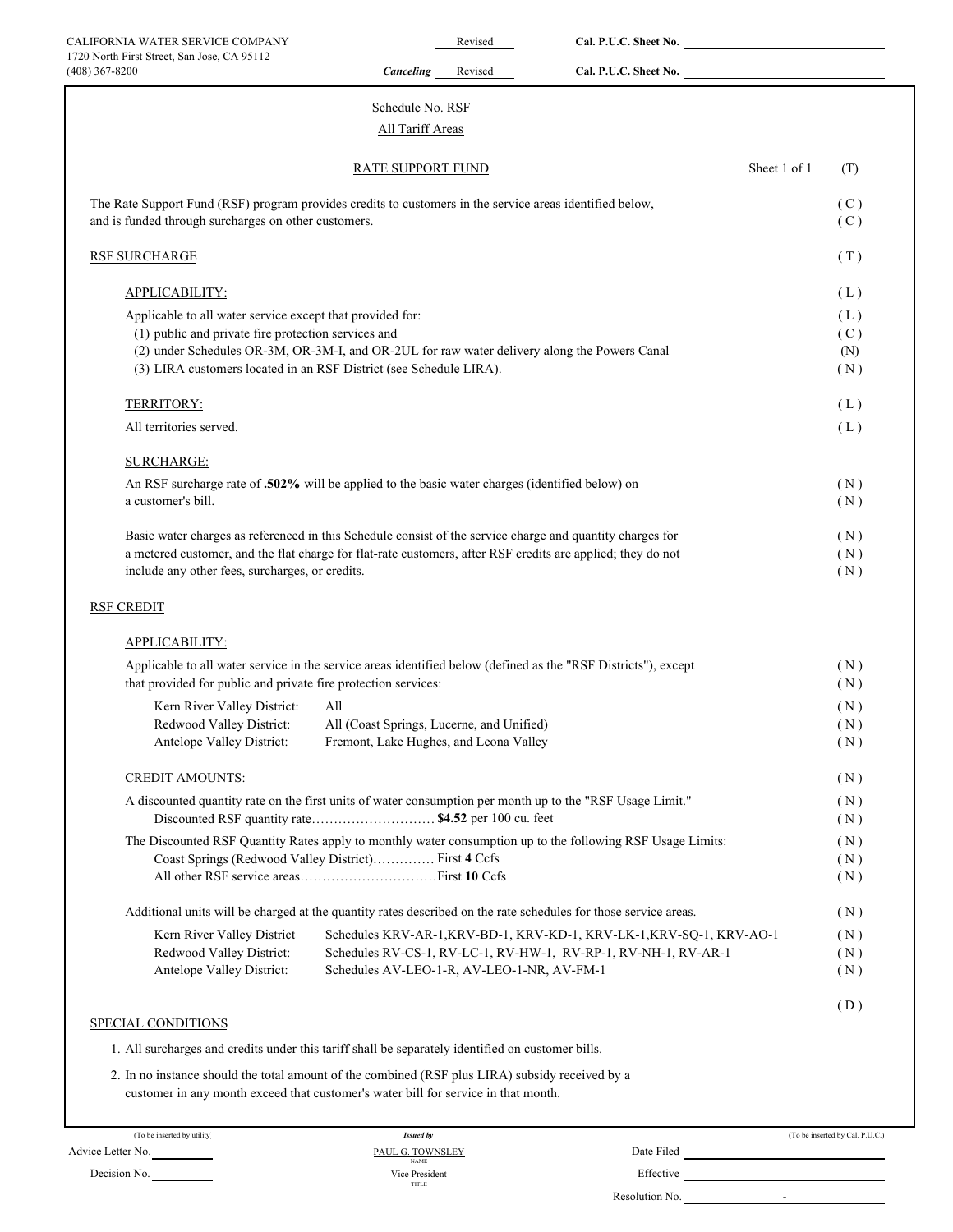| CALIFORNIA WATER SERVICE COMPANY                                                                                                                                                                       |                                      | Revised                       | Cal. P.U.C. Sheet No.       |                                 |
|--------------------------------------------------------------------------------------------------------------------------------------------------------------------------------------------------------|--------------------------------------|-------------------------------|-----------------------------|---------------------------------|
| 1720 North First Street, San Jose, CA 95112<br>(408) 367-8200                                                                                                                                          | Canceling                            | Revised                       | Cal. P.U.C. Sheet No.       |                                 |
|                                                                                                                                                                                                        | Schedule No. AV-LEO-1-R              |                               |                             |                                 |
|                                                                                                                                                                                                        |                                      |                               |                             |                                 |
|                                                                                                                                                                                                        | Antelope Valley Tariff Area          |                               |                             |                                 |
|                                                                                                                                                                                                        | (Leona Valley Service Area)          |                               |                             |                                 |
|                                                                                                                                                                                                        | RESIDENTIAL METERED SERVICE          |                               |                             |                                 |
| <b>APPLICABILITY</b>                                                                                                                                                                                   |                                      |                               |                             |                                 |
| Applicable to all metered water service provided to single-family residential customers.                                                                                                               |                                      |                               |                             |                                 |
| <b>TERRITORY</b>                                                                                                                                                                                       |                                      |                               |                             |                                 |
| A portion of the community of Leona Valley and vicinity, Los Angeles County                                                                                                                            |                                      |                               |                             |                                 |
|                                                                                                                                                                                                        |                                      |                               |                             |                                 |
| RATES                                                                                                                                                                                                  |                                      |                               |                             |                                 |
| <b>Quantity Rates:</b>                                                                                                                                                                                 |                                      |                               |                             |                                 |
|                                                                                                                                                                                                        |                                      |                               | \$4.7208                    | (1)                             |
|                                                                                                                                                                                                        |                                      |                               | \$5.2453                    |                                 |
|                                                                                                                                                                                                        |                                      |                               | \$6.2944                    | (1)                             |
|                                                                                                                                                                                                        |                                      |                               | Per Meter                   |                                 |
| Service Charge:                                                                                                                                                                                        |                                      |                               | Per Month                   |                                 |
|                                                                                                                                                                                                        |                                      | $5/8 \times 3/4$ - inch meter | \$52.68                     | (1)                             |
|                                                                                                                                                                                                        |                                      | $3/4$ - inch meter            | \$79.02                     | (1)                             |
|                                                                                                                                                                                                        |                                      | Fire Service 1 - inch meter   | \$53.73                     | (N)                             |
|                                                                                                                                                                                                        |                                      | 1 - inch meter                | \$131.69                    | (1)                             |
|                                                                                                                                                                                                        |                                      | $1-1/2$ - inch meter          | \$263.39                    |                                 |
|                                                                                                                                                                                                        |                                      | 2 - inch meter                | \$421.42                    |                                 |
|                                                                                                                                                                                                        |                                      | 3 - inch meter                | \$790.17                    |                                 |
|                                                                                                                                                                                                        |                                      | 4 - inch meter                | \$1,316.95                  |                                 |
|                                                                                                                                                                                                        |                                      | 6 - inch meter                | \$2,633.89                  |                                 |
|                                                                                                                                                                                                        |                                      | 8 - inch meter                | \$4,214.23                  |                                 |
|                                                                                                                                                                                                        |                                      | 10 - inch meter               | \$6,057.95                  |                                 |
|                                                                                                                                                                                                        |                                      | 12 - inch meter               | \$8,691.85                  |                                 |
|                                                                                                                                                                                                        |                                      |                               | 14 - inch meter \$11,852.52 | (1)                             |
| The service charge is a readiness-to-serve charge which is applicable to all metered service and to which is<br>added the charge for water used computed at the quantity rates.                        |                                      |                               |                             |                                 |
|                                                                                                                                                                                                        |                                      |                               |                             |                                 |
| SPECIAL CONDITIONS                                                                                                                                                                                     |                                      |                               |                             |                                 |
| 1. Qualifying low-income individually metered residential customers are eligible for credits as shown on<br>Schedule LIRA.                                                                             |                                      |                               |                             |                                 |
| 2. All bills are subject to any applicable surcharges/surcredits on Schedules RSF, LIRA and AS.                                                                                                        |                                      |                               |                             |                                 |
| 3. All bills are subject to the reimbursement fees set forth on Schedule UF.                                                                                                                           |                                      |                               |                             |                                 |
|                                                                                                                                                                                                        |                                      |                               |                             | (D)                             |
|                                                                                                                                                                                                        |                                      |                               |                             | (D)                             |
|                                                                                                                                                                                                        |                                      |                               |                             | (D)                             |
| 4. A WRAM-MCBA true-up surcharge of \$0.4263 per 100 cu. ft. of water used is to be applied to the                                                                                                     |                                      |                               |                             |                                 |
| quantity rates for 20 months beginning March 15, 2013, the effective date of Advice Letter 2099.<br>5. A WRAM-MCBA true-up surcharge of \$0.4348 per 100 cu. ft. of water used is to be applied to the |                                      |                               |                             |                                 |
| quantity rates for 24 months beginning April 15, 2014, the effective date of Advice Letter 2120.                                                                                                       |                                      |                               |                             |                                 |
|                                                                                                                                                                                                        |                                      |                               |                             |                                 |
|                                                                                                                                                                                                        |                                      |                               |                             |                                 |
| (To be inserted by utility)<br>Advice Letter No.                                                                                                                                                       | <b>Issued by</b><br>PAUL G. TOWNSLEY |                               | Date Filed                  | (To be inserted by Cal. P.U.C.) |
|                                                                                                                                                                                                        |                                      |                               |                             |                                 |

|                | (To be inserted by Cal. P.U.C.) |
|----------------|---------------------------------|
| Date Filed     |                                 |
| Effective      |                                 |
| Resolution No. |                                 |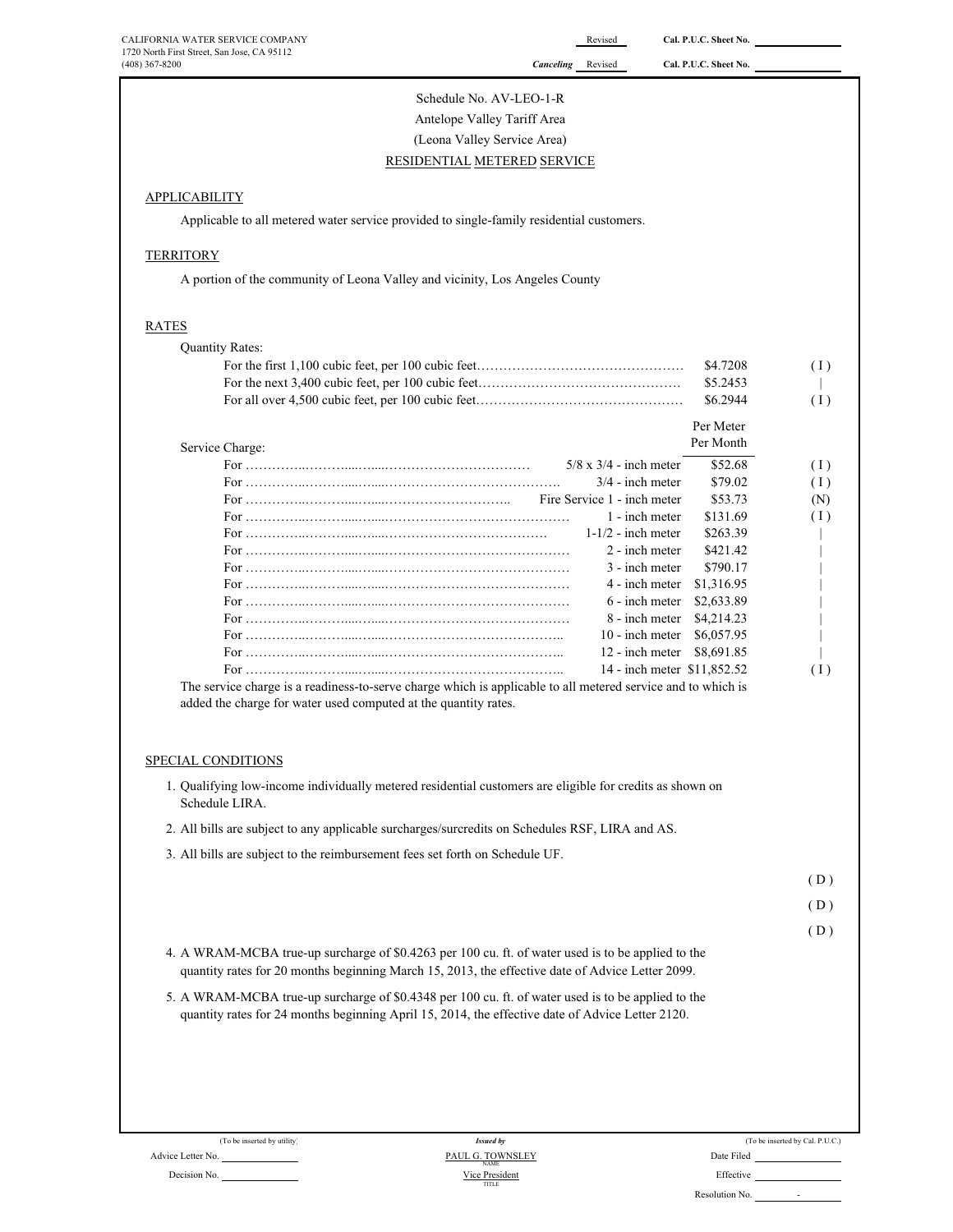| CALIFORNIA WATER SERVICE COMPANY                                                                                                                                                                       |                                | Revised                       | Cal. P.U.C. Sheet No. |                                 |
|--------------------------------------------------------------------------------------------------------------------------------------------------------------------------------------------------------|--------------------------------|-------------------------------|-----------------------|---------------------------------|
| 1720 North First Street, San Jose, CA 95112<br>$(408)$ 367-8200                                                                                                                                        | Canceling                      | Revised                       | Cal. P.U.C. Sheet No. |                                 |
|                                                                                                                                                                                                        | Schedule No. AV-LEO-1-NR       |                               |                       |                                 |
|                                                                                                                                                                                                        | Antelope Valley Tariff Area    |                               |                       |                                 |
|                                                                                                                                                                                                        | (Leona Valley Service Area)    |                               |                       |                                 |
| NONRESIDENTIAL METERED SERVICE                                                                                                                                                                         |                                |                               |                       |                                 |
|                                                                                                                                                                                                        |                                |                               |                       |                                 |
| <b>APPLICABILITY</b>                                                                                                                                                                                   |                                |                               |                       |                                 |
| Applicable to all metered water service except that provided to single-family residential customers.                                                                                                   |                                |                               |                       |                                 |
| <b>TERRITORY</b>                                                                                                                                                                                       |                                |                               |                       |                                 |
| A portion of the community of Leona Valley and vicinity, Los Angeles County                                                                                                                            |                                |                               |                       |                                 |
| <b>RATES</b>                                                                                                                                                                                           |                                |                               |                       |                                 |
| <b>Quantity Rates:</b>                                                                                                                                                                                 |                                |                               |                       |                                 |
|                                                                                                                                                                                                        |                                |                               | \$5.5525              | (1)                             |
|                                                                                                                                                                                                        |                                |                               | Per Meter             |                                 |
| Service Charge:                                                                                                                                                                                        |                                |                               | Per Month             |                                 |
|                                                                                                                                                                                                        |                                | $5/8 \times 3/4$ - inch meter | \$45.43               | (1)                             |
|                                                                                                                                                                                                        |                                | $3/4$ - inch meter            | \$68.14               |                                 |
|                                                                                                                                                                                                        |                                | 1 - inch meter                | \$113.57              |                                 |
|                                                                                                                                                                                                        |                                | $1-1/2$ - inch meter          | \$227.15              |                                 |
|                                                                                                                                                                                                        |                                | 2 - inch meter                | \$363.43              |                                 |
|                                                                                                                                                                                                        |                                | 3 - inch meter                | \$681.44              |                                 |
|                                                                                                                                                                                                        |                                | 4 - inch meter                | \$1,135.73            |                                 |
|                                                                                                                                                                                                        |                                | 6 - inch meter                | \$2,271.45            |                                 |
|                                                                                                                                                                                                        |                                | 8 - inch meter                | \$3,634.33            |                                 |
|                                                                                                                                                                                                        |                                | 10 - inch meter               | \$5,224.35            |                                 |
|                                                                                                                                                                                                        |                                | 12 - inch meter               | \$7,495.80            |                                 |
|                                                                                                                                                                                                        |                                | 14 - inch meter \$10,221.55   |                       | (1)                             |
| The service charge is a readiness-to-serve charge which is applicable to all metered service and to which is<br>added the charge for water used computed at the quantity rate.                         |                                |                               |                       |                                 |
| SPECIAL CONDITIONS                                                                                                                                                                                     |                                |                               |                       |                                 |
| 1. Qualifying non-profit group living facilities, agricultural employee housing facilities, and migrant farm<br>worker housing centers are eligible for credits as shown on Schedule LIRA.             |                                |                               |                       |                                 |
| 2. All bills are subject to any applicable surcharges on Schedules RSF and LIRA.                                                                                                                       |                                |                               |                       |                                 |
| 3. All bills are subject to the reimbursement fees set forth on Schedule UF.                                                                                                                           |                                |                               |                       |                                 |
|                                                                                                                                                                                                        |                                |                               |                       | (D)                             |
|                                                                                                                                                                                                        |                                |                               |                       | (D)                             |
|                                                                                                                                                                                                        |                                |                               |                       |                                 |
|                                                                                                                                                                                                        |                                |                               |                       | (D)                             |
|                                                                                                                                                                                                        |                                |                               |                       | (D)                             |
|                                                                                                                                                                                                        |                                |                               |                       |                                 |
|                                                                                                                                                                                                        |                                |                               |                       | (D)                             |
| 4. A WRAM-MCBA true-up surcharge of \$0.4263 per 100 cu. ft. of water used is to be applied to the<br>quantity rates for 20 months beginning March 15, 2013, the effective date of Advice Letter 2099. |                                |                               |                       |                                 |
|                                                                                                                                                                                                        |                                |                               |                       |                                 |
| 5. A WRAM-MCBA true-up surcharge of \$0.4348 per 100 cu. ft. of water used is to be applied to the<br>quantity rates for 24 months beginning April 15, 2014, the effective date of Advice Letter 2120. |                                |                               |                       |                                 |
|                                                                                                                                                                                                        |                                |                               |                       |                                 |
|                                                                                                                                                                                                        |                                |                               |                       |                                 |
|                                                                                                                                                                                                        |                                |                               |                       |                                 |
| (To be inserted by utility)<br>Advice Letter No.                                                                                                                                                       | <b>Issued by</b>               |                               | Date Filed            | (To be inserted by Cal. P.U.C.) |
|                                                                                                                                                                                                        | PAUL G. TOWNSLEY               |                               | Effective             |                                 |
| Decision No.                                                                                                                                                                                           | Vice President<br><b>TITLE</b> |                               |                       |                                 |

Resolution No.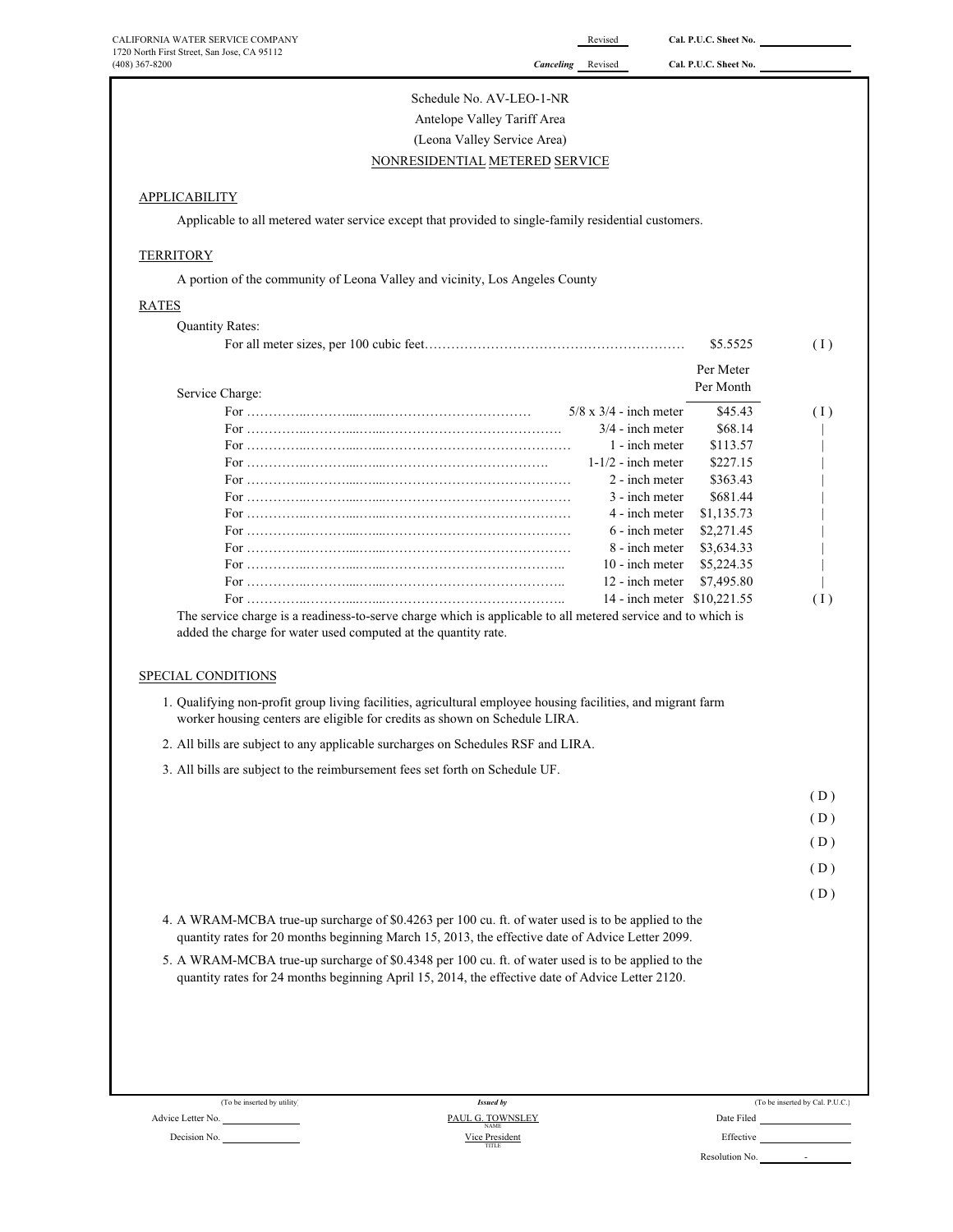| CALIFORNIA WATER SERVICE COMPANY<br>1720 North First Street, San Jose, CA 95112                                                                                                                        |                                      | Revised                                             | Cal. P.U.C. Sheet No.       |                                 |
|--------------------------------------------------------------------------------------------------------------------------------------------------------------------------------------------------------|--------------------------------------|-----------------------------------------------------|-----------------------------|---------------------------------|
| (408) 367-8200                                                                                                                                                                                         | <b>Canceling</b> Revised             |                                                     | Cal. P.U.C. Sheet No.       |                                 |
|                                                                                                                                                                                                        | Schedule No. AV-LAN-1-R              |                                                     |                             |                                 |
|                                                                                                                                                                                                        | <b>Antelope Valley Tariff Area</b>   |                                                     |                             |                                 |
|                                                                                                                                                                                                        | (Lancaster Service Area)             |                                                     |                             |                                 |
|                                                                                                                                                                                                        |                                      |                                                     |                             |                                 |
|                                                                                                                                                                                                        | RESIDENTIAL METERED SERVICE          |                                                     |                             |                                 |
| APPLICABILITY                                                                                                                                                                                          |                                      |                                                     |                             |                                 |
| Applicable to all metered water service provided to single-family residential customers.                                                                                                               |                                      |                                                     |                             |                                 |
| <b>TERRITORY</b>                                                                                                                                                                                       |                                      |                                                     |                             |                                 |
| A portion of the community of Lancaster and vicinity, Los Angeles County.                                                                                                                              |                                      |                                                     |                             |                                 |
| <b>RATES</b>                                                                                                                                                                                           |                                      |                                                     |                             |                                 |
| <b>Quantity Rates:</b>                                                                                                                                                                                 |                                      |                                                     |                             |                                 |
|                                                                                                                                                                                                        |                                      |                                                     | \$2.8727                    | (1)                             |
|                                                                                                                                                                                                        |                                      |                                                     | \$3.0889<br>\$3.7067        |                                 |
|                                                                                                                                                                                                        |                                      |                                                     |                             | (1)                             |
|                                                                                                                                                                                                        |                                      |                                                     | Per Meter                   |                                 |
| Service Charge:                                                                                                                                                                                        |                                      |                                                     | Per Month<br>\$52.11        |                                 |
|                                                                                                                                                                                                        |                                      | $5/8 \times 3/4$ - inch meter<br>$3/4$ - inch meter | \$78.16                     | (1)<br>(1)                      |
|                                                                                                                                                                                                        |                                      | Fire Service 1 - inch meter                         | \$53.15                     | (N)                             |
|                                                                                                                                                                                                        |                                      | 1 - inch meter                                      | \$130.27                    | (1)                             |
|                                                                                                                                                                                                        |                                      | $1-1/2$ - inch meter                                | \$260.54                    |                                 |
|                                                                                                                                                                                                        |                                      | 2 - inch meter                                      | \$416.87                    |                                 |
|                                                                                                                                                                                                        |                                      | 3 - inch meter<br>4 - inch meter                    | \$781.63                    |                                 |
|                                                                                                                                                                                                        |                                      | 6 - inch meter                                      | \$1,302.72<br>\$2,605.44    |                                 |
|                                                                                                                                                                                                        |                                      | 8 - inch meter                                      | \$4,168.70                  |                                 |
|                                                                                                                                                                                                        |                                      | 10 - inch meter                                     | \$5,992.51                  |                                 |
|                                                                                                                                                                                                        |                                      | 12 - inch meter                                     | \$8,597.95                  |                                 |
| The service charge is a readiness-to-serve charge which is applicable to all metered service and to which is                                                                                           |                                      |                                                     | 14 - inch meter \$11,724.48 | (1)                             |
| added the charge for water used computed at the quantity rates.                                                                                                                                        |                                      |                                                     |                             |                                 |
| SPECIAL CONDITIONS                                                                                                                                                                                     |                                      |                                                     |                             |                                 |
| 1. Qualifying low-income individually metered residential customers are eligible for credits as shown on<br>Schedule LIRA.                                                                             |                                      |                                                     |                             |                                 |
| 2. All bills are subject to any applicable surcharges/surcredits on Schedules RSF, LIRA and AS.                                                                                                        |                                      |                                                     |                             |                                 |
| 3. All bills are subject to the reimbursement fees set forth on Schedule UF.                                                                                                                           |                                      |                                                     |                             |                                 |
|                                                                                                                                                                                                        |                                      |                                                     |                             | (D)                             |
|                                                                                                                                                                                                        |                                      |                                                     |                             | (D)                             |
|                                                                                                                                                                                                        |                                      |                                                     |                             |                                 |
|                                                                                                                                                                                                        |                                      |                                                     |                             | (D)                             |
|                                                                                                                                                                                                        |                                      |                                                     |                             | (D)                             |
| 4. A WRAM-MCBA true-up surcharge of \$0.4263 per 100 cu. ft. of water used is to be applied to the<br>quantity rates for 20 months beginning March 15, 2013, the effective date of Advice Letter 2099. |                                      |                                                     |                             |                                 |
| 5. A WRAM-MCBA true-up surcharge of \$0.4348 per 100 cu. ft. of water used is to be applied to the<br>quantity rates for 24 months beginning April 15, 2014, the effective date of Advice Letter 2120. |                                      |                                                     |                             |                                 |
|                                                                                                                                                                                                        |                                      |                                                     |                             |                                 |
|                                                                                                                                                                                                        |                                      |                                                     |                             |                                 |
| (To be inserted by utility)<br>Advice Letter No.                                                                                                                                                       | <b>Issued by</b><br>PAUL G. TOWNSLEY |                                                     | Date Filed                  | (To be inserted by Cal. P.U.C.) |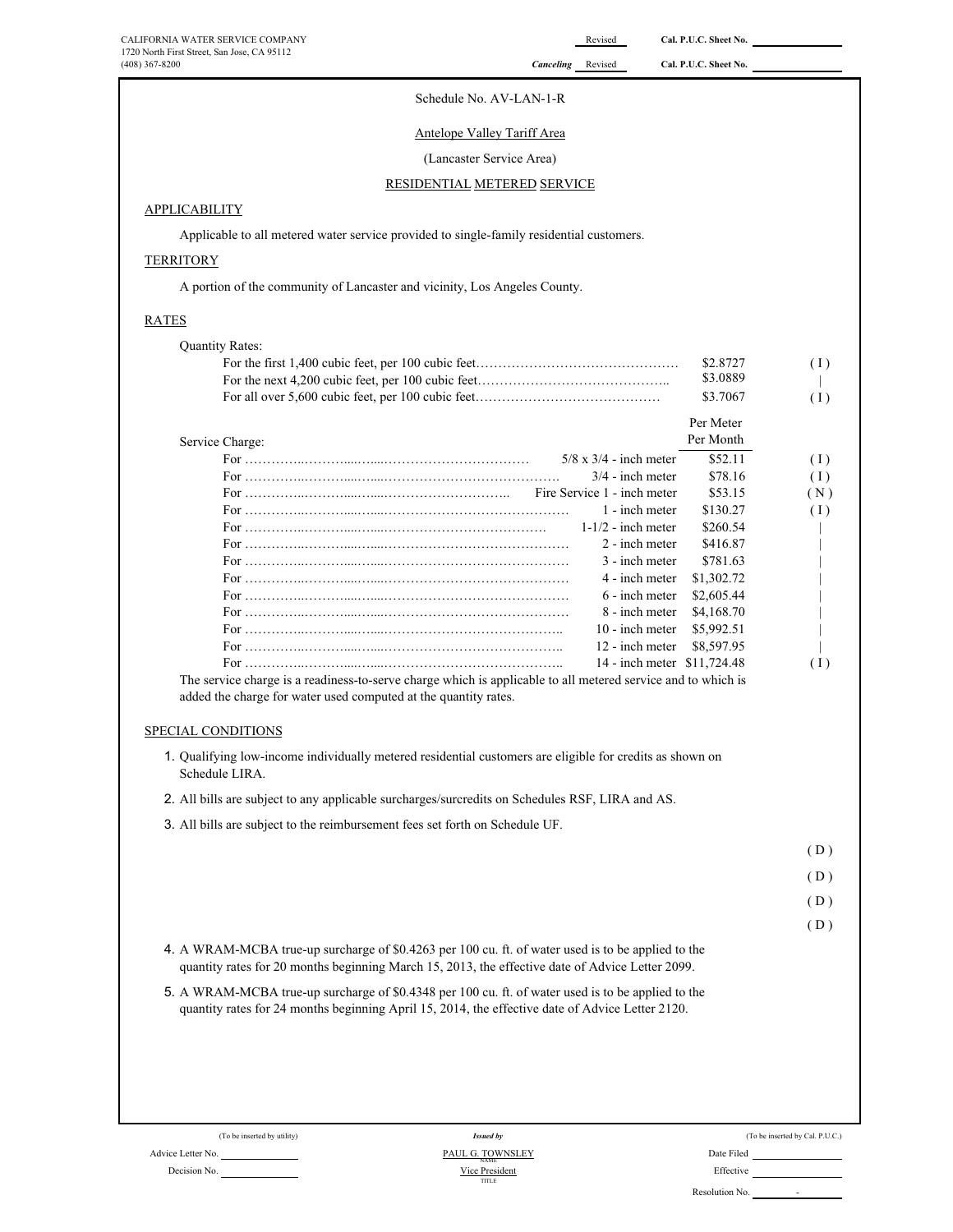#### Schedule No. AV-LAN-1-NR

#### Antelope Valley Tariff Area

#### (Lancaster Service Area)

#### NONRESIDENTIAL METERED SERVICE

#### **APPLICABILITY**

Applicable to all metered water service except that provided to single-family residential customers.

#### **TERRITORY**

A portion of the community of Lancaster and vicinity, Los Angeles County.

#### RATES

| <b>Quantity Rates:</b> |                               | \$3.6986   | (1) |
|------------------------|-------------------------------|------------|-----|
|                        |                               | Per Meter  |     |
| Service Charge:        |                               | Per Month  |     |
|                        | $5/8 \times 3/4$ - inch meter | \$44.11    | (1) |
|                        | $3/4$ - inch meter            | \$66.17    |     |
|                        | 1 - inch meter                | \$110.28   |     |
|                        | $1-1/2$ - inch meter          | \$220.57   |     |
|                        | 2 - inch meter                | \$352.91   |     |
|                        | 3 - inch meter                | \$661.71   |     |
|                        | 4 - inch meter                | \$1,102.85 |     |
|                        | 6 - inch meter                | \$2,205.69 |     |
|                        | 8 - inch meter                | \$3,529.11 |     |
|                        | 10 - inch meter               | \$5,073.10 |     |
|                        | 12 - inch meter               | \$7,278.79 |     |
|                        | 14 - inch meter               | \$9,925.62 | (1) |

added the charge for water used computed at the quantity rate.

#### SPECIAL CONDITIONS

1. Qualifying non-profit group living facilities, agricultural employee housing facilities, and migrant farm worker housing centers are eligible for credits as shown on Schedule LIRA.

- 2. All bills are subject to any applicable surcharges/surcredits on Schedules RSF, LIRA and AS.
- 3. All bills are subject to the reimbursement fees set forth on Schedule UF.

( D )

 $(D)$ 

( D )

- ( D )
- 4. A WRAM-MCBA true-up surcharge of \$0.4263 per 100 cu. ft. of water used is to be applied to the quantity rates for 20 months beginning March 15, 2013, the effective date of Advice Letter 2099.
- 5. A WRAM-MCBA true-up surcharge of \$0.4348 per 100 cu. ft. of water used is to be applied to the quantity rates for 24 months beginning April 15, 2014, the effective date of Advice Letter 2120.

(To be inserted by utility) Advice Letter No. <u>NAME (NOT COMMISSION)</u> Date Filed **PAUL G. TOWNSLEY** 

Decision No.

Vice President TITLE *Issued by*

|                | (To be inserted by Cal. P.U.C.) |
|----------------|---------------------------------|
| Date Filed     |                                 |
| Effective      |                                 |
| Resolution No. |                                 |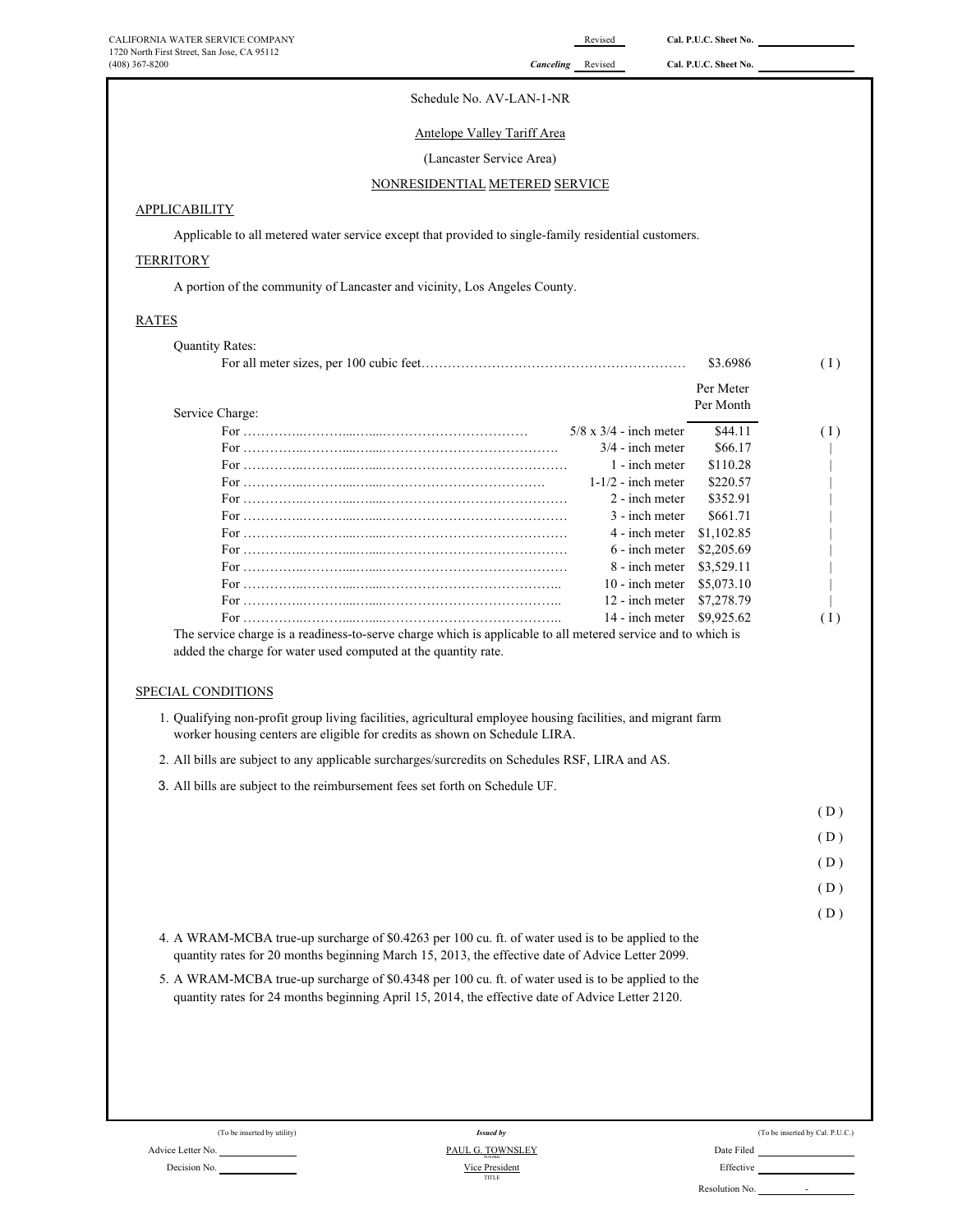#### Schedule No. AV-FM-1

#### Antelope Valley Tariff Area

# (Fremont Valley and Lake Hughes Service Areas)

#### GENERAL METERED SERVICE

#### **APPLICABILITY**

Applicable to all metered water service.

### **TERRITORY**

The community of Fremont Valley, Kern County and Lake Hughes and vicinity, Los Angeles County.

#### RATES

|                    |                                                                                                                                                                                                        |                               | Per Meter Per<br>Month |  |
|--------------------|--------------------------------------------------------------------------------------------------------------------------------------------------------------------------------------------------------|-------------------------------|------------------------|--|
| Service Charge:    |                                                                                                                                                                                                        |                               |                        |  |
|                    |                                                                                                                                                                                                        | $5/8 \times 3/4$ - inch meter | \$48.17                |  |
|                    |                                                                                                                                                                                                        | $3/4$ - inch meter            | \$72.25                |  |
|                    |                                                                                                                                                                                                        | Fire Service 1 - inch meter   | \$49.61                |  |
|                    |                                                                                                                                                                                                        | 1 - inch meter                | \$120.42               |  |
|                    |                                                                                                                                                                                                        | $1-1/2$ - inch meter          | \$240.85               |  |
|                    |                                                                                                                                                                                                        | 2 - inch meter                | \$385.36               |  |
|                    |                                                                                                                                                                                                        | 3 - inch meter                | \$722.54               |  |
|                    |                                                                                                                                                                                                        | 4 - inch meter                | \$1,204.24             |  |
|                    |                                                                                                                                                                                                        | 6 - inch meter                | \$2,408.47             |  |
|                    |                                                                                                                                                                                                        | 8 - inch meter                | \$3,853.55             |  |
|                    | For $\ldots$ $\ldots$ $\ldots$ $\ldots$ $\ldots$ $\ldots$ $\ldots$ $\ldots$ $\ldots$ $\ldots$ $\ldots$ $\ldots$ $\ldots$ $\ldots$ $\ldots$                                                             | 10 - inch meter               | \$5,539.48             |  |
|                    |                                                                                                                                                                                                        | 12 - inch meter               | \$7,947.95             |  |
|                    | The service charge is a readiness-to-serve charge which is applicable to all metered service and to which is                                                                                           | 14 - inch meter               | \$10,838.12            |  |
| SPECIAL CONDITIONS | 1. Qualifying low-income individually metered and flat rate residential customers, non-profit<br>group living facilities, agricultural employee housing facilities, and migrant farm worker            |                               |                        |  |
|                    | housing centers are eligible for credits as shown on Schedule LIRA.                                                                                                                                    |                               |                        |  |
|                    | 2. All bills are subject to any applicable surcharges/surcredits on Schedules RSF, LIRA and AS.                                                                                                        |                               |                        |  |
|                    | 3. All bills are subject to the reimbursement fees set forth on Schedule UF.                                                                                                                           |                               |                        |  |
|                    |                                                                                                                                                                                                        |                               |                        |  |
|                    |                                                                                                                                                                                                        |                               |                        |  |
|                    |                                                                                                                                                                                                        |                               |                        |  |
|                    | 4. A WRAM-MCBA true-up surcharge of \$0.4263 per 100 cu. ft. of water used is to be applied to the<br>quantity rates for 20 months beginning March 15, 2013, the effective date of Advice Letter 2099. |                               |                        |  |

 $(\mathrm{To}\ \mathrm{be}\ \mathrm{inserted}\ \mathrm{by}\ \mathrm{utility})$ 

Advice Letter No.

Decision No.

TITLE <sub>NAME</sub><br>Vice President *Issued by* PAUL G. TOWNSLEY

|                | (To be inserted by Cal. P.U.C.) |
|----------------|---------------------------------|
| Date Filed     |                                 |
| Effective      |                                 |
| Resolution No. |                                 |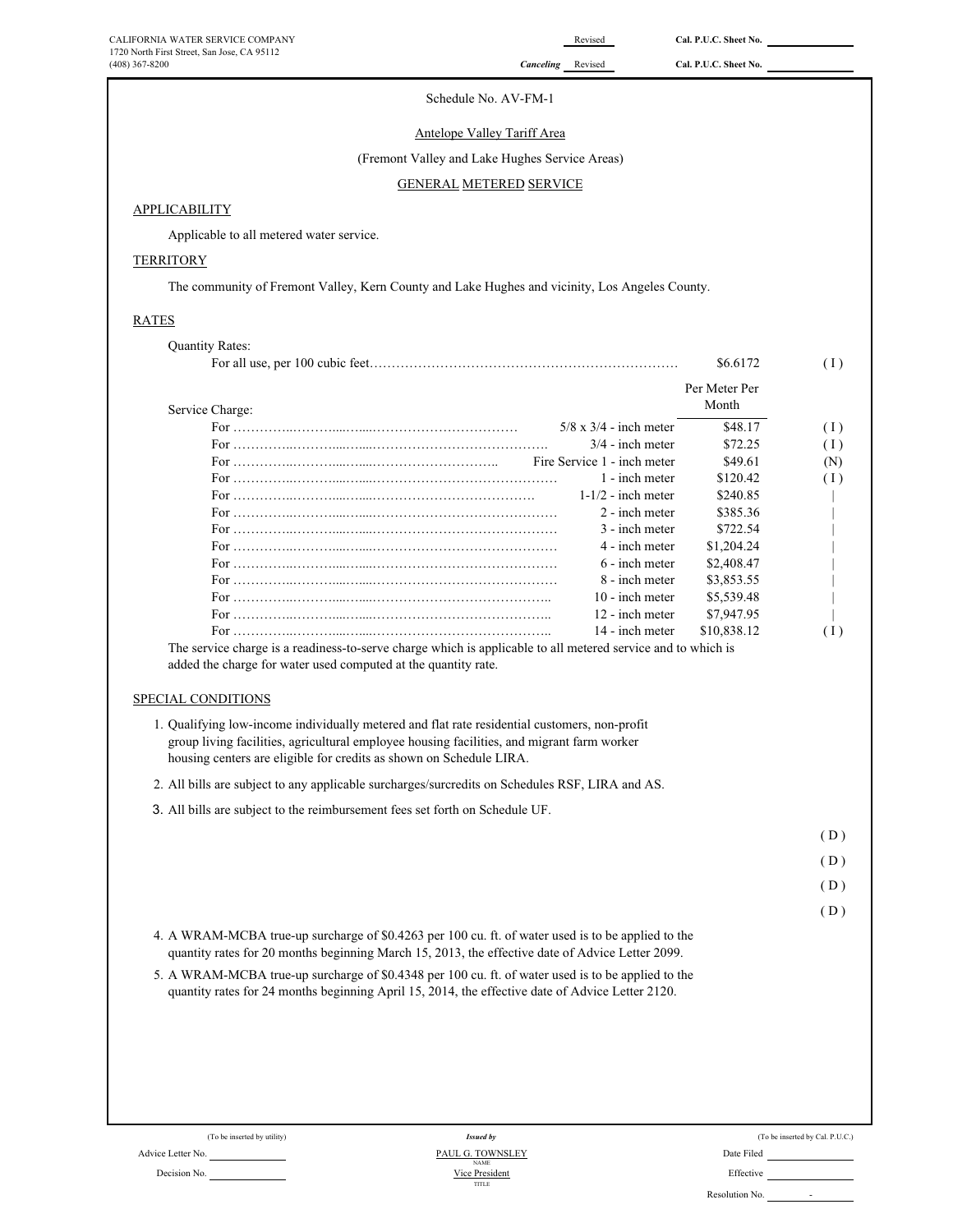#### Schedule No. AV-4

#### Antelope Valley Tariff Area

(All Antelope Valley Service Areas)

#### SERVICE TO PRIVATELY OWNED FIRE PROTECTION SYSTEMS

#### **APPLICABILITY**

Applicable to all water service furnished for privately owned fire protection systems.

#### **TERRITORY**

All communities served by the Antelope Valley District.

| RATES |       |  |
|-------|-------|--|
|       | . 69. |  |

#### SPECIAL CONDITIONS

- 1. All bills are subject to the reimbursement fee set forth on Schedule UF.
- 2. The customer will pay, without refund, the entire cost of the private fire service facilities.
- 3. The private fire service facilities shall be installed by the utility or under the utility's direction and shall be the sole property of the applicant but subject to the control of the utility, with the right to alter, repair, replace and the right to remove upon discontinuance of service.
- 4. The minimum diameter for the private fire service connection will be four inches. The maximum diameter shall not be larger than the diameter of the water main to which the private fire service facilities are connected.
- 5. If a water main of adequate size is not available adjacent to the premises to be served, then a new main from the nearest existing main of adequate size will be installed by the utility at the cost of the customer. Such cost shall not be subject to refund.
- 6. The private fire service facilities will include a detector check valve or other similar device acceptable to the utility which will indicate the use of water. The facilities may be located within the customer's premises or wihtin public rights of way adjacent thereto. Where located within the premises, the utility and its duly authorized agents shall have the right of ingress to and egress from the premises for all purposes related to said facilities. In the event the installation is solely for a private fire hydrant facility, the requirement for a detector check valve or other similar device may be waived.
- 7. No structure shall be built over the private fire service facilities and the customer shall maintain and safeguard the area occupied by the private fire service facilities from traffic and other hazardous conditions. The customer will be responsible for any damage to the private fire service facilities whether resulting from the use or operation of appliances and facilities on customer's premises or otherwise.
- 8. Subject to the approval of the utility, any change in the location or construction of the private fire service facilities as may be requested by public authority or the customer will be made by the utility following payment to the utility of the entire cost of such change.
- 9. The customer's installation must be such as to separate effectively the private fire service facilities from that of the customer's regular domestic water service. Any unauthorized use of water from the private fire service facilities will be charged for at the applicable tariff rates and may be grounds for the utility's discontinuing private fire service without liability to the utility.
- 10. There shall be no cross connection between the systems supplied by water through the utility's private fire service facilities and any other source of supply without the specific approval of the utility. The specific approval, if given, will at least require at the customer's expense a special double check valve installation or other backflow prevention device acceptable to the utility. Any cross connection may be grounds for immediately discontinuing private fire service without liability to the utility.
- 11. The utility will supply only such water at such pressure as may be available from time to time as a result of its normal operation of the system. The customer shall indemnify the utility and save it harmless against any and all claims arising against the utility for any loss or damage resulting from service under this schedule. Section 774 of the Public Utilities Commission Code limits the liability of the utility resulting from a claim regarding adequacy of pressure or supply for fire protection service.
- 12. The customer shall be responsible for the periodic testing of any backflow prevention devices as required by public authority or the utility. Any repair or replacement of such devices or of any other facilities installed to provide private fire service shall be done at the customer's expense. Any refusal to comply with the above requirements may be grounds for the utility's discontinuing private fire service without liability to the utility.

 $(D)$ 

 $(D)$ 

(To be inserted by utility) (To be inserted by Cal. P.U.C.) Decision No. Nice President No. 2006 and Nice President No. 2006 and Nice President No. 2006 and Nice President No. 2006 and Nice President No. 2006 and Nice President No. 2006 and Nice President No. 2006 and Nice Presiden Resolution No. -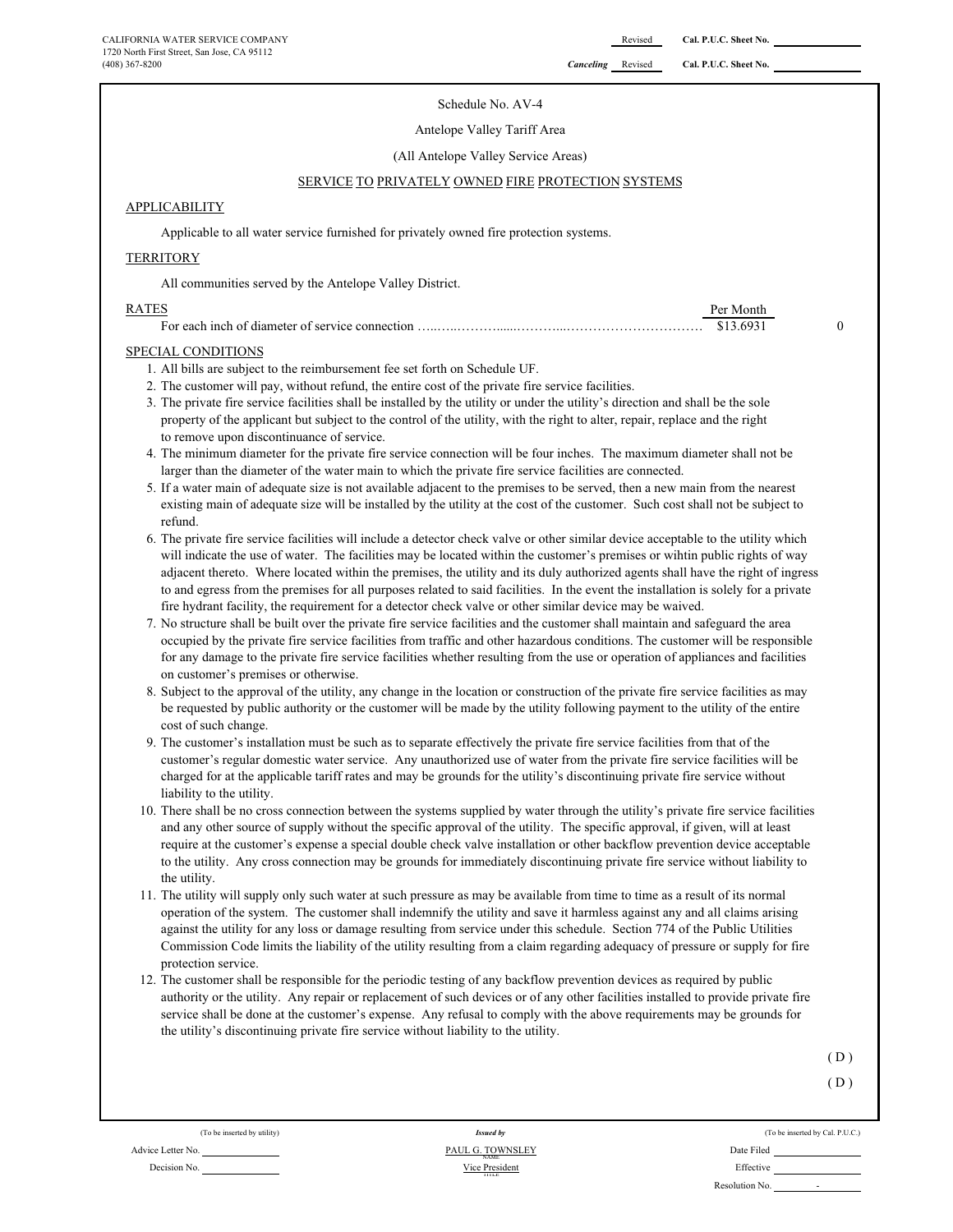# Schedule No. BK-1-R Bakersfield Tariff Area RESIDENTIAL METERED SERVICE

#### **APPLICABILITY**

Applicable to all metered water service provided to single-family residential customers.

#### **TERRITORY**

Bakersfield and vicinity, Kern County.

#### RATES

|                                                                                                                                                                                                                                                                                                                    | 1.6573    |  |
|--------------------------------------------------------------------------------------------------------------------------------------------------------------------------------------------------------------------------------------------------------------------------------------------------------------------|-----------|--|
|                                                                                                                                                                                                                                                                                                                    | 1.7969    |  |
|                                                                                                                                                                                                                                                                                                                    | 2.0934    |  |
|                                                                                                                                                                                                                                                                                                                    | Per Meter |  |
| Service Charge:                                                                                                                                                                                                                                                                                                    | Per Month |  |
| $5/8$ x $3/4$ - inch meter                                                                                                                                                                                                                                                                                         | \$14.65   |  |
| $3/4$ - inch meter                                                                                                                                                                                                                                                                                                 | \$21.98   |  |
| Fire Service 1 - inch meter                                                                                                                                                                                                                                                                                        | \$15.68   |  |
| 1 - inch meter                                                                                                                                                                                                                                                                                                     | \$36.63   |  |
| $1-1/2$ - inch meter                                                                                                                                                                                                                                                                                               | \$73.25   |  |
| 2 - inch meter                                                                                                                                                                                                                                                                                                     | \$117.21  |  |
| 3 - inch meter                                                                                                                                                                                                                                                                                                     | \$219.76  |  |
| 4 - inch meter                                                                                                                                                                                                                                                                                                     | \$366.27  |  |
| 6 - inch meter                                                                                                                                                                                                                                                                                                     | \$637.28  |  |
| 8 - inch meter                                                                                                                                                                                                                                                                                                     | \$945.99  |  |
| 10 - inch meter \$1,684.84                                                                                                                                                                                                                                                                                         |           |  |
| 12 - inch meter \$2,417.38                                                                                                                                                                                                                                                                                         |           |  |
| 14 - inch meter \$3,296.43                                                                                                                                                                                                                                                                                         |           |  |
| 1. All bills are subject to the reimbursement fees set forth on Schedule UF.                                                                                                                                                                                                                                       |           |  |
| 2. All bills are subject to any applicable surcharges/surcredits on Schedules RSF, LIRA and AS.                                                                                                                                                                                                                    |           |  |
| Schedule LIRA.                                                                                                                                                                                                                                                                                                     |           |  |
|                                                                                                                                                                                                                                                                                                                    |           |  |
|                                                                                                                                                                                                                                                                                                                    |           |  |
|                                                                                                                                                                                                                                                                                                                    |           |  |
|                                                                                                                                                                                                                                                                                                                    |           |  |
| 3. Qualifying low-income individually metered residential customers are eligible for credits as shown on<br>4. A WRAM-MCBA true-up surcharge of \$0.0523 per 100 cu. ft. of water used is to be applied to the<br>quantity rates for 18 months beginning March 15, 2013, the effective date of Advice Letter 2098. |           |  |
| quantity rates for 18 months beginning April 15, 2014, the effective date of Advice Letter 2119.                                                                                                                                                                                                                   |           |  |
| 5. A WRAM-MCBA true-up surcharge of \$0.1086 per 100 cu. ft. of water used is to be applied to the                                                                                                                                                                                                                 |           |  |
|                                                                                                                                                                                                                                                                                                                    |           |  |

Vice President<br>
TITLE

(To be inserted by Cal. P.U.C.) Issued by Cal. P.U.C.)

Decision No.  $\frac{\text{Vice President}}{\text{min } \varepsilon}$  Effective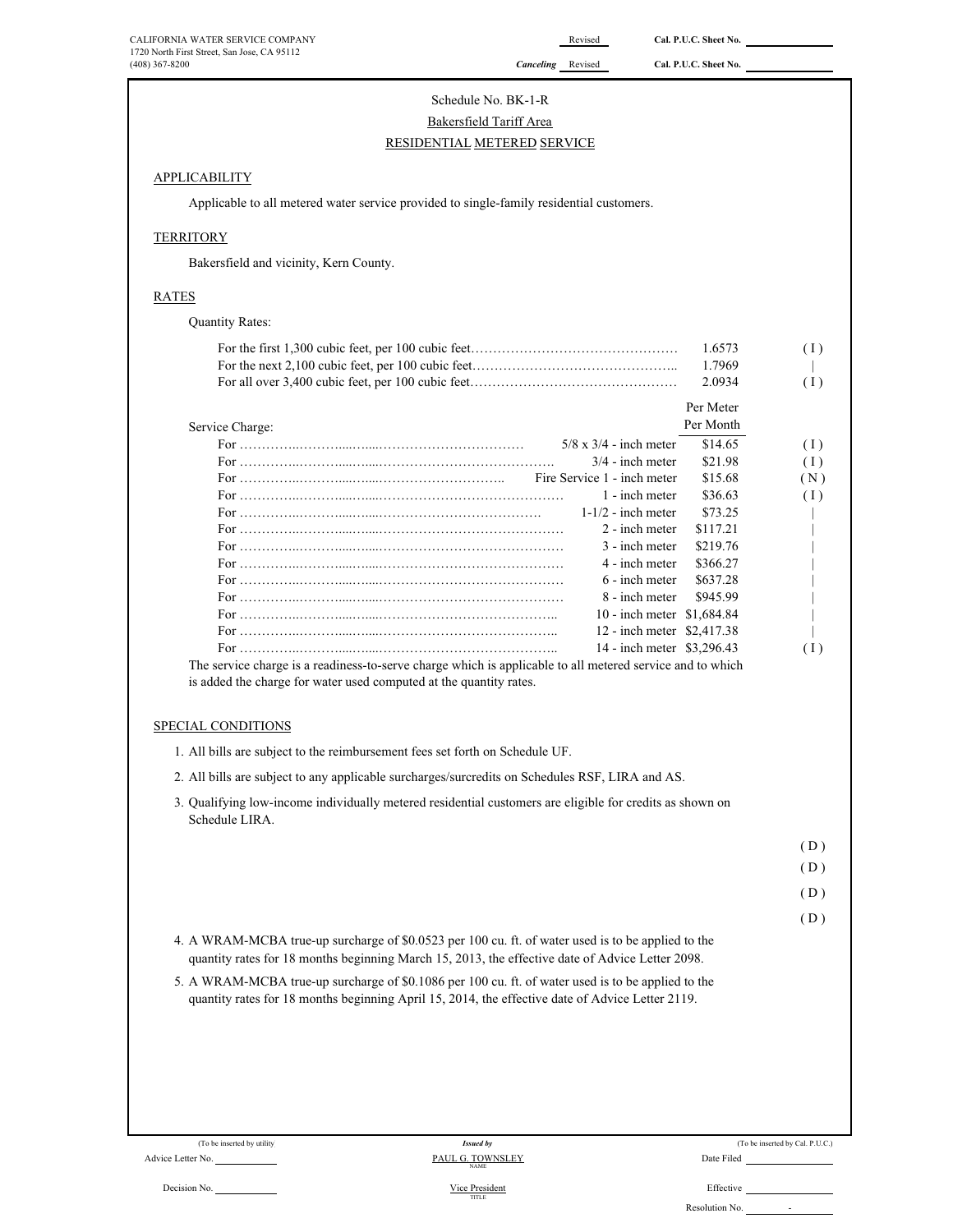# Schedule No. BK-1-NR Bakersfield Tariff Area NONRESIDENTIAL METERED SERVICE

#### **APPLICABILITY**

Applicable to all metered water service except that provided to single-family residential customers.

#### **TERRITORY**

Bakersfield and vicinity, Kern County.

#### RATES

Quantity Rates:

| \$1.6785 | (1) |
|----------|-----|
| \$1.6785 | (1) |

|                                                                                                                                                                                                       | Per Meter Per |     |
|-------------------------------------------------------------------------------------------------------------------------------------------------------------------------------------------------------|---------------|-----|
| Service Charge:                                                                                                                                                                                       | Month         |     |
|                                                                                                                                                                                                       | \$12.29       | (1) |
| $3/4$ - inch meter                                                                                                                                                                                    | \$18.44       |     |
| 1 - inch meter                                                                                                                                                                                        | \$30.73       |     |
|                                                                                                                                                                                                       | \$61.46       |     |
| 2 - inch meter                                                                                                                                                                                        | \$98.34       |     |
| 3 - inch meter                                                                                                                                                                                        | \$184.39      |     |
| 4 - inch meter                                                                                                                                                                                        | \$307.31      |     |
| 6 - inch meter                                                                                                                                                                                        | \$534.94      |     |
| 8 - inch meter                                                                                                                                                                                        | \$794.06      |     |
| $10 -$ inch meter                                                                                                                                                                                     | \$1,413.63    |     |
| 12 - inch meter                                                                                                                                                                                       | \$2,028.25    |     |
| 14 - inch meter                                                                                                                                                                                       | \$2,765.79    | (1) |
| SPECIAL CONDITIONS<br>1. All bills are subject to the reimbursement fees set forth on Schedule UF.<br>2. All bills are subject to any applicable surcharges/surcredits on Schedules RSF, LIRA and AS. |               |     |
| 3. Qualifying non-profit group living facilities, agricultural employee housing facilities, and migrant farm<br>worker housing centers are eligible for credits as shown on Schedule LIRA.            |               |     |
|                                                                                                                                                                                                       |               | (D) |
|                                                                                                                                                                                                       |               | (D) |
|                                                                                                                                                                                                       |               | (D) |
|                                                                                                                                                                                                       |               | (D) |
|                                                                                                                                                                                                       |               | (D) |
| 4. A WRAM-MCBA true-up surcharge of \$0.0523 per 100 cu. ft. of water used is to be applied to the                                                                                                    |               |     |

quantity rates for 18 months beginning March 15, 2013, the effective date of Advice Letter 2098.

5. A WRAM-MCBA true-up surcharge of \$0.1086 per 100 cu. ft. of water used is to be applied to the quantity rates for 18 months beginning April 15, 2014, the effective date of Advice Letter 2119.

| (To be inserted by utility) | <b>Issued by</b>                | (To be inserted by Cal. P.U.C.)            |
|-----------------------------|---------------------------------|--------------------------------------------|
| Advice Letter No.           | PAUL G. TOWNSLEY<br><b>NAME</b> | Date Filed                                 |
| Decision No.                | Vice President<br>TITLE         | Effective                                  |
|                             |                                 | Resolution No.<br>$\overline{\phantom{a}}$ |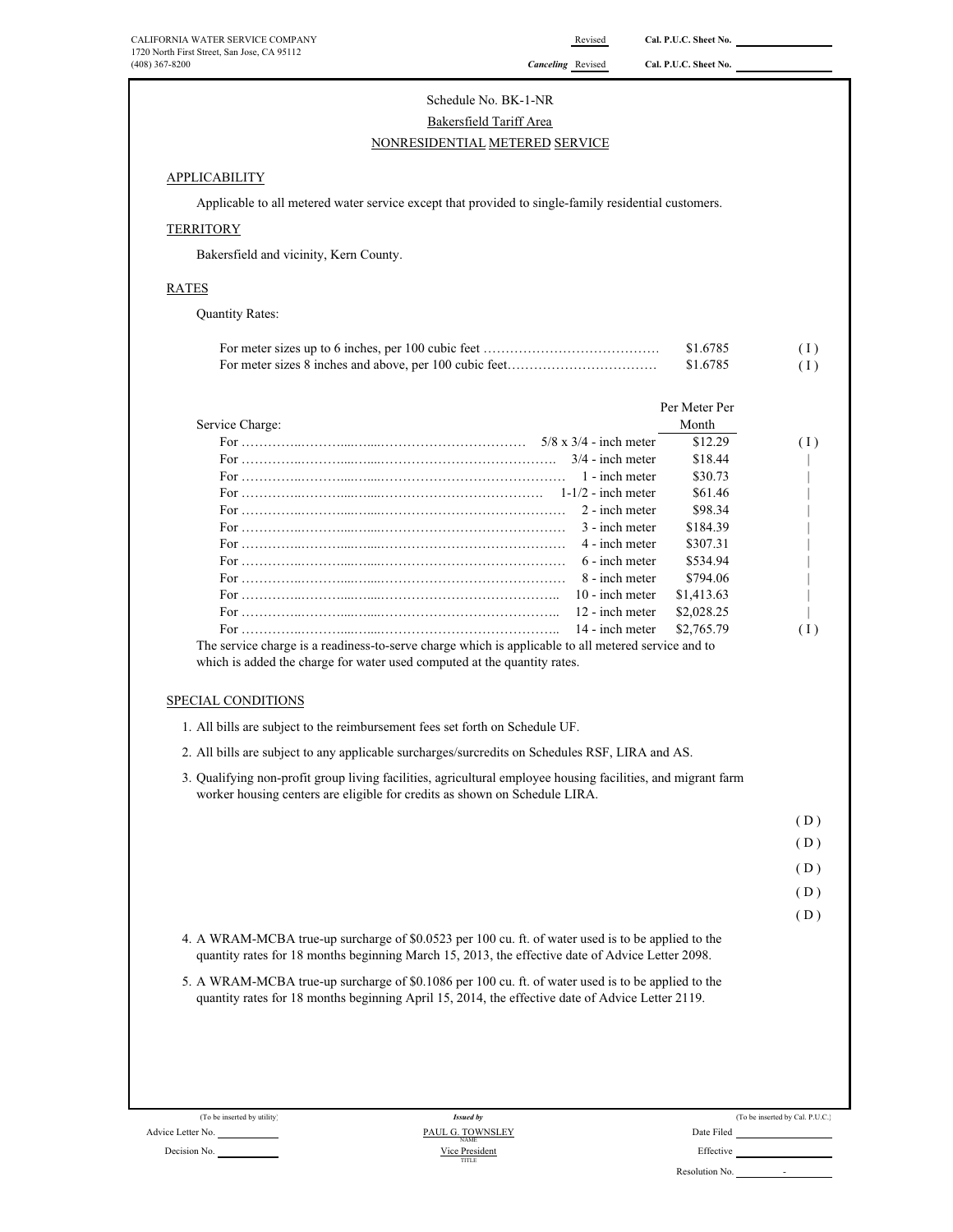#### (408) 367-8200 *Canceling* Revised **Cal. P.U.C. Sheet No.**

#### Schedule No. BK-2R

### Bakersfield Tariff Area

### RESIDENTIAL FLAT RATE SERVICE

### **APPLICABILITY**

Applicable to all flat rate residential water service.

#### **TERRITORY**

Bakersfield and vicinity, Kern County.

#### RATES

| For a single-family residential unit, including premises<br>having the following areas:                                                                                                                   | Per Service<br>Connection<br>Per Month                |                                 |
|-----------------------------------------------------------------------------------------------------------------------------------------------------------------------------------------------------------|-------------------------------------------------------|---------------------------------|
| For each additional single-family residential unit on the same premises                                                                                                                                   | \$69.76<br>\$80.32<br>\$100.16<br>\$127.00<br>\$49.09 | (1)<br>(1)<br>(1)               |
| SPECIAL CONDITIONS                                                                                                                                                                                        |                                                       |                                 |
| 1. The above flat rates apply to service connections not larger than one inch in diameter.                                                                                                                |                                                       |                                 |
| 2. All service not covered by the above classifications shall be furnished only on a metered basis.                                                                                                       |                                                       |                                 |
| 3. For service covered by the above classifications, if the utility or the customer so elects, a meter<br>shall be installed and service provided under Schedule No. BK-1-R, Residential Metered Service. |                                                       |                                 |
| 4. This Schedule is closed to all new connections as of May 8, 1991, the effective date of<br>Tariff Sheet No. 4133-W.                                                                                    |                                                       |                                 |
| 5. All bills are subject to the reimbursement fees set forth on Schedule UF.                                                                                                                              |                                                       |                                 |
| 6. All bills are subject to any applicable surcharges/surcredits on Schedules RSF, LIRA and AS.                                                                                                           |                                                       |                                 |
| 7. Qualifying low-income flat rate residential customers are eligible for credits as shown on Schedule LIRA.                                                                                              |                                                       |                                 |
|                                                                                                                                                                                                           |                                                       | (D)                             |
|                                                                                                                                                                                                           |                                                       | (D)                             |
|                                                                                                                                                                                                           |                                                       | (D)                             |
| 8. A WRAM-MCBA true-up surcharge of \$0.4700 per service per month is to be applied to each bill<br>for 18 months beginning March 15, 2013, the effective date of Advice Letter 2098.                     |                                                       |                                 |
|                                                                                                                                                                                                           |                                                       |                                 |
|                                                                                                                                                                                                           |                                                       |                                 |
|                                                                                                                                                                                                           |                                                       |                                 |
|                                                                                                                                                                                                           |                                                       |                                 |
| (To be inserted by utility)<br><b>Issued by</b>                                                                                                                                                           |                                                       | (To be inserted by Cal. P.U.C.) |

Advice Letter No. Date Filed  $V$ ice President<br>
Decision No. Effective Effective Effective Effective Effective Effective Effective Effective Effective  $V$ <sub>NAME</sub><br>Vice President *Issued by* PAUL G. TOWNSLEY TITLE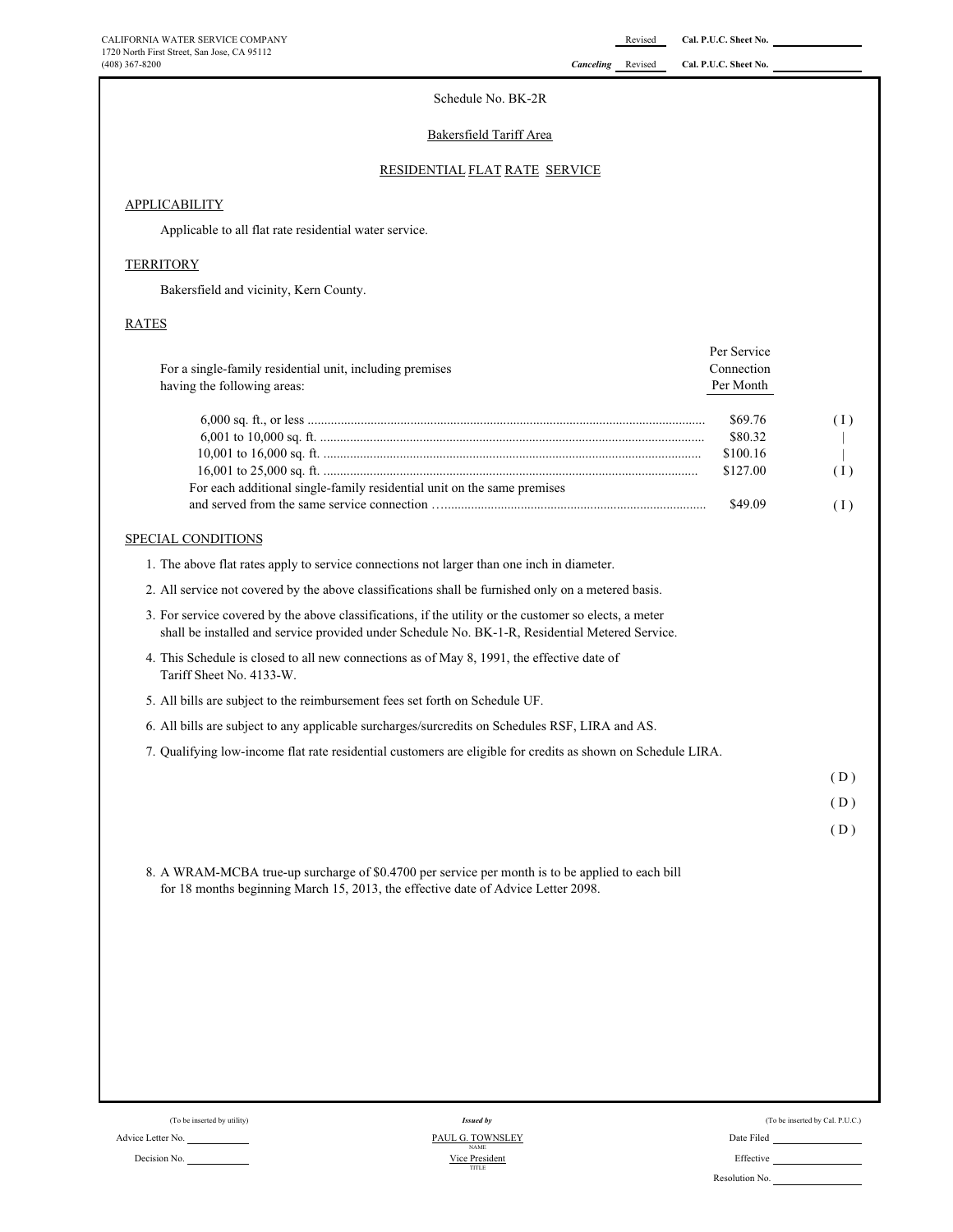#### Schedule No. BK-4

#### Bakersfield Tariff Area

#### SERVICE TO PRIVATELY OWNED FIRE PROTECTION SYSTEMS

#### APPLICABILITY

Applicable to all water service furnished for privately owned fire protection systems.

#### **TERRITORY**

Bakersfield and vicinity, Kern County.

| <b>RATES</b> |         |              |
|--------------|---------|--------------|
|              |         | (I)          |
|              |         | $\Box$       |
|              |         | $\mathbf{1}$ |
|              |         |              |
|              | \$42.45 | $\sim$ 1.0   |
|              | \$56.60 | $\sim$ 1.0   |
|              |         |              |
|              |         |              |

#### SPECIAL CONDITIONS

- 1. The facilities for service to a privately owned fire protection system will be installed by the Utility at the cost of the applicant. Such cost shall not be subject to refund.
- 2. If a distribution main of adequate size to serve a private fire protection system in addition to all other normal service does not exist in the street or alley adjacent to the premises to be served, then a service main from the nearest existing main of adequate capacity will be installed by the Utility at the cost of the applicant. Such cost shall not be subject to refund.
- 3. Service hereunder is for private fire protection systems to which no connections for other than fire protection purposes are allowed and which are regularly inspected by the underwriters having jurisdiction, are installed according to specifications of the Utility, and are maintained to the satisfaction of the Utility. The Utility may require the installation of a detector check valve with meter for protection against theft, leakage, or waste of water.
- 4. For water delivered for other than service to privately owned fire protection systems, charges will be made therefor under one of the following schedules: BK-1-R or BK-1-NR.
- 5. The Utility will supply only such water at such pressure as may be available from time to time as a result of normal operation of Utility's system.
- 6. All bills are subject to the reimbursement fees set forth on Schedule UF.

 $(D)$ 

 $(D)$ 

Advice Letter No. 2008 Date Filed Decision No. **Effective Decision No. Effective Decision No. Effective** PAUL G. TOWNSLEY Vice President NAME TITLE *Issued by*

(To be inserted by culity) (To be inserted by Cal. P.U.C.) Issued by Cal. P.U.C.)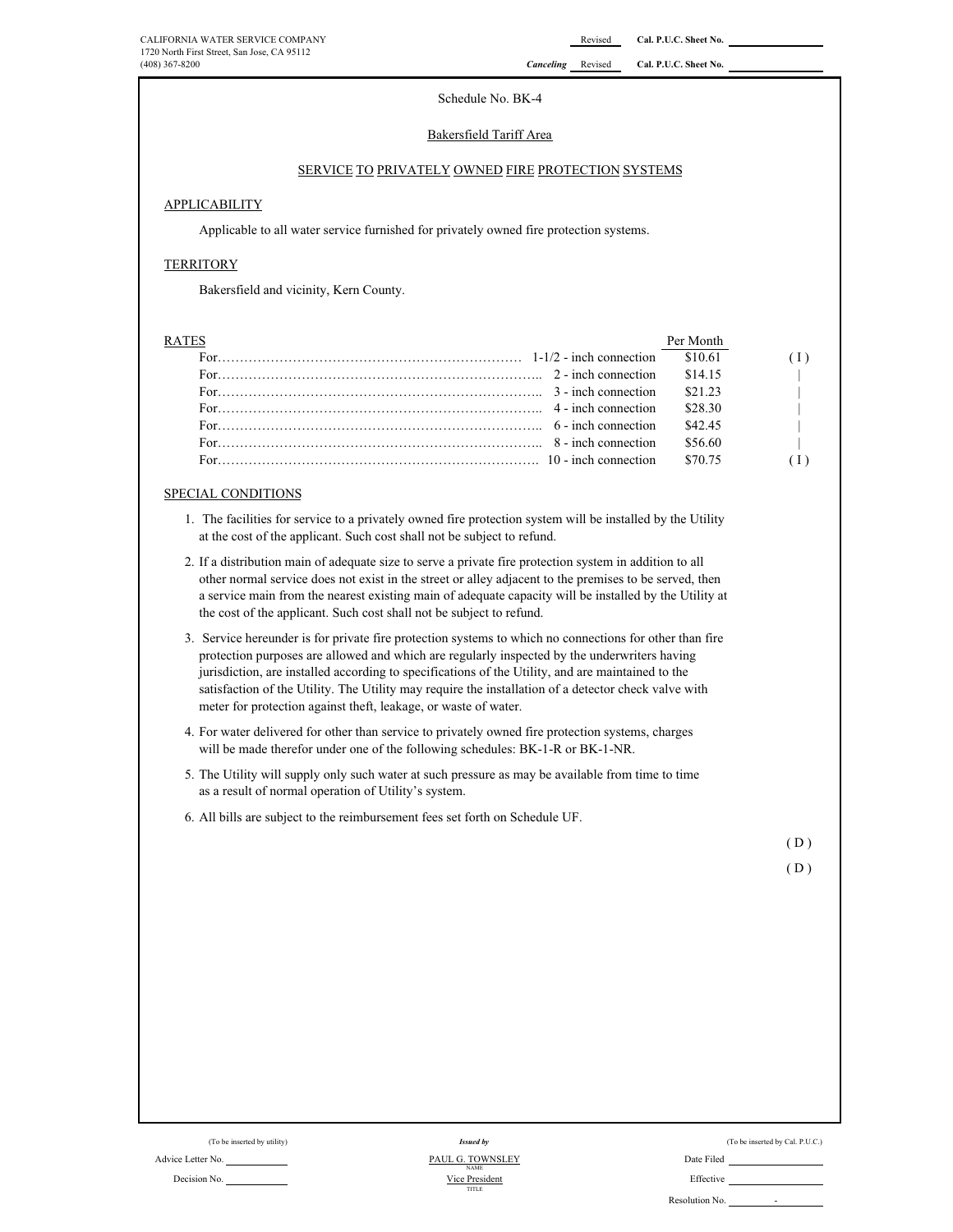| CALIFORNIA WATER SERVICE COMPANY                                                                                                                                                                                                                                                                                                                                                    | Cal. P.U.C. Sheet No.<br>Revised                  |  |
|-------------------------------------------------------------------------------------------------------------------------------------------------------------------------------------------------------------------------------------------------------------------------------------------------------------------------------------------------------------------------------------|---------------------------------------------------|--|
| 1720 North First Street, San Jose, CA 95112<br>$(408)$ 367-8200                                                                                                                                                                                                                                                                                                                     | <b>Canceling</b> Revised<br>Cal. P.U.C. Sheet No. |  |
| Schedule No. BK-5                                                                                                                                                                                                                                                                                                                                                                   |                                                   |  |
| Bakersfield Tariff Area                                                                                                                                                                                                                                                                                                                                                             |                                                   |  |
| <b>SERVICE TO PUBLIC FIRE HYDRANTS</b>                                                                                                                                                                                                                                                                                                                                              |                                                   |  |
| <b>APPLICABILITY</b>                                                                                                                                                                                                                                                                                                                                                                |                                                   |  |
| Applicable to all water service furnished to public fire hydrants of a public authority; such<br>as, a municipality, country, or other political subdivision of the State.                                                                                                                                                                                                          |                                                   |  |
| <b>TERRITORY</b>                                                                                                                                                                                                                                                                                                                                                                    |                                                   |  |
| Bakersfield and vicinity, Kern County.                                                                                                                                                                                                                                                                                                                                              |                                                   |  |
|                                                                                                                                                                                                                                                                                                                                                                                     |                                                   |  |
| <b>RATES</b>                                                                                                                                                                                                                                                                                                                                                                        | Per Hydrant Per<br>Month*                         |  |
|                                                                                                                                                                                                                                                                                                                                                                                     | Facilities Installed at                           |  |
|                                                                                                                                                                                                                                                                                                                                                                                     | Cost of Public Authority                          |  |
|                                                                                                                                                                                                                                                                                                                                                                                     | \$1.64<br>(1)                                     |  |
| <b>SPECIAL CONDITIONS</b>                                                                                                                                                                                                                                                                                                                                                           |                                                   |  |
| 1. The above rates cover delivery of water used for fire protection and for no other<br>purpose. For water delivered through fire hydrants for any other purpose, charges will be made<br>therefore at the quantity rate under Schedule No. BK-1-NR Nonresidential Metered Service.                                                                                                 |                                                   |  |
| 2. The cost of relocation of any hydrant shall be paid by the party requesting relocation.                                                                                                                                                                                                                                                                                          |                                                   |  |
| 3. Fire hydrants will be attached to the Utility's distribution mains only as authorized by<br>the proper public authority. Such authorization must designate the ownership and size of<br>hydrants and specifically state the location at which each is to be installed.                                                                                                           |                                                   |  |
| 4. The Utility will supply to the hydrant only such water at such pressure as may be<br>available from time to time in the operation of Utility's system. However, unless otherwise<br>authorized by the Commission, all new and replacement mains installed after June 5, 1975, have<br>been designed so as to comply with the minimum flow requirement set forth in G.O. No. 103. |                                                   |  |
| 5. Whenever the facilities are installed at the cost of a public authority, such costs<br>shall include all labor and materials except that the utility will provide the materials for the<br>service tee and the shutoff valve. The service tee and valve will be installed only by<br>authorized utility personnel.                                                               |                                                   |  |
|                                                                                                                                                                                                                                                                                                                                                                                     |                                                   |  |
| *All rates are subject to the reimbursement fees set forth on Schedule UF                                                                                                                                                                                                                                                                                                           |                                                   |  |
|                                                                                                                                                                                                                                                                                                                                                                                     |                                                   |  |
|                                                                                                                                                                                                                                                                                                                                                                                     |                                                   |  |
|                                                                                                                                                                                                                                                                                                                                                                                     |                                                   |  |
|                                                                                                                                                                                                                                                                                                                                                                                     |                                                   |  |
|                                                                                                                                                                                                                                                                                                                                                                                     |                                                   |  |
|                                                                                                                                                                                                                                                                                                                                                                                     |                                                   |  |
|                                                                                                                                                                                                                                                                                                                                                                                     |                                                   |  |
|                                                                                                                                                                                                                                                                                                                                                                                     |                                                   |  |
| (To be inserted by utility)<br><b>Issued by</b><br><b>PAUL G TOWNSLEY</b><br>Advice Letter No.                                                                                                                                                                                                                                                                                      | (To be inserted by Cal. P.U.C.)<br>Date Filed     |  |

 $\frac{\text{VAME}}{\text{Area}}$  Effective Effective Effective Effective Effective Effective Effective Effective Effective Effective Effective Effective Effective  $\frac{\text{VAME}}{\text{true}}$ Vice President<br>TITLE **PAUL G TOWNSLEY**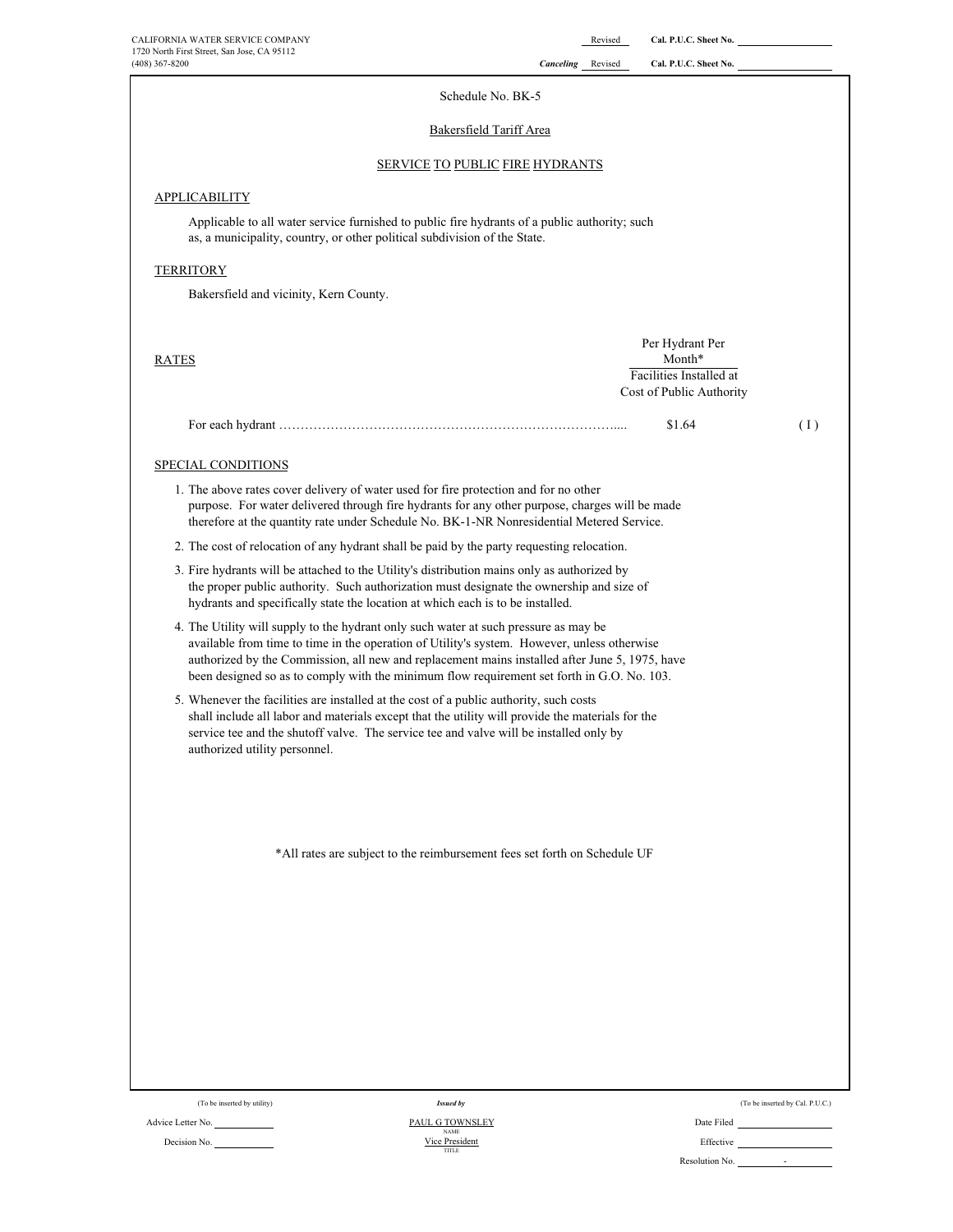# Schedule No. BAY-MID-1-R

# Bayshore District Mid-Peninsula Tariff Area

# RESIDENTIAL METERED SERVICE

#### Page 1 of 2

### **APPLICABILITY**

Applicable to all metered water service provided to single-family residential customers.

#### **TERRITORY**

San Mateo, San Carlos and vicinity, San Mateo County.

### RATES

| <b>Quantity Rates:</b> |  |
|------------------------|--|
|------------------------|--|

|                                                                                                                                                                                   | \$3.9467<br>(R)   |
|-----------------------------------------------------------------------------------------------------------------------------------------------------------------------------------|-------------------|
|                                                                                                                                                                                   | \$4.4174          |
|                                                                                                                                                                                   | \$5.4635<br>(R)   |
|                                                                                                                                                                                   | Per Meter         |
| Service Charge:                                                                                                                                                                   | Per Month         |
|                                                                                                                                                                                   | \$14.44<br>(1)    |
|                                                                                                                                                                                   | \$21.65<br>(1)    |
|                                                                                                                                                                                   | 15.45<br>(N)      |
|                                                                                                                                                                                   | \$36.09<br>(1)    |
|                                                                                                                                                                                   | \$72.18           |
|                                                                                                                                                                                   | \$115.49          |
|                                                                                                                                                                                   | \$216.53          |
|                                                                                                                                                                                   | \$360.89          |
|                                                                                                                                                                                   | \$661.86          |
|                                                                                                                                                                                   | \$1,019.67        |
|                                                                                                                                                                                   | \$1,359.52        |
|                                                                                                                                                                                   | \$1,955.21        |
|                                                                                                                                                                                   | \$2,666.28<br>(1) |
| The service charge is a readiness-to-serve charge which is applicable to all metered service and to which is<br>added the charge for water used computed at the quantity rates.   |                   |
| Government Fee Surcharges:                                                                                                                                                        |                   |
| Surcharge for San Carlos Franchise Tax *<br>1.733%                                                                                                                                |                   |
| Surcharge for San Mateo Business License Fee **<br>1.350%<br>*Applies to customers within the City of San Carlos only<br>**Applies to customers within the City of San Mateo only |                   |

### SPECIAL CONDITIONS

1. All bills are subject to the reimbursement fees set forth on Schedule UF.

2. All bills are subject to any applicable surcharges/surcredits on Schedules RSF, LIRA and AS.

3. Qualifying low-income individually metered residential customers are eligible for credits as shown on Schedule LIRA.

|                             | (Continued)                     |                                 |
|-----------------------------|---------------------------------|---------------------------------|
|                             |                                 |                                 |
| (To be inserted by utility) | <b>Issued by</b>                | (To be inserted by Cal. P.U.C.) |
| Advice Letter No.           | PAUL G. TOWNSLEY<br><b>NAME</b> | Date Filed                      |
| Decision No.                | Vice President<br>TITLE         | Effective                       |
|                             |                                 | Resolution No.<br>٠             |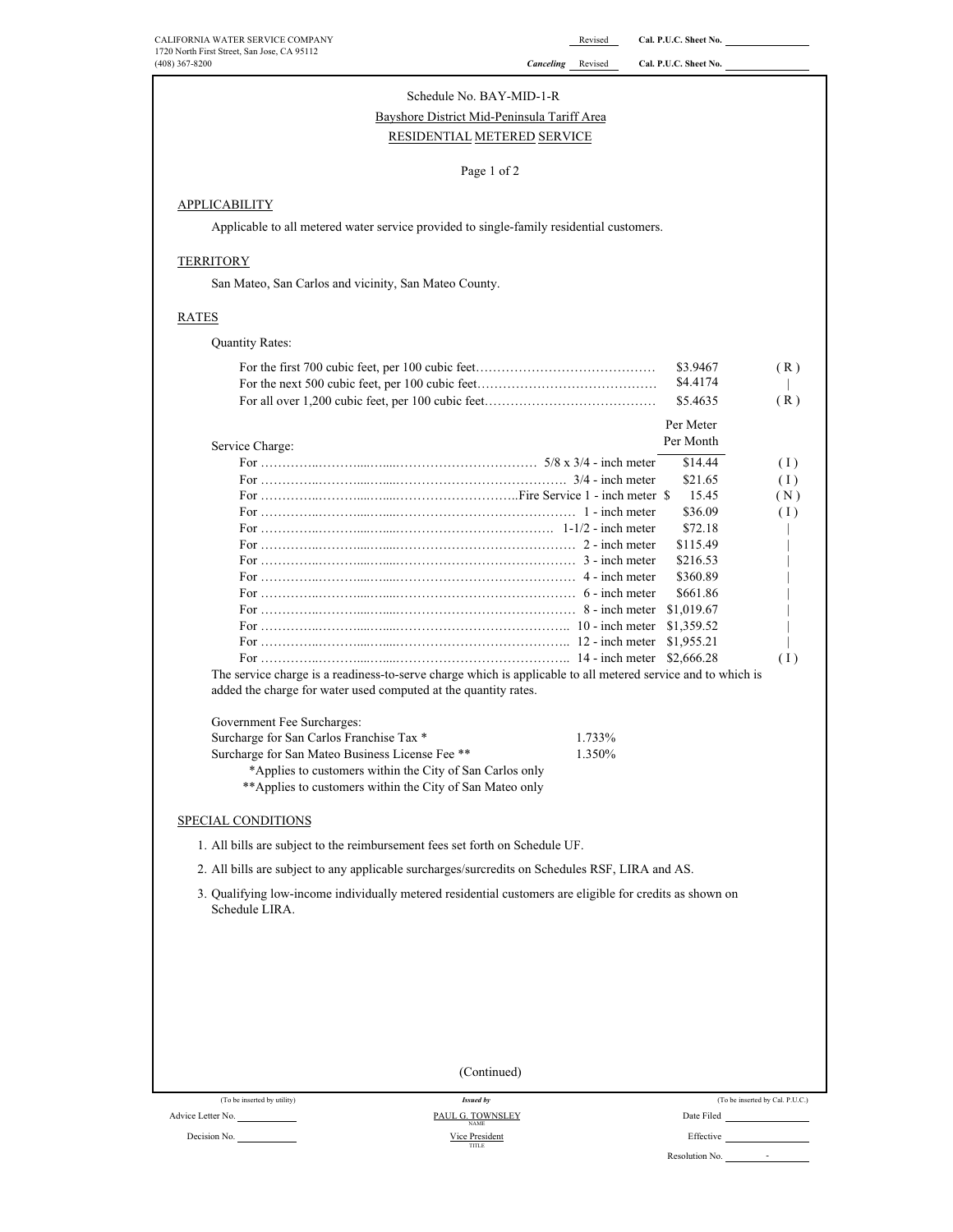CALIFORNIA WATER SERVICE COMPANY **CALL ASSESSED ASSESSED ASSESSED A** Cal. P.U.C. Sheet No.

# 1720 North First Street, San Jose, CA 95112<br>(408) 367-8200 **Cal. P.U.C. Sheet No. Called Authority** Called Authority Called Authority Called Authority Called Authority Called Authority Called Authority Called Authority C SPECIAL CONDITIONS ( D )  $(D)$ ( D ) ( D ) ( D ) 4. A WRAM-MCBA true-up surcharge of \$0.2605 per 100 cu. ft. of water used is to be applied to the quantity rates for 12 months beginning April 15, 2014, the effective date of Advice Letter 2118. Schedule No. BAY-MID-1-R RESIDENTIAL METERED SERVICE Page 2 of 2 (Continued) Bayshore District Mid-Peninsula Tariff Area

(To be inserted by utility)

Advice Letter No. Date Filed PAUL G. TOWNSLEY Decision No. <u>NAME</u><br>
Vice President<br>
Effective Vice President *Issued by* NAME

| To be inserted by Cal. P.U.C.) |  |  |  |  |
|--------------------------------|--|--|--|--|
|                                |  |  |  |  |

Resolution No.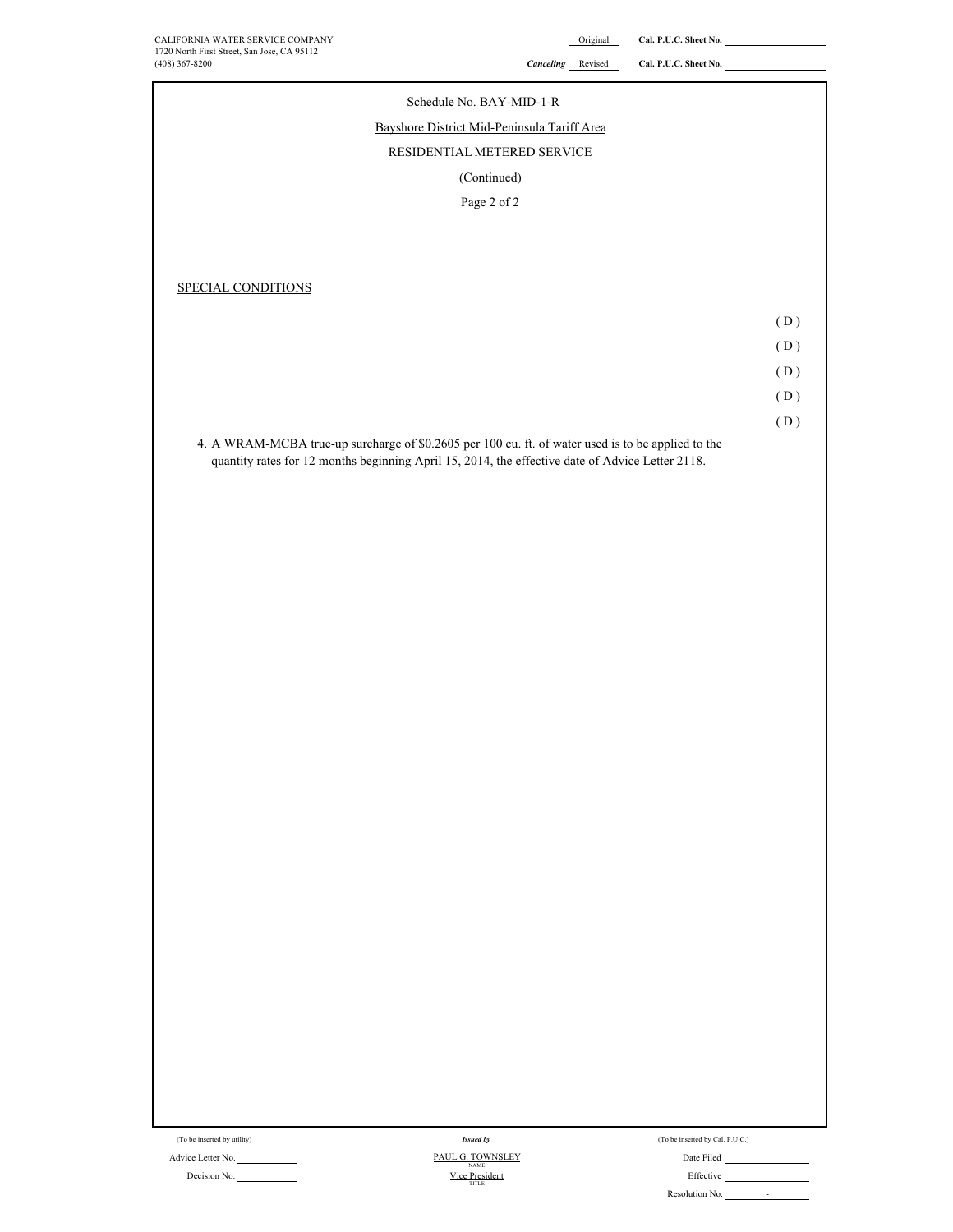| CALIFORNIA WATER SERVICE COMPANY<br>1720 North First Street, San Jose, CA 95112 |                                                                                                                                                                                            | Revised                  | Cal. P.U.C. Sheet No. |                                 |
|---------------------------------------------------------------------------------|--------------------------------------------------------------------------------------------------------------------------------------------------------------------------------------------|--------------------------|-----------------------|---------------------------------|
| (408) 367-8200                                                                  |                                                                                                                                                                                            | <b>Canceling</b> Revised | Cal. P.U.C. Sheet No. |                                 |
|                                                                                 | Schedule No. BAY-MID-1-NR                                                                                                                                                                  |                          |                       |                                 |
|                                                                                 | Bayshore District Mid-Peninsula Tariff Area                                                                                                                                                |                          |                       |                                 |
|                                                                                 | NONRESIDENTIAL METERED SERVICE                                                                                                                                                             |                          |                       |                                 |
|                                                                                 | Page 1 of 2                                                                                                                                                                                |                          |                       |                                 |
| <b>APPLICABILITY</b>                                                            |                                                                                                                                                                                            |                          |                       |                                 |
|                                                                                 | Applicable to all metered water service except that provided to single-family residential customers.                                                                                       |                          |                       |                                 |
| <b>TERRITORY</b>                                                                |                                                                                                                                                                                            |                          |                       |                                 |
|                                                                                 | San Mateo, San Carlos and vicinity, San Mateo County.                                                                                                                                      |                          |                       |                                 |
| <b>RATES</b>                                                                    |                                                                                                                                                                                            |                          |                       |                                 |
| <b>Quantity Rates:</b>                                                          |                                                                                                                                                                                            |                          |                       |                                 |
|                                                                                 |                                                                                                                                                                                            |                          |                       |                                 |
|                                                                                 |                                                                                                                                                                                            |                          | \$4.4129              | (R)                             |
|                                                                                 |                                                                                                                                                                                            |                          | \$4.4933              | (R)                             |
|                                                                                 |                                                                                                                                                                                            |                          | Per Meter             |                                 |
| Service Charge:                                                                 |                                                                                                                                                                                            |                          | Per Month             |                                 |
|                                                                                 |                                                                                                                                                                                            |                          | \$11.64<br>\$21.65    | (1)                             |
|                                                                                 |                                                                                                                                                                                            |                          | \$36.09               |                                 |
|                                                                                 |                                                                                                                                                                                            |                          | \$72.18               |                                 |
|                                                                                 |                                                                                                                                                                                            |                          | \$115.49              |                                 |
|                                                                                 |                                                                                                                                                                                            |                          | \$216.53              |                                 |
|                                                                                 |                                                                                                                                                                                            |                          | \$360.89              |                                 |
|                                                                                 |                                                                                                                                                                                            |                          | \$579.90              |                                 |
|                                                                                 |                                                                                                                                                                                            |                          | \$868.64              |                                 |
|                                                                                 |                                                                                                                                                                                            |                          | \$1,146.27            |                                 |
|                                                                                 |                                                                                                                                                                                            |                          | \$2,381.88            |                                 |
|                                                                                 |                                                                                                                                                                                            |                          | \$3,248.02            | (1)                             |
|                                                                                 | The service charge is a readiness-to-serve charge which is applicable to all metered service and to<br>which is added the charge for water used computed at the quantity rates.            |                          |                       |                                 |
| Government Fee Surcharges:                                                      |                                                                                                                                                                                            |                          |                       |                                 |
| Surcharge for San Carlos Franchise Tax *                                        |                                                                                                                                                                                            | 1.733%                   |                       |                                 |
|                                                                                 | Surcharge for San Mateo Business License Fee **                                                                                                                                            | 1.350%                   |                       |                                 |
|                                                                                 | *Applies to customers within the City of San Carlos only                                                                                                                                   |                          |                       |                                 |
|                                                                                 | ** Applies to customers within the City of San Mateo only                                                                                                                                  |                          |                       |                                 |
| SPECIAL CONDITIONS                                                              |                                                                                                                                                                                            |                          |                       |                                 |
|                                                                                 | 1. All bills are subject to the reimbursement fees set forth on Schedule UF.                                                                                                               |                          |                       |                                 |
|                                                                                 | 2. All bills are subject to any applicable surcharges/surcredits on Schedules RSF, LIRA and AS.                                                                                            |                          |                       |                                 |
|                                                                                 | 3. Qualifying non-profit group living facilities, agricultural employee housing facilities, and migrant farm<br>worker housing centers are eligible for credits as shown on Schedule LIRA. |                          |                       |                                 |
|                                                                                 |                                                                                                                                                                                            |                          |                       |                                 |
|                                                                                 |                                                                                                                                                                                            |                          |                       |                                 |
|                                                                                 |                                                                                                                                                                                            |                          |                       |                                 |
|                                                                                 |                                                                                                                                                                                            |                          |                       |                                 |
|                                                                                 |                                                                                                                                                                                            |                          |                       |                                 |
|                                                                                 |                                                                                                                                                                                            |                          |                       |                                 |
|                                                                                 |                                                                                                                                                                                            |                          |                       |                                 |
|                                                                                 |                                                                                                                                                                                            |                          |                       |                                 |
|                                                                                 | (Continued)                                                                                                                                                                                |                          |                       |                                 |
|                                                                                 |                                                                                                                                                                                            |                          |                       |                                 |
| (To be inserted by utility)                                                     | <b>Issued by</b>                                                                                                                                                                           |                          |                       | (To be inserted by Cal. P.U.C.) |
| Advice Letter No.                                                               | PAUL G. TOWNSLEY<br><b>NAME</b>                                                                                                                                                            |                          | Date Filed            |                                 |
| Decision No.                                                                    | Vice President                                                                                                                                                                             |                          | Effective             |                                 |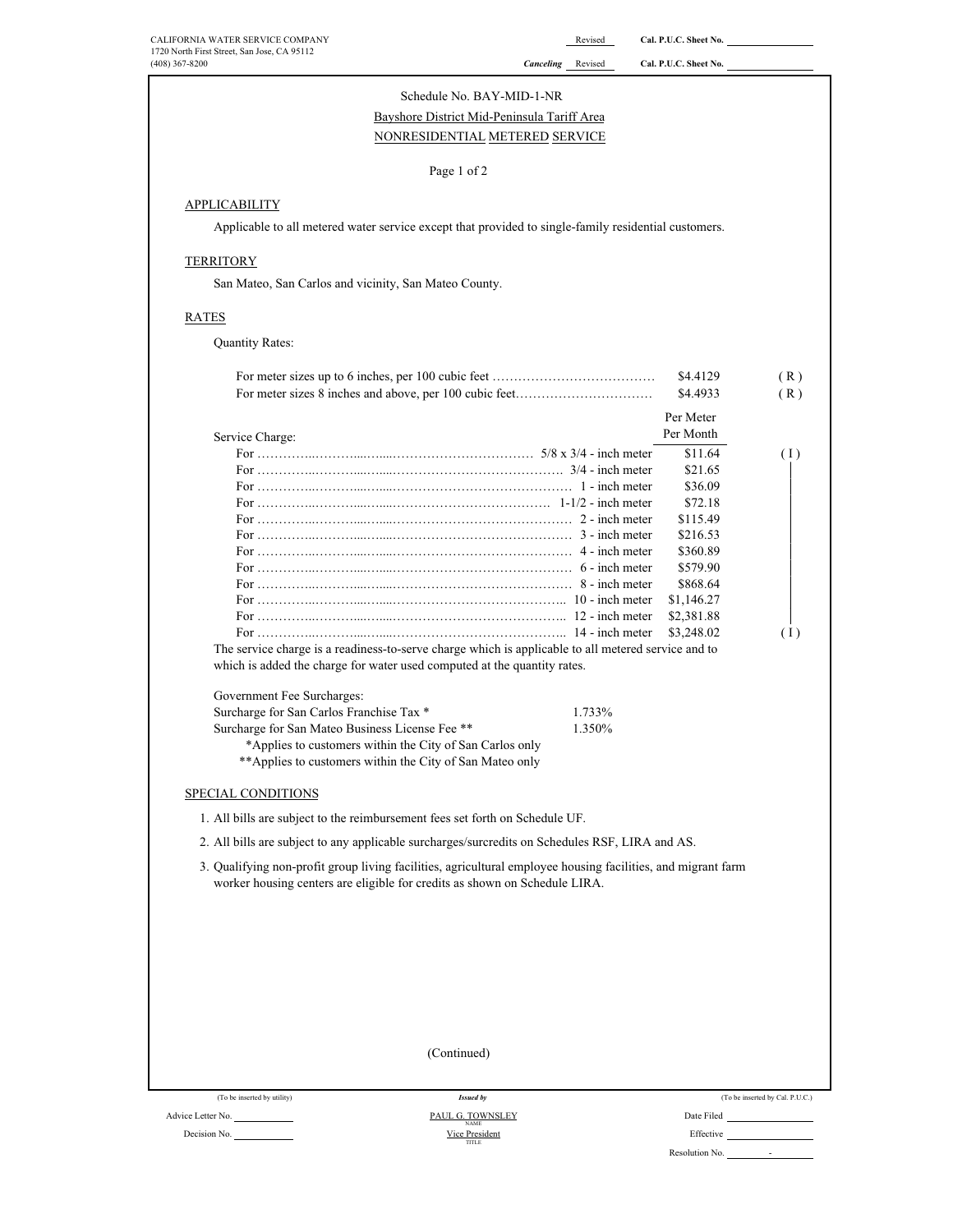| CALIFORNIA WATER SERVICE COMPANY                                                                                                                |                   | Original | Cal. P.U.C. Sheet No.           |     |
|-------------------------------------------------------------------------------------------------------------------------------------------------|-------------------|----------|---------------------------------|-----|
| 1720 North First Street, San Jose, CA 95112<br>$(408)$ 367-8200                                                                                 | Canceling Revised |          | Cal. P.U.C. Sheet No.           |     |
| Schedule No. BAY-MID-1-NR                                                                                                                       |                   |          |                                 |     |
| Bayshore District Mid-Peninsula Tariff Area                                                                                                     |                   |          |                                 |     |
| NONRESIDENTIAL METERED SERVICE                                                                                                                  |                   |          |                                 |     |
| (Continued)                                                                                                                                     |                   |          |                                 |     |
| Page 2 of 2                                                                                                                                     |                   |          |                                 |     |
|                                                                                                                                                 |                   |          |                                 |     |
| SPECIAL CONDITIONS                                                                                                                              |                   |          |                                 |     |
|                                                                                                                                                 |                   |          |                                 | (D) |
|                                                                                                                                                 |                   |          |                                 | (D) |
|                                                                                                                                                 |                   |          |                                 | (D) |
|                                                                                                                                                 |                   |          |                                 | (D) |
|                                                                                                                                                 |                   |          |                                 | (D) |
| 4. A WRAM-MCBA true-up surcharge of \$0.2605 per 100 cu. ft. of water used is to be applied to the                                              |                   |          |                                 |     |
| quantity rates for 12 months beginning April 15, 2014, the effective date of Advice Letter 2118.                                                |                   |          |                                 |     |
|                                                                                                                                                 |                   |          |                                 |     |
|                                                                                                                                                 |                   |          |                                 |     |
|                                                                                                                                                 |                   |          |                                 |     |
|                                                                                                                                                 |                   |          |                                 |     |
|                                                                                                                                                 |                   |          |                                 |     |
|                                                                                                                                                 |                   |          |                                 |     |
|                                                                                                                                                 |                   |          |                                 |     |
|                                                                                                                                                 |                   |          |                                 |     |
|                                                                                                                                                 |                   |          |                                 |     |
|                                                                                                                                                 |                   |          |                                 |     |
|                                                                                                                                                 |                   |          |                                 |     |
|                                                                                                                                                 |                   |          |                                 |     |
|                                                                                                                                                 |                   |          |                                 |     |
|                                                                                                                                                 |                   |          |                                 |     |
|                                                                                                                                                 |                   |          |                                 |     |
|                                                                                                                                                 |                   |          |                                 |     |
|                                                                                                                                                 |                   |          |                                 |     |
|                                                                                                                                                 |                   |          |                                 |     |
|                                                                                                                                                 |                   |          |                                 |     |
|                                                                                                                                                 |                   |          |                                 |     |
|                                                                                                                                                 |                   |          |                                 |     |
|                                                                                                                                                 |                   |          |                                 |     |
|                                                                                                                                                 |                   |          |                                 |     |
|                                                                                                                                                 |                   |          |                                 |     |
|                                                                                                                                                 |                   |          |                                 |     |
|                                                                                                                                                 |                   |          |                                 |     |
| (To be inserted by utility)<br><b>Issued by</b>                                                                                                 |                   |          | (To be inserted by Cal. P.U.C.) |     |
| Advice Letter No.<br>$\underbrace{\text{PAUL G. TOWNSLEY}}_{\text{NAME}}$<br>$\underbrace{\text{Vice President}}_{\text{TITE}}$<br>Decision No. |                   |          | Date Filed<br>Effective         |     |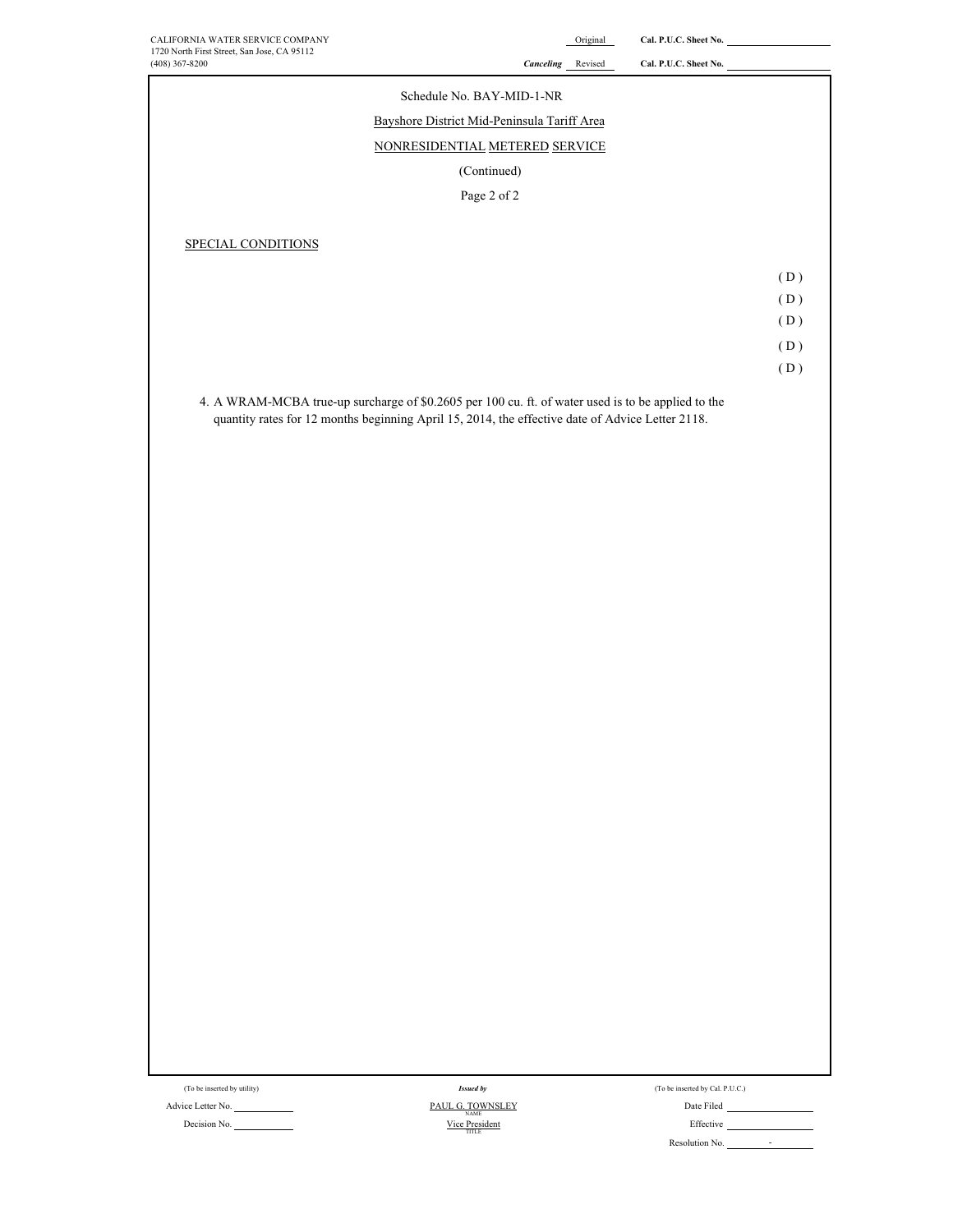#### Schedule No. BAY-SSF-1-R

# Bayshore District South San Francisco Tariff Area

### RESIDENTIAL METERED SERVICE

### **APPLICABILITY**

Applicable to all metered water service provided to single-family residential customers.

### **TERRITORY**

South San Francisco and vicinity, San Mateo County.

### RATES

Quantity Rates:

| 4. A WRAM-MCBA true-up surcharge of \$0.2605 per 100 cu. ft. of water used is to be applied to the<br>quantity rates for 12 months beginning April 15, 2014, the effective date of Advice Letter 2118.<br>(To be inserted by utility)<br><b>Issued by</b><br>Advice Letter No.<br>PAUL G. TOWNSLEY |                               | Date Filed           | (D)<br>(D)<br>(D)<br>(D)<br>(To be inserted by Cal. P.U.C.) |
|----------------------------------------------------------------------------------------------------------------------------------------------------------------------------------------------------------------------------------------------------------------------------------------------------|-------------------------------|----------------------|-------------------------------------------------------------|
|                                                                                                                                                                                                                                                                                                    |                               |                      |                                                             |
|                                                                                                                                                                                                                                                                                                    |                               |                      |                                                             |
|                                                                                                                                                                                                                                                                                                    |                               |                      |                                                             |
|                                                                                                                                                                                                                                                                                                    |                               |                      |                                                             |
|                                                                                                                                                                                                                                                                                                    |                               |                      |                                                             |
|                                                                                                                                                                                                                                                                                                    |                               |                      |                                                             |
|                                                                                                                                                                                                                                                                                                    |                               |                      |                                                             |
|                                                                                                                                                                                                                                                                                                    |                               |                      |                                                             |
|                                                                                                                                                                                                                                                                                                    |                               |                      |                                                             |
|                                                                                                                                                                                                                                                                                                    |                               |                      |                                                             |
|                                                                                                                                                                                                                                                                                                    |                               |                      |                                                             |
|                                                                                                                                                                                                                                                                                                    |                               |                      |                                                             |
|                                                                                                                                                                                                                                                                                                    |                               |                      |                                                             |
|                                                                                                                                                                                                                                                                                                    |                               |                      |                                                             |
|                                                                                                                                                                                                                                                                                                    |                               |                      |                                                             |
|                                                                                                                                                                                                                                                                                                    |                               |                      |                                                             |
|                                                                                                                                                                                                                                                                                                    |                               |                      |                                                             |
|                                                                                                                                                                                                                                                                                                    |                               |                      |                                                             |
| Schedule LIRA.                                                                                                                                                                                                                                                                                     |                               |                      |                                                             |
| 3. Qualifying low-income individually metered residential customers are eligible for credits as shown on                                                                                                                                                                                           |                               |                      |                                                             |
| 2. All bills are subject to any applicable surcharges/surcredits on Schedules RSF, LIRA and AS.                                                                                                                                                                                                    |                               |                      |                                                             |
| 1. All bills are subject to the reimbursement fees set forth on Schedule UF.                                                                                                                                                                                                                       |                               |                      |                                                             |
|                                                                                                                                                                                                                                                                                                    |                               |                      |                                                             |
| SPECIAL CONDITIONS                                                                                                                                                                                                                                                                                 |                               |                      |                                                             |
| added the charge for water used computed at the quantity rates.                                                                                                                                                                                                                                    |                               |                      |                                                             |
| The service charge is a readiness-to-serve charge which is applicable to all metered service and to which is                                                                                                                                                                                       |                               |                      |                                                             |
|                                                                                                                                                                                                                                                                                                    | 14 - inch meter               | \$2,666.28           | (1)                                                         |
|                                                                                                                                                                                                                                                                                                    | 12 - inch meter               | \$1,955.21           |                                                             |
|                                                                                                                                                                                                                                                                                                    | 10 - inch meter               | \$1,359.52           |                                                             |
|                                                                                                                                                                                                                                                                                                    | 8 - inch meter                | \$1,019.67           |                                                             |
|                                                                                                                                                                                                                                                                                                    | 6 - inch meter                | \$661.86             |                                                             |
|                                                                                                                                                                                                                                                                                                    | 4 - inch meter                | \$360.89             |                                                             |
|                                                                                                                                                                                                                                                                                                    | 3 - inch meter                | \$216.53             |                                                             |
|                                                                                                                                                                                                                                                                                                    | 2 - inch meter                | \$115.49             |                                                             |
|                                                                                                                                                                                                                                                                                                    | $1-1/2$ - inch meter          | \$72.18              |                                                             |
|                                                                                                                                                                                                                                                                                                    | 1 - inch meter                | \$36.09              | (1)                                                         |
|                                                                                                                                                                                                                                                                                                    |                               | \$15.45              | (N)                                                         |
|                                                                                                                                                                                                                                                                                                    | $3/4$ - inch meter            | \$21.65              | (1)                                                         |
|                                                                                                                                                                                                                                                                                                    | $5/8 \times 3/4$ - inch meter | \$14.44              | (1)                                                         |
|                                                                                                                                                                                                                                                                                                    |                               | Per Month            |                                                             |
| Service Charge:                                                                                                                                                                                                                                                                                    |                               | Per Meter            |                                                             |
|                                                                                                                                                                                                                                                                                                    |                               | \$5.4635             | (R)                                                         |
|                                                                                                                                                                                                                                                                                                    |                               |                      |                                                             |
|                                                                                                                                                                                                                                                                                                    |                               |                      |                                                             |
|                                                                                                                                                                                                                                                                                                    |                               | \$3.9467<br>\$4.4174 | (R)                                                         |

#### Decision No. **Effective Decision No. Effective Decision No. Effective Effective Effective** TITLE NAME<br>Vice President

|          | (To be inserted by Cal. P.U.C.) |  |
|----------|---------------------------------|--|
| . 1711 1 |                                 |  |

-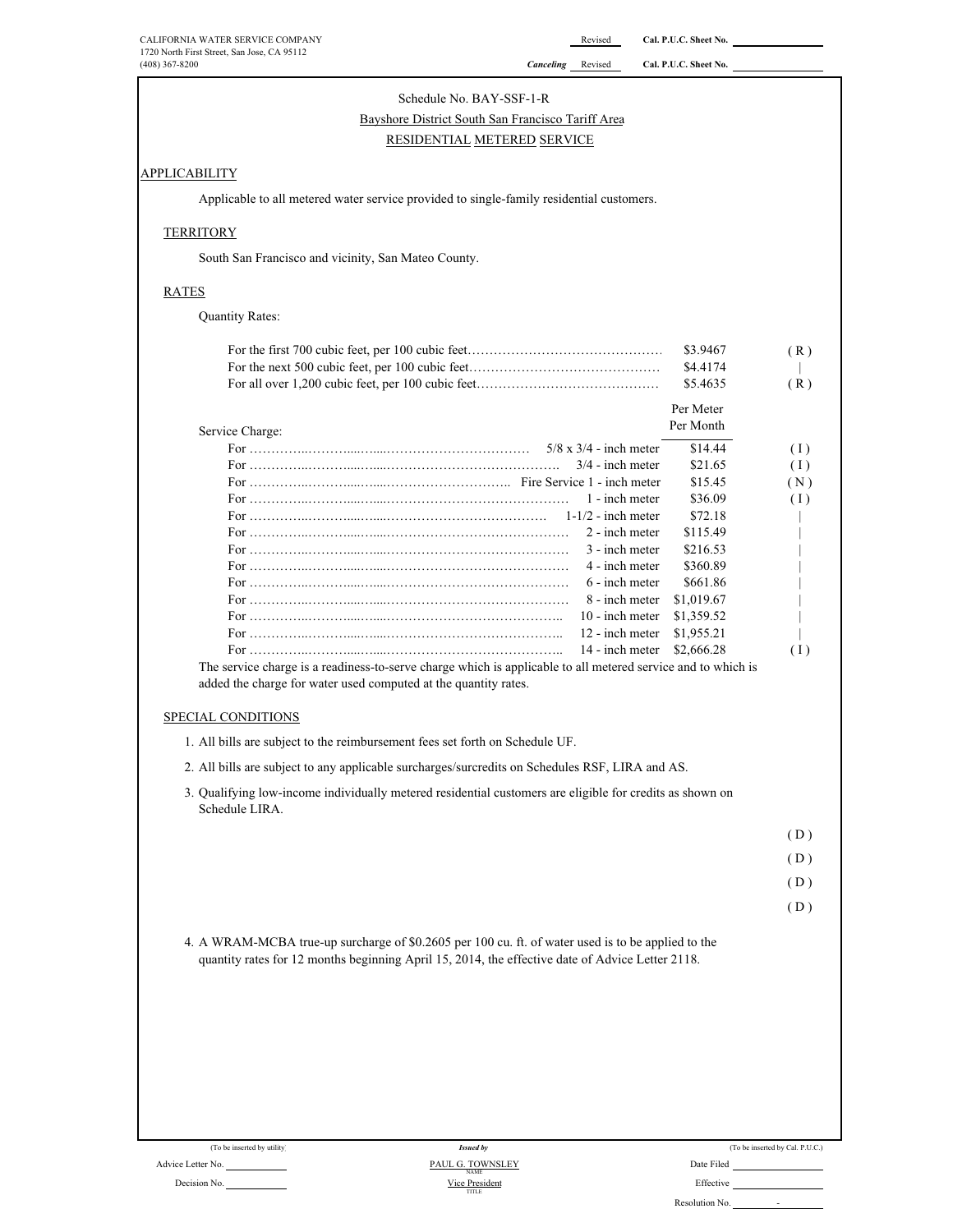| CALIFORNIA WATER SERVICE COMPANY<br>1720 North First Street, San Jose, CA 95112                                                                                                                        | Revised        | Cal. P.U.C. Sheet No.  |                                                                    |
|--------------------------------------------------------------------------------------------------------------------------------------------------------------------------------------------------------|----------------|------------------------|--------------------------------------------------------------------|
| $(408)$ 367-8200<br>Canceling Revised                                                                                                                                                                  |                | Cal. P.U.C. Sheet No.  |                                                                    |
| Schedule No. BAY-SSF-1-NR                                                                                                                                                                              |                |                        |                                                                    |
| Bayshore District South San Francisco Tariff Area                                                                                                                                                      |                |                        |                                                                    |
| NONRESIDENTIAL METERED SERVICE                                                                                                                                                                         |                |                        |                                                                    |
| <b>APPLICABILITY</b>                                                                                                                                                                                   |                |                        |                                                                    |
| Applicable to all metered water service except that provided to single-family residential customers.                                                                                                   |                |                        |                                                                    |
| <b>TERRITORY</b>                                                                                                                                                                                       |                |                        |                                                                    |
| South San Francisco and vicinity, San Mateo County.                                                                                                                                                    |                |                        |                                                                    |
| <b>RATES</b>                                                                                                                                                                                           |                |                        |                                                                    |
| <b>Quantity Rates:</b>                                                                                                                                                                                 |                |                        |                                                                    |
|                                                                                                                                                                                                        |                | \$4.4129               | (R)                                                                |
|                                                                                                                                                                                                        |                | \$4.4933               | (R)                                                                |
|                                                                                                                                                                                                        |                | Per Meter Per<br>Month |                                                                    |
| Service Charge:                                                                                                                                                                                        |                | \$11.64                |                                                                    |
|                                                                                                                                                                                                        |                | \$21.65                | (1)                                                                |
|                                                                                                                                                                                                        |                | \$36.09                |                                                                    |
|                                                                                                                                                                                                        |                | \$72.18                |                                                                    |
|                                                                                                                                                                                                        |                | \$115.49               |                                                                    |
|                                                                                                                                                                                                        |                | \$216.53               |                                                                    |
|                                                                                                                                                                                                        | 4 - inch meter | \$360.89               |                                                                    |
|                                                                                                                                                                                                        | 6 - inch meter | \$579.90               |                                                                    |
|                                                                                                                                                                                                        | 8 - inch meter | \$868.64               |                                                                    |
|                                                                                                                                                                                                        |                | \$1,146.27             |                                                                    |
|                                                                                                                                                                                                        |                | \$2,381.88             |                                                                    |
|                                                                                                                                                                                                        |                |                        |                                                                    |
|                                                                                                                                                                                                        |                | \$3,248.02             |                                                                    |
| The service charge is a readiness-to-serve charge which is applicable to all metered service and to which is<br>added the charge for water used computed at the quantity rates.                        |                |                        |                                                                    |
| SPECIAL CONDITIONS                                                                                                                                                                                     |                |                        |                                                                    |
| 1. All bills are subject to the reimbursement fees set forth on Schedule UF.<br>2. All bills are subject to any applicable surcharges/surcredits on Schedules RSF, LIRA and AS.                        |                |                        |                                                                    |
| 3. Qualifying non-profit group living facilities, agricultural employee housing facilities, and migrant farm                                                                                           |                |                        |                                                                    |
| worker housing centers are eligible for credits as shown on Schedule LIRA.                                                                                                                             |                |                        |                                                                    |
|                                                                                                                                                                                                        |                |                        |                                                                    |
|                                                                                                                                                                                                        |                |                        |                                                                    |
|                                                                                                                                                                                                        |                |                        |                                                                    |
|                                                                                                                                                                                                        |                |                        |                                                                    |
| 4. A WRAM-MCBA true-up surcharge of \$0.2605 per 100 cu. ft. of water used is to be applied to the<br>quantity rates for 12 months beginning April 15, 2014, the effective date of Advice Letter 2118. |                |                        |                                                                    |
|                                                                                                                                                                                                        |                |                        |                                                                    |
| (To be inserted by utility)<br><b>Issued by</b>                                                                                                                                                        |                |                        |                                                                    |
| PAUL G. TOWNSLEY<br>Advice Letter No.<br>NAME<br>Decision No.<br>Vice President                                                                                                                        |                |                        | (1)<br>(D)<br>(D)<br>(D)<br>(D)<br>(To be inserted by Cal. P.U.C.) |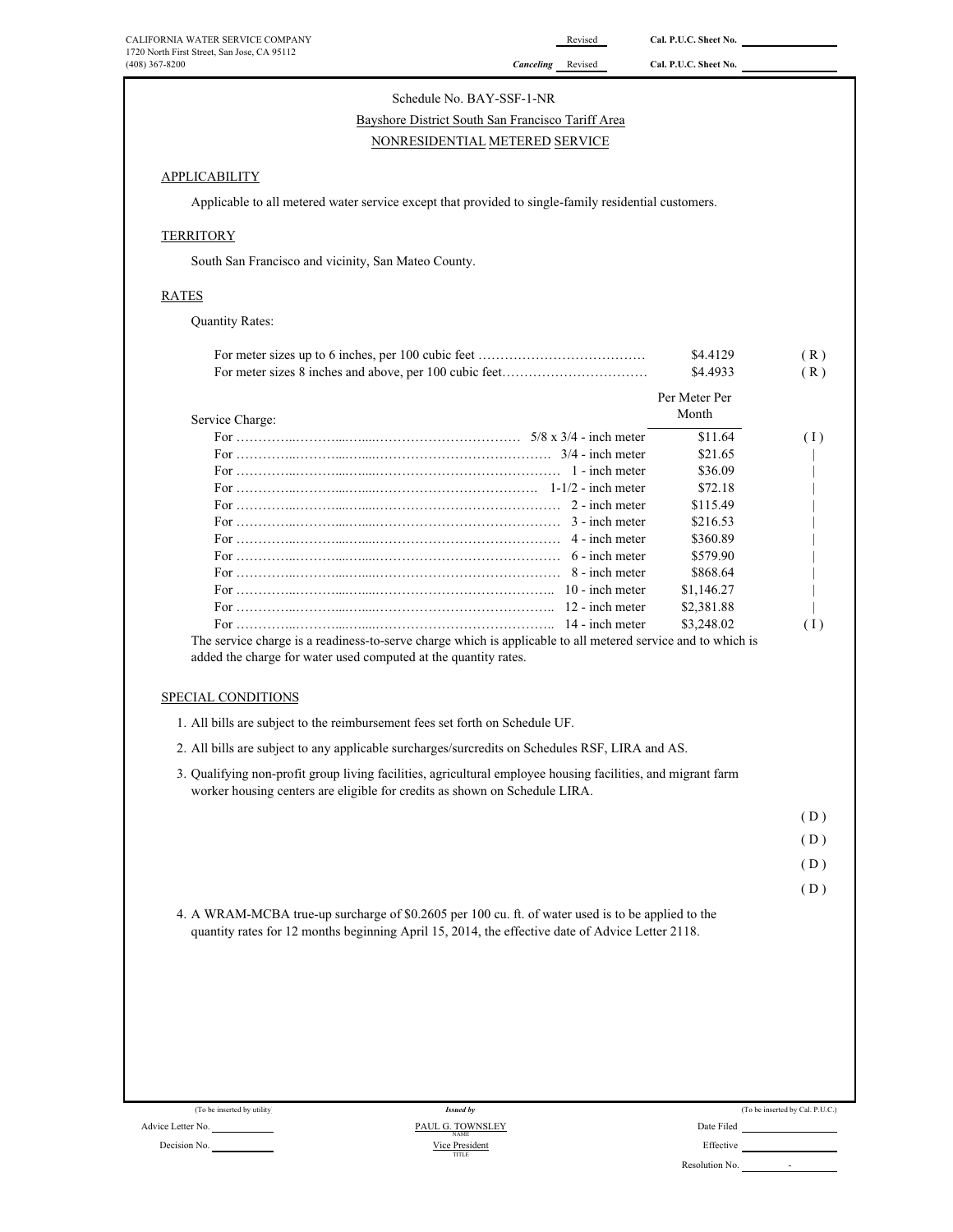#### Schedule No. BAY-4

#### Bayshore District Tariff Area

#### SERVICE TO PRIVATELY OWNED FIRE PROTECTION SYSTEMS

#### **APPLICABILITY**

Applicable to all water service furnished for privately owned fire protection systems.

#### **TERRITORY**

San Mateo, San Carlos and vicinity, South San Francisco and vicinity, San Mateo County.

#### Per Month

| <b>RATES</b>                                                                                                                                                                                                                                                                                        |                      |          |  |
|-----------------------------------------------------------------------------------------------------------------------------------------------------------------------------------------------------------------------------------------------------------------------------------------------------|----------------------|----------|--|
| For $\ldots$ in $\ldots$ in $\ldots$ in $\ldots$ in $\ldots$ in $\ldots$ in $\ldots$ in $\ldots$ in $\ldots$ in $\ldots$ in $\ldots$ in $\ldots$ in $\ldots$ in $\ldots$ in $\ldots$ in $\ldots$ in $\ldots$ in $\ldots$ in $\ldots$ in $\ldots$ in $\ldots$ in $\ldots$ in $\ldots$ in $\ldots$ in |                      | \$12.00  |  |
|                                                                                                                                                                                                                                                                                                     | 2 - inch connection  | \$16.00  |  |
|                                                                                                                                                                                                                                                                                                     | 3 - inch connection  | \$24.00  |  |
|                                                                                                                                                                                                                                                                                                     | 4 - inch connection  | \$32.00  |  |
|                                                                                                                                                                                                                                                                                                     | 6 - inch connection  | \$48.00  |  |
|                                                                                                                                                                                                                                                                                                     | 8 - inch connection  | \$64.00  |  |
|                                                                                                                                                                                                                                                                                                     | 10 - inch connection | \$80.00  |  |
|                                                                                                                                                                                                                                                                                                     | 12 - inch connection | \$96.00  |  |
|                                                                                                                                                                                                                                                                                                     |                      | \$112.00 |  |

#### SPECIAL CONDITIONS

- 1. The facilities for service to a privately owned fire protection system will be installed by the Utility at the cost of the applicant. Such cost shall not be subject to refund.
- 2. If a distribution main of adequate size to serve a private fire protection system in addition to all other normal service does not exist in the street or alley adjacent to the premises to be served, then a service main from the nearest existing main of adequate capacity will be installed by the Utility at the cost of the applicant. Such cost shall not be subject to refund.
- 3. Service hereunder is for private fire protection systems to which no connections for other than fire protection purposes are allowed and which are regularly inspected by the underwriters having jurisdiction, are installed according to specifications of the Utility, and are maintained to the satisfaction of the Utility. The Utility may require the installation of a detector check valve with meter for protection against theft, leakage, or waste of water.
- 4. For water delivered for other than service to privately owned fire protection systems, charges will be made therefor under one of the following schedules: BAY-MID-1-R, BAY-MID-1-NR, BAY-SSF-1-R or BAY-SSF-1-NR.
- 5. The Utility will supply only such water at such pressure as may be available from time to time as a result of normal operation of Utility's system.
- 6. All bills are subject to the reimbursement fees set forth on Schedule UF.

 $(D)$ 

$$
(D)
$$

| (To be inserted by utility) |  |  |
|-----------------------------|--|--|
|-----------------------------|--|--|

Decision No.

Advice Letter No. Date Filed PAUL G. TOWNSLEY *Issued by* NAME Vice President TITLE

| (To be inserted by utility) | <b>Issued by</b>                       | (To be inserted by Cal. P.U.C.)            |
|-----------------------------|----------------------------------------|--------------------------------------------|
| No.                         | PAUL G. TOWNSLEY                       | Date Filed                                 |
| No.                         | <b>NAME</b><br>Vice President<br>TITLE | Effective                                  |
|                             |                                        | Resolution No.<br>$\overline{\phantom{0}}$ |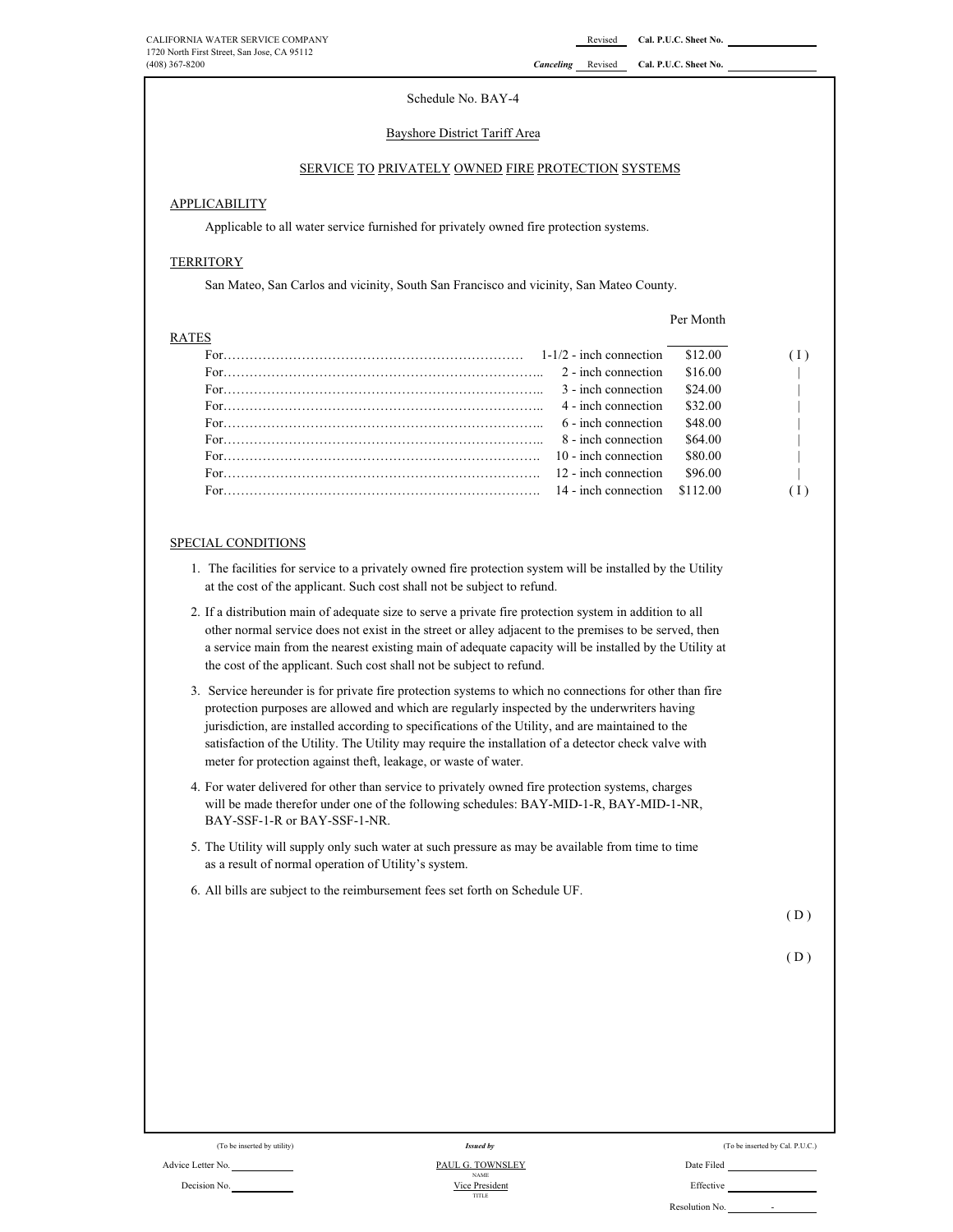# Schedule No. BG-1-R Bear Gulch Tariff Area RESIDENTIAL METERED SERVICE

## APPLICABILITY

Applicable to all metered water service provided to single-family residential customers.

### **TERRITORY**

The communities of Atherton, Menlo Park, Portola Valley, Woodside, and vicinity, San Mateo County. The Skyline service area in San Mateo County.

#### RATES

Base Quantity Rates:

| \$4.9199<br>\$5.8816<br>(R)<br>Per Meter<br>Per Month<br>\$19.60<br>(1)<br>\$29.40<br>(1)<br>20.58<br>(N)<br>\$49.00<br>(1)<br>\$98.00<br>\$156.79<br>\$293.99<br>\$489.98<br>\$979.96<br>\$1,567.93<br>\$2,253.90<br>\$3,233.86 |
|----------------------------------------------------------------------------------------------------------------------------------------------------------------------------------------------------------------------------------|
|                                                                                                                                                                                                                                  |
|                                                                                                                                                                                                                                  |
|                                                                                                                                                                                                                                  |
|                                                                                                                                                                                                                                  |
|                                                                                                                                                                                                                                  |
|                                                                                                                                                                                                                                  |
|                                                                                                                                                                                                                                  |
|                                                                                                                                                                                                                                  |
|                                                                                                                                                                                                                                  |
|                                                                                                                                                                                                                                  |
|                                                                                                                                                                                                                                  |
|                                                                                                                                                                                                                                  |
|                                                                                                                                                                                                                                  |
|                                                                                                                                                                                                                                  |
|                                                                                                                                                                                                                                  |
|                                                                                                                                                                                                                                  |
| \$4,409.81<br>(1)                                                                                                                                                                                                                |
|                                                                                                                                                                                                                                  |
|                                                                                                                                                                                                                                  |
| 3. Qualifying low-income individually metered residential customers are eligible for credits as shown on                                                                                                                         |
| (D)                                                                                                                                                                                                                              |
| (D)                                                                                                                                                                                                                              |
| (D)                                                                                                                                                                                                                              |
| 4. A WRAM-MCBA true-up surcharge of \$0.0447 per 100 cu. ft. of water used is to be applied to the                                                                                                                               |
| The service charge is a readiness-to-serve charge which is applicable to all metered service and to                                                                                                                              |

Advice Letter No.

Decision No. Effective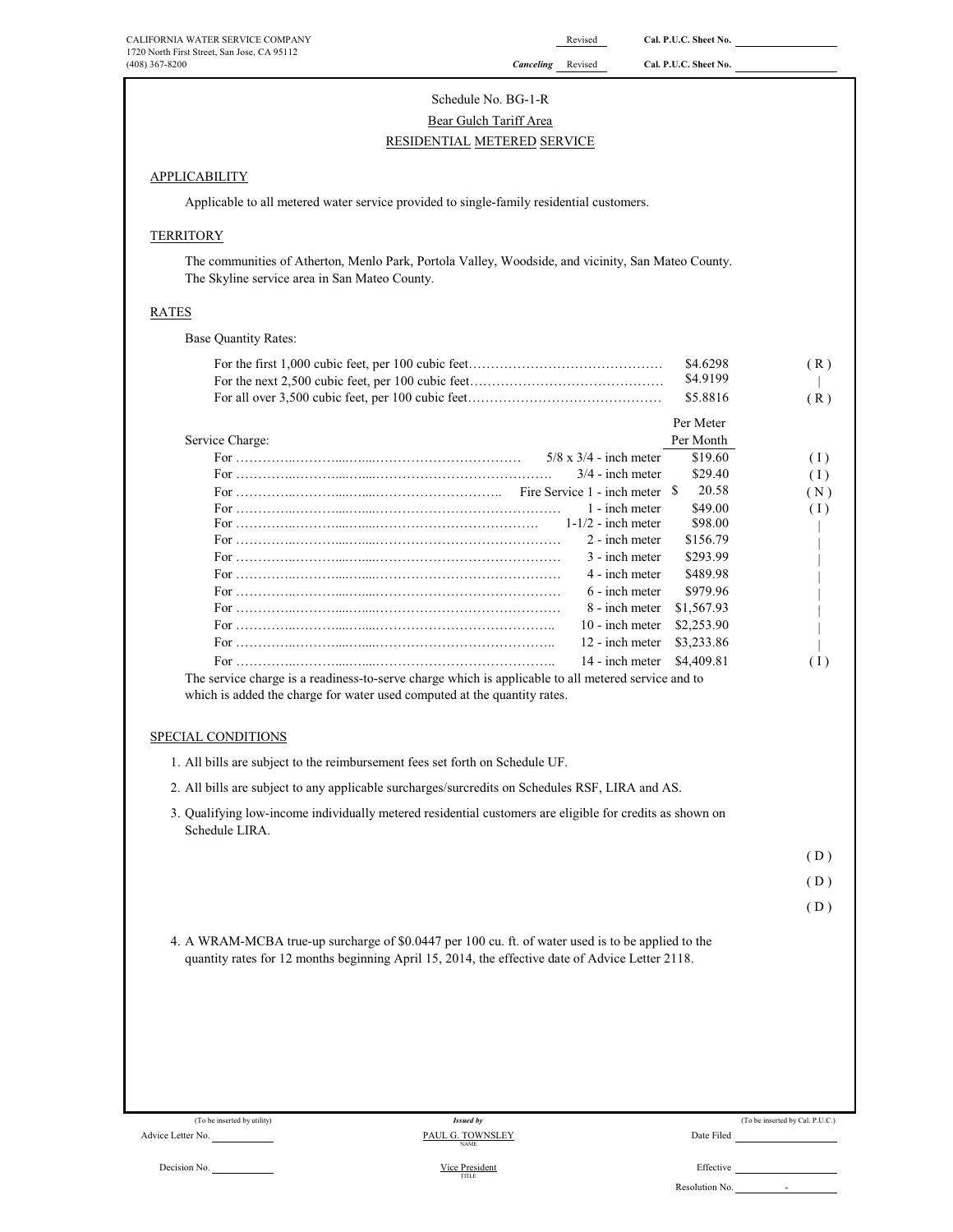# Schedule No. BG-1-NR Bear Gulch Tariff Area NONRESIDENTIAL METERED SERVICE

#### **APPLICABILITY**

Applicable to all metered water service except that provided to single-family residential customers.

#### **TERRITORY**

The communities of Atherton, Menlo Park, Portola Valley, Woodside, and vicinity, San Mateo County. The Skyline service area in San Mateo County.

#### RATES

Quantity Rates:

|                                                                                                    |                               | \$5,0014  | (R) |
|----------------------------------------------------------------------------------------------------|-------------------------------|-----------|-----|
|                                                                                                    |                               | Per Meter |     |
| Service Charge:                                                                                    |                               | Per Month |     |
|                                                                                                    | $5/8 \times 3/4$ - inch meter | \$19.54   | (1) |
|                                                                                                    | $3/4$ - inch meter            | \$29.30   |     |
|                                                                                                    | 1 - inch meter                | \$48.84   |     |
|                                                                                                    | $1-1/2$ - inch meter          | \$97.68   |     |
|                                                                                                    | 2 - inch meter                | \$156.29  |     |
|                                                                                                    | 3 - inch meter                | \$293.04  |     |
|                                                                                                    | 4 - inch meter                | \$488.40  |     |
|                                                                                                    | $6$ - inch meter              | \$976.81  |     |
|                                                                                                    | 8 - inch meter \$1,562.90     |           |     |
|                                                                                                    | 10 - inch meter \$2,246.66    |           |     |
|                                                                                                    | 12 - inch meter \$3,223.47    |           |     |
|                                                                                                    | 14 - inch meter \$4,395.64    |           | (1) |
| The service charge is a readings to serve charge which is enplicable to all metered service and to |                               |           |     |

The service charge is a readiness-to-serve charge which is applicable to all metered service and to which is added the charge for water used computed at the quantity rate.

#### SPECIAL CONDITIONS

- 1. All bills are subject to the reimbursement fees set forth on Schedule UF.
- 2. All bills are subject to any applicable surcharges/surcredits on Schedules RSF, LIRA and AS.
- 3. Qualifying non-profit group living facilities, agricultural employee housing facilities, and migrant farm worker housing centers are eligible for credits as shown on Schedule LIRA.

( D )

 $(D)$ 

- $(D)$
- ( D )

( D )

- 4. A WRAM-MCBA true-up surcharge of \$0.2259 per 100 cu. ft. of water used is to be applied to the quantity rates for 18 months beginning March 15, 2013, the effective date of Advice Letter 2098.
- 5. A WRAM-MCBA true-up surcharge of \$0.0447 per 100 cu. ft. of water used is to be applied to the quantity rates for 12 months beginning April 15, 2014, the effective date of Advice Letter 2118.

Advice Letter No.

(To be inserted by utility) (To be inserted by Cal. P.U.C.)<br>
PAUL G. TOWNSLEY Date Filed Due Filed Cal. P.U.C.) Decision No. **Effective Decision No. Effective Decision No. 2004 PAUL G. TOWNSLEY** Vice President *Issued by* TITLE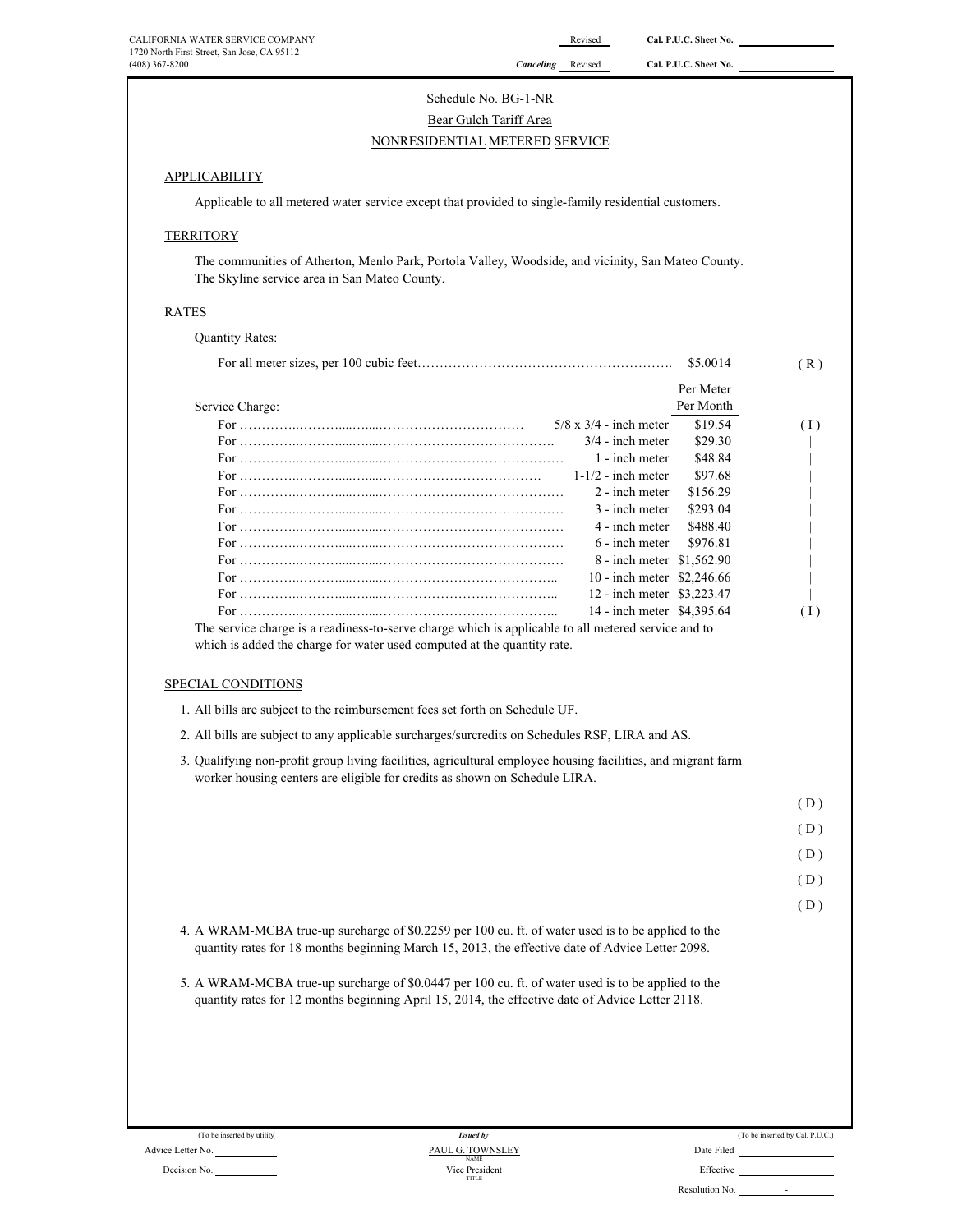#### Schedule No. BG-4

#### Bear Gulch Tariff Area

#### SERVICE TO PRIVATELY OWNED FIRE PROTECTION SYSTEMS

#### **APPLICABILITY**

Applicable to all water service furnished for privately owned fire protection systems.

#### **TERRITORY**

The communities of Atherton, Menlo Park, Portola Valley, Woodside, and vicinity, San Mateo County. The Skyline service area in San Mateo County.

| R A TES |                                                                                                                                                                                                                                                                                                                                         | Per Month |  |
|---------|-----------------------------------------------------------------------------------------------------------------------------------------------------------------------------------------------------------------------------------------------------------------------------------------------------------------------------------------|-----------|--|
|         | For $\ldots$ is a set of $\ldots$ is a set of $\ldots$ in $\ldots$ in $\ldots$ in $1-1/2$ - inch connection                                                                                                                                                                                                                             | \$14.95   |  |
|         |                                                                                                                                                                                                                                                                                                                                         | \$19.93   |  |
|         | For $\ldots$ $\ldots$ $\ldots$ $\ldots$ $\ldots$ $\ldots$ $\ldots$ $\ldots$ $\ldots$ $\ldots$ $\ldots$ $\ldots$ $\ldots$ $\ldots$ $\ldots$ $\ldots$ $\ldots$ $\ldots$ $\ldots$ $\ldots$ $\ldots$ $\ldots$ $\ldots$ $\ldots$ $\ldots$ $\ldots$ $\ldots$ $\ldots$ $\ldots$ $\ldots$ $\ldots$ $\ldots$ $\ldots$ $\ldots$ $\ldots$ $\ldots$ | \$29.89   |  |
|         | For $\cdots$ 4 - inch connection                                                                                                                                                                                                                                                                                                        | \$39.85   |  |
|         |                                                                                                                                                                                                                                                                                                                                         | \$59.78   |  |
|         | For $\ldots$ $\ldots$ $\ldots$ $\ldots$ $\ldots$ $\ldots$ $\ldots$ $\ldots$ $\ldots$ $\ldots$ $\ldots$ $\ldots$ $\ldots$ $\ldots$ $\ldots$ $\ldots$ $\ldots$ $\ldots$ $\ldots$ $\ldots$ $\ldots$ $\ldots$ $\ldots$ $\ldots$ $\ldots$ $\ldots$                                                                                           | \$79.71   |  |
|         |                                                                                                                                                                                                                                                                                                                                         | \$99.64   |  |
|         |                                                                                                                                                                                                                                                                                                                                         | \$119.56  |  |
|         | For $\ldots$ is a set of $\ldots$ is a set of $\ldots$ is a set of $\ldots$ in $14$ - inch connection                                                                                                                                                                                                                                   | \$139.49  |  |

#### SPECIAL CONDITIONS

- 1. The facilities for service to a privately owned fire protection system will be installed by the Utility at the cost of the applicant. Such cost shall not be subject to refund.
- 2. If a distribution main of adequate size to serve a private fire protection system in addition to all other normal service does not exist in the street or alley adjacent to the premises to be served, then a service main from the nearest existing main of adequate capacity will be installed by the Utility at the cost of the applicant. Such cost shall not be subject to refund.
- 3. Service hereunder is for private fire protection systems to which no connections for other than fire protection purposes are allowed and which are regularly inspected by the underwriters having jurisdiction, are installed according to specifications of the Utility, and are maintained to the satisfaction of the Utility. The Utility may require the installation of a detector check valve with meter for protection against theft, leakage, or waste of water.
- 4. For water delivered for other than service to privately owned fire protection systems, charges will be made therefor under one of the following schedules: BG-1-R or BG-1-NR.
- 5. The Utility will supply only such water at such pressure as may be available from time to time as a result of normal operation of Utility's system.
- 6. All bills are subject to the reimbursement fees set forth on Schedule UF.

 $(D)$ 

$$
(D)
$$

#### Advice Letter No. Date Filed COMMON CONTROLLEY DESCRIPTION OF PAUL G. TOWNSLEY Decision No. **Effective Decision No. Effective Decision No. Effective** *Issued by* TITLE NAME Vice President

(To be inserted by Unlity) (To be inserted by Cal. P.U.C.) Issued by Cal. P.U.C.)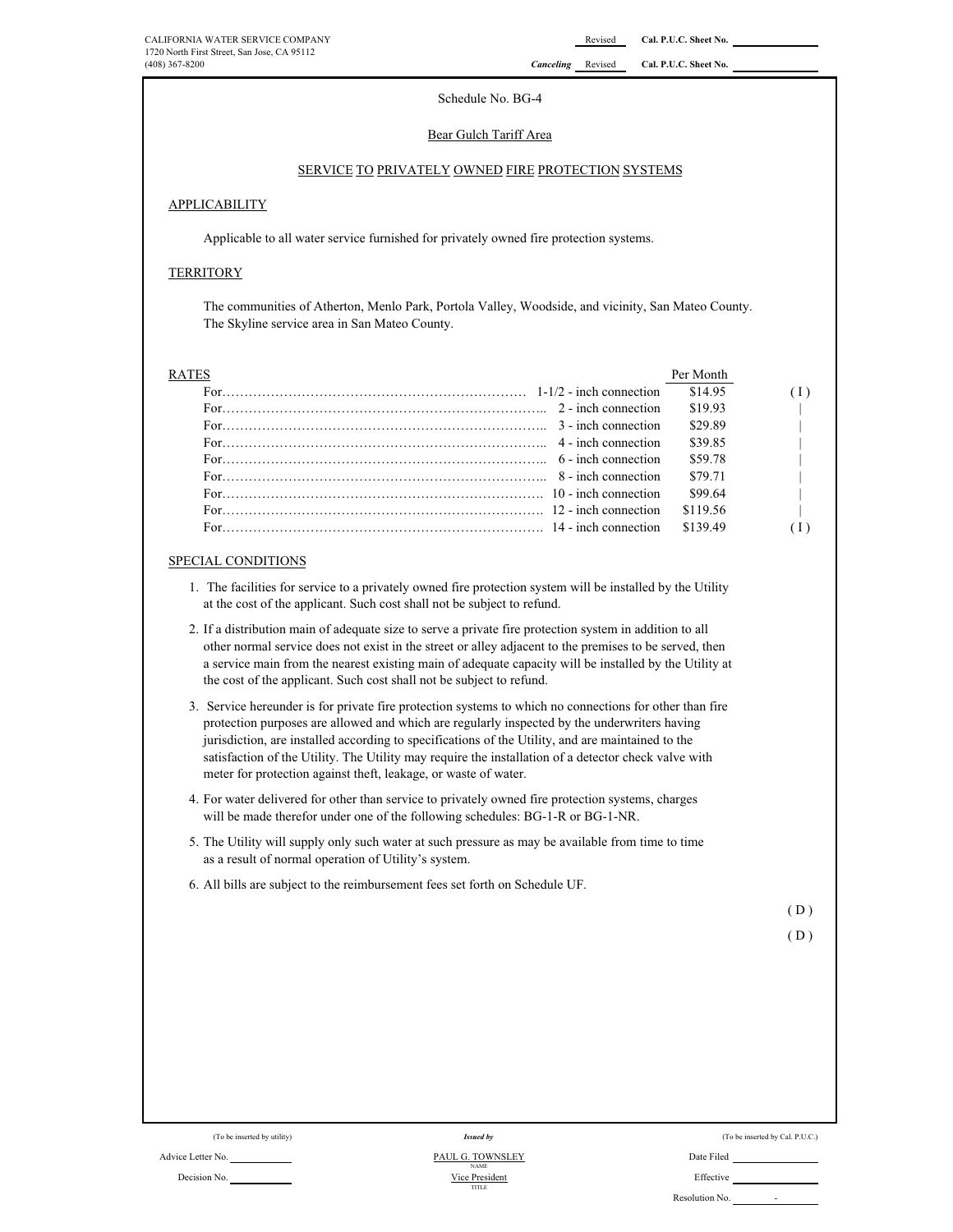# Schedule No. CH-1-R

# Chico-Hamilton City Tariff Area RESIDENTIAL METERED SERVICE

#### **APPLICABILITY**

Applicable to all metered water service provided to single-family residential customers.

#### **TERRITORY**

Chico and vicinity, Butte County, and Hamilton City and vicinity, Glenn County.

#### RATES

Quantity Rates:

| \$1.2710 | (1) |
|----------|-----|
| \$1.3619 |     |
| \$1.4526 | (1) |

|                                                                                                                 | Per Meter Per |     |
|-----------------------------------------------------------------------------------------------------------------|---------------|-----|
| Service Charge:                                                                                                 | Month         |     |
|                                                                                                                 | \$14.61       | (1) |
|                                                                                                                 | \$21.91       | (1) |
|                                                                                                                 | 15.78         | (N) |
|                                                                                                                 | \$36.52       | (1) |
|                                                                                                                 | \$73.04       |     |
|                                                                                                                 | \$116.87      |     |
|                                                                                                                 | \$219.13      |     |
|                                                                                                                 | \$365.22      |     |
| For $\ldots$ 6 - inch meter                                                                                     | \$671.33      |     |
|                                                                                                                 | \$1,025.31    |     |
|                                                                                                                 | \$1,680.00    |     |
|                                                                                                                 | \$2,410.43    |     |
|                                                                                                                 | \$3,286.95    | (1) |
| πΜες αναπολείς επειρείς του επιλεπτικού και στους επιλεπτικού που που που που παραγωγή του που που που που παρα |               |     |

The service charge is a readiness-to-serve charge which is applicable to all metered service and to which is added the charge for water used computed at the quantity rates.

#### SPECIAL CONDITIONS

- 1. All bills are subject to the reimbursement fees set forth on Schedule UF.
- 2. All bills are subject to any applicable surcharges/surcredits on Schedules RSF, LIRA and AS.
- 3. Qualifying low-income individually metered residential customers are eligible for credits as shown on Schedule LIRA.

( D )

( D )

4. A WRAM-MCBA true-up surcharge of \$0.1377 per 100 cu. ft. of water used is to be applied to the quantity rates for 18 months beginning April 15, 2014, the effective date of Advice Letter 2119.

| (To be inserted by utility) | <b>Issued by</b>                | (To be inserted by Cal. P.U.C.) |
|-----------------------------|---------------------------------|---------------------------------|
| Advice Letter No.           | PAUL G. TOWNSLEY<br><b>NAME</b> | Date Filed                      |
| Decision No.                | Vice President                  | Effective                       |
|                             | TITLE                           | Resolution No.<br>-             |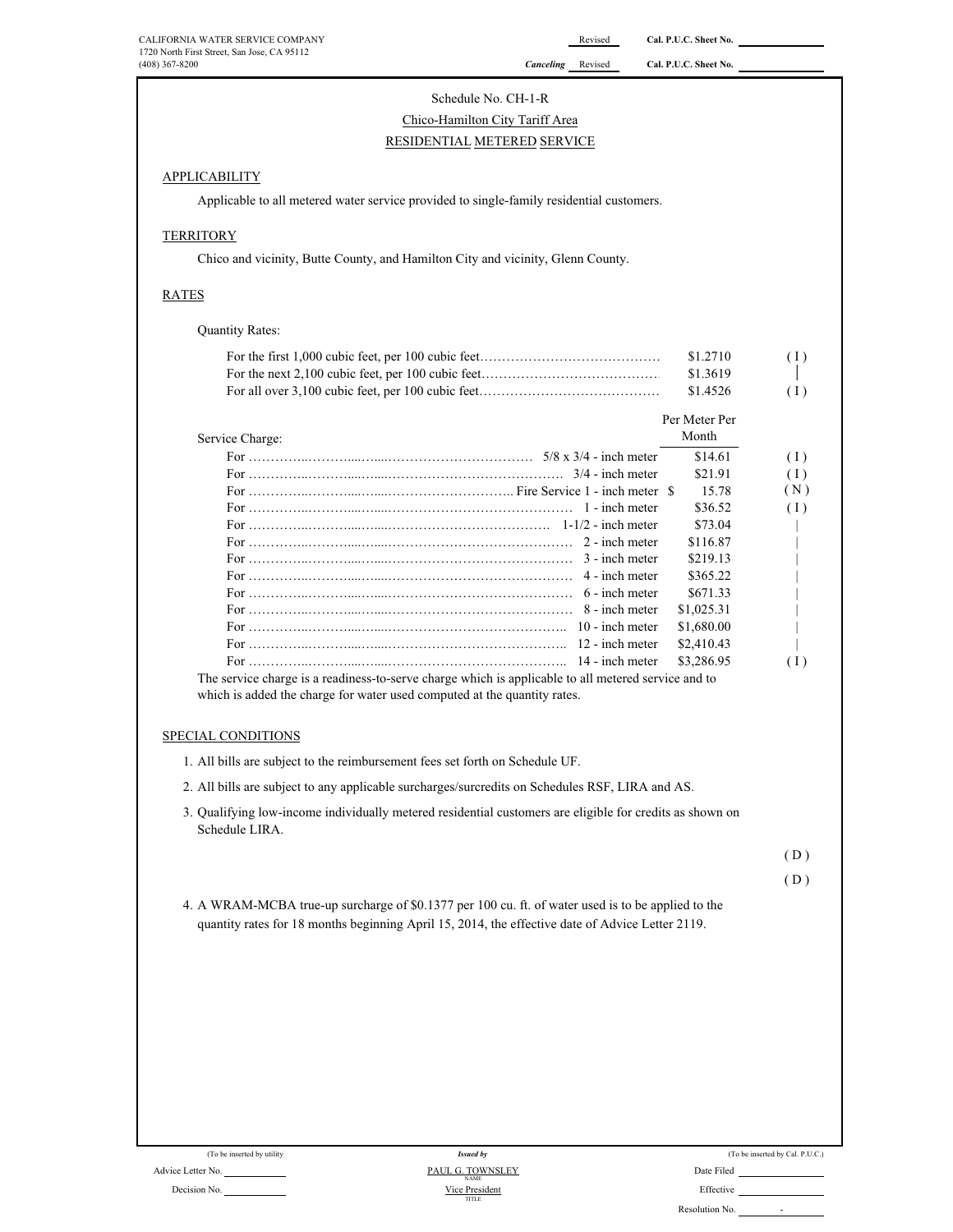| 1720 North First Street, San Jose, CA 95112<br>$(408)$ 367-8200<br>APPLICABILITY<br>Applicable to all metered water service except that provided to single-family<br>residential customers.<br><b>TERRITORY</b><br>Chico and vicinity, Butte County, and Hamilton City and vicinity, Glenn County. | <b>Canceling</b> Revised<br>Schedule No. CH-1-NR<br>Chico-Hamilton City Tariff Area<br>NONRESIDENTIAL METERED SERVICE | Cal. P.U.C. Sheet No.           |     |
|----------------------------------------------------------------------------------------------------------------------------------------------------------------------------------------------------------------------------------------------------------------------------------------------------|-----------------------------------------------------------------------------------------------------------------------|---------------------------------|-----|
|                                                                                                                                                                                                                                                                                                    |                                                                                                                       |                                 |     |
|                                                                                                                                                                                                                                                                                                    |                                                                                                                       |                                 |     |
|                                                                                                                                                                                                                                                                                                    |                                                                                                                       |                                 |     |
|                                                                                                                                                                                                                                                                                                    |                                                                                                                       |                                 |     |
|                                                                                                                                                                                                                                                                                                    |                                                                                                                       |                                 |     |
|                                                                                                                                                                                                                                                                                                    |                                                                                                                       |                                 |     |
|                                                                                                                                                                                                                                                                                                    |                                                                                                                       |                                 |     |
|                                                                                                                                                                                                                                                                                                    |                                                                                                                       |                                 |     |
|                                                                                                                                                                                                                                                                                                    |                                                                                                                       |                                 |     |
| RATES                                                                                                                                                                                                                                                                                              |                                                                                                                       |                                 |     |
| <b>Quantity Rates:</b>                                                                                                                                                                                                                                                                             |                                                                                                                       |                                 |     |
|                                                                                                                                                                                                                                                                                                    |                                                                                                                       | \$1.4235                        | (1) |
|                                                                                                                                                                                                                                                                                                    |                                                                                                                       | Per Meter                       |     |
| Service Charge:                                                                                                                                                                                                                                                                                    |                                                                                                                       | Per Month                       |     |
|                                                                                                                                                                                                                                                                                                    |                                                                                                                       | \$12.56                         | (1) |
|                                                                                                                                                                                                                                                                                                    |                                                                                                                       | \$18.84                         |     |
|                                                                                                                                                                                                                                                                                                    |                                                                                                                       | \$31.39                         |     |
|                                                                                                                                                                                                                                                                                                    |                                                                                                                       | \$62.79                         |     |
|                                                                                                                                                                                                                                                                                                    |                                                                                                                       | \$100.46                        |     |
|                                                                                                                                                                                                                                                                                                    |                                                                                                                       | \$188.36                        |     |
|                                                                                                                                                                                                                                                                                                    | 4 - inch meter                                                                                                        | \$313.93                        |     |
|                                                                                                                                                                                                                                                                                                    |                                                                                                                       | \$577.34<br>\$881.76            |     |
|                                                                                                                                                                                                                                                                                                    |                                                                                                                       |                                 |     |
|                                                                                                                                                                                                                                                                                                    |                                                                                                                       |                                 |     |
|                                                                                                                                                                                                                                                                                                    |                                                                                                                       |                                 | (1) |
| The service charge is a readiness-to-serve charge which is applicable to all metered service and to                                                                                                                                                                                                |                                                                                                                       |                                 |     |
| which is added the charge for water used computed at the quantity rate.                                                                                                                                                                                                                            |                                                                                                                       |                                 |     |
|                                                                                                                                                                                                                                                                                                    |                                                                                                                       |                                 |     |
| SPECIAL CONDITIONS                                                                                                                                                                                                                                                                                 |                                                                                                                       |                                 |     |
| 1. All bills are subject to the reimbursement fees set forth on Schedule UF.                                                                                                                                                                                                                       |                                                                                                                       |                                 |     |
| 2. All bills are subject to any applicable surcharges/surcredits on Schedules RSF, LIRA and AS.<br>3. Qualifying non-profit group living facilities, agricultural employee housing facilities, and migrant farm                                                                                    |                                                                                                                       |                                 |     |
| worker housing centers are eligible for credits as shown on Schedule LIRA.                                                                                                                                                                                                                         |                                                                                                                       |                                 |     |
|                                                                                                                                                                                                                                                                                                    |                                                                                                                       |                                 | (D) |
|                                                                                                                                                                                                                                                                                                    |                                                                                                                       |                                 | (D) |
| 4. A WRAM-MCBA true-up surcharge of \$0.1377 per 100 cu. ft. of water used is to be applied to the<br>quantity rates for 18 months beginning April 15, 2014, the effective date of Advice Letter 2119.                                                                                             |                                                                                                                       |                                 |     |
|                                                                                                                                                                                                                                                                                                    |                                                                                                                       |                                 |     |
|                                                                                                                                                                                                                                                                                                    |                                                                                                                       |                                 |     |
|                                                                                                                                                                                                                                                                                                    |                                                                                                                       |                                 |     |
|                                                                                                                                                                                                                                                                                                    |                                                                                                                       |                                 |     |
|                                                                                                                                                                                                                                                                                                    |                                                                                                                       |                                 |     |
|                                                                                                                                                                                                                                                                                                    |                                                                                                                       |                                 |     |
|                                                                                                                                                                                                                                                                                                    |                                                                                                                       |                                 |     |
|                                                                                                                                                                                                                                                                                                    |                                                                                                                       |                                 |     |
|                                                                                                                                                                                                                                                                                                    |                                                                                                                       |                                 |     |
| (To be inserted by utility)<br>Advice Letter No.                                                                                                                                                                                                                                                   | <b>Issued by</b><br>PAUL G. TOWNSLEY                                                                                  | (To be inserted by Cal. P.U.C.) |     |

Resolution No. -

Vice President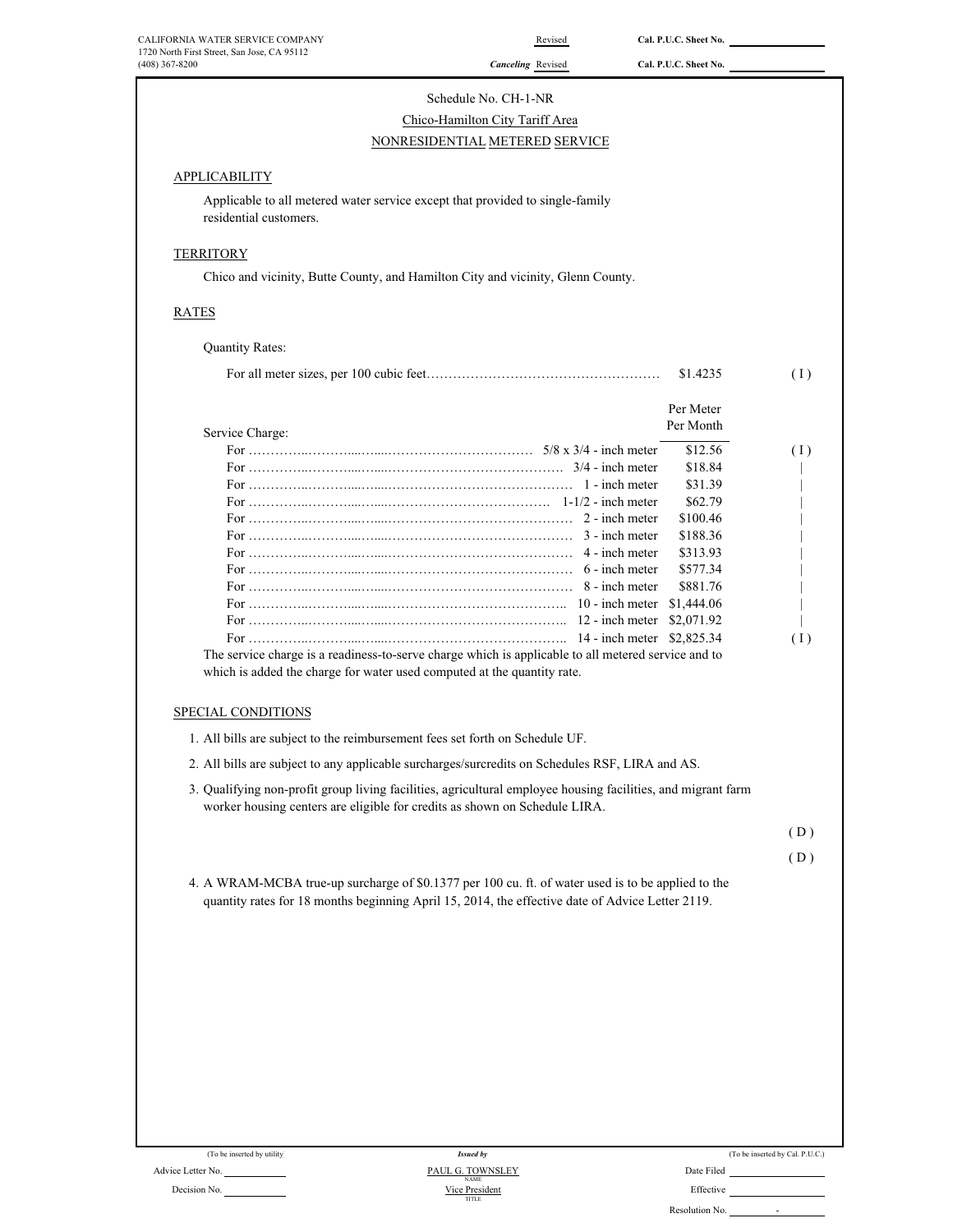#### Schedule No. CH-2R

#### Chico-Hamilton City Tariff Area

#### RESIDENTIAL FLAT RATE SERVICE

#### **APPLICABILITY**

Applicable to all flat rate residential water service.

#### **TERRITORY**

Chico and vicinity, Butte County, and Hamilton City and vicinity, Glenn County.

#### RATES

| For a single-family residential unit, including premises<br>having the following areas: | Per Service<br>Connection<br>per Month |     |
|-----------------------------------------------------------------------------------------|----------------------------------------|-----|
|                                                                                         | \$49.52                                | (I) |
|                                                                                         | \$59.79                                |     |
|                                                                                         | \$73.78                                |     |
|                                                                                         | \$93.71                                | (I) |
| For each additional single-family residential unit on the same premises                 |                                        |     |
|                                                                                         | \$34.93                                |     |

#### SPECIAL CONDITIONS

1. The above flat rates apply to service connections not larger than one inch in diameter.

- 2. All service not covered by the above classifications shall be furnished only on a metered basis.
- 3. For service covered by the above classifications, if the utility or the customer so elects, a meter shall be installed and service provided under Schedule No. CH-1-R, Residential Metered Service.
- 4. This Schedule is closed to all new connections as of Jan 20, 1992, the effective date of Advice Letter No. 1232.
- 5. All bills are subject to the reimbursement fees set forth on Schedule UF.
- 6. All bills are subject to any applicable surcharges/surcredits on Schedules RSF, LIRA and AS.
- 7. Qualifying low-income flat rate residential customers are eligible for credits as shown on Schedule LIRA.

( D )

8. A WRAM-MCBA true-up surcharge of \$0.2461 per service per month is to be applied to each bill for 18 months beginning April 15, 2014, the effective date of Advice Letter 2119.

|                           | (To be inserted by utility) |  |  |
|---------------------------|-----------------------------|--|--|
| $\mathbf{r}$ $\mathbf{r}$ |                             |  |  |

|  | (To be inserted by utility) | lssued by | (To be inserted by Cal. P.U.C.) |
|--|-----------------------------|-----------|---------------------------------|
|--|-----------------------------|-----------|---------------------------------|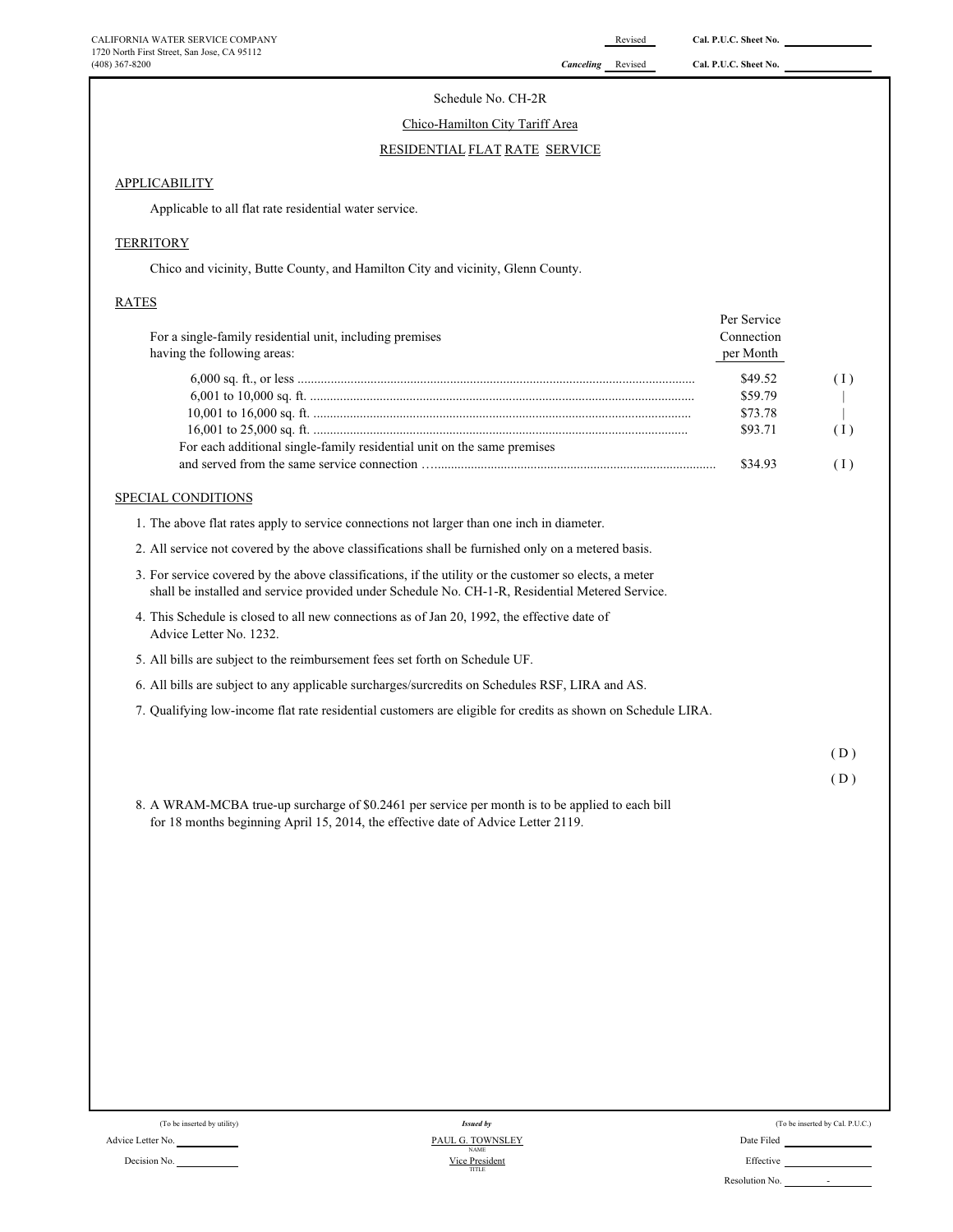Per Month

#### Schedule No. CH-4

#### Chico-Hamilton City Tariff Area

#### SERVICE TO PRIVATELY OWNED FIRE PROTECTION SYSTEMS

#### **APPLICABILITY**

Applicable to all water service furnished for privately owned fire protection systems.

#### **TERRITORY**

Chico and vicinity, Butte County, and Hamilton City and vicinity, Glenn County.

#### RATES

For…………………………………………………………… 1-1/2 - inch connection \$11.24 ( I ) For……………………………………………………………….. 2 - inch connection \$14.99 ( I ) For……………………………………………………………….. 3 - inch connection \$22.49 ( I ) For……………………………………………………………….. 4 - inch connection \$29.99 ( I ) For……………………………………………………………….. 6 - inch connection \$44.98 ( I ) For……………………………………………………………….. 8 - inch connection \$59.97 ( I ) For………………………………………………………………. 10 - inch connection \$74.97 ( I ) For………………………………………………………………. 12 - inch connection \$89.96 ( I )

For………………………………………………………………. 14 - inch connection \$104.95 ( I )

#### SPECIAL CONDITIONS

- 1. The facilities for service to a privately owned fire protection system will be installed by the Utility at the cost of the applicant. Such cost shall not be subject to refund.
- 2. If a distribution main of adequate size to serve a private fire protection system in addition to all other normal service does not exist in the street or alley adjacent to the premises to be served, then a service main from the nearest existing main of adequate capacity will be installed by the Utility at the cost of the applicant. Such cost shall not be subject to refund.
- 3. Service hereunder is for private fire protection systems to which no connections for other than fire protection purposes are allowed and which are regularly inspected by the underwriters having jurisdiction, are installed according to specifications of the Utility, and are maintained to the satisfaction of the Utility. The Utility may require the installation of a detector check valve with meter for protection against theft, leakage, or waste of water.
- 4. For water delivered for other than service to privately owned fire protection systems, charges will be made therefor under one of the following schedules: CH-1-R or CH-1-NR.
- 5. The Utility will supply only such water at such pressure as may be available from time to time as a result of normal operation of Utility's system.
- 6. All bills are subject to the reimbursement fees set forth on Schedule UF.

( D )

#### Advice Letter No. Date Filed PAUL G. TOWNSLEY Decision No. **Effective Decision No. Effective Decision No. Effective** *Issued by* PAUL G. TOWNSLEY Vice President TITLE NAME

(To be inserted by utility) (To be inserted by Cal. P.U.C.)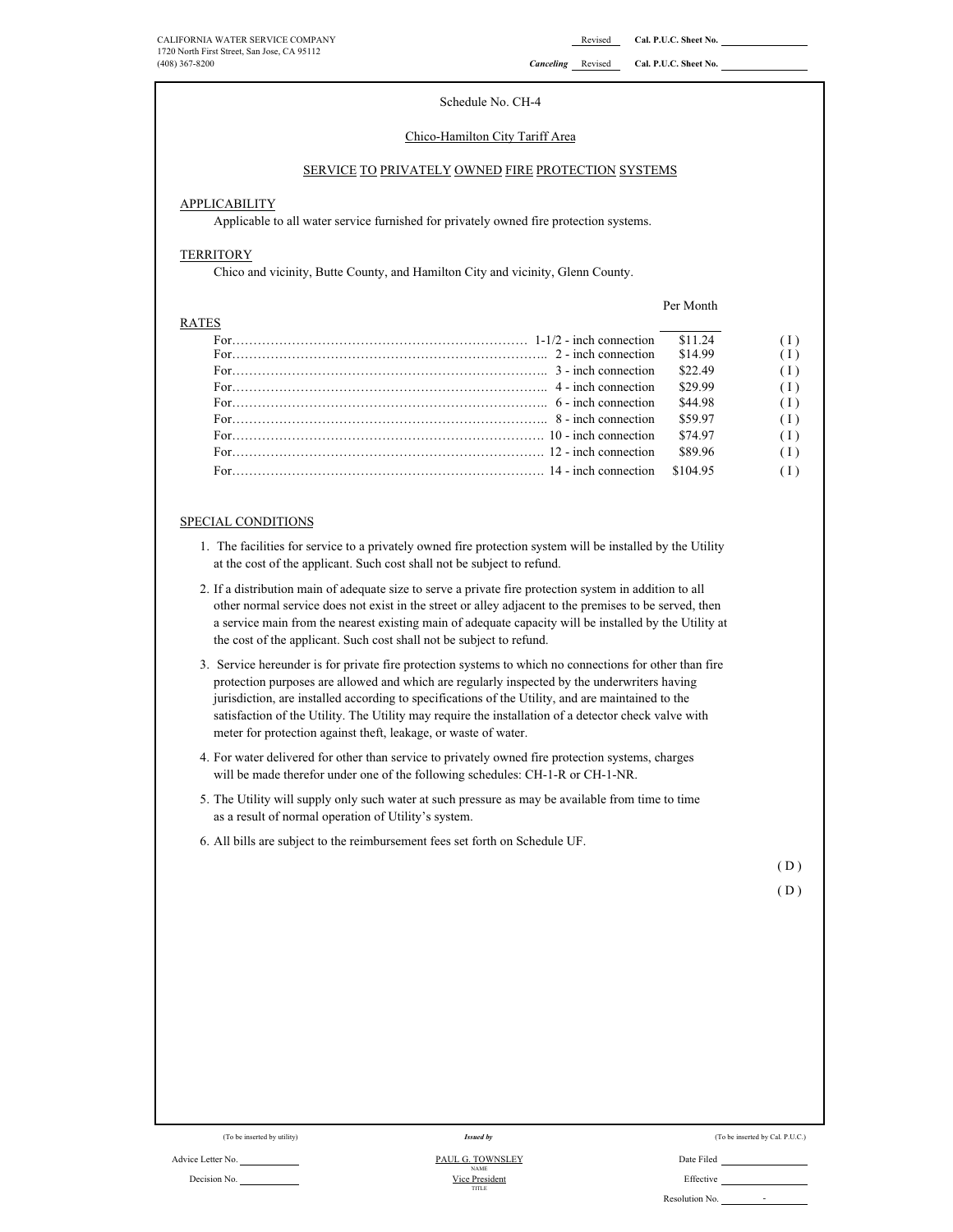Schedule No. DX-1-R

#### Dixon Tariff Area

### RESIDENTIAL METERED SERVICE

### **APPLICABILITY**

Applicable to all metered water service provided to single-family residential customers.

#### **TERRITORY**

Dixon and vicinity, Solano County.

# RATES

| <b>IATTE</b>                                                                                                                                                                                           |           |     |
|--------------------------------------------------------------------------------------------------------------------------------------------------------------------------------------------------------|-----------|-----|
| <b>Quantity Rates:</b>                                                                                                                                                                                 |           |     |
|                                                                                                                                                                                                        | \$3.2507  | (1) |
|                                                                                                                                                                                                        | \$3.6482  |     |
|                                                                                                                                                                                                        | \$3.9367  | (1) |
|                                                                                                                                                                                                        | Per Meter |     |
| Service Charge:                                                                                                                                                                                        | Per Month |     |
|                                                                                                                                                                                                        | \$23.70   | (1) |
|                                                                                                                                                                                                        | \$35.56   | (1) |
|                                                                                                                                                                                                        | 24.89     | (N) |
|                                                                                                                                                                                                        | \$59.26   | (1) |
|                                                                                                                                                                                                        | \$118.52  |     |
|                                                                                                                                                                                                        | \$189.63  |     |
|                                                                                                                                                                                                        | \$355.56  |     |
|                                                                                                                                                                                                        | \$592.60  |     |
|                                                                                                                                                                                                        |           |     |
|                                                                                                                                                                                                        |           |     |
|                                                                                                                                                                                                        |           |     |
|                                                                                                                                                                                                        |           |     |
|                                                                                                                                                                                                        |           | (1) |
|                                                                                                                                                                                                        |           | (D) |
| 1. All bills are subject to the reimbursement fees set forth on Schedule UF.                                                                                                                           |           |     |
| 2. All bills are subject to any applicable surcharges/surcredits on Schedules RSF, LIRA and AS.                                                                                                        |           |     |
| 3. Qualifying low-income individually metered residential customers are eligible for credits as shown on<br>Schedule LIRA.                                                                             |           |     |
|                                                                                                                                                                                                        |           | (D) |
| 4. A WRAM-MCBA true-up surcharge of \$0.3406 per 100 cu. ft. of water used is to be applied to the<br>quantity rates for 24 months beginning March 15, 2013, the effective date of Advice Letter 2099. |           |     |
| 5. A WRAM-MCBA true-up surcharge of \$0.3661 per 100 cu. ft. of water used is to be applied to the<br>quantity rates for 19 months beginning April 15, 2014, the effective date of Advice Letter 2120. |           |     |
|                                                                                                                                                                                                        |           |     |
|                                                                                                                                                                                                        |           |     |
|                                                                                                                                                                                                        |           |     |
|                                                                                                                                                                                                        |           |     |
|                                                                                                                                                                                                        |           |     |

| (To be inserted by Cal. P.U.C.) |  |  |
|---------------------------------|--|--|
| Date Filed                      |  |  |
| Effective                       |  |  |
| Resolution No.                  |  |  |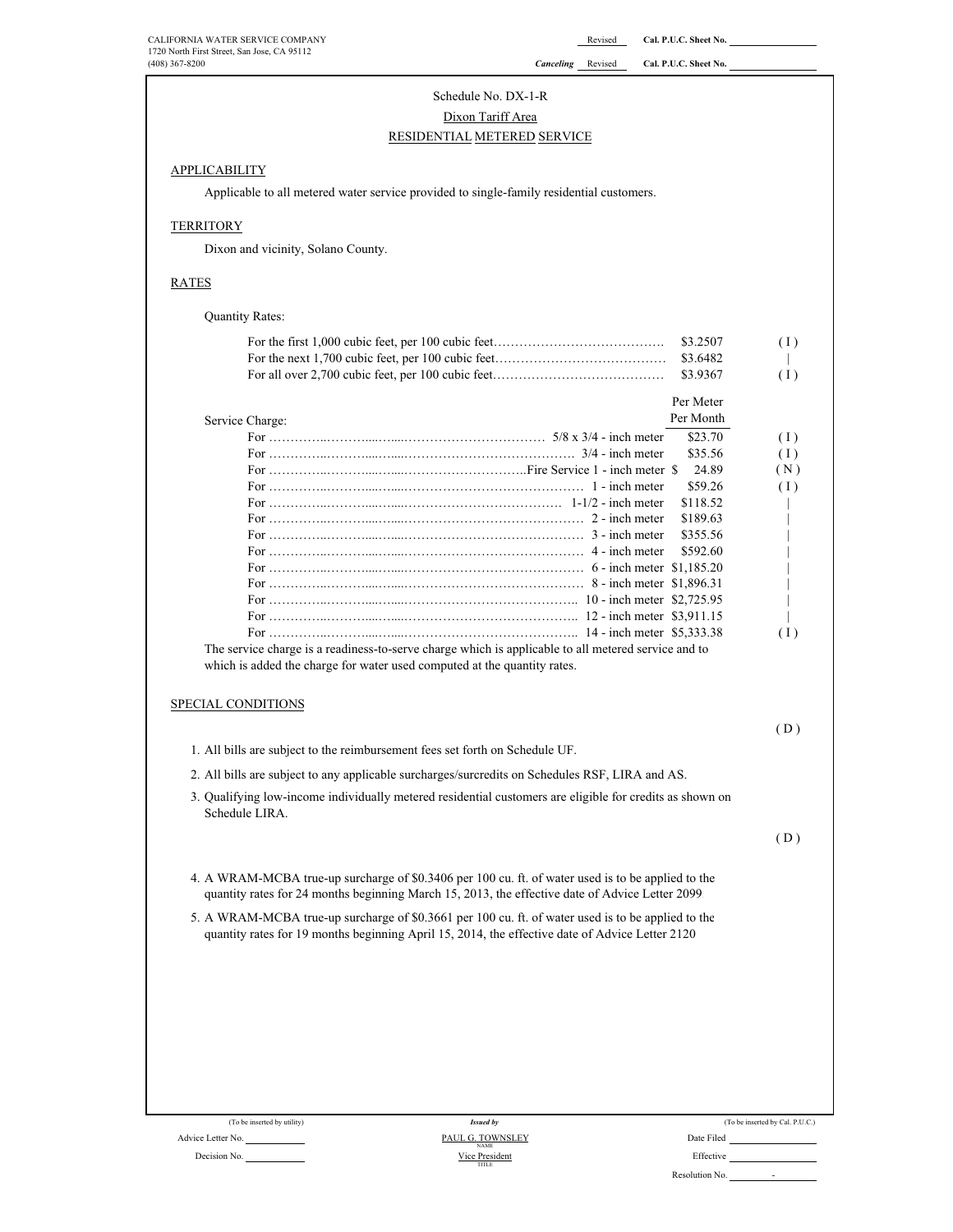| Schedule No. DX-1-NR |  |  |
|----------------------|--|--|
|                      |  |  |

#### Dixon Tariff Area

#### NONRESIDENTIAL METERED SERVICE

#### **APPLICABILITY**

Applicable to all metered water service except that provided to single-family residential customers.

#### **TERRITORY**

Dixon and vicinity, Solano County.

# RATES

| <b>Quantity Rates:</b>                                                                              |           |     |
|-----------------------------------------------------------------------------------------------------|-----------|-----|
|                                                                                                     | \$3.7526  | (1) |
|                                                                                                     | Per Meter |     |
| Service Charge:                                                                                     | Per Month |     |
|                                                                                                     | \$20.68   | (1) |
| $3/4$ - inch meter                                                                                  | \$31.01   |     |
| 1 - inch meter                                                                                      | \$51.69   |     |
|                                                                                                     | \$103.38  |     |
| 2 - inch meter                                                                                      | \$165.40  |     |
| 3 - inch meter                                                                                      | \$310.13  |     |
| 4 - inch meter                                                                                      | \$516.89  |     |
| 6 - inch meter \$1,033.78                                                                           |           |     |
| 8 - inch meter \$1,654.05                                                                           |           |     |
| 10 - inch meter \$2,377.69                                                                          |           |     |
| 12 - inch meter \$3,411.47                                                                          |           |     |
| 14 - inch meter \$4,652.01                                                                          |           | (1) |
| The service charge is a readiness-to-serve charge which is applicable to all metered service and to |           |     |

#### SPECIAL CONDITIONS

- 1. All bills are subject to the reimbursement fees set forth on Schedule UF.
- 2. All bills are subject to any applicable surcharges on Schedules RSF and LIRA.
- 3. Qualifying non-profit group living facilities, agricultural employee housing facilities, and migrant farm worker housing centers are eligible for credits as shown on Schedule LIRA.

( D )

- 4. A WRAM-MCBA true-up surcharge of \$0.3406 per 100 cu. ft. of water used is to be applied to the quantity rates for 24 months beginning March 15, 2013, the effective date of Advice Letter 2099.
- 5. A WRAM-MCBA true-up surcharge of \$0.3661 per 100 cu. ft. of water used is to be applied to the quantity rates for 19 months beginning April 15, 2014, the effective date of Advice Letter 2120.

| (To be inserted by utility) | <b>Issued by</b>                       | (To be inserted by Cal. P.U.C.) |
|-----------------------------|----------------------------------------|---------------------------------|
| Advice Letter No.           | PAUL G. TOWNSLEY                       | Date Filed                      |
| Decision No.                | <b>NAME</b><br>Vice President<br>TITLE | Effective                       |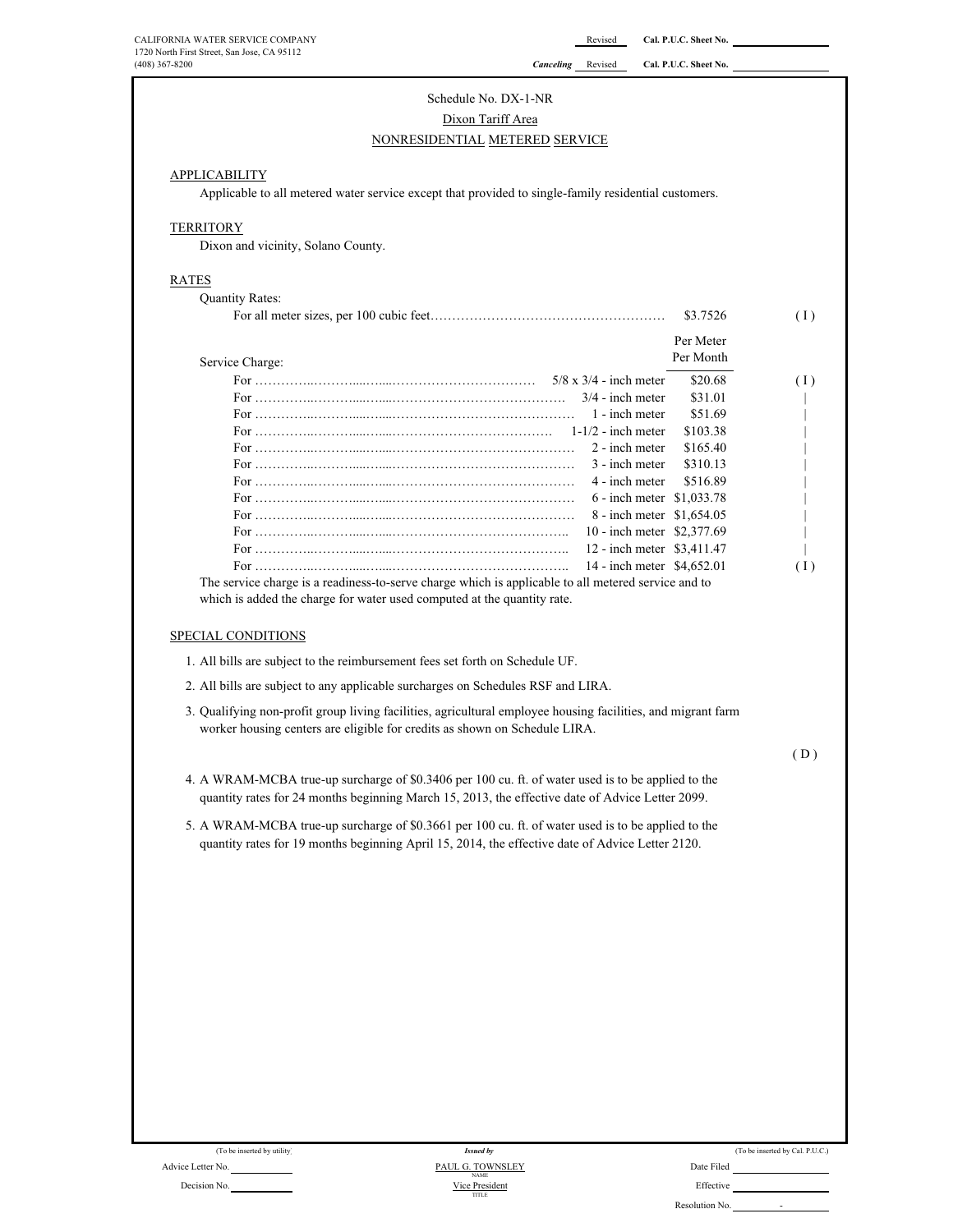#### Schedule No. DX-4

#### Dixon Tariff Area

#### SERVICE TO PRIVATELY OWNED FIRE PROTECTION SYSTEMS

#### APPLICABILITY

Applicable to all water service furnished for privately owned fire protection systems.

#### **TERRITORY**

Dixon and vicinity, Solano County.

|              |                                   | Per     |  |
|--------------|-----------------------------------|---------|--|
| <b>RATES</b> |                                   | Month   |  |
|              | $1-1/2$ - inch connection \$14.05 |         |  |
|              | 2 - inch connection               | \$18.73 |  |
|              | $3$ - inch connection $$28.10$    |         |  |
|              | 4 - inch connection \$37.47       |         |  |
|              | 6 - inch connection               | \$56.20 |  |
|              | 8 - inch connection \$74.94       |         |  |
|              | $10$ - inch connection \$93.67    |         |  |
|              | 12 - inch connection $$112.40$    |         |  |
|              | $14$ - inch connection $$131.14$  |         |  |

#### SPECIAL CONDITIONS

- 1. The facilities for service to a privately owned fire protection system will be installed by the Utility at the cost of the applicant. Such cost shall not be subject to refund.
- 2. If a distribution main of adequate size to serve a private fire protection system in addition to all other normal service does not exist in the street or alley adjacent to the premises to be served, then a service main from the nearest existing main of adequate capacity will be installed by the Utility at the cost of the applicant. Such cost shall not be subject to refund.
- 3. Service hereunder is for private fire protection systems to which no connections for other than fire protection purposes are allowed and which are regularly inspected by the underwriters having jurisdiction, are installed according to specifications of the Utility, and are maintained to the satisfaction of the Utility. The Utility may require the installation of a detector check valve with meter for protection against theft, leakage, or waste of water.
- 4. For water delivered for other than service to privately owned fire protection systems, charges will be made therefor under one of the following schedules: DX-1-R or DX-1-NR.
- 5. The Utility will supply only such water at such pressure as may be available from time to time as a result of normal operation of Utility's system.
- 6. All bills are subject to the reimbursement fees set forth on Schedule UF.

 $(D)$ 

$$
(D)
$$

(To be inserted by Cal. P.U.C.) Issued by Cal. P.U.C.) Advice Letter No. 2004 2014 12:30 2014 12:30 2014 12:30 2014 12:30 2014 12:30 2014 12:30 2014 12:30 2014 12:30 Decision No. Effective Resolution No.  $\qquad$ -TITLE *Issued by* NAME PAUL G. TOWNSLEY Vice Presid

|  | (To be inserted by Cal. P.U. |  |  |
|--|------------------------------|--|--|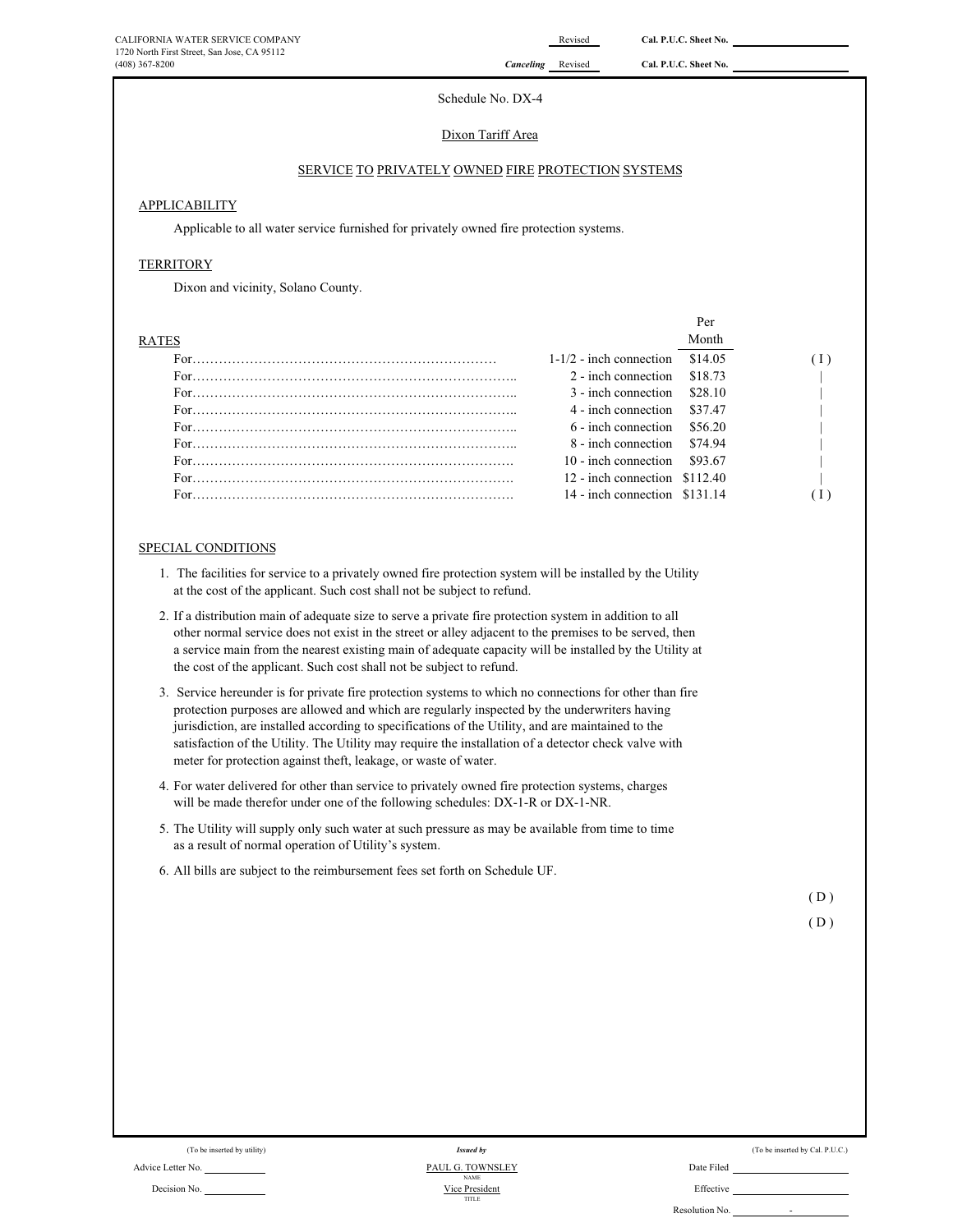| (408) 367-8200                                                                           | <b>Canceling</b> Revised | Cal. P.U.C. Sheet No. |     |
|------------------------------------------------------------------------------------------|--------------------------|-----------------------|-----|
| Schedule No. DOM-1-R                                                                     |                          |                       |     |
| Dominguez Tariff Area                                                                    |                          |                       |     |
| RESIDENTIAL METERED SERVICE                                                              |                          |                       |     |
|                                                                                          |                          |                       |     |
| <b>APPLICABILITY</b>                                                                     |                          |                       |     |
| Applicable to all metered water service provided to single-family residential customers. |                          |                       |     |
|                                                                                          |                          |                       |     |
| <b>TERRITORY</b>                                                                         |                          |                       |     |
| Portions of Carson, Los Angeles, Long Beach, Torrance, and vicinity, Los Angeles County. |                          |                       |     |
| <b>RATES</b>                                                                             |                          |                       |     |
| <b>Quantity Rates:</b>                                                                   |                          |                       |     |
|                                                                                          |                          | \$2.6752              | (R) |
|                                                                                          |                          | \$2.9005              |     |
|                                                                                          |                          | \$3.3790              | (R) |
|                                                                                          |                          |                       |     |
|                                                                                          |                          | Per Meter Per         |     |
| Service Change:                                                                          |                          | Month                 |     |
|                                                                                          |                          | \$15.35               | (1) |
|                                                                                          | $3/4$ - inch meter       | \$23.02               | (1) |
| For $\ldots$ Fire Service 1 - inch meter \$                                              |                          | 16.27                 | (N) |
|                                                                                          | 1 - inch meter           | \$38.37               | (1) |
|                                                                                          |                          | \$76.74               |     |
|                                                                                          | 2 - inch meter           | \$122.78              |     |
|                                                                                          | 3 - inch meter           | \$230.22              |     |
|                                                                                          | 4 - inch meter           | \$383.70              |     |
|                                                                                          | 6 - inch meter           | \$767.41              |     |
|                                                                                          | 8 - inch meter           | \$1,227.85            |     |
|                                                                                          | $10 -$ inch meter        | \$1,765.03            |     |
|                                                                                          | 12 - inch meter          | \$2,532.44            |     |
|                                                                                          | 14 - inch meter          | \$3,453.33            |     |
|                                                                                          | 16 - inch meter          | \$3,530.07            |     |
|                                                                                          | 18 - inch meter          | \$3,760.29            | (1) |

### SPECIAL CONDITIONS

- 1. All bills are subject to the reimbursement fees set forth on Schedule UF.
- 2. All bills are subject to any applicable surcharges/surcredits on Schedules RSF, LIRA and AS.
- 3. Qualifying low-income individually metered residential customers are eligible for credits as shown on Schedule LIRA.
- 4. A WRAM-MCBA true-up surcharge of \$0.1577 per 100 cu. ft. of water used is to be applied to the quantity rates for 12 months beginning April 15, 2014, the effective date of Advice Letter 2118.
- 5. Beginning July 31, 2014, as required by Section 792.5 of the Public Utilities Code, an increase in Purchased Water of \$0.1220/Ccf, relative to the Purchased Water costs adopted by Decision No. 10-12-017, and an associated revenue increase of 3.62%, are being tracked in a reserve account.

| (To be inserted by utility)              | <i>Issued by</i>                |            |
|------------------------------------------|---------------------------------|------------|
| Advice Letter No.                        | PAUL G. TOWNSLEY<br><b>NAME</b> | Date Filed |
| Decision No.<br>$\overline{\phantom{a}}$ | Vice President                  | Effective  |

| (To be inserted by utility)     | Issued by                       | (To be inserted by Cal. P.U.C.)            |
|---------------------------------|---------------------------------|--------------------------------------------|
| No.                             | PAUL G. TOWNSLEY<br><b>NAME</b> | Date Filed                                 |
| No.<br>$\overline{\phantom{a}}$ | Vice President<br><b>TITLE</b>  | Effective                                  |
|                                 |                                 | Resolution No.<br>$\overline{\phantom{a}}$ |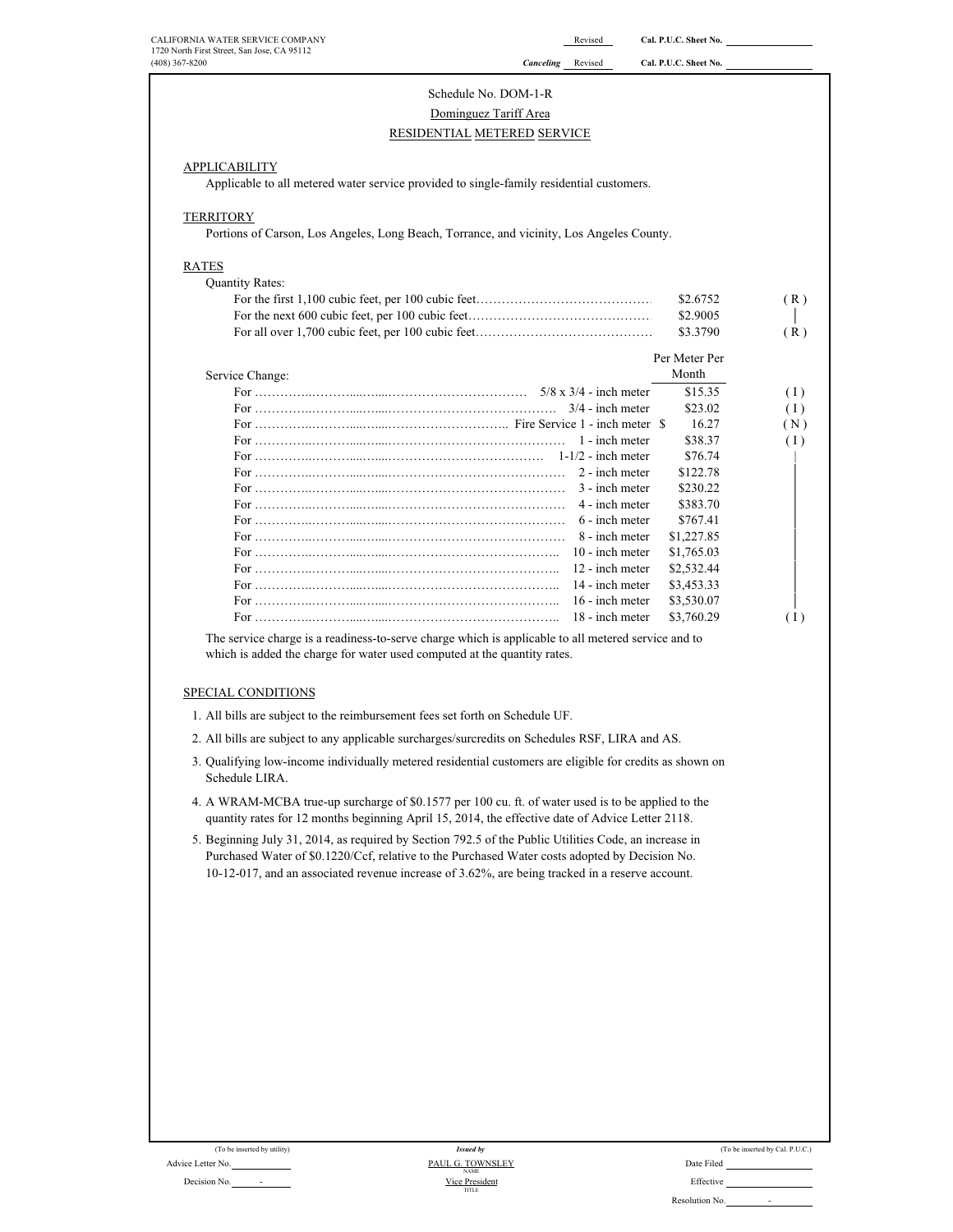# Schedule No. DOM-1-NR

# Dominguez Tariff Area

### NONRESIDENTIAL METERED SERVICE

#### **APPLICABILITY**

Applicable to all metered water service except that provided to single-family residential customers.

#### **TERRITORY**

Portions of Carson, Los Angeles, Long Beach, Torrance, and vicinity, Los Angeles County.

#### RATES

| <b>Quantity Rates:</b>        |            |     |
|-------------------------------|------------|-----|
|                               | \$2.9163   | (R) |
|                               | \$2.9163   | (R) |
|                               | Per Meter  |     |
| Service Change:               | Per Month  |     |
| $5/8 \times 3/4$ - inch meter | \$13.36    | (1) |
| $3/4$ - inch meter            | \$20.04    |     |
| 1 - inch meter                | \$33.40    |     |
|                               | \$66.79    |     |
| 2 - inch meter                | \$106.87   |     |
| 3 - inch meter                | \$200.38   |     |
| 4 - inch meter                | \$333.97   |     |
| 6 - inch meter                | \$667.94   |     |
| 8 - inch meter                | \$1,068.71 |     |
| $10$ - inch meter             | \$1,536.27 |     |
| 12 - inch meter               | \$2,204.22 |     |
| 14 - inch meter               | \$3,005.75 |     |
| 16 - inch meter               | \$3,072.54 |     |
| 18 - inch meter               | \$3,272.93 | (1) |

The service charge is a readiness-to-serve charge which is applicable to all metered service and to which is added the charge for water used computed at the quantity rates.

#### SPECIAL CONDITIONS

- 1. All bills are subject to the reimbursement fees set forth on Schedule UF.
- 2. All bills are subject to any applicable surcharges/surcredits on Schedules RSF, LIRA and AS.
- 3. Qualifying non-profit group living facilities, agricultural employee housing facilities, and migrant farm worker housing centers are eligible for credits as shown on Schedule LIRA.

 $(D)$ 

#### ( D )

- 4. A WRAM-MCBA true-up surcharge of \$0.1577 per 100 cu. ft. of water used is to be applied to the quantity rates for 12 months beginning April 15, 2014, the effective date of Advice Letter 2118.
- 5. Beginning July 31, 2014, as required by Section 792.5 of the Public Utilities Code, an increase in Purchased Water of \$0.1220/Ccf, relative to the Purchased Water costs adopted by Decision No. 10-12-017, and an associated revenue increase of 3.62%, are being tracked in a reserve account.

| (To be inserted by utility)              | <i>Issued by</i>                |            |
|------------------------------------------|---------------------------------|------------|
| Advice Letter No.                        | PAUL G. TOWNSLEY<br><b>NAME</b> | Date Filed |
| Decision No.<br>$\overline{\phantom{a}}$ | Vice President                  | Effective  |

TITLE NAME *Issued by* (To be inserted by Cal.  $P.U.C.$ )

-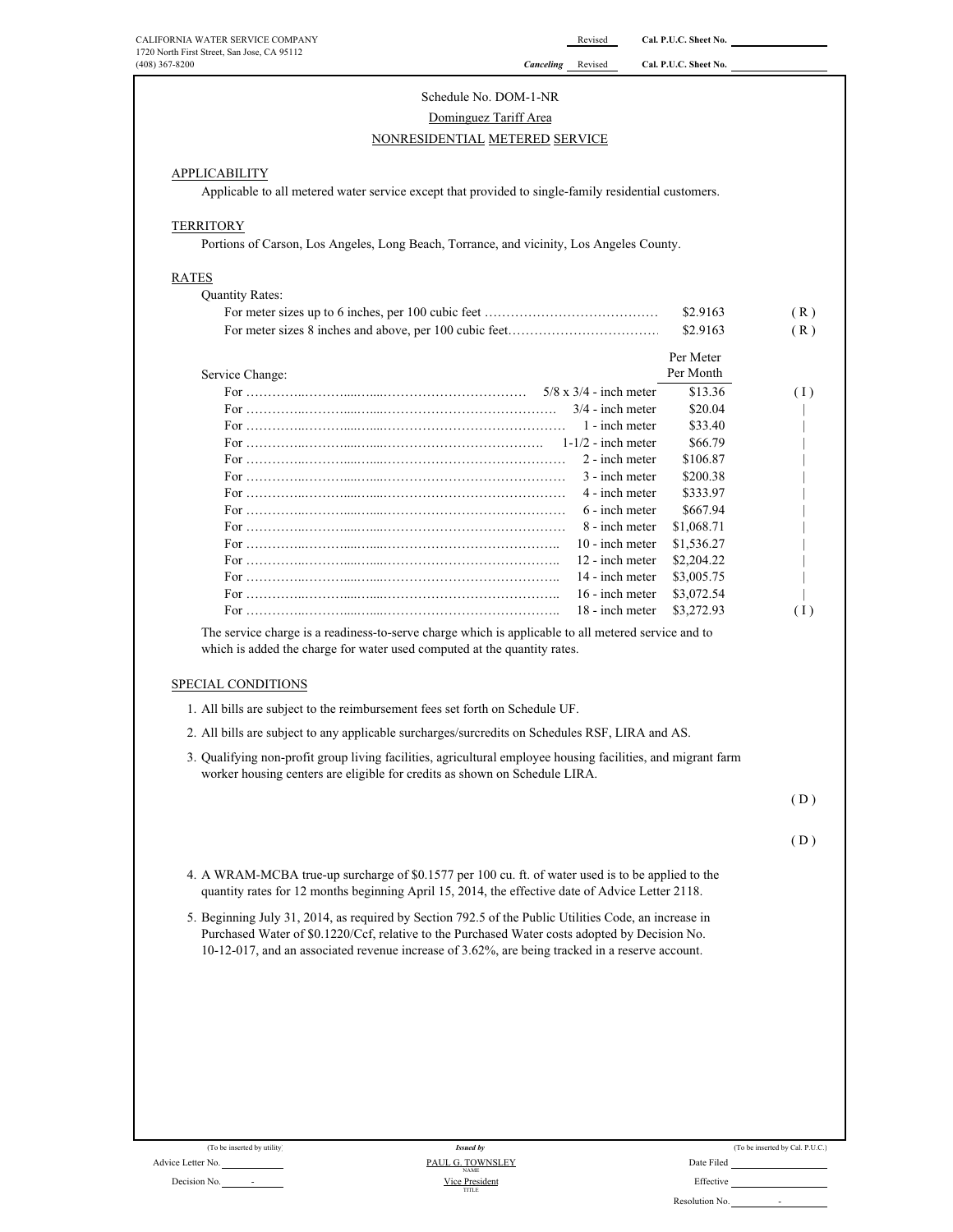Per Month

#### Schedule No. DOM-RC-1

#### Dominguez Tariff Area

#### METERED RECYCLED WATER SERVICE Page 1 of 2

#### **APPLICABILITY**

Applicable to all metered recycled water service.

#### **TERRITORY**

Portions of Carson, Los Angeles, Long Beach, Torrance, and vicinity, Los Angeles County.

#### RATES

| <b>Quantity Rates:</b> |           |          |
|------------------------|-----------|----------|
|                        | \$2.2385  | $(\bot)$ |
|                        | \$2,0137  |          |
|                        | \$1.7890  |          |
| R.O. Water             | \$2.7415  |          |
|                        | \$2,1947  | (I)      |
|                        | Per Meter |          |

#### Service Charge:

| $5/8 \times 3/4$ - inch meter | \$14.16    | (I)              |
|-------------------------------|------------|------------------|
| $3/4$ - inch meter            | \$21.24    |                  |
| 1 - inch meter                | \$35.40    |                  |
| $1-1/2$ - inch meter          | \$70.81    |                  |
| 2 - inch meter                | \$113.30   |                  |
| 3 - inch meter                | \$212.43   |                  |
| 4 - inch meter                | \$354.05   |                  |
| 6 - inch meter                | \$708.09   |                  |
| 8 - inch meter                | \$1,132.95 |                  |
| 10 - inch meter               | \$1,628.62 |                  |
| 12 - inch meter               | \$2,336.71 |                  |
| 14 - inch meter               | \$3,186.42 |                  |
| 16 - inch meter               | \$3,257.23 |                  |
| 18 - inch meter               | \$3,469.66 | $\left(1\right)$ |

The service charge is a readiness-to-serve charge which is applicable to all metered service and to which is added the charge for water used computed at the quantity rates.

| (To be inserted by utility) | <b>Issued by</b>                |            |
|-----------------------------|---------------------------------|------------|
| Advice Letter No.           | PAUL G. TOWNSLEY<br><b>NAME</b> | Date Filed |
| Decision No.                | Vice President                  | Effective  |

| (To be inserted by utility) | <b>Issued by</b>                | (To be inserted by Cal. P.U.C.) |
|-----------------------------|---------------------------------|---------------------------------|
| No.                         | PAUL G. TOWNSLEY<br><b>NAME</b> | Date Filed                      |
| No.<br>$\sim$               | Vice President<br>TITLE         | Effective                       |
|                             |                                 | Resolution No.<br>$\sim$        |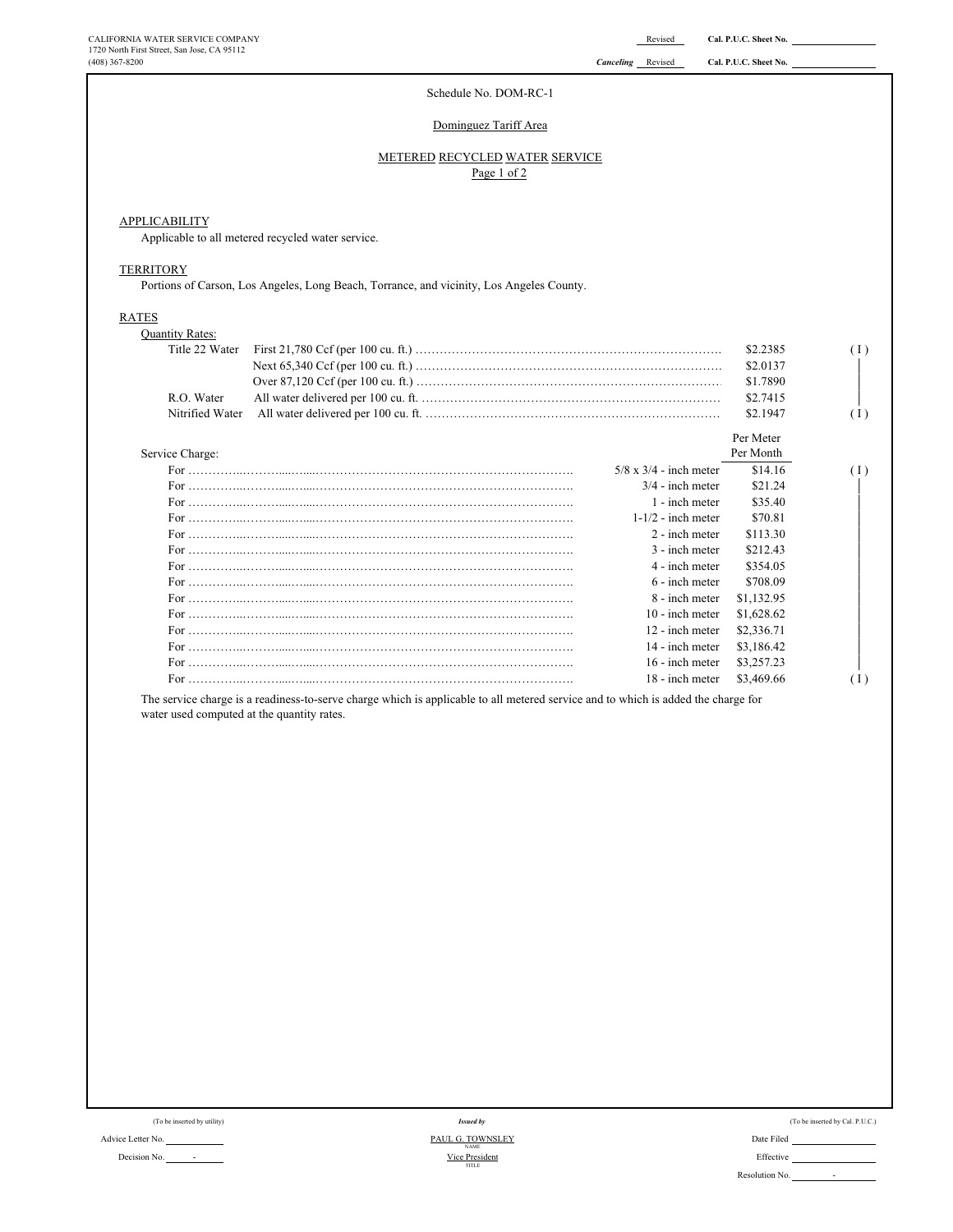#### Schedule No. DOM-RC-1

#### Dominguez Tariff Area

#### Page 2 of 2 METERED RECYCLED WATER SERVICE

SPECIAL CONDITIONS

- 1. All bills are subject to the reimbursement fees set forth on Schedule UF.
- 2. Recycled water service refers to non-potable water that has been processed and treated by one of the following methods:
	- a. Title 22 Water refers to wastewater that has undergone tertiary treatment that meets recycled water use standards as established in Title 22 of the California Code of Regulations, Division 4 Environmental Health, Chapter 3 Reclamation Criteria, Articles 1 through 10.
	- b. R.O. Water refers to Title 22 Water that has further undergone reverse osmosis treatment to remove salts and dissolved solids.
	- c. Nitrified Water refers to Title 22 Water that has further undergone a biological treatment and processing for removal of ammonia.
- 3. A Recycled Water Memorandum Account has been established to track under/over collections associated with the purchase and sale of recycled water. This account will include all charges from West Basin Municipal Water District not included in the current recycled rate, as well as the lower cost of water derived from charges and billings under West Basin's declining block structure and the Company's declining block structure. West Basin Municipal Water District credits not credited directly to a customer will be credited to this account and will offset future rate increases for recycled water customers. This account will be reconciled at least annually on or about the date date when West Basin Municipal Water District changes its rates.
- 4. All bills are subject to any applicable surcharges/surcredits on Schedules RSF, LIRA and AS.
- 5. A WRAM-MCBA true-up surcharge of \$0.1577 per 100 cu. ft. of water used is to be applied to the quantity rates for 12 months beginning April 15, 2014, the effective date of Advice Letter 2118.
- 6. Beginning July 31, 2014, as required by Section 792.5 of the Public Utilities Code, an increase in purchased water of \$0.1220/Ccf, relative to the purchased water costs adopted by Decision No. 10-12-017, and an associated revenue increase of 3.62%, are being tracked in a reserve account.

Advice Letter No. Date Filed Contact Advice Letter No. Date Filed Contact Advice Letter No.

Decision No. 2012 - 2022 - 2022 - 2022 - 2022 - 2022 - 2022 - 2022 - 2022 - 2022 - 2022 - 2022 - 2022 - 2022 - 2022 - 2022 - 2022 - 2022 - 2022 - 2022 - 2022 - 2022 - 2022 - 2022 - 2022 - 2022 - 2022 - 2022 - 2022 - 2022 -*Issued by* NAME Vice President TITLE

(To be inserted by utility) (To be inserted by Cal. P.U.C.) (To be inserted by Cal. P.U.C.) Resolution No. -

 $(D)$ ( D )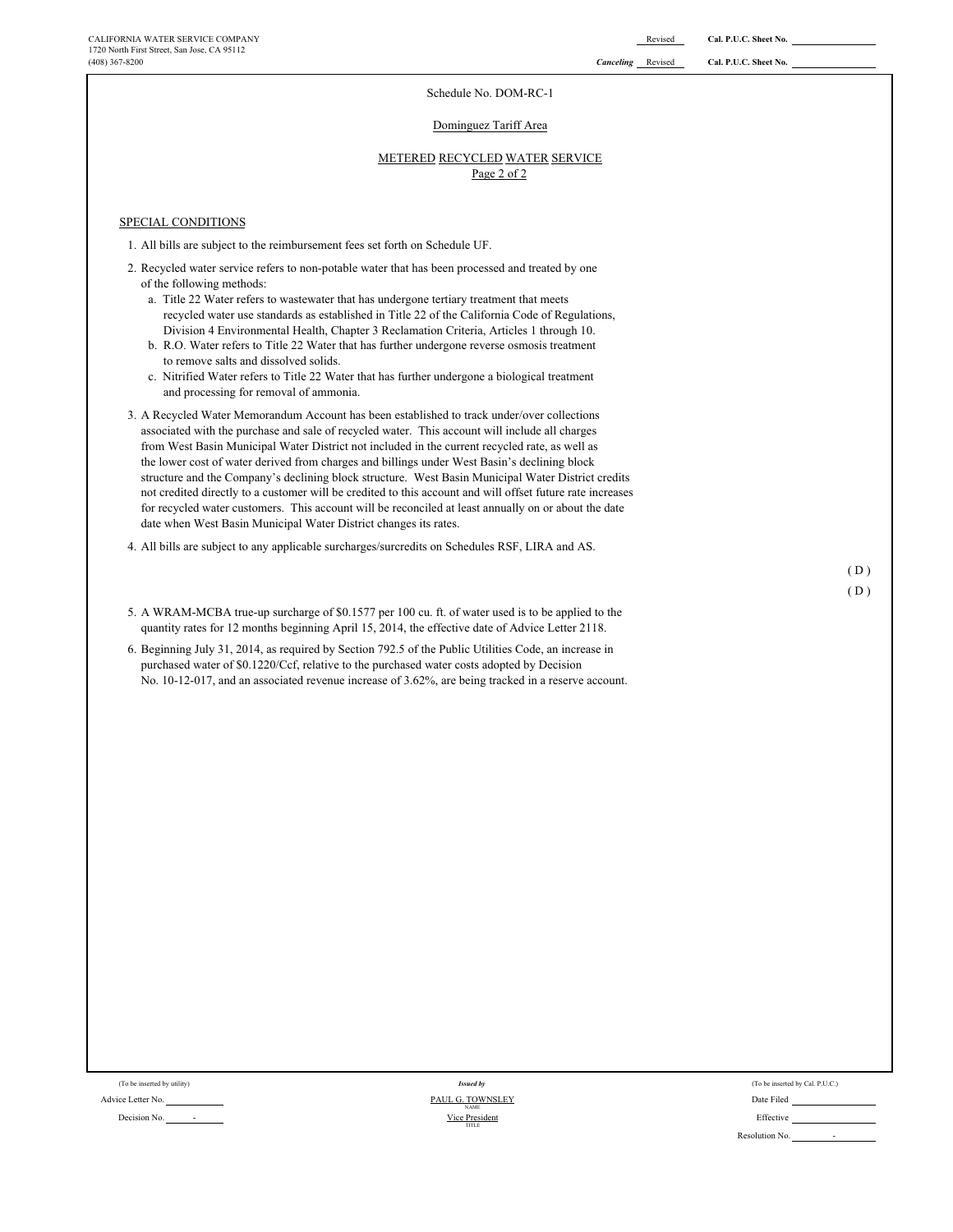# Schedule No. DOM-4

#### Dominguez Tariff Area

#### SERVICE TO PRIVATELY OWNED FIRE PROTECTION SYSTEMS

# **APPLICABILITY**

Applicable to all water service furnished for privately owned fire protection systems.

#### **TERRITORY**

Portions of Carson, Los Angeles, Long Beach, Torrance, and vicinity, Los Angeles County.

| RATES | Per Monti |  |
|-------|-----------|--|
|       |           |  |

#### SPECIAL CONDITIONS

- 1. All bills are subject to the reimbursement fees set forth on Schedule UF.
- 2. The customer will pay, without refund, the entire cost of the private fire service facilities.
- 3. The private fire service facilities shall be installed by the utility or under the utility's direction and shall be the sole property of the applicant but subject to the control of the utility, with the right to alter, repair, replace and the right to remove upon discontinuance of service.
- 4. The minimum diameter for the private fire service connection will be four inches. The maximum diameter shall not be larger than the diameter of the water main to which the private fire service facilities are connected.
- 5. If a water main of adequate size is not available adjacent to the premises to be served, then a new main from the nearest existing main of adequate size will be installed by the utility at the cost of the customer. Such cost shall not be subject to refund.
- 6. The private fire service facilities will include a detector check valve or other similar device acceptable to the utility which will indicate the use of water. The facilities may be located within the customer's premises or wihtin public rights of way adjacent thereto. Where located within the premises, the utility and its duly authorized agents shall have the right of ingress to and egress from the premises for all purposes related to said facilities. In the event the installation is solely for a private fire hydrant facility, the requirement for a detector check valve or other similar device may be waived.
- 7. No structure shall be built over the private fire service facilities and the customer shall maintain and safeguard the area occupied by the private fire service facilities from traffic and other hazardous conditions. The customer will be responsible for any damage to the private fire service facilities whether resulting from the use or operation of appliances and facilities on customer's premises or otherwise.
- 8. Subject to the approval of the utility, any change in the location or construction of the private fire service facilities as may be requested by public authority or the customer will be made by the utility following payment to the utility of the entire cost of such change.
- 9. The customer's installation must be such as to separate effectively the private fire service facilities from that of the customer's regular domestic water service. Any unauthorized use of water from the private fire service facilities will be charged for at the applicable tariff rates and may be grounds for the utility's discontinuing private fire service without liability to the utility.
- 10. There shall be no cross connection between the systems supplied by water through the utility's private fire service facilities and any other source of supply without the specific approval of the utility. The specific approval, if given, will at least require at the customer's expense a special double check valve installation or other backflow prevention device acceptable to the utility. Any cross connection may be grounds for immediately discontinuing private fire service without liability to the utility.
- 11. The utility will supply only such water at such pressure as may be available from time to time as a result of its normal operation of the system. The customer shall indemnify the utility and save it harmless against any and all claims arising against the utility for any loss or damage resulting from service under this schedule. Section 774 of the Public Utilities Commission Code limits the liability of the utility resulting from a claim regarding adequacy of pressure or supply for fire protection service.
- 12. The customer shall be responsible for the periodic testing of any backflow prevention devices as required by public authority or the utility. Any repair or replacement of such devices or of any other facilities installed to provide private fire service shall be done at the customer's expense. Any refusal to comply with the above requirements may be grounds for the utility's discontinuing private fire service without liability to the utility.

 $(D)$ 

 $(D)$ 

Advice Letter No. Date Filed States of the Contract of Tables and Tables and Tables and Tables and Tables and Date Filed

Decision No. **Effective** Effective **Decision** No. **Effective Effective Effective** TITLE *Issued by* NAME PAUL G. TOWNSLEY Vice President

(To be inserted by utility) (To be inserted by Cal. P.U.C.) Issued by Resolution No.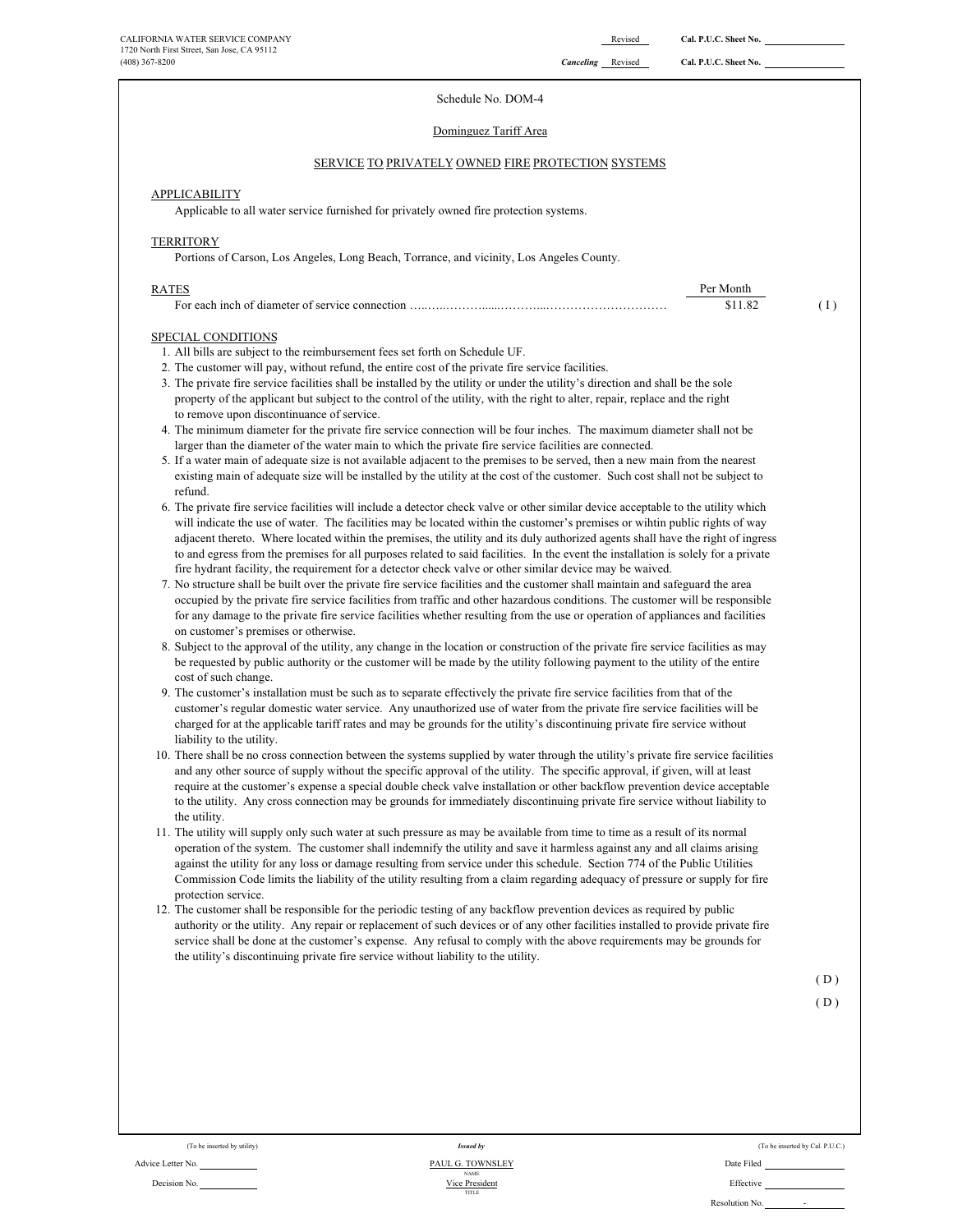| CALIFORNIA WATER SERVICE COMPANY                                                                                                                                                                       |                                 | Revised                                                  | Cal. P.U.C. Sheet No.  |                                 |
|--------------------------------------------------------------------------------------------------------------------------------------------------------------------------------------------------------|---------------------------------|----------------------------------------------------------|------------------------|---------------------------------|
| 1720 North First Street, San Jose, CA 95112<br>$(408)$ 367-8200                                                                                                                                        | <b>Canceling</b> Revised        |                                                          | Cal. P.U.C. Sheet No.  |                                 |
|                                                                                                                                                                                                        | Schedule No. EL-1-R             |                                                          |                        |                                 |
|                                                                                                                                                                                                        | East Los Angeles Tariff Area    |                                                          |                        |                                 |
|                                                                                                                                                                                                        | RESIDENTIAL METERED SERVICE     |                                                          |                        |                                 |
|                                                                                                                                                                                                        |                                 |                                                          |                        |                                 |
| <b>APPLICABILITY</b>                                                                                                                                                                                   |                                 |                                                          |                        |                                 |
| Applicable to all metered water service provided to single-family residential customers.                                                                                                               |                                 |                                                          |                        |                                 |
| <b>TERRITORY</b>                                                                                                                                                                                       |                                 |                                                          |                        |                                 |
| East Los Angeles, Commerce and vicinity, Los Angeles County.                                                                                                                                           |                                 |                                                          |                        |                                 |
| <b>RATES</b>                                                                                                                                                                                           |                                 |                                                          |                        |                                 |
| <b>Quantity Rates:</b>                                                                                                                                                                                 |                                 |                                                          |                        |                                 |
|                                                                                                                                                                                                        |                                 |                                                          |                        |                                 |
|                                                                                                                                                                                                        |                                 |                                                          | \$3.5757               | (R)<br>(R)                      |
|                                                                                                                                                                                                        |                                 |                                                          |                        |                                 |
| Service Charge:                                                                                                                                                                                        |                                 |                                                          | Per Meter<br>Per Month |                                 |
|                                                                                                                                                                                                        |                                 | $5/8 \times 3/4$ - inch meter                            | \$17.52                | (1)                             |
|                                                                                                                                                                                                        |                                 | $3/4$ - inch meter                                       | \$26.27                | (1)                             |
|                                                                                                                                                                                                        |                                 | Fire Service 1 - inch meter \$                           | 18.57                  | (N)                             |
|                                                                                                                                                                                                        |                                 | 1 - inch meter                                           | \$43.79                | (1)                             |
|                                                                                                                                                                                                        |                                 | $1-1/2$ - inch meter                                     | \$87.58                |                                 |
|                                                                                                                                                                                                        |                                 | 2 - inch meter                                           | \$140.12               |                                 |
|                                                                                                                                                                                                        |                                 | 3 - inch meter                                           | \$262.73               |                                 |
|                                                                                                                                                                                                        |                                 | 4 - inch meter                                           | \$437.88               |                                 |
|                                                                                                                                                                                                        |                                 | 6 - inch meter                                           | \$789.80               |                                 |
|                                                                                                                                                                                                        |                                 | 8 - inch meter \$1,192.87                                |                        |                                 |
|                                                                                                                                                                                                        |                                 | 10 - inch meter \$2,014.24                               |                        |                                 |
|                                                                                                                                                                                                        |                                 | 12 - inch meter \$2,890.00<br>14 - inch meter \$3,940.91 |                        | (1)                             |
| The service charge is a readiness-to-serve charge which is applicable to all metered service and to<br>which is added the charge for water used computed at the quantity rates.<br>SPECIAL CONDITIONS  |                                 |                                                          |                        |                                 |
| 1. All bills are subject to the reimbursement fees set forth on Schedule UF.                                                                                                                           |                                 |                                                          |                        |                                 |
|                                                                                                                                                                                                        |                                 |                                                          |                        |                                 |
| 2. All bills are subject to any applicable surcharges/surcredits on Schedules RSF, LIRA and AS                                                                                                         |                                 |                                                          |                        |                                 |
| 3. Qualifying low-income individually metered residential customers are eligible for credits as shown on<br>Schedule LIRA.                                                                             |                                 |                                                          |                        |                                 |
|                                                                                                                                                                                                        |                                 |                                                          |                        | (D)                             |
| 4. A WRAM-MCBA true-up surcharge of \$0.1984 per 100 cu. ft. of water used is to be applied to the<br>quantity rates for 12 months beginning April 15, 2014, the effective date of Advice Letter 2118. |                                 |                                                          |                        |                                 |
| 5. Beginning July 31, 2014, as required by Section 792.5 of the Public Utilities Code, an increase in                                                                                                  |                                 |                                                          |                        |                                 |
| purchased water of \$0.0748/Ccf, relative to the purchased water costs adopted by Decision<br>No. 10-12-017, and an associated revenue increase of 1.8%, are being tracked in a reserve account.       |                                 |                                                          |                        |                                 |
|                                                                                                                                                                                                        |                                 |                                                          |                        |                                 |
|                                                                                                                                                                                                        |                                 |                                                          |                        |                                 |
|                                                                                                                                                                                                        |                                 |                                                          |                        |                                 |
|                                                                                                                                                                                                        |                                 |                                                          |                        |                                 |
|                                                                                                                                                                                                        |                                 |                                                          |                        |                                 |
|                                                                                                                                                                                                        |                                 |                                                          |                        |                                 |
|                                                                                                                                                                                                        |                                 |                                                          |                        |                                 |
|                                                                                                                                                                                                        |                                 |                                                          |                        |                                 |
|                                                                                                                                                                                                        |                                 |                                                          |                        |                                 |
|                                                                                                                                                                                                        |                                 |                                                          |                        |                                 |
| (To be inserted by utility)                                                                                                                                                                            | <b>Issued by</b>                |                                                          |                        | (To be inserted by Cal. P.U.C.) |
| Advice Letter No.                                                                                                                                                                                      | PAUL G. TOWNSLEY<br><b>NAME</b> |                                                          | Date Filed             |                                 |
| Decision No.                                                                                                                                                                                           | Vice President                  |                                                          | Effective              |                                 |
|                                                                                                                                                                                                        | TITLE                           |                                                          |                        |                                 |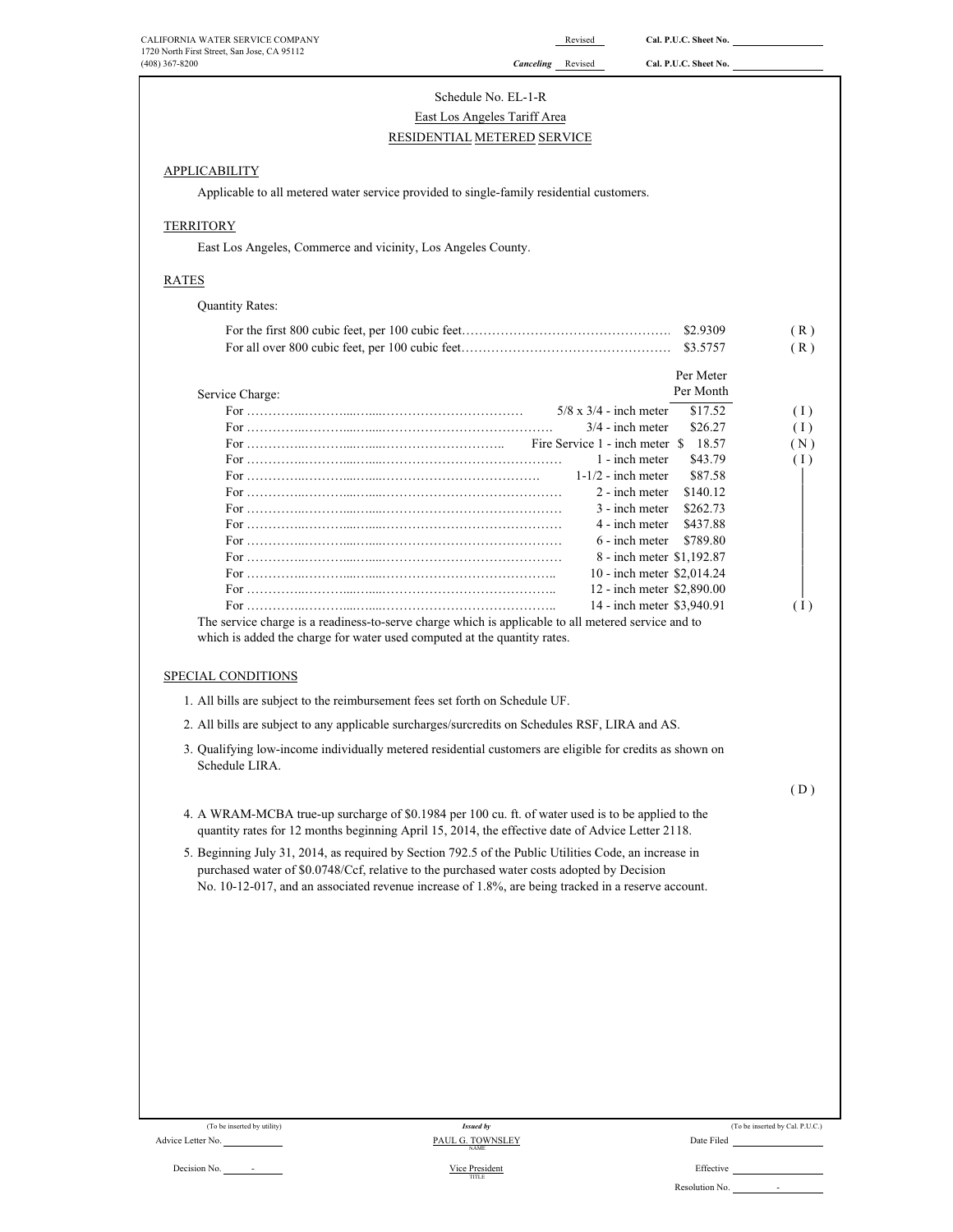| CALIFORNIA WATER SERVICE COMPANY<br>1720 North First Street, San Jose, CA 95112 |                                                                                                                                                                                                        | Revised                       | Cal. P.U.C. Sheet No.           |                                 |
|---------------------------------------------------------------------------------|--------------------------------------------------------------------------------------------------------------------------------------------------------------------------------------------------------|-------------------------------|---------------------------------|---------------------------------|
| $(408)$ 367-8200                                                                |                                                                                                                                                                                                        | <b>Canceling</b> Revised      | Cal. P.U.C. Sheet No.           |                                 |
|                                                                                 | Schedule No. EL-1-NR                                                                                                                                                                                   |                               |                                 |                                 |
|                                                                                 | East Los Angeles Tariff Area                                                                                                                                                                           |                               |                                 |                                 |
|                                                                                 | NONRESIDENTIAL METERED SERVICE                                                                                                                                                                         |                               |                                 |                                 |
| <b>APPLICABILITY</b>                                                            |                                                                                                                                                                                                        |                               |                                 |                                 |
|                                                                                 | Applicable to all metered water service except that provided to single-family residential customers.                                                                                                   |                               |                                 |                                 |
|                                                                                 |                                                                                                                                                                                                        |                               |                                 |                                 |
| <b>TERRITORY</b>                                                                |                                                                                                                                                                                                        |                               |                                 |                                 |
|                                                                                 | East Los Angeles, Commerce and vicinity, Los Angeles County.                                                                                                                                           |                               |                                 |                                 |
| <b>RATES</b>                                                                    |                                                                                                                                                                                                        |                               |                                 |                                 |
| <b>Quantity Rates:</b>                                                          |                                                                                                                                                                                                        |                               |                                 |                                 |
|                                                                                 |                                                                                                                                                                                                        |                               |                                 | (R)                             |
|                                                                                 |                                                                                                                                                                                                        |                               |                                 | (R)                             |
|                                                                                 |                                                                                                                                                                                                        |                               | Per Meter                       |                                 |
| Service Charge:                                                                 |                                                                                                                                                                                                        |                               | Per Month                       |                                 |
|                                                                                 |                                                                                                                                                                                                        | $5/8 \times 3/4$ - inch meter | \$16.89                         | (1)                             |
|                                                                                 |                                                                                                                                                                                                        |                               | $3/4$ - inch meter<br>\$25.33   |                                 |
|                                                                                 |                                                                                                                                                                                                        |                               | \$42.22<br>1 - inch meter       |                                 |
|                                                                                 |                                                                                                                                                                                                        |                               | \$84.44<br>$1-1/2$ - inch meter |                                 |
|                                                                                 |                                                                                                                                                                                                        |                               | \$135.11<br>2 - inch meter      |                                 |
|                                                                                 |                                                                                                                                                                                                        |                               | 3 - inch meter<br>\$253.32      |                                 |
|                                                                                 |                                                                                                                                                                                                        |                               | 4 - inch meter<br>\$422.21      |                                 |
|                                                                                 |                                                                                                                                                                                                        |                               | \$761.26<br>6 - inch meter      |                                 |
|                                                                                 |                                                                                                                                                                                                        |                               | 8 - inch meter \$1,149.76       |                                 |
|                                                                                 |                                                                                                                                                                                                        |                               | 10 - inch meter \$1,942.15      |                                 |
|                                                                                 |                                                                                                                                                                                                        |                               | 12 - inch meter \$2,786.56      |                                 |
|                                                                                 |                                                                                                                                                                                                        |                               | 14 - inch meter \$3,799.85      | (1)                             |
|                                                                                 | The service charge is a readiness-to-serve charge which is applicable to all metered service and to<br>which is added the charge for water used computed at the quantity rates.                        |                               |                                 |                                 |
| SPECIAL CONDITIONS                                                              |                                                                                                                                                                                                        |                               |                                 |                                 |
|                                                                                 | 1. All bills are subject to the reimbursement fees set forth on Schedule UF.                                                                                                                           |                               |                                 |                                 |
|                                                                                 | 2. All bills are subject to any applicable surcharges/surcredits on Schedules RSF, LIRA and AS.                                                                                                        |                               |                                 |                                 |
|                                                                                 | 3. Qualifying non-profit group living facilities, agricultural employee housing facilities, and migrant farm<br>worker housing centers are eligible for credits as shown on Schedule LIRA.             |                               |                                 |                                 |
|                                                                                 |                                                                                                                                                                                                        |                               |                                 | (D)                             |
|                                                                                 | 4. A WRAM-MCBA true-up surcharge of \$0.1984 per 100 cu. ft. of water used is to be applied to the<br>quantity rates for 12 months beginning April 15, 2014, the effective date of Advice Letter 2118. |                               |                                 |                                 |
|                                                                                 | 5. Beginning July 31, 2014, as required by Section 792.5 of the Public Utilities Code, an increase in<br>purchased water of \$0.0748/Ccf, relative to the purchased water costs adopted by Decision    |                               |                                 |                                 |
|                                                                                 | No. 10-12-017, and an associated revenue increase of 1.8%, are being tracked in a reserve account.                                                                                                     |                               |                                 |                                 |
|                                                                                 |                                                                                                                                                                                                        |                               |                                 |                                 |
|                                                                                 |                                                                                                                                                                                                        |                               |                                 |                                 |
|                                                                                 |                                                                                                                                                                                                        |                               |                                 |                                 |
|                                                                                 |                                                                                                                                                                                                        |                               |                                 |                                 |
|                                                                                 |                                                                                                                                                                                                        |                               |                                 |                                 |
|                                                                                 |                                                                                                                                                                                                        |                               |                                 |                                 |
|                                                                                 |                                                                                                                                                                                                        |                               |                                 |                                 |
|                                                                                 |                                                                                                                                                                                                        |                               |                                 |                                 |
| (To be inserted by utility)<br>Advice Letter No.                                | <b>Issued by</b><br>PAUL G. TOWNSLEY                                                                                                                                                                   |                               | Date Filed                      | (To be inserted by Cal. P.U.C.) |
|                                                                                 | <b>NAME</b>                                                                                                                                                                                            |                               |                                 |                                 |
| Decision No.                                                                    | <b>Vice President</b><br>TITLE                                                                                                                                                                         |                               | Effective                       |                                 |

Resolution No. -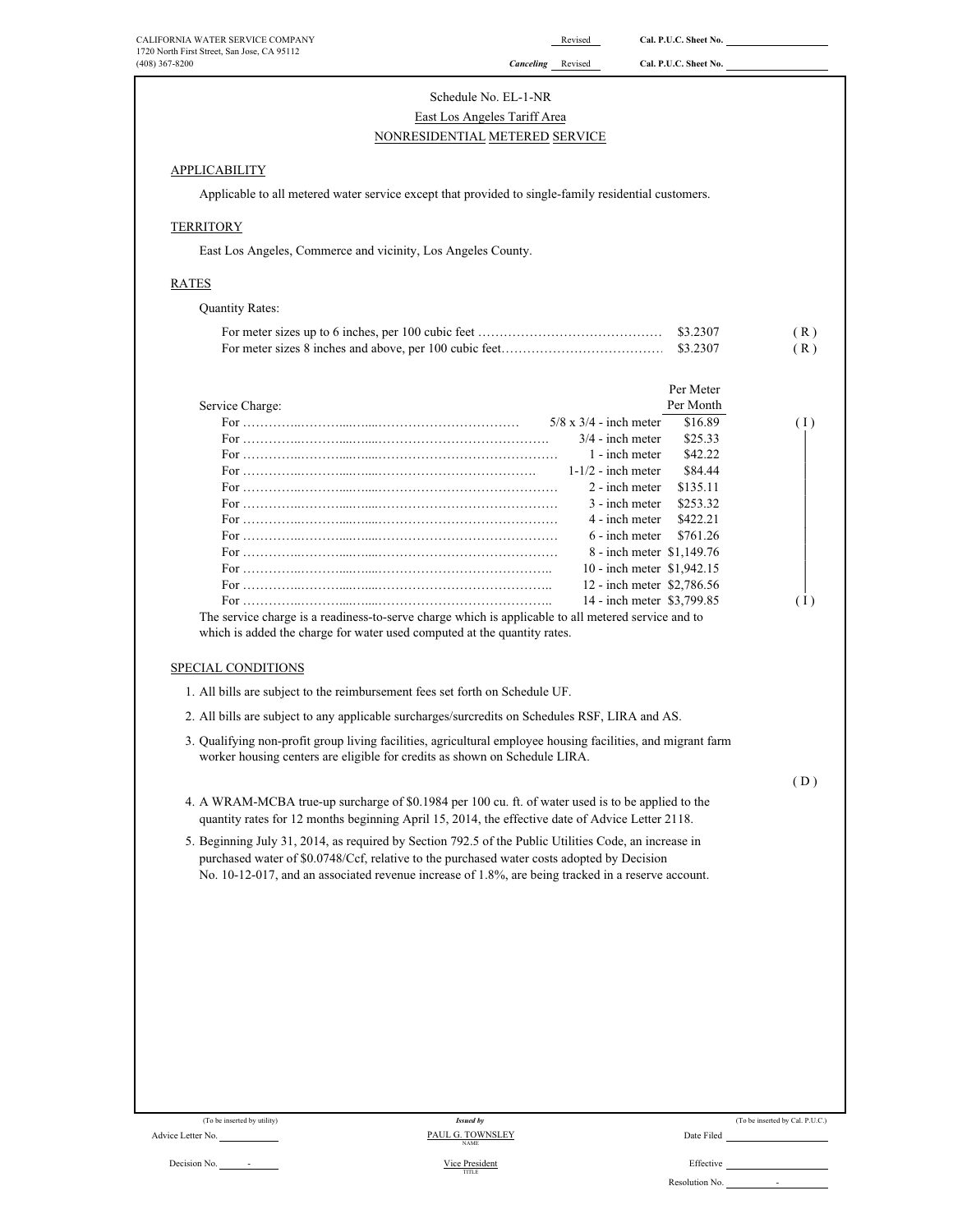#### Schedule No. EL-4

#### East Los Angeles Tariff Area

## SERVICE TO PRIVATELY OWNED FIRE PROTECTION SYSTEMS

### APPLICABILITY

Applicable to all water service furnished for privately owned fire protection systems.

# **TERRITORY**

East Los Angeles, Commerce and vicinity, Los Angeles County.

#### RATES

|                                                                                                                                                                                                                                                                                                                                         | Per Month |  |
|-----------------------------------------------------------------------------------------------------------------------------------------------------------------------------------------------------------------------------------------------------------------------------------------------------------------------------------------|-----------|--|
|                                                                                                                                                                                                                                                                                                                                         | \$11.13   |  |
| For $\ldots$ $\ldots$ $\ldots$ $\ldots$ $\ldots$ $\ldots$ $\ldots$ $\ldots$ $\ldots$ $\ldots$ $\ldots$ $\ldots$ $\ldots$ $\ldots$ $\ldots$ $\ldots$ $\ldots$ $\ldots$ $\ldots$ $\ldots$ $\ldots$ $\ldots$ $\ldots$ $\ldots$ $\ldots$ $\ldots$ $\ldots$ $\ldots$ $\ldots$ $\ldots$ $\ldots$ $\ldots$ $\ldots$ $\ldots$ $\ldots$ $\ldots$ | \$14.85   |  |
| For $\ldots$ $\ldots$ $\ldots$ $\ldots$ $\ldots$ $\ldots$ $\ldots$ $\ldots$ $\ldots$ $\ldots$ $\ldots$ $\ldots$ $\ldots$ $\ldots$ $\ldots$ $\ldots$ $\ldots$ $\ldots$ $\ldots$ $\ldots$ $\ldots$ $\ldots$ $\ldots$ $\ldots$ $\ldots$                                                                                                    | \$22.27   |  |
|                                                                                                                                                                                                                                                                                                                                         | \$29.69   |  |
| For $\cdots$ $\cdots$ $\cdots$ $\cdots$ $\cdots$ $\cdots$ $\cdots$ $\cdots$ $\cdots$ $\cdots$ $\cdots$ $\cdots$ $\cdots$ $\cdots$ $\cdots$ $\cdots$ $\cdots$ $\cdots$                                                                                                                                                                   | \$44.54   |  |
| For $\ldots$ $\ldots$ $\ldots$ $\ldots$ $\ldots$ $\ldots$ $\ldots$ $\ldots$ $\ldots$ $\ldots$ $\ldots$ $\ldots$ $\ldots$ $\ldots$ $\ldots$ $\ldots$ $\ldots$ $\ldots$ $\ldots$ $\ldots$ $\ldots$ $\ldots$ $\ldots$ $\ldots$ $\ldots$ $\ldots$ $\ldots$ $\ldots$ $\ldots$ $\ldots$ $\ldots$ $\ldots$ $\ldots$ $\ldots$ $\ldots$ $\ldots$ | \$59.38   |  |
| For <i></i>                                                                                                                                                                                                                                                                                                                             | \$74.23   |  |
| For $\ldots$ is a set of $\ldots$ is a set of $\ldots$ is a set of $\ldots$ in $\ldots$ in $\ldots$ in $\ldots$ in $\ldots$ in $\ldots$ in $\ldots$ is a set of $\ldots$ in $\ldots$ in $\ldots$ in $\ldots$ in $\ldots$ in $\ldots$ in $\ldots$ in $\ldots$ in $\ldots$ in $\ldots$ in                                                 | \$89.07   |  |
| $For$ 14 - inch connection                                                                                                                                                                                                                                                                                                              | \$103.92  |  |

## SPECIAL CONDITIONS

- 1. The facilities for service to a privately owned fire protection system will be installed by the Utility at the cost of the applicant. Such cost shall not be subject to refund.
- 2. If a distribution main of adequate size to serve a private fire protection system in addition to all other normal service does not exist in the street or alley adjacent to the premises to be served, then a service main from the nearest existing main of adequate capacity will be installed by the Utility at the cost of the applicant. Such cost shall not be subject to refund.
- 3. Service hereunder is for private fire protection systems to which no connections for other than fire protection purposes are allowed and which are regularly inspected by the underwriters having jurisdiction, are installed according to specifications of the Utility, and are maintained to the satisfaction of the Utility. The Utility may require the installation of a detector check valve with meter for protection against theft, leakage, or waste of water.
- 4. For water delivered for other than service to privately owned fire protection systems, charges will be made therefor under one of the following schedules: EL-1-R or EL-1-NR.
- 5. The Utility will supply only such water at such pressure as may be available from time to time as a result of normal operation of Utility's system.
- 6. All bills are subject to the reimbursement fees set forth on Schedule UF.

( D )

( D )

| (To be inserted by utility) | Issued by                     | (To be inserted by Cal. P.U.C.) |
|-----------------------------|-------------------------------|---------------------------------|
| Advice Letter No.           | PAUL G. TOWNSLEY              | Date Filed                      |
| Decision No.                | <b>NAME</b><br>Vice President | Effective                       |
|                             | TITLE                         | Resolution No.<br>. .           |

| vice Letter No. |  |
|-----------------|--|
|                 |  |

-

| ite Filed        |  |
|------------------|--|
|                  |  |
| <b>iffective</b> |  |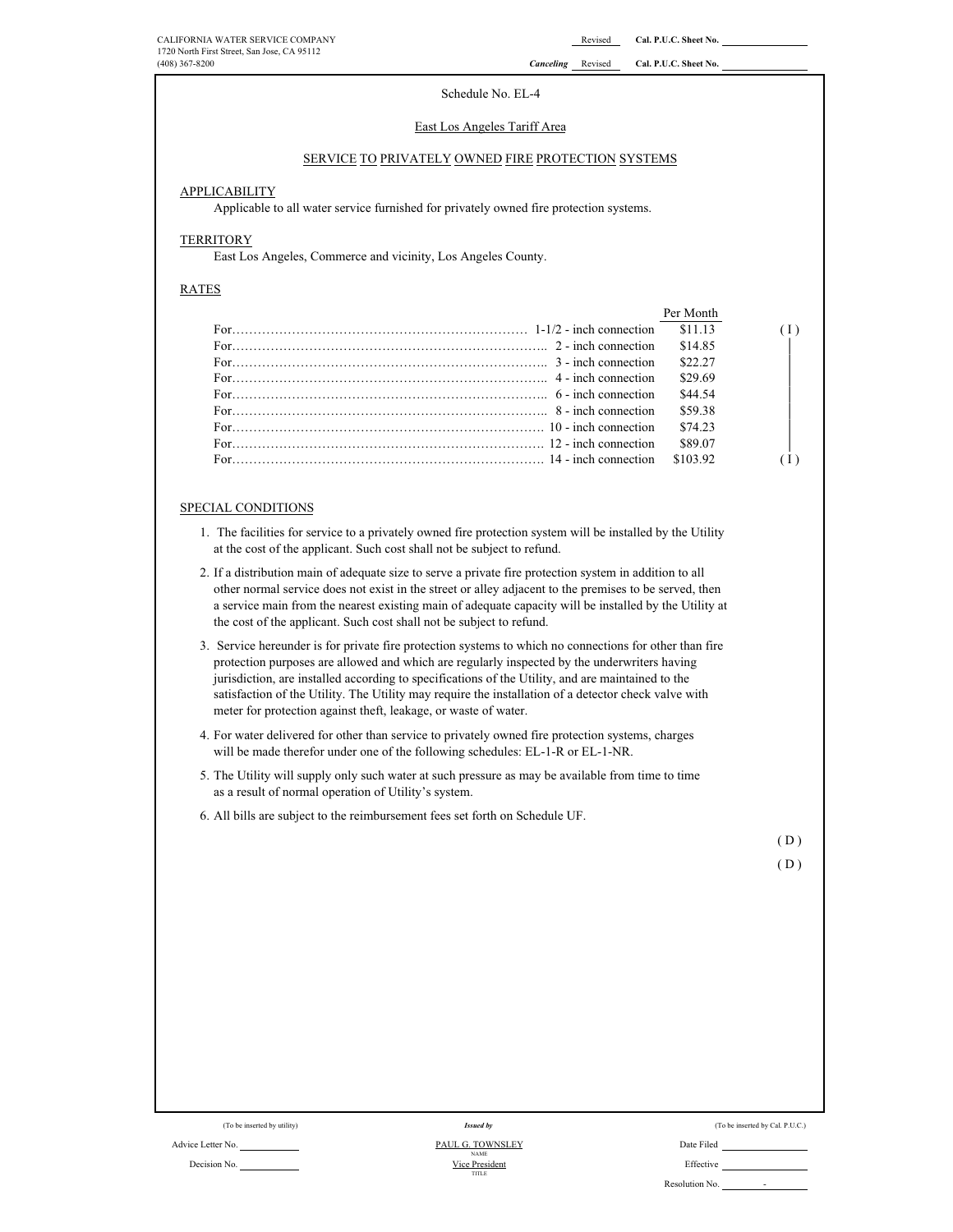# Schedule No. HR-1-R

#### Hermosa Redondo Tariff Area

# RESIDENTIAL METERED SERVICE

# APPLICABILITY

Applicable to all metered water service provided to single-family residential customers.

# **TERRITORY**

Hermosa Beach, Redondo Beach, Torrance, and vicinity, Los Angeles County

# RATES

Quantity Rates:

|                                                                                                     | \$3.5872   | (1) |
|-----------------------------------------------------------------------------------------------------|------------|-----|
|                                                                                                     | \$3.8924   |     |
|                                                                                                     | \$4.5793   | (1) |
| Service Charge:                                                                                     | Per Meter  |     |
|                                                                                                     | Per Month  |     |
|                                                                                                     | \$11.54    | (1) |
|                                                                                                     | \$17.31    | (1) |
|                                                                                                     | 12.58      | (N) |
|                                                                                                     | \$28.86    | (1) |
|                                                                                                     | \$57.71    |     |
|                                                                                                     | \$92.34    |     |
|                                                                                                     | \$173.14   |     |
|                                                                                                     | \$288.56   |     |
|                                                                                                     | \$577.12   |     |
|                                                                                                     | \$923.39   |     |
|                                                                                                     | \$1,327.37 |     |
|                                                                                                     | \$1,904.49 |     |
|                                                                                                     | \$2,597.03 | (1) |
| The service charge is a readiness-to-serve charge which is applicable to all metered service and to |            |     |
| which is added the charge for water used computed at the quantity rates.                            |            |     |

# SPECIAL CONDITIONS

- 1. All bills are subject to the reimbursement fees set forth on Schedule UF.
- 2. All bills are subject to any applicable surcharges/surcredits on Schedules RSF, LIRA and AS.
- 3. Qualifying low-income individually metered residential customers are eligible for credits as shown on Schedule LIRA.

 $(D)$ 

- 4. A WRAM-MCBA true-up surcharge of \$0.2555 per 100 cu. ft. of water used is to be applied to the quantity rates for 18 months beginning March 15, 2013, the effective date of Advice Letter 2098.
- 5. A WRAM-MCBA true-up surcharge of \$0.2705 per 100 cu. ft. of water used is to be applied to the quantity rates for 18 months beginning April 15, 2014, the effective date of Advice Letter 2119.
- 6. Beginning July 31, 2014, as required by Section 792.5 of the Public Utilities Code, an increase in purchased water of \$0.1290/Ccf, relative to the purchased water costs adopted by Decision No. 10-12-017, and an associated revenue increase of 2.71%, are being tracked in a reserve account.

| (To be inserted by utility) | <b>Issued by</b>                |            |
|-----------------------------|---------------------------------|------------|
| Advice Letter No.           | PAUL G. TOWNSLEY<br><b>NAME</b> | Date Filed |
| Decision No.                | Vice President                  | Effective  |

| (To be inserted by utility) | Issued by                       | (To be inserted by Cal. P.U.C.) |
|-----------------------------|---------------------------------|---------------------------------|
| No.                         | PAUL G. TOWNSLEY<br><b>NAME</b> | Date Filed                      |
| No.                         | Vice President<br>TITLE         | Effective                       |
|                             |                                 | Resolution No.                  |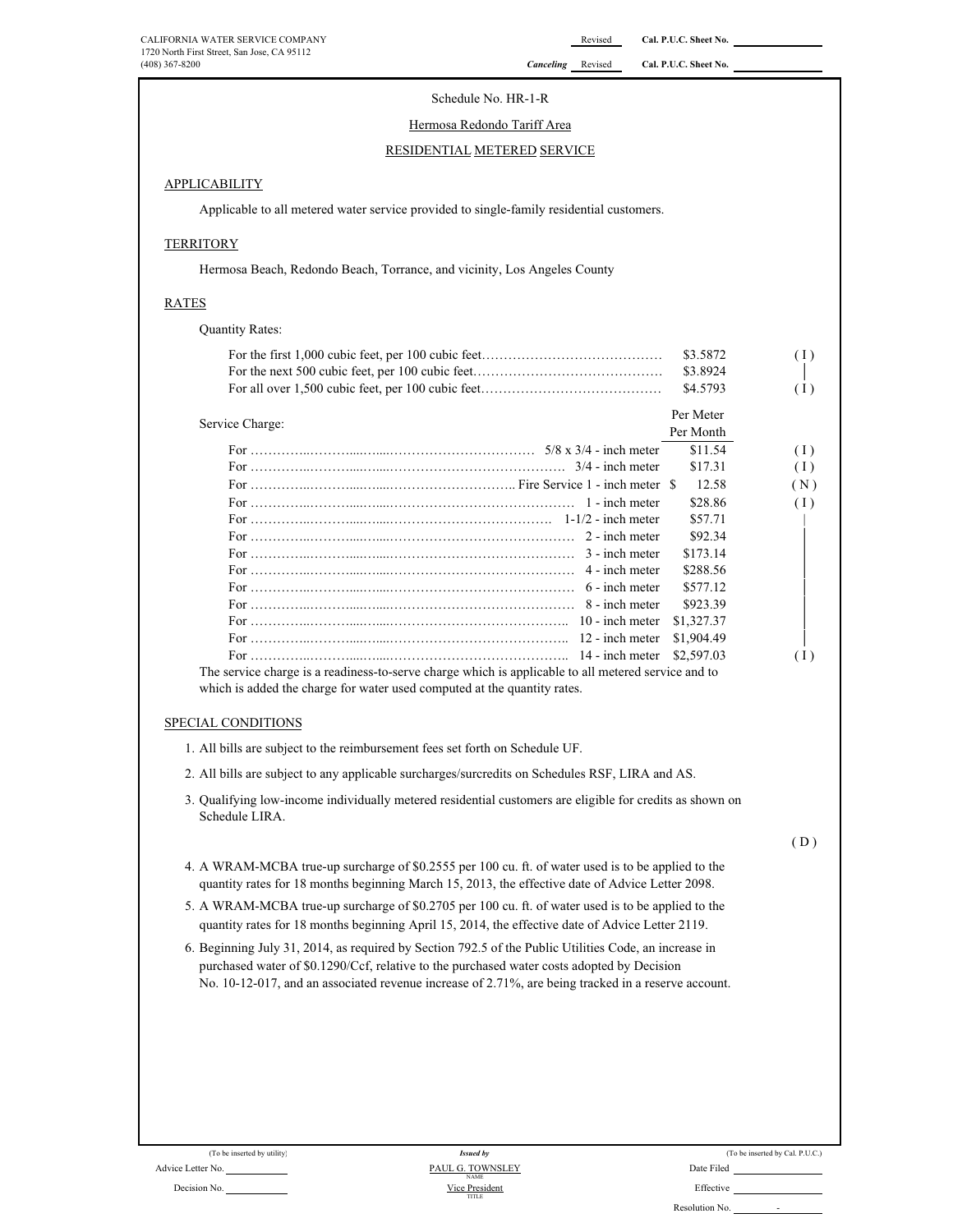# Schedule No. HR-1-NR

# Hermosa Redondo Tariff Area

# NONRESIDENTIAL METERED SERVICE

# **APPLICABILITY**

Applicable to all metered water service except that provided to single-family residential customers.

#### **TERRITORY**

Hermosa Beach, Redondo Beach, Torrance, and vicinity, Los Angeles County

# RATES

Quantity Rates:

|                                                                                                     |           | (1) |
|-----------------------------------------------------------------------------------------------------|-----------|-----|
|                                                                                                     |           | (1) |
|                                                                                                     | Per Meter |     |
| Service Charge:                                                                                     | Per Month |     |
|                                                                                                     | \$9.28    | (1) |
|                                                                                                     | \$13.92   |     |
|                                                                                                     | \$23.20   |     |
|                                                                                                     | \$46.40   |     |
|                                                                                                     | \$74.25   |     |
|                                                                                                     | \$139.21  |     |
|                                                                                                     | \$232.02  |     |
|                                                                                                     | \$464.05  |     |
|                                                                                                     | \$742.48  |     |
|                                                                                                     |           |     |
|                                                                                                     |           |     |
|                                                                                                     |           | (1) |
| The service charge is a readiness-to-serve charge which is applicable to all metered service and to |           |     |

which is added the charge for water used computed at the quantity rates.

#### SPECIAL CONDITIONS

1. All bills are subject to the reimbursement fees set forth on Schedule UF.

2. All bills are subject to any applicable surcharges/surcredits on Schedules RSF, LIRA and AS.

- 3. Qualifying non-profit group living facilities, agricultural employee housing facilities, and migrant farm worker housing centers are eligible for credits as shown on Schedule LIRA.
- 4. A WRAM-MCBA true-up surcharge of \$0.2555 per 100 cu. ft. of water used is to be applied to the quantity rates for 18 months beginning March 15, 2013, the effective date of Advice Letter 2098.
- 5. A WRAM-MCBA true-up surcharge of \$0.2705 per 100 cu. ft. of water used is to be applied to the quantity rates for 18 months beginning April 15, 2014, the effective date of Advice Letter 2119.

6. Beginning July 31, 2014, as required by Section 792.5 of the Public Utilities Code, an increase in purchased water of \$0.1290/Ccf, relative to the purchased water costs adopted by Decision No. 10-12-017, and an associated revenue increase of 2.71%, are being tracked in a reserve account.

| (To be inserted by utility)                                     | <b>Issued by</b>                |                                  |
|-----------------------------------------------------------------|---------------------------------|----------------------------------|
| Advice Letter No.                                               | PAUL G. TOWNSLEY<br><b>NAME</b> | Date Filed                       |
| $\mathbf{D}$ and $\mathbf{L}$ and $\mathbf{M}$ and $\mathbf{L}$ | Visa Davidson                   | $\Gamma$ CC $\sim$ $\sim$ $\sim$ |

| (To be inserted by utility) | <b>Issued by</b>                | (To be inserted by Cal. P.U.C.)            |
|-----------------------------|---------------------------------|--------------------------------------------|
| No.                         | PAUL G. TOWNSLEY<br><b>NAME</b> | Date Filed                                 |
| No.                         | Vice President<br>TITLE         | Effective                                  |
|                             |                                 | Resolution No.<br>$\overline{\phantom{a}}$ |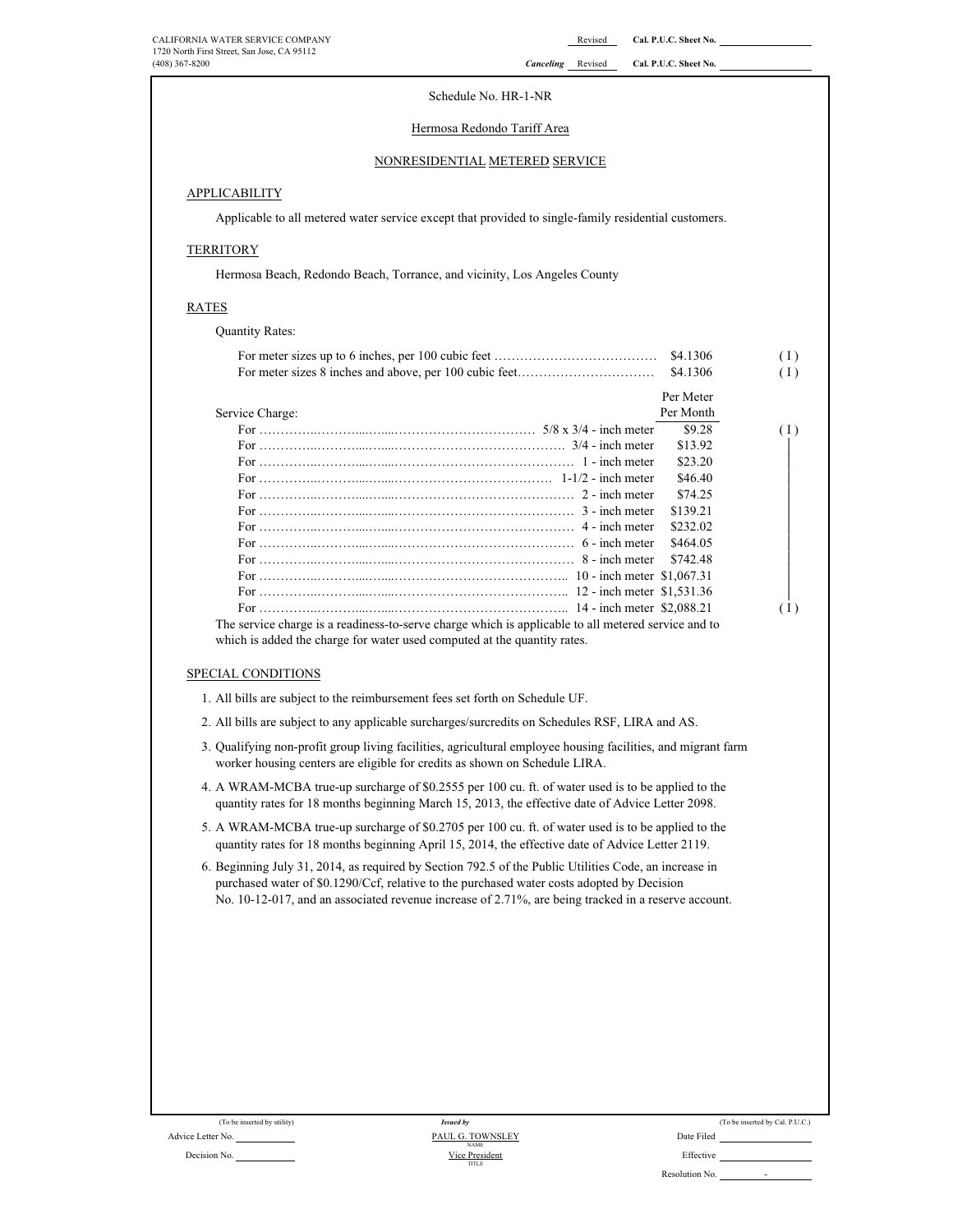#### Schedule No. HR-4

# Hermosa Redondo Tariff Area

#### SERVICE TO PRIVATELY OWNED FIRE PROTECTION SYSTEMS

#### **APPLICABILITY**

Applicable to all water service furnished for privately owned fire protection systems.

#### **TERRITORY**

Hermosa Beach, Redondo Beach, Torrance, and vicinity, Los Angeles County

|                                                                                                                                               | Per     |  |
|-----------------------------------------------------------------------------------------------------------------------------------------------|---------|--|
| <b>RATES</b>                                                                                                                                  | Month   |  |
| For $\ldots$ inches the connection $1-1/2$ - inch connection                                                                                  | \$11.83 |  |
|                                                                                                                                               | \$15.77 |  |
| For $\frac{1}{2}$ = inch connection \$23.65                                                                                                   |         |  |
|                                                                                                                                               |         |  |
|                                                                                                                                               | \$47.30 |  |
| For $\sim$ 8 - inch connection                                                                                                                | \$63.07 |  |
|                                                                                                                                               | \$78.84 |  |
| For $\ldots$ in $\ldots$ is a set of $\ldots$ is a set of $\ldots$ in $\ldots$ $\ldots$ $\ldots$ $\ldots$ $\ldots$ $\ldots$ $\ldots$ $\ldots$ | \$94.61 |  |
| For $\frac{1}{4}$ = inch connection \$110.37                                                                                                  |         |  |

#### SPECIAL CONDITIONS

- 1. The facilities for service to a privately owned fire protection system will be installed by the Utility at the cost of the applicant. Such cost shall not be subject to refund.
- 2. If a distribution main of adequate size to serve a private fire protection system in addition to all other normal service does not exist in the street or alley adjacent to the premises to be served, then a service main from the nearest existing main of adequate capacity will be installed by the Utility at the cost of the applicant. Such cost shall not be subject to refund.
- 3. Service hereunder is for private fire protection systems to which no connections for other than fire protection purposes are allowed and which are regularly inspected by the underwriters having jurisdiction, are installed according to specifications of the Utility, and are maintained to the satisfaction of the Utility. The Utility may require the installation of a detector check valve with meter for protection against theft, leakage, or waste of water.
- 4. For water delivered for other than service to privately owned fire protection systems, charges will be made therefor under one of the following schedules: HR-1-R or HR-1-NR.
- 5. The Utility will supply only such water at such pressure as may be available from time to time as a result of normal operation of Utility's system.
- 6. All bills are subject to the reimbursement fees set forth on Schedule UF.

 $(D)$ 

| I |  |
|---|--|
|   |  |

| (To be inserted by utility) | Issued by                             | (To be inserted by Cal. P.U.C.) |  |
|-----------------------------|---------------------------------------|---------------------------------|--|
| Advice Letter No.           | <b>PAUL G TOWNSLEY</b><br><b>NAME</b> | Date Filed                      |  |
| Decision No.                | Vice President<br>TITLE               | Effective                       |  |
|                             |                                       | Resolution No.<br>-             |  |

| ivice Letter No. |  |  |
|------------------|--|--|
|                  |  |  |
| Decision No.     |  |  |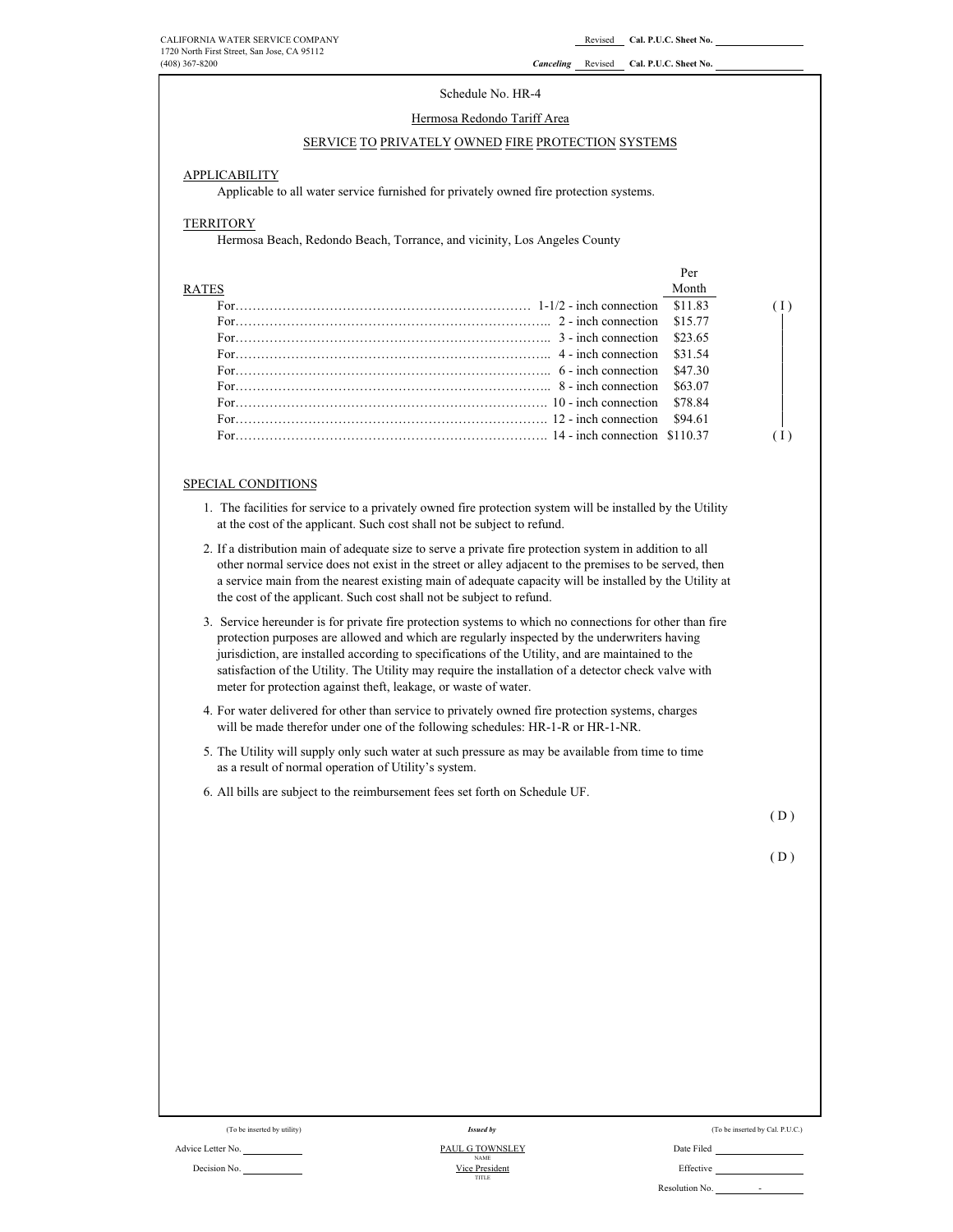| CALIFORNIA WATER SERVICE COMPANY<br>1720 North First Street, San Jose, CA 95112 |                                                                                                                                                                                                                                                                                                                    | Revised                          | Cal. P.U.C. Sheet No. |                                 |
|---------------------------------------------------------------------------------|--------------------------------------------------------------------------------------------------------------------------------------------------------------------------------------------------------------------------------------------------------------------------------------------------------------------|----------------------------------|-----------------------|---------------------------------|
| $(408)$ 367-8200                                                                |                                                                                                                                                                                                                                                                                                                    | <b>Canceling</b> Revised         | Cal. P.U.C. Sheet No. |                                 |
|                                                                                 | Schedule No. HR-6                                                                                                                                                                                                                                                                                                  |                                  |                       |                                 |
|                                                                                 | Hermosa Redondo Tariff Area                                                                                                                                                                                                                                                                                        |                                  |                       |                                 |
|                                                                                 |                                                                                                                                                                                                                                                                                                                    |                                  |                       |                                 |
|                                                                                 | RECLAIMED METERED SERVICE                                                                                                                                                                                                                                                                                          |                                  |                       |                                 |
| <b>APPLICABILITY</b>                                                            |                                                                                                                                                                                                                                                                                                                    |                                  |                       |                                 |
| Applicable to all metered reclaimed water service                               |                                                                                                                                                                                                                                                                                                                    |                                  |                       |                                 |
|                                                                                 |                                                                                                                                                                                                                                                                                                                    |                                  |                       |                                 |
| <b>TERRITORY</b>                                                                | Hermosa Beach, Redondo Beach, Torrance, and vicinity, Los Angeles County                                                                                                                                                                                                                                           |                                  |                       |                                 |
|                                                                                 |                                                                                                                                                                                                                                                                                                                    |                                  |                       |                                 |
| <b>RATES</b><br><b>Quantity Rates:</b>                                          |                                                                                                                                                                                                                                                                                                                    |                                  |                       |                                 |
|                                                                                 |                                                                                                                                                                                                                                                                                                                    |                                  |                       |                                 |
|                                                                                 |                                                                                                                                                                                                                                                                                                                    |                                  | $$3.3243$ *           | (1)                             |
|                                                                                 |                                                                                                                                                                                                                                                                                                                    |                                  | Per Meter             |                                 |
| Service Charge:                                                                 |                                                                                                                                                                                                                                                                                                                    | $5/8$ x $3/4$ - inch meter       | Per Month<br>\$10.56  | (1)                             |
|                                                                                 |                                                                                                                                                                                                                                                                                                                    | $3/4$ - inch meter               | \$15.84               |                                 |
|                                                                                 |                                                                                                                                                                                                                                                                                                                    | 1 - inch meter                   | \$26.40               |                                 |
|                                                                                 |                                                                                                                                                                                                                                                                                                                    | $1-1/2$ - inch meter             | \$52.81               |                                 |
|                                                                                 |                                                                                                                                                                                                                                                                                                                    | 2 - inch meter                   | \$84.50               |                                 |
|                                                                                 |                                                                                                                                                                                                                                                                                                                    | 3 - inch meter                   | \$158.43              |                                 |
|                                                                                 |                                                                                                                                                                                                                                                                                                                    | 4 - inch meter<br>6 - inch meter | \$264.05<br>\$528.10  |                                 |
|                                                                                 |                                                                                                                                                                                                                                                                                                                    | 8 - inch meter                   | \$844.96              |                                 |
|                                                                                 |                                                                                                                                                                                                                                                                                                                    | 10 - inch meter                  | \$1,214.63            |                                 |
|                                                                                 |                                                                                                                                                                                                                                                                                                                    | 12 - inch meter                  | \$1,742.73            |                                 |
|                                                                                 |                                                                                                                                                                                                                                                                                                                    | 14 - inch meter                  | \$2,376.44            | (1)                             |
|                                                                                 | 1. Reclaimed water will be supplied only as available from West Basin Municipal Water District.<br>2. As a condition of service under this schedule, all customers are required to comply with the                                                                                                                 |                                  |                       |                                 |
| Company's Rule 16, Section D, Reclaimed Water Service.                          | 3. All bills are subject to the reimbursement fees set forth on Schedule UF.                                                                                                                                                                                                                                       |                                  |                       |                                 |
|                                                                                 | 4. All bills are subject to any applicable surcharges/surcredits on Schedules RSF, LIRA and AS.                                                                                                                                                                                                                    |                                  |                       |                                 |
|                                                                                 |                                                                                                                                                                                                                                                                                                                    |                                  |                       |                                 |
|                                                                                 | 5. A WRAM-MCBA true-up surcharge of \$0.2555 per 100 cu. ft. of water used is to be applied to the<br>quantity rates for 18 months beginning March 15, 2013, the effective date of Advice Letter 2098.                                                                                                             |                                  |                       |                                 |
|                                                                                 | 6. A WRAM-MCBA true-up surcharge of \$0.2705 per 100 cu. ft. of water used is to be applied to the<br>quantity rates for 18 months beginning April 15, 2014, the effective date of Advice Letter 2119.                                                                                                             |                                  |                       |                                 |
|                                                                                 | 7. Beginning July 31, 2014, as required by Section 792.5 of the Public Utilities Code, an increase in<br>purchased water of \$0.1290/Ccf, relative to the purchased water costs adopted by Decision<br>No. 10-12-017, and an associated revenue increase of 2.71%, are being tracked in a reserve account.         |                                  |                       |                                 |
|                                                                                 | *Reclaimed water customers that have signed a contract with the West Basin Municipal Water District<br>(West Basin) for repayment of the conversion costs from potable to reclaimed water service will be<br>charged the potable quantity rates while the contract is in effect. The Company will pay West Basin a |                                  |                       |                                 |
| potable water rate and the wholesale reclaimed water rate.                      | percentage of the quantity rate revenues collected from reclaimed water customers billed at potable water<br>rates. The percentage refunded represents the difference between the current West Basin wholesale                                                                                                     |                                  |                       |                                 |
| (To be inserted by utility)                                                     | <b>Issued by</b>                                                                                                                                                                                                                                                                                                   |                                  |                       | (To be inserted by Cal. P.U.C.) |
| Advice Letter No.                                                               | PAUL G. TOWNSLEY<br><b>NAME</b>                                                                                                                                                                                                                                                                                    |                                  | Date Filed            |                                 |

Vice President

TITLE

Resolution No. -

Decision No.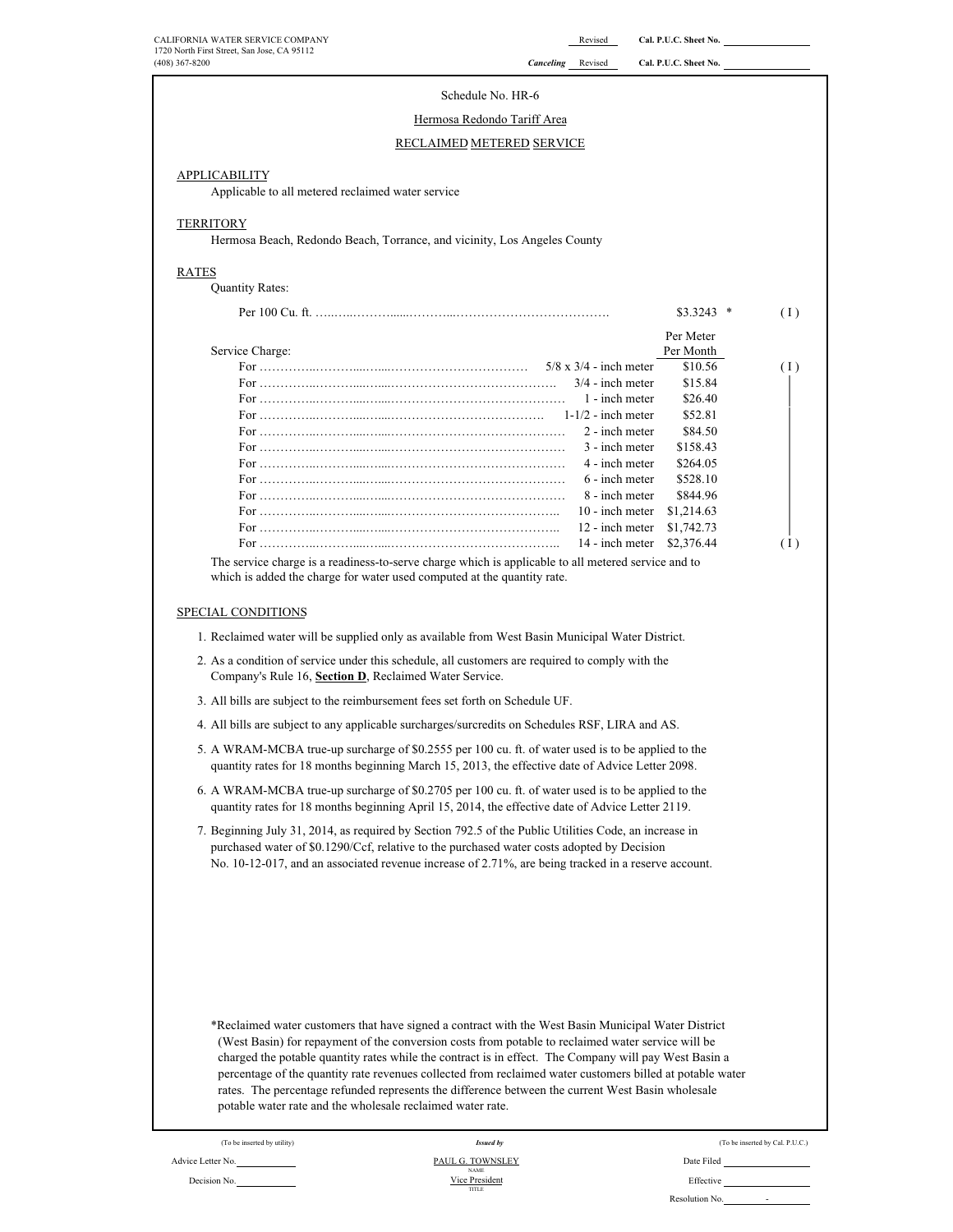| CALIFORNIA WATER SERVICE COMPANY                                                                                                                                                                       |                                                     | Revised              |                       | Cal. P.U.C. Sheet No.                                                |
|--------------------------------------------------------------------------------------------------------------------------------------------------------------------------------------------------------|-----------------------------------------------------|----------------------|-----------------------|----------------------------------------------------------------------|
| 1720 North First Street, San Jose, CA 95112<br>$(408)$ 367-8200                                                                                                                                        | <b>Canceling</b>                                    | Revised              | Cal. P.U.C. Sheet No. |                                                                      |
|                                                                                                                                                                                                        | Schedule No. KRV-AR-1                               |                      |                       |                                                                      |
|                                                                                                                                                                                                        |                                                     |                      |                       |                                                                      |
| Kern River Valley Tariff Area                                                                                                                                                                          | (Arden Water Service Area)                          |                      |                       |                                                                      |
| <b>GENERAL METERED SERVICE</b>                                                                                                                                                                         |                                                     |                      |                       |                                                                      |
|                                                                                                                                                                                                        |                                                     |                      |                       |                                                                      |
| APPLICABILITY                                                                                                                                                                                          |                                                     |                      |                       |                                                                      |
| Applicable to all metered water service.                                                                                                                                                               |                                                     |                      |                       |                                                                      |
| TERRITORY                                                                                                                                                                                              |                                                     |                      |                       |                                                                      |
| Wofford Heights and vicinity, located approximately two miles south of Kernville in Kern County.                                                                                                       |                                                     |                      |                       |                                                                      |
| RATES                                                                                                                                                                                                  |                                                     |                      |                       |                                                                      |
|                                                                                                                                                                                                        |                                                     |                      |                       | <b>SDWBA</b>                                                         |
| <b>Quantity Rates:</b>                                                                                                                                                                                 |                                                     |                      |                       | Quantity<br>Surcharge                                                |
|                                                                                                                                                                                                        |                                                     |                      | (1)                   | \$0.12                                                               |
|                                                                                                                                                                                                        |                                                     |                      |                       | <b>SDWBA</b>                                                         |
|                                                                                                                                                                                                        |                                                     | Per Meter            |                       | Monthly                                                              |
| Service Charge:                                                                                                                                                                                        |                                                     | Per Month            |                       | Surcharge                                                            |
|                                                                                                                                                                                                        | $5/8 \times 3/4$ - inch meter<br>$3/4$ - inch meter | \$64.34<br>\$96.51   | (1)                   | \$0.75<br>0.80                                                       |
|                                                                                                                                                                                                        |                                                     | \$65.63              | (1)<br>(N)            | 0.75<br>(N)                                                          |
|                                                                                                                                                                                                        | 1 - inch meter                                      | \$160.86             | (1)                   | 1.10                                                                 |
|                                                                                                                                                                                                        | $1-1/2$ - inch meter                                | \$321.71             |                       | 1.55                                                                 |
|                                                                                                                                                                                                        | 2 - inch meter<br>3 - inch meter                    | \$514.74<br>\$965.14 |                       | 2.00<br>3.75                                                         |
|                                                                                                                                                                                                        | 4 - inch meter \$1,608.56                           |                      | (1)                   | 5.10                                                                 |
| The service charge is a readiness-to-serve charge which is applicable to all metered service and to                                                                                                    |                                                     |                      |                       | which is                                                             |
| added the charge for water used computed at the quantity rate.<br>SPECIAL CONDITIONS<br>1. The SDWBA (Safe Drinking Water Bond Act) surcharge is in addition to the water bill. This                   |                                                     |                      |                       |                                                                      |
| surcharge must be identified on each bill. This surcharge is specifically for the repayment of the<br>California SDWBA loan as authorized by Decision 90267.                                           |                                                     |                      |                       |                                                                      |
| 2. All bills are subject to the reimbursement fees set forth on Schedule UF.                                                                                                                           |                                                     |                      |                       |                                                                      |
| 3. All bills are subject to any applicable surcharges/surcredits on Schedules RSF, LIRA and AS.                                                                                                        |                                                     |                      |                       |                                                                      |
| 4. Qualifying low-income individually metered residential customers are eligible for credits as shown on<br>Schedule LIRA.                                                                             |                                                     |                      |                       |                                                                      |
|                                                                                                                                                                                                        |                                                     |                      |                       | (D)                                                                  |
| 5. A WRAM-MCBA true-up surcharge of \$1.0850 per 100 cu. ft. of water used is to be applied to the<br>quantity rates for 18 months beginning March 15, 2013, the effective date of Advice Letter 2098. |                                                     |                      |                       |                                                                      |
| 6. A WRAM-MCBA true-up surcharge of \$1.2202 per 100 cu. ft. of water used is to be applied to the<br>quantity rates for 19 months beginning April 15, 2014, the effective date of Advice Letter 2120. |                                                     |                      |                       |                                                                      |
|                                                                                                                                                                                                        |                                                     |                      |                       |                                                                      |
|                                                                                                                                                                                                        |                                                     |                      |                       |                                                                      |
|                                                                                                                                                                                                        |                                                     |                      |                       |                                                                      |
|                                                                                                                                                                                                        |                                                     |                      |                       |                                                                      |
|                                                                                                                                                                                                        |                                                     |                      |                       |                                                                      |
|                                                                                                                                                                                                        |                                                     |                      |                       |                                                                      |
|                                                                                                                                                                                                        |                                                     |                      |                       |                                                                      |
|                                                                                                                                                                                                        |                                                     |                      |                       |                                                                      |
|                                                                                                                                                                                                        |                                                     |                      |                       |                                                                      |
|                                                                                                                                                                                                        |                                                     |                      |                       |                                                                      |
| (To be inserted by utility<br><b>Issued by</b>                                                                                                                                                         |                                                     |                      |                       | (To be inserted by Cal. P.U.C.)                                      |
| Advice Letter No.<br>PAUL G. TOWNSLEY<br><b>NAME</b><br>Decision No.<br>Vice President<br><b>TITLE</b>                                                                                                 |                                                     |                      |                       | Date Filed <b>Container and Container and Container</b><br>Effective |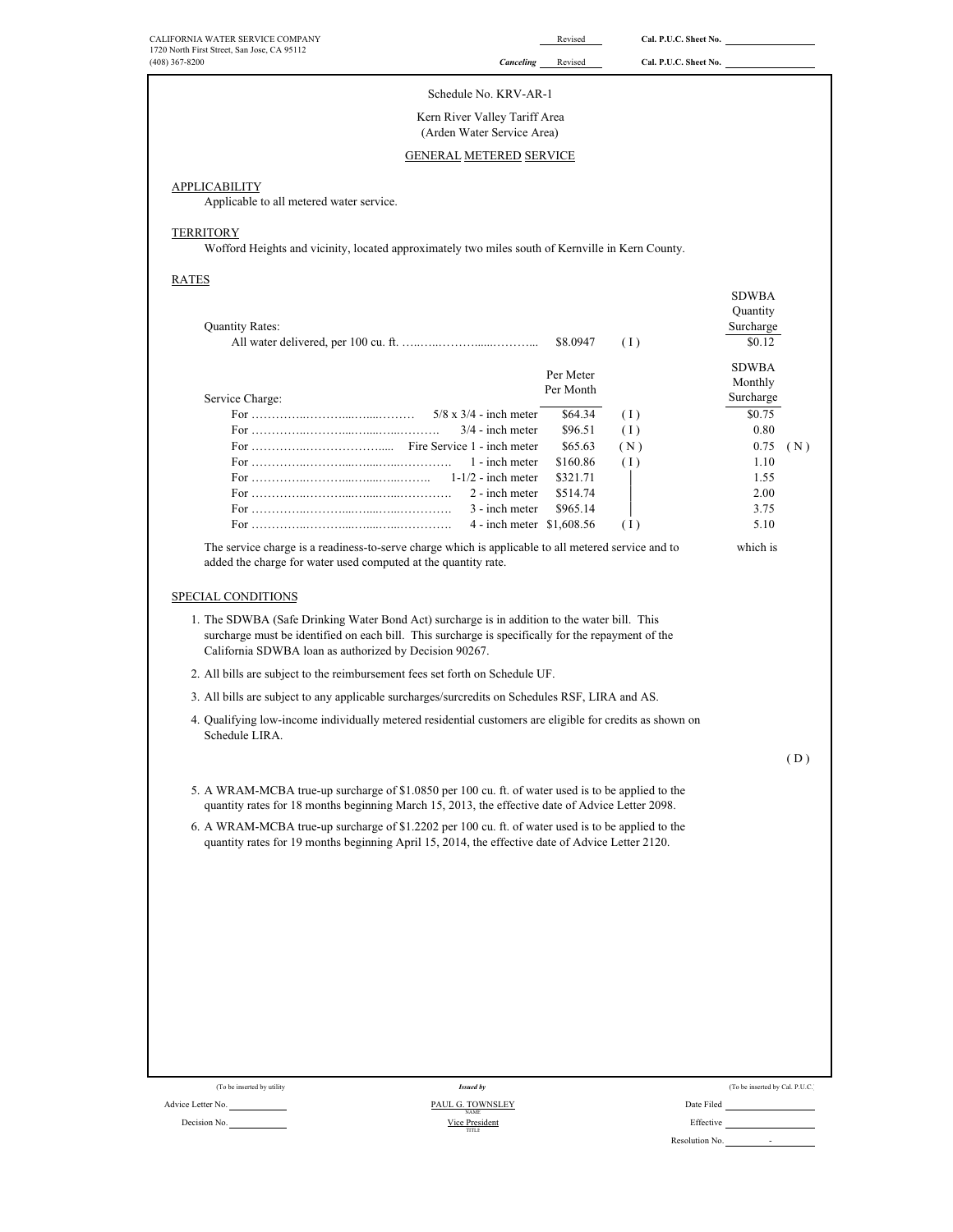|                                                                                                                                                                                                                                                                                  |                                                                                                          | Revised   | Cal. P.U.C. Sheet No. |  |
|----------------------------------------------------------------------------------------------------------------------------------------------------------------------------------------------------------------------------------------------------------------------------------|----------------------------------------------------------------------------------------------------------|-----------|-----------------------|--|
| 1720 North First Street, San Jose, CA 95112<br>$(408)$ 367-8200                                                                                                                                                                                                                  | Canceling                                                                                                | Revised   | Cal. P.U.C. Sheet No. |  |
|                                                                                                                                                                                                                                                                                  | Schedule No. KRV-BD-1                                                                                    |           |                       |  |
|                                                                                                                                                                                                                                                                                  | Kern River Valley Tariff Area<br>(Bodfish Water Service Area)                                            |           |                       |  |
|                                                                                                                                                                                                                                                                                  | <b>GENERAL METERED SERVICE</b>                                                                           |           |                       |  |
|                                                                                                                                                                                                                                                                                  |                                                                                                          |           |                       |  |
| APPLICABILITY<br>Applicable to all metered water service.                                                                                                                                                                                                                        |                                                                                                          |           |                       |  |
|                                                                                                                                                                                                                                                                                  |                                                                                                          |           |                       |  |
| TERRITORY                                                                                                                                                                                                                                                                        |                                                                                                          |           |                       |  |
| The unincorporated area known as Bodfish and vicinity and a non-continguous area known<br>as Canyon Heights, Kern County.                                                                                                                                                        |                                                                                                          |           |                       |  |
|                                                                                                                                                                                                                                                                                  |                                                                                                          |           |                       |  |
| RATES                                                                                                                                                                                                                                                                            |                                                                                                          |           |                       |  |
| <b>Quantity Rates:</b>                                                                                                                                                                                                                                                           |                                                                                                          |           |                       |  |
|                                                                                                                                                                                                                                                                                  |                                                                                                          | \$8,0947  | (1)                   |  |
|                                                                                                                                                                                                                                                                                  |                                                                                                          | Per Meter |                       |  |
| Service Charge:                                                                                                                                                                                                                                                                  |                                                                                                          | Per Month |                       |  |
|                                                                                                                                                                                                                                                                                  | $5/8$ x $3/4$ - inch meter                                                                               | \$64.34   | (1)                   |  |
|                                                                                                                                                                                                                                                                                  | $3/4$ - inch meter                                                                                       | \$96.51   | (1)                   |  |
|                                                                                                                                                                                                                                                                                  |                                                                                                          | \$65.63   | (N)                   |  |
|                                                                                                                                                                                                                                                                                  | 1 - inch meter                                                                                           | \$160.86  | (1)                   |  |
|                                                                                                                                                                                                                                                                                  | $1-1/2$ - inch meter                                                                                     | \$321.71  |                       |  |
|                                                                                                                                                                                                                                                                                  | 2 - inch meter                                                                                           | \$514.74  |                       |  |
|                                                                                                                                                                                                                                                                                  | 3 - inch meter                                                                                           | \$965.14  |                       |  |
|                                                                                                                                                                                                                                                                                  | 4 - inch meter \$1,608.56                                                                                |           | (1)                   |  |
| The service charge is a readiness-to-serve charge which is applicable to all metered service and to which is added the<br>charge for water used computed at the quantity rate.                                                                                                   |                                                                                                          |           |                       |  |
| SPECIAL CONDITIONS                                                                                                                                                                                                                                                               |                                                                                                          |           |                       |  |
| 1. In the event that a customer terminates service under this schedule and reinstates service at the<br>same location within 12 months, there will be a reconnection charge equal to the minimum charge<br>which would have been billed had the customer not terminated service. |                                                                                                          |           |                       |  |
| 2. All bills are subject to the reimbursement fees set forth on Schedule UF.                                                                                                                                                                                                     |                                                                                                          |           |                       |  |
| 3. All bills are subject to any applicable surcharges/surcredits on Schedules RSF, LIRA and AS.                                                                                                                                                                                  |                                                                                                          |           |                       |  |
|                                                                                                                                                                                                                                                                                  | 4. Qualifying low-income individually metered residential customers are eligible for credits as shown on |           |                       |  |
| Schedule LIRA.                                                                                                                                                                                                                                                                   |                                                                                                          |           |                       |  |

- 6. A WRAM-MCBA true-up surcharge of \$1.0850 per 100 cu. ft. of water used is to be applied to the quantity rates for 18 months beginning March 15, 2013, the effective date of Advice Letter 2098.
- 7. A WRAM-MCBA true-up surcharge of \$1.2202 per 100 cu. ft. of water used is to be applied to the quantity rates for 19 months beginning April 15, 2014, the effective date of Advice Letter 2120.

Advice Letter No. Date Filed Contact the Contact of PAUL G. TOWNSLEY Decision No. **Effective** Effective **Effective** TITLE *Issued by* Vice President NAME

|         | (To be inserted by Cal. P.U.C.) |
|---------|---------------------------------|
| e Filed |                                 |

 $(D)$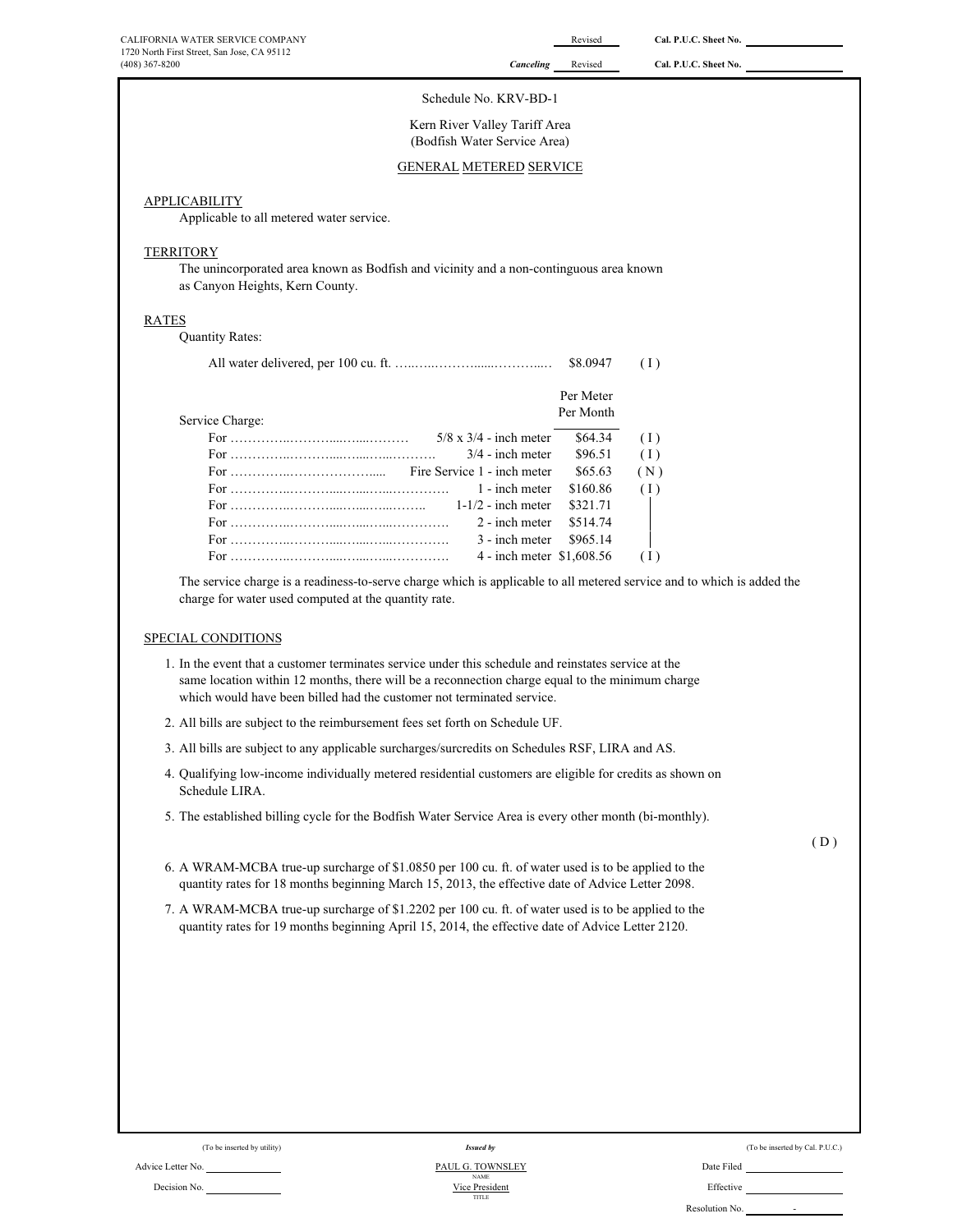| CALIFORNIA WATER SERVICE COMPANY                                                                                                                                                                                                          |                                             | Revised   | Cal. P.U.C. Sheet No. |                                 |
|-------------------------------------------------------------------------------------------------------------------------------------------------------------------------------------------------------------------------------------------|---------------------------------------------|-----------|-----------------------|---------------------------------|
| 1720 North First Street, San Jose, CA 95112<br>$(408)$ 367-8200                                                                                                                                                                           | Canceling                                   | Revised   | Cal. P.U.C. Sheet No. |                                 |
| Schedule No. KRV-KD-1                                                                                                                                                                                                                     |                                             |           |                       |                                 |
| Kern River Valley Tariff Area<br>(Kernville Water Service Area)                                                                                                                                                                           |                                             |           |                       |                                 |
| <b>GENERAL METERED SERVICE</b>                                                                                                                                                                                                            |                                             |           |                       |                                 |
| <b>APPLICABILITY</b>                                                                                                                                                                                                                      |                                             |           |                       |                                 |
| Applicable to all metered water service.                                                                                                                                                                                                  |                                             |           |                       |                                 |
| <b>TERRITORY</b>                                                                                                                                                                                                                          |                                             |           |                       |                                 |
| The community of Kernville and vicinity, Kern County and James Water service area.                                                                                                                                                        |                                             |           |                       |                                 |
| <b>RATES</b>                                                                                                                                                                                                                              |                                             |           |                       |                                 |
| <b>Quantity Rates:</b>                                                                                                                                                                                                                    |                                             |           |                       |                                 |
|                                                                                                                                                                                                                                           |                                             | \$8.0947  | (1)                   |                                 |
|                                                                                                                                                                                                                                           |                                             | Per Meter |                       | <b>SDWBA</b><br>Monthly         |
| Service Charge:                                                                                                                                                                                                                           |                                             | Per Month |                       | Surcharge                       |
|                                                                                                                                                                                                                                           |                                             | \$64.34   | (1)                   | \$3.90                          |
|                                                                                                                                                                                                                                           | $3/4$ - inch meter                          | \$96.51   | (1)                   | 5.85                            |
|                                                                                                                                                                                                                                           |                                             | \$65.63   | (N)                   | 3.90<br>(N)                     |
|                                                                                                                                                                                                                                           | 1 - inch meter                              | \$160.86  | (1)                   | 9.75                            |
|                                                                                                                                                                                                                                           |                                             | \$321.71  |                       | 19.50                           |
|                                                                                                                                                                                                                                           | 2 - inch meter                              | \$514.74  |                       | 31.20                           |
|                                                                                                                                                                                                                                           | 3 - inch meter<br>4 - inch meter \$1,608.56 | \$965.14  | (1)                   | 58.80<br>97.50                  |
| SPECIAL CONDITIONS<br>1. The SDWBA (Safe Drinking Water Bond Act) surcharge is in addition to the water bill. This surcharge<br>must be identified on each bill. This surcharge is specifically for the repayment of the California SDWBA |                                             |           |                       |                                 |
| loan as authorized by Decision 85-04-021.<br>2. All bills are subject to the reimbursement fees set forth on Schedule UF.                                                                                                                 |                                             |           |                       |                                 |
| 3. All bills are subject to any applicable surcharges/surcredits on Schedules RSF, LIRA and AS.                                                                                                                                           |                                             |           |                       |                                 |
| 4. Qualifying low-income individually metered residential customers are eligible for credits as shown on<br>Schedule LIRA.                                                                                                                |                                             |           |                       |                                 |
|                                                                                                                                                                                                                                           |                                             |           |                       | (D)                             |
| 5. A WRAM-MCBA true-up surcharge of \$1.0850 per 100 cu. ft. of water used is to be applied to the<br>quantity rates for 18 months beginning March 15, 2013, the effective date of Advice Letter 2098.                                    |                                             |           |                       |                                 |
| 6. A WRAM-MCBA true-up surcharge of \$1.2202 per 100 cu. ft. of water used is to be applied to the<br>quantity rates for 19 months beginning April 15, 2014, the effective date of Advice Letter 2120.                                    |                                             |           |                       |                                 |
|                                                                                                                                                                                                                                           |                                             |           |                       |                                 |
|                                                                                                                                                                                                                                           |                                             |           |                       |                                 |
|                                                                                                                                                                                                                                           |                                             |           |                       |                                 |
|                                                                                                                                                                                                                                           |                                             |           |                       |                                 |
| (To be inserted by utility)<br><b>Issued by</b>                                                                                                                                                                                           |                                             |           |                       | (To be inserted by Cal. P.U.C.) |
| PAUL G. TOWNSLEY<br>Advice Letter No.<br><b>NAME</b>                                                                                                                                                                                      |                                             |           | Date Filed            |                                 |
| Decision No.<br>Vice President                                                                                                                                                                                                            |                                             |           | Effective             |                                 |

TITLE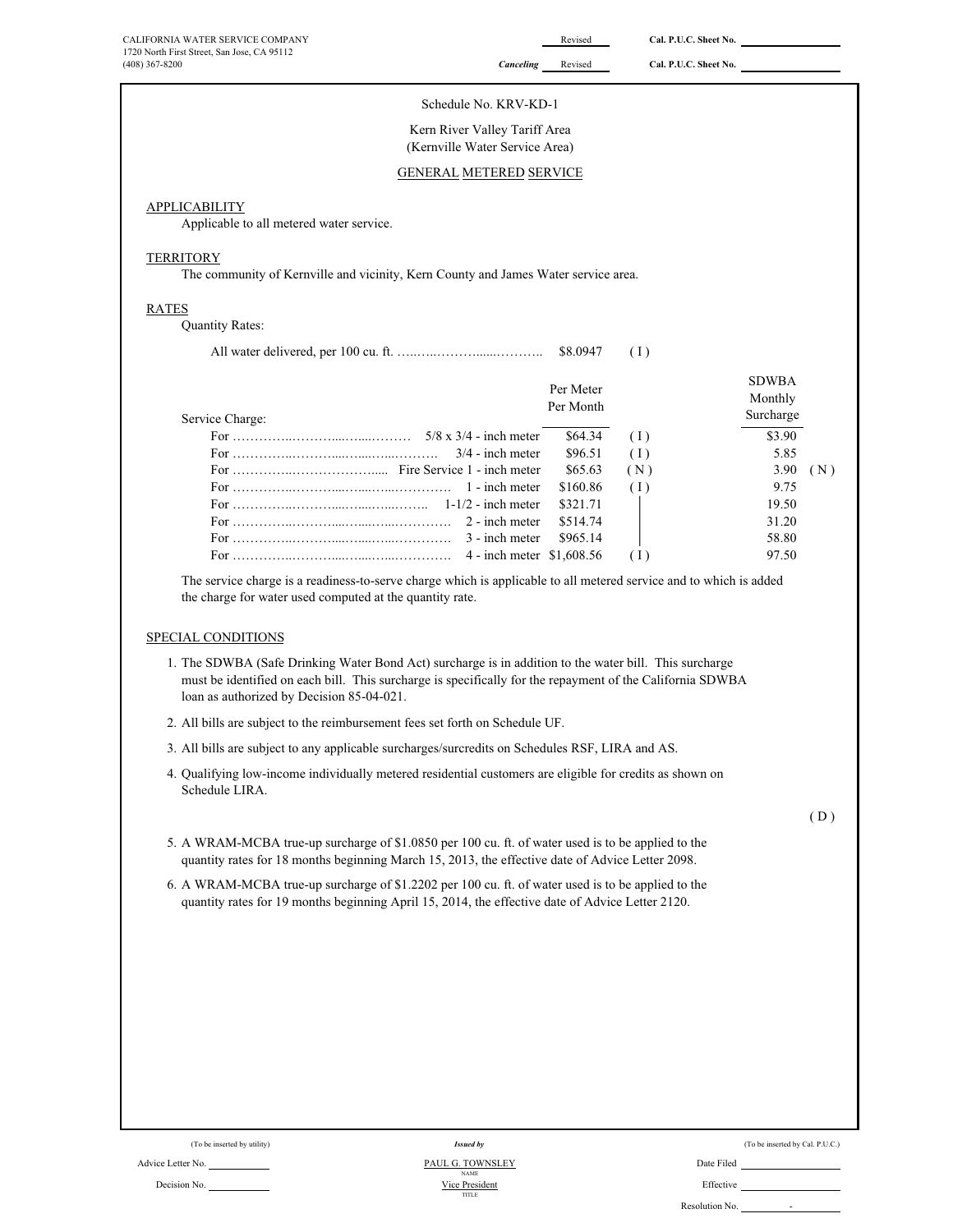#### Schedule No. KRV-LK-1

Kern River Valley Tariff Area (Lakeland Water Service Area)

# GENERAL METERED SERVICE

# APPLICABILITY

Applicable to all metered water service.

#### **TERRITORY**

The area known as Lakeland, Tracts No. 2412, 3035, 3036, 3108 and vicinity, located northeast of the community of Lake Isabella, Kern County.

#### RATES

Quantity Rates:

|  | $$8.0947$ (I) |  |
|--|---------------|--|
|--|---------------|--|

| Service Charge:                                                                        | Per Meter<br>Per Month |     | <b>SDWBA</b><br>Monthly<br>Surcharge |
|----------------------------------------------------------------------------------------|------------------------|-----|--------------------------------------|
|                                                                                        | \$64.34                | (1) | \$9.85                               |
|                                                                                        | \$96.51                | (1) | 14.75                                |
|                                                                                        | \$65.63                | (N) | 9.85<br>(N)                          |
|                                                                                        | \$160.86               | (1) | 24.75                                |
|                                                                                        | \$321.71               |     | 49.25                                |
|                                                                                        | \$514.74               |     | 79.00                                |
| For $\dots \dots \dots \dots \dots \dots \dots \dots \dots \dots \dots$ 3 - inch meter | \$965.14               |     | 148.00                               |
|                                                                                        |                        |     | 246.00                               |

The service charge is a readiness-to-serve charge which is applicable to all metered service and to which is added the charge for water used computed at the quantity rate.

# SPECIAL CONDITIONS

- 1. The SDWBA (Safe Drinking Water Bond Act) surcharge is in addition to the water bill. This surcharge must be identified on each bill. This surcharge is specifically for the repayment of the California SDWBA loan as authorized by Decision 94-09-024.
- 2. All bills are subject to the reimbursement fees set forth on Schedule UF.
- 3. All bills are subject to any applicable surcharges/surcredits on Schedules RSF, LIRA and AS.
- 4. Qualifying low-income individually metered residential customers are eligible for credits as shown on Schedule LIRA.
- 5. The established billing cycle for the Lakeland Water Service Area is every other month (bi-monthly).

( D )

- 6. A WRAM-MCBA true-up surcharge of \$1.0850 per 100 cu. ft. of water used is to be applied to the quantity rates for 18 months beginning March 15, 2013, the effective date of Advice Letter 2098.
- 7. A WRAM-MCBA true-up surcharge of \$1.2202 per 100 cu. ft. of water used is to be applied to the quantity rates for 19 months beginning April 15, 2014, the effective date of Advice Letter 2120.



#### Advice Letter No. Date Filed PAUL G. TOWNSLEY Decision No. **Effective Effective Effective Effective Effective** Vice President NAME TITLE PAUL G. TOWNSLEY *Issued by*

(To be inserted by utility) (To be inserted by Cal. P.U.C.) Issued by (To be inserted by Cal. P.U.C.)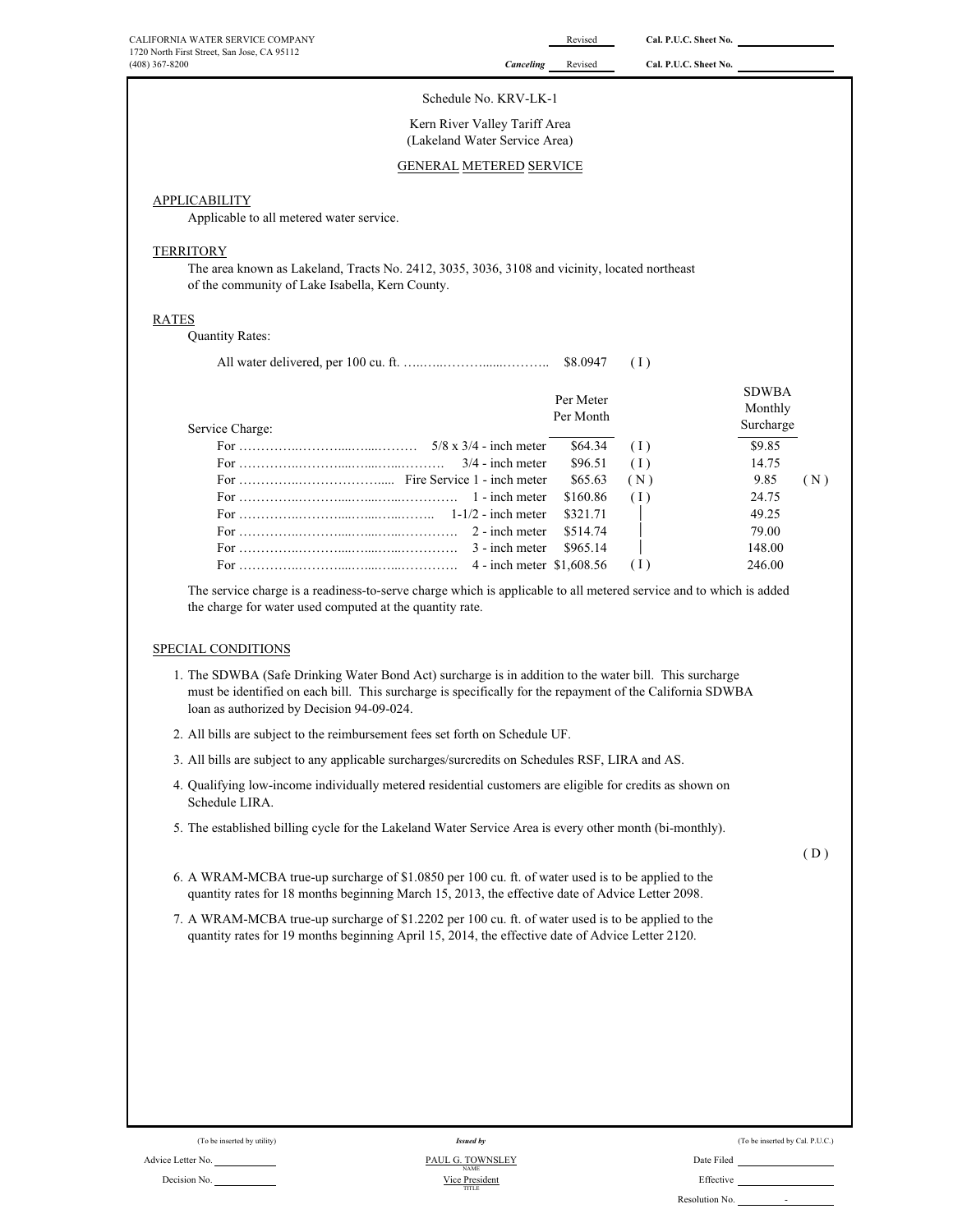| CALIFORNIA WATER SERVICE COMPANY            |                  | Revised | Cal. P.U.C. Sheet No. |
|---------------------------------------------|------------------|---------|-----------------------|
| 1720 North First Street, San Jose, CA 95112 |                  |         |                       |
| $(408)$ 367-8200                            | <b>Canceling</b> | Revised | Cal. P.U.C. Sheet No. |

# Schedule No. KRV-SQ-1

Kern River Valley Tariff Area (Squirrel Mountain Water Service Area)

# GENERAL METERED SERVICE

# **APPLICABILITY**

Applicable to all metered water service.

#### **TERRITORY**

Squirrel Mountain and vicinity, located in the unincorporated area south of Mountain Mesa on State Highway 178, five miles east of Lake Isabella in Kern County.

# RATES

Quantity Rates:

|                                                                                                                                                                                                                                                                                                                                         |                        | (1) |                                      |
|-----------------------------------------------------------------------------------------------------------------------------------------------------------------------------------------------------------------------------------------------------------------------------------------------------------------------------------------|------------------------|-----|--------------------------------------|
| Service Charge:                                                                                                                                                                                                                                                                                                                         | Per Meter<br>Per Month |     | <b>SDWBA</b><br>Monthly<br>Surcharge |
|                                                                                                                                                                                                                                                                                                                                         | \$64.34                | (1) | \$5.22                               |
|                                                                                                                                                                                                                                                                                                                                         | \$96.51                | (1) | 7.84                                 |
|                                                                                                                                                                                                                                                                                                                                         | \$65.63                | (N) | (N)<br>5.22                          |
|                                                                                                                                                                                                                                                                                                                                         | \$160.86               | (1) | 13.06                                |
|                                                                                                                                                                                                                                                                                                                                         | \$321.71               |     | 26.12                                |
|                                                                                                                                                                                                                                                                                                                                         | \$514.74               |     | 41.80                                |
| For $\ldots$ $\ldots$ $\ldots$ $\ldots$ $\ldots$ $\ldots$ $\ldots$ $\ldots$ $\ldots$ $\ldots$ $\ldots$ $\ldots$ $\ldots$ $\ldots$ $\ldots$ $\ldots$ $\ldots$ $\ldots$ $\ldots$ $\ldots$ $\ldots$ $\ldots$ $\ldots$ $\ldots$ $\ldots$ $\ldots$ $\ldots$ $\ldots$ $\ldots$ $\ldots$ $\ldots$ $\ldots$ $\ldots$ $\ldots$ $\ldots$ $\ldots$ | \$965.14               |     | 78.37                                |
|                                                                                                                                                                                                                                                                                                                                         |                        | (1) | 130.62                               |

The service charge is a readiness-to-serve charge which is applicable to all metered service and to which is added the charge for water used computed at the quantity rate.

# SPECIAL CONDITIONS

- 1. The SDWBA (Safe Drinking Water Bond Act) surcharge is in addition to the water bill. This surcharge must be identified on each bill. This surcharge is specifically for the repayment of the California SDWBA loan as authorized by Decision 94-07-023.
- 2. All bills are subject to the reimbursement fees set forth on Schedule UF.
- 3. All bills are subject to any applicable surcharges/surcredits on Schedules RSF, LIRA and AS.
- 4. Qualifying low-income individually metered residential customers are eligible for credits as shown on Schedule LIRA.

 $(D)$ 

- 5. A WRAM-MCBA true-up surcharge of \$1.0850 per 100 cu. ft. of water used is to be applied to the quantity rates for 18 months beginning March 15, 2013, the effective date of Advice Letter 2098.
- 6. A WRAM-MCBA true-up surcharge of \$1.2202 per 100 cu. ft. of water used is to be applied to the quantity rates for 19 months beginning April 15, 2014, the effective date of Advice Letter 2120.

|  | (To be inserted by uti |  |
|--|------------------------|--|
|  |                        |  |

#### (To be inserted by Cal. P.U.C.) Issued by the inserted by Cal. P.U.C.) Advice Letter No. Date Filed Contact Advice Letter No. Date Filed Decision No. Nice President No. 2006 and Nice President No. 2006 and Nice President No. 2006 and Nice President *Issued by* Vice President NAME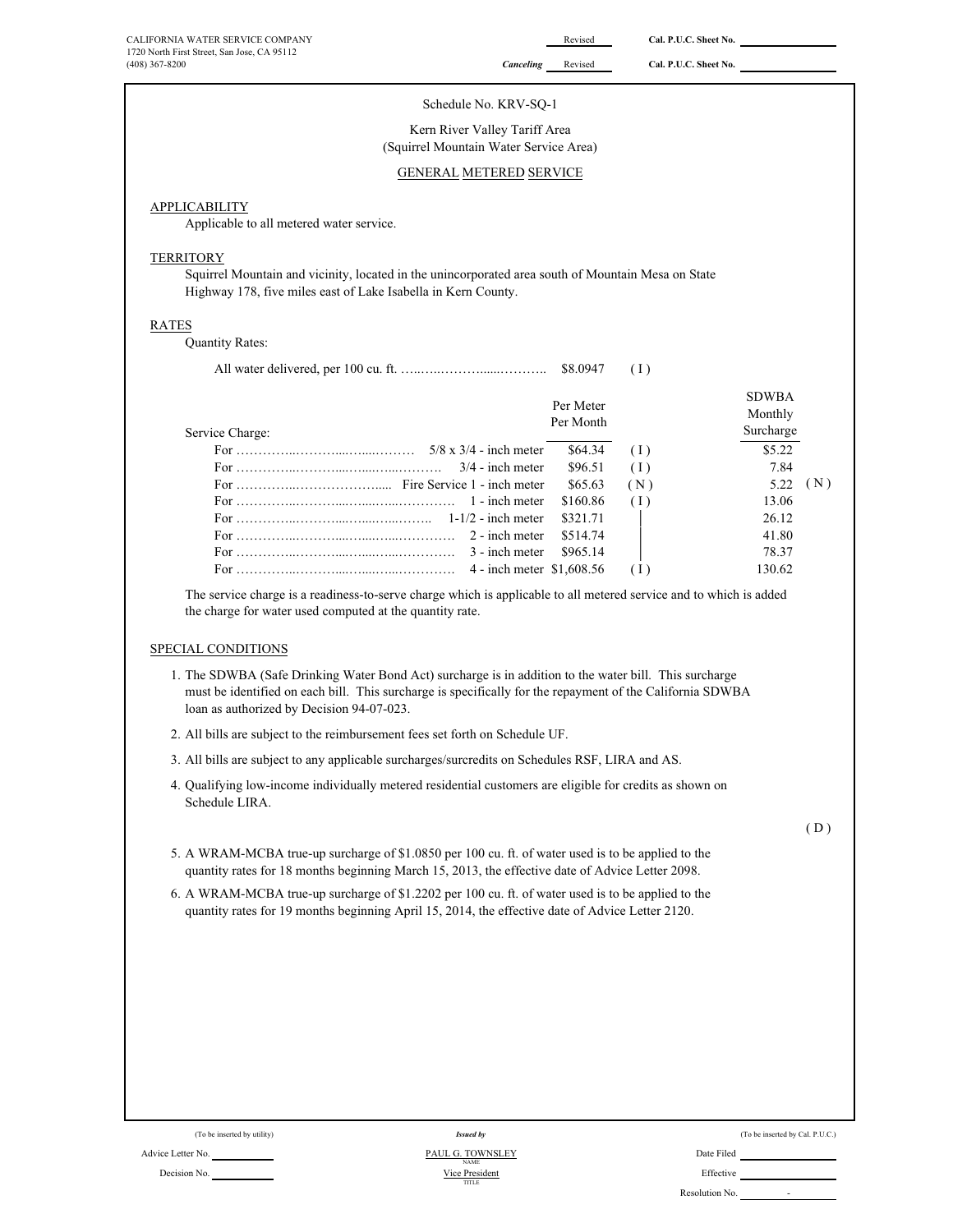# Schedule No. KRV-AO-1

Kern River Valley Tariff Area (Mountain Shadows, Onyx, South Lake, Split Mountain Water Service Area)

# GENERAL METERED SERVICE

# **APPLICABILITY**

Applicable to all metered water service without a specific SDWBA surcharge.

# **TERRITORY**

The unincorporated area known as Mountain Shadows, Subdivision of Wofford Heights, approximately 4 miles southwest of the community of Kernville, Kern County. Onyx and vicinity, located approximately five miles northwest of Weldon, Kern County. Southlake and vicinity, located immediately south of State Highway 178, approximately four miles west of Weldon, Kern County. Tracts No. 3141, 3491 and along Evans Road between those tracts, located near Wofford Heights, Kern County.

# RATES

Quantity Rates:

|                                 |                           | \$8,0947  |        |
|---------------------------------|---------------------------|-----------|--------|
|                                 |                           | Per Meter |        |
| Service Charge:                 |                           | Per Month |        |
|                                 |                           | \$64.34   | (1)    |
| For $\ldots$ $3/4$ - inch meter |                           | \$96.51   | (1)    |
|                                 |                           | \$65.63   | (N)    |
|                                 |                           | \$160.86  | (1)    |
|                                 |                           | \$321.71  | $\Box$ |
|                                 | 2 - inch meter            | \$514.74  |        |
|                                 | 3 - inch meter            | \$965.14  |        |
|                                 | 4 - inch meter \$1,608.56 |           |        |

The service charge is a readiness-to-serve charge which is applicable to all metered service and to which is added the charge for water used computed at the quantity rates.

# SPECIAL CONDITIONS

- 1. All bills are subject to the reimbursement fees set forth on Schedule UF.
- 2. All bills are subject to any applicable surcharges/surcredits on Schedules RSF, LIRA and AS.
- 3. Qualifying low-income individually metered residential customers are eligible for credits as shown on Schedule LIRA.
- 4. The established billing cycle for the South Lake Water Service Area is every other month (bi-monthly).

 $(D)$ 

- 5. A WRAM-MCBA true-up surcharge of \$1.0850 per 100 cu. ft. of water used is to be applied to the quantity rates for 18 months beginning March 15, 2013, the effective date of Advice Letter 2098.
- 6. A WRAM-MCBA true-up surcharge of \$1.2202 per 100 cu. ft. of water used is to be applied to the quantity rates for 19 months beginning April 15, 2014, the effective date of Advice Letter 2120.

| (To be inserted by utility) | Issued by                       |            |
|-----------------------------|---------------------------------|------------|
| Advice Letter No.           | PAUL G. TOWNSLEY<br><b>NAME</b> | Date Filed |
| Decision No.                | Vice President<br>TITI D        | Effective  |

TITLE *Issued by* NAME

(To be inserted by Cal. P.U.C.)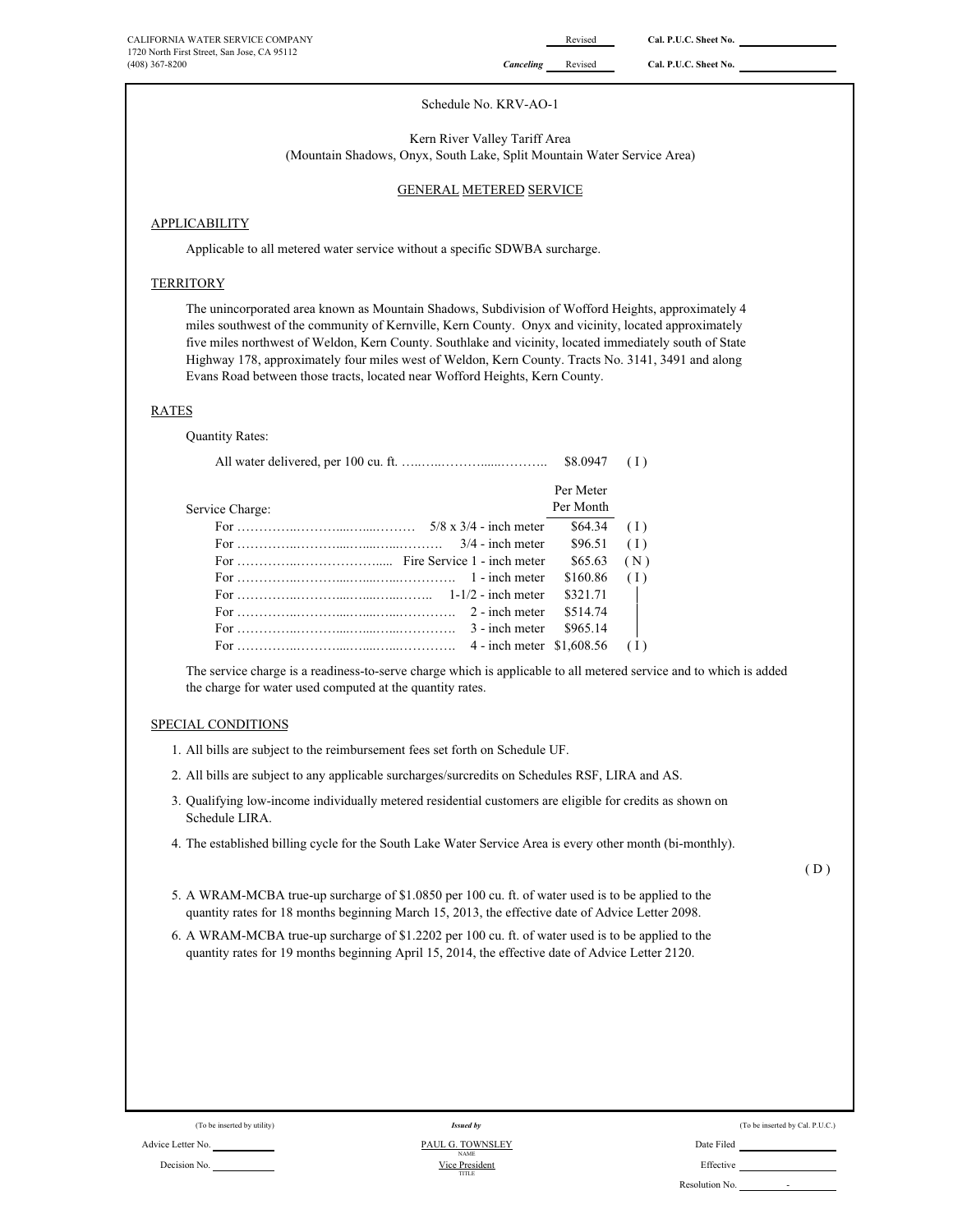| CALIFORNIA WATER SERVICE COMPANY<br>1720 North First Street, San Jose, CA 95112                                                                                                          | Cal. P.U.C. Sheet No.<br>Revised                  |     |
|------------------------------------------------------------------------------------------------------------------------------------------------------------------------------------------|---------------------------------------------------|-----|
| (408) 367-8200                                                                                                                                                                           | Canceling Revised<br>Cal. P.U.C. Sheet No.        |     |
|                                                                                                                                                                                          | Schedule No. KRV-KD-2                             |     |
|                                                                                                                                                                                          | Kernville Tariff Area                             |     |
|                                                                                                                                                                                          | INTERRUPTIBLE PUBLIC AUTHORITY IRRIGATION SERVICE |     |
| <b>APPLICABILITY</b>                                                                                                                                                                     |                                                   |     |
| Applicable to interruptible water service to public authorities for irrigation purposes.                                                                                                 |                                                   |     |
| <b>TERRITORY</b>                                                                                                                                                                         |                                                   |     |
| Lands located in the community of Kernville and vicinity, Kern County.                                                                                                                   |                                                   |     |
| <b>RATES</b>                                                                                                                                                                             |                                                   |     |
| <b>Quantity Rates:</b>                                                                                                                                                                   |                                                   |     |
|                                                                                                                                                                                          | \$1.3941                                          | (1) |
| SPECIAL CONDITIONS                                                                                                                                                                       |                                                   |     |
| 1. All bills are subject to the reimbursement fees set forth on Schedule UF.                                                                                                             |                                                   |     |
| 2. Service on this this schedule is subject to interruption based on availability of water supplies.<br>On Cal Water's request, the customer will curtail use of water within two hours. |                                                   |     |
| 3. All bills are subject to any applicable surcharges on Schedules RSF and LIRA.                                                                                                         |                                                   |     |
|                                                                                                                                                                                          |                                                   | (D) |

( D )

| (To be inserted by utility) |  |
|-----------------------------|--|
|-----------------------------|--|

Advice Letter No. 2014 2016 2017 2020 2020 2021 2021 2021 2022 2021 2022 2022 2022 2022 2022 2022 2022 2022 20

Decision No.

*Issued by* Vice President<br>TITLE PAUL G. TOWNSLEY (To be inserted by Cal. P.U.C.)  $\,$ 

| Date Filed     |  |
|----------------|--|
| Effective      |  |
| Resolution No. |  |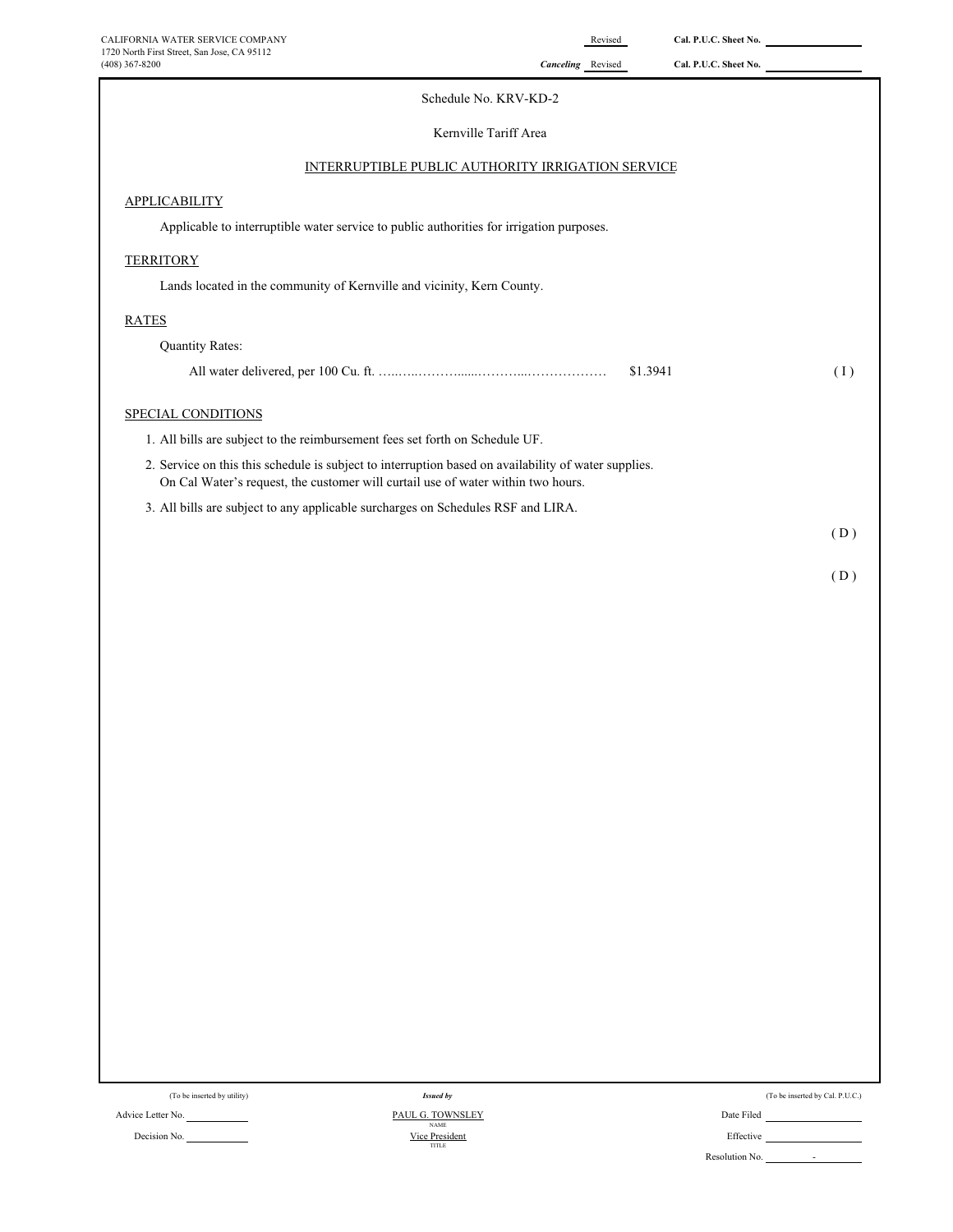#### Schedule No. KRV-4

#### Kern River Valley Tariff Area (All Service Areas)

# SERVICE TO PRIVATELY OWNED FIRE PROTECTION SYSTEMS

# **APPLICABILITY**

Applicable to all water service furnished for privately owned fire protection systems.

#### **TERRITORY**

All communities served by Kern River Valley District.

| RATES | Per Month |  |
|-------|-----------|--|
|       | \$7.97    |  |

#### SPECIAL CONDITIONS

- 1. All bills are subject to the reimbursement fee set forth on Schedules No. UF.
- 2. The customer will pay, without refund, the entire cost of the private fire service facilities.
- 3. The private fire service facilities shall be installed by the utility or under the utility's direction and shall be the sole property of the applicant but subject to the control of the utility, with the right to alter, repair, replace and the right to remove upon discontinuance of service.
- 4. The minimum diameter for the private fire service connection will be four inches. The maximum diameter shall not be larger than the diameter of the water main to which the private fire service facilities are connected.
- 5. If a water main of adequate size is not available adjacent to the premises to be served, then a new main from the nearest existing main of adequate size will be installed by the utility at the cost of the customer. Such cost shall not be subject to refund.
- 6. The private fire service facilities will include a detector check valve or other similar device acceptable to the utility which will indicate the use of water. The facilities may be located within the customer's premises or wihtin public rights of way adjacent thereto. Where located within the premises, the utility and its duly authorized agents shall have the right of ingress to and egress from the premises for all purposes related to said facilities. In the event the installation is solely for a private fire hydrant facility, the requirement for a detector check valve or other similar device may be waived.
- 7. No structure shall be built over the private fire service facilities and the customer shall maintain and safeguard the area occupied by the private fire service facilities from traffic and other hazardous conditions. The customer will be responsible for any damage to the private fire service facilities whether resulting from the use or operation of appliances and facilities on customer's premises or otherwise.
- 8. Subject to the approval of the utility, any change in the location or construction of the private fire service facilities as may be requested by public authority or the customer will be made by the utility following payment to the utility of the entire cost of such change.
- 9. The customer's installation must be such as to separate effectively the private fire service facilities from that of the customer's regular domestic water service. Any unauthorized use of water from the private fire service facilities will be charged for at the applicable tariff rates and may be grounds for the utility's discontinuing private fire service without liability to the utility.
- 10. There shall be no cross connection between the systems supplied by water through the utility's private fire service facilities and any other source of supply without the specific approval of the utility. The specific approval, if given, will at least require at the customer's expense a special double check valve installation or other backflow prevention device acceptable to the utility. Any cross connection may be grounds for immediately discontinuing private fire service without liability to the utility.
- 11. The utility will supply only such water at such pressure as may be available from time to time as a result of its normal operation of the system. The customer shall indemnify the utility and save it harmless against any and all claims arising against the utility for any loss or damage resulting from service under this schedule. Section 774 of the Public Utilities Commission Code limits the liability of the utility resulting from a claim regarding adequacy of pressure or supply for fire protection service.
- 12. The customer shall be responsible for the periodic testing of any backflow prevention devices as required by public authority or the utility. Any repair or replacement of such devices or of any other facilities installed to provide private fire service shall be done at the customer's expense. Any refusal to comply with the above requirements may be grounds for the utility's discontinuing private fire service without liability to the utility.

Advice Letter No. No. 2008 Contract Contract Contract Contract Contract Contract Contract Contract Contract Contract Contract Contract Contract Contract Contract Contract Contract Contract Contract Contract Contract Contra

Decision No. **Effective Effective Effective Effective Effective Effective Effective** TITLE NAME<br>Vice President *Issued by* PAUL G. TOWNSLEY

(To be inserted by utility) (To be inserted by Cal. P.U.C.) Resolution No. -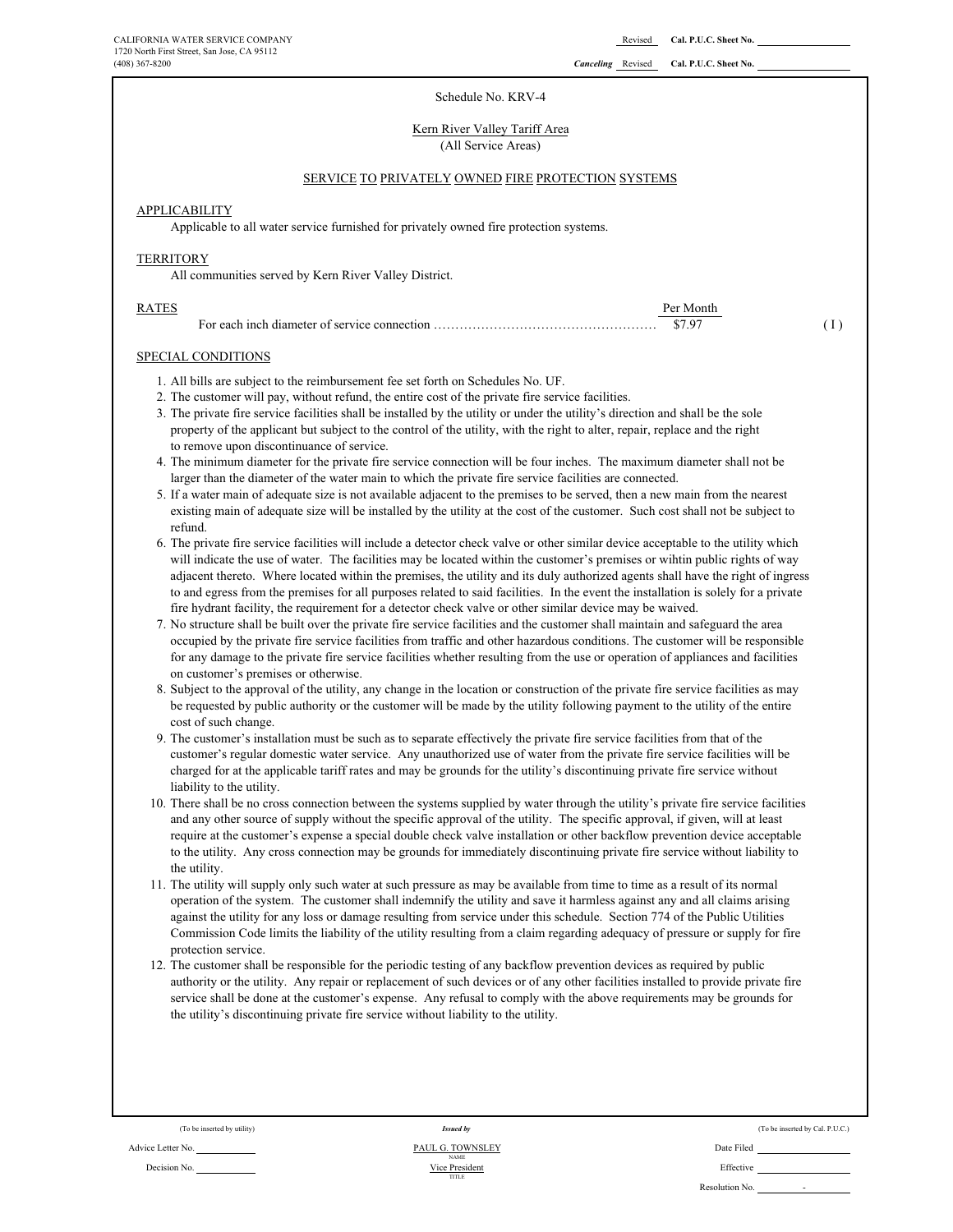# Schedule No. KC-1-R

# King City Tariff Area

# RESIDENTIAL METERED SERVICE

# **APPLICABILITY**

Applicable to all metered water service provided to single-family residential customers.

# **TERRITORY**

King City and vicinity, Monterey County.

# RATES

Quantity Rates:

|                                                                                                     | \$2.5169   | (1) |
|-----------------------------------------------------------------------------------------------------|------------|-----|
|                                                                                                     | \$2.7604   |     |
|                                                                                                     | \$3.2476   | (1) |
|                                                                                                     | Per Meter  |     |
| Service Charge:                                                                                     | Per Month  |     |
|                                                                                                     | \$20.11    | (R) |
|                                                                                                     | \$30.16    | (R) |
|                                                                                                     | 21.31      | (N) |
|                                                                                                     | \$50.26    | (R) |
|                                                                                                     | \$100.53   |     |
|                                                                                                     | \$160.84   |     |
|                                                                                                     | \$301.58   |     |
|                                                                                                     | \$502.63   |     |
|                                                                                                     | \$942.46   |     |
|                                                                                                     | \$1,481.00 |     |
|                                                                                                     | \$2,312.11 |     |
|                                                                                                     | \$3,317.38 |     |
|                                                                                                     | \$4,523.70 | (R) |
| The service charge is a readiness-to-serve charge which is applicable to all metered service and to |            |     |

which is added the charge for water used computed at the quantity rates.

# SPECIAL CONDITIONS

- 1. All bills are subject to the reimbursement fees set forth on Schedule UF.
- 2. All bills are subject to any applicable surcharges/surcredits on Schedules RSF, LIRA and AS.
- 3. Qualifying low-income individually metered residential customers are eligible for credits as shown on Schedule LIRA.
- 4. A WRAM-MCBA true-up surcharge of \$0.2198 per 100 cu. ft. of water used is to be applied to the quantity rates for 18 months beginning March 15, 2013, the effective date of Advice Letter 2098.
- 5. A WRAM-MCBA true-up surcharge of \$0.2203 per 100 cu. ft. of water used is to be applied to the quantity rates for 18 months beginning April 15, 2014, the effective date of Advice Letter 2119.

| (To be inserted by utility) | <b>Issued by</b>                |            |
|-----------------------------|---------------------------------|------------|
| Advice Letter No.           | PAUL G. TOWNSLEY<br><b>NAME</b> | Date Filed |
| _ _ _ _                     | --- - -                         | $ -$       |

| (To be inserted by utility) | <b>Issued by</b>                | (To be inserted by Cal. P.U.C.) |
|-----------------------------|---------------------------------|---------------------------------|
| No.                         | PAUL G. TOWNSLEY<br><b>NAME</b> | Date Filed                      |
| No.                         | Vice President<br>TITLE         | Effective                       |

-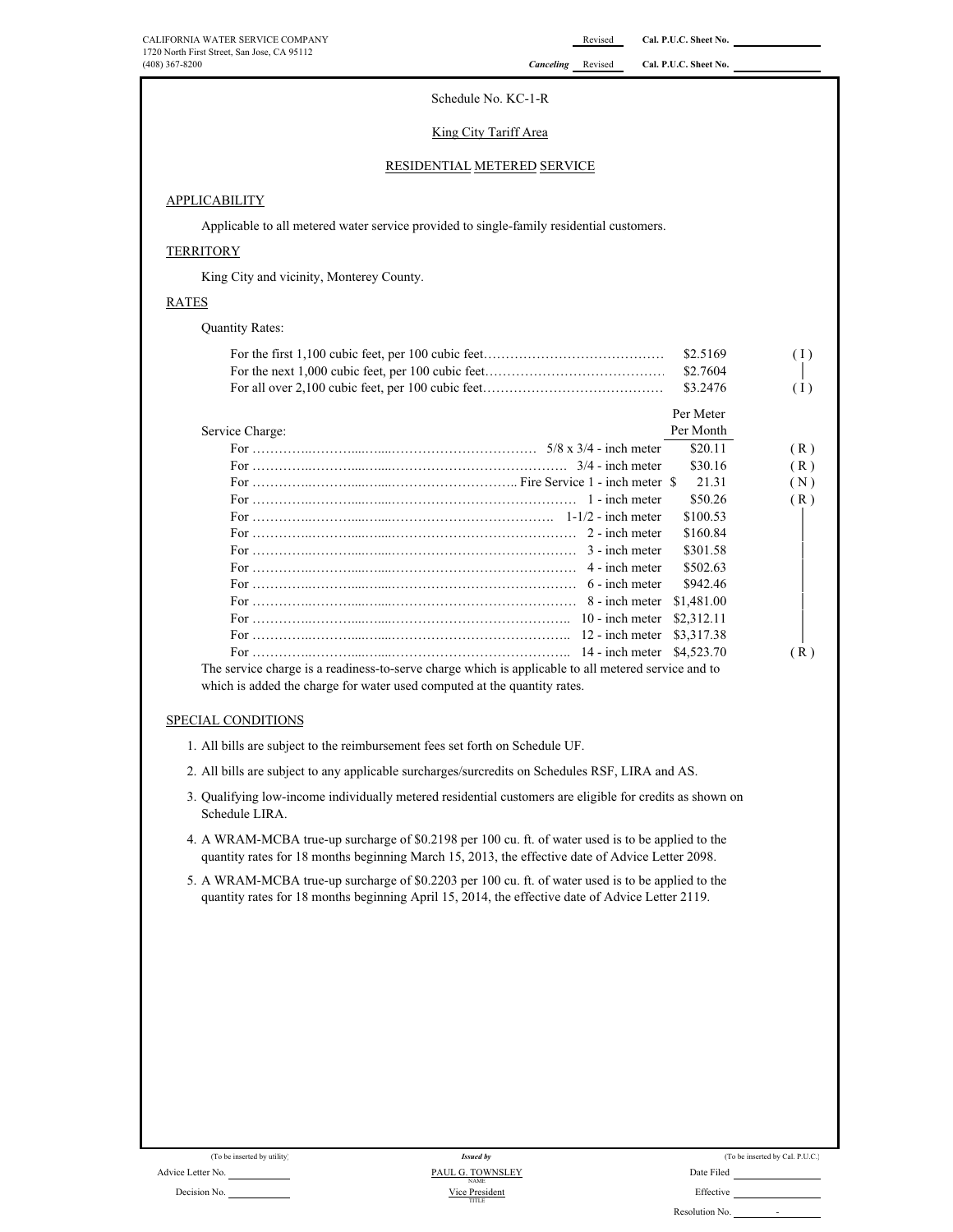# Schedule No. KC-1-NR

# King City Tariff Area

# NONRESIDENTIAL METERED SERVICE

# **APPLICABILITY**

Applicable to all metered water service except that provided to single-family residential customers.

# **TERRITORY**

King City and vicinity, Monterey County.

# **RATES**

Quantity Rates:

| \$2.9050<br>\$2.9050                                                                                                                                                                                                                                                                                         | (1)<br>(1) |
|--------------------------------------------------------------------------------------------------------------------------------------------------------------------------------------------------------------------------------------------------------------------------------------------------------------|------------|
| Per Meter<br>Per Month<br>Service Charge:<br>\$17.96<br>\$26.94<br>\$44.91<br>\$89.81<br>2 - inch meter<br>\$143.70<br>\$269.44<br>3 - inch meter<br>4 - inch meter<br>\$449.07<br>\$841.80<br>6 - inch meter<br>8 - inch meter \$1,322.83                                                                   | (R)        |
|                                                                                                                                                                                                                                                                                                              | (R)        |
| The service charge is a readiness-to-serve charge which is applicable to all metered service and<br>to which is added the charge for water used computed at the quantity rates.<br>SPECIAL CONDITIONS                                                                                                        |            |
| 1. All bills are subject to the reimbursement fees set forth on Schedule UF.                                                                                                                                                                                                                                 |            |
| 2. All bills are subject to any applicable surcharges/surcredits on Schedules RSF, LIRA and AS.                                                                                                                                                                                                              |            |
|                                                                                                                                                                                                                                                                                                              |            |
| 3. Qualifying non-profit group living facilities, agricultural employee housing facilities, and migrant farm<br>worker housing centers are eligible for credits as shown on Schedule LIRA.                                                                                                                   |            |
|                                                                                                                                                                                                                                                                                                              | (D)        |
| 4. A WRAM-MCBA true-up surcharge of \$0.2198 per 100 cu. ft. of water used is to be applied to the<br>quantity rates for 18 months beginning March 15, 2013, the effective date of Advice Letter 2098.<br>5. A WRAM-MCBA true-up surcharge of \$0.2203 per 100 cu. ft. of water used is to be applied to the |            |
| quantity rates for 18 months beginning April 15, 2014, the effective date of Advice Letter 2119.                                                                                                                                                                                                             |            |
|                                                                                                                                                                                                                                                                                                              |            |
|                                                                                                                                                                                                                                                                                                              |            |
|                                                                                                                                                                                                                                                                                                              |            |
|                                                                                                                                                                                                                                                                                                              |            |
|                                                                                                                                                                                                                                                                                                              |            |
|                                                                                                                                                                                                                                                                                                              |            |
|                                                                                                                                                                                                                                                                                                              |            |
|                                                                                                                                                                                                                                                                                                              |            |

(To be inserted by utility)

Decision No.

#### Advice Letter No. <u>PAUL G. TOWNSLEY</u> Date Filed Date Filed Decision No. <u>PAUL G. TOWNSLEY</u> Date Filed Decision No. TITLE NAME<br>Vice President *Issued by* PAUL G. TOWNSLEY

|      |  | (To be inserted by Cal. P.U.C.) |  |  |
|------|--|---------------------------------|--|--|
| $-1$ |  |                                 |  |  |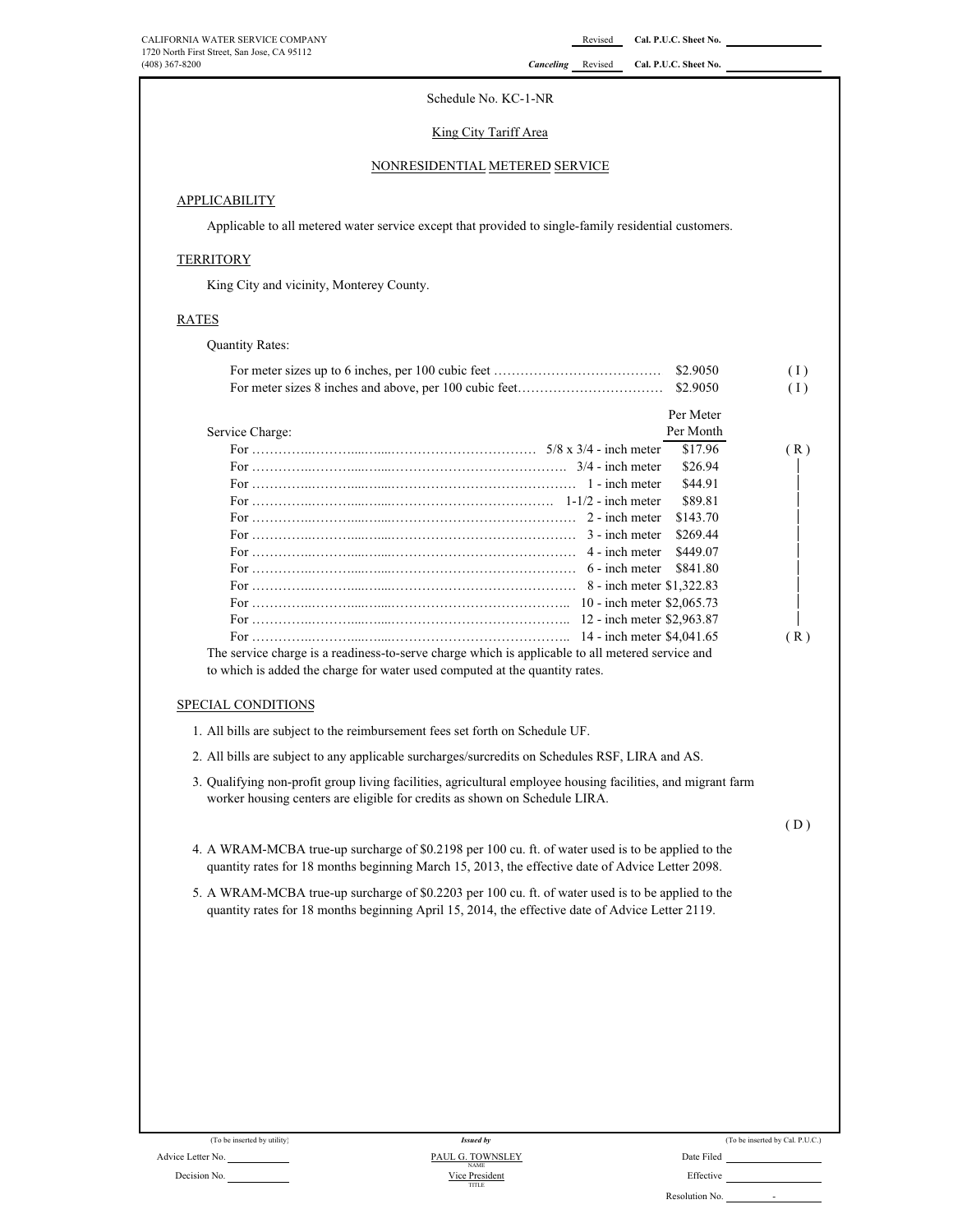# Schedule No. KC-4

#### King City Tariff Area

# SERVICE TO PRIVATELY OWNED FIRE PROTECTION SYSTEMS

#### **APPLICABILITY**

Applicable to all water service furnished for privately owned fire protection systems.

# **TERRITORY**

King City and vicinity, Monterey County.

|              |                                  | Per     |   |
|--------------|----------------------------------|---------|---|
| <b>RATES</b> |                                  | Month   |   |
|              | $1-1/2$ - inch connection        | \$10.81 | R |
|              | 2 - inch connection \$14.41      |         |   |
|              | $3$ - inch connection $$21.62$   |         |   |
|              | 4 - inch connection \$28.83      |         |   |
|              | $6$ - inch connection $$43.24$   |         |   |
|              | 8 - inch connection \$57.66      |         |   |
|              | $10$ - inch connection \$72.07   |         |   |
|              | 12 - inch connection             | \$86.48 |   |
|              | $14$ - inch connection $$100.90$ |         |   |

# SPECIAL CONDITIONS

- 1. The facilities for service to a privately owned fire protection system will be installed by the Utility at the cost of the applicant. Such cost shall not be subject to refund.
- 2. If a distribution main of adequate size to serve a private fire protection system in addition to all other normal service does not exist in the street or alley adjacent to the premises to be served, then a service main from the nearest existing main of adequate capacity will be installed by the Utility at the cost of the applicant. Such cost shall not be subject to refund.
- 3. Service hereunder is for private fire protection systems to which no connections for other than fire protection purposes are allowed and which are regularly inspected by the underwriters having jurisdiction, are installed according to specifications of the Utility, and are maintained to the satisfaction of the Utility. The Utility may require the installation of a detector check valve with meter for protection against theft, leakage, or waste of water.
- 4. For water delivered for other than service to privately owned fire protection systems, charges will be made therefor under one of the following schedules: KC-1-R or KC-1-NR.
- 5. The Utility will supply only such water at such pressure as may be available from time to time as a result of normal operation of Utility's system.
- 6. All bills are subject to the reimbursement fees set forth on Schedule UF.

|  | (To be inserted by utility) |  |
|--|-----------------------------|--|

# *Issued by*

Advice Letter No. 2014 2014 2015 2016 2017 2018 2019 2014 2016 2017 2018 2019 2022 2023 2024 2022 2023 2024 20 Decision No. **Effective Decision No. Effective Decision No. Effective** NAME<br>Vice President TITLE

| (To be inserted by utility) | <i>ssued by</i> | (To be inserted by Cal. P.U.C.)<br>. |
|-----------------------------|-----------------|--------------------------------------|
|-----------------------------|-----------------|--------------------------------------|

-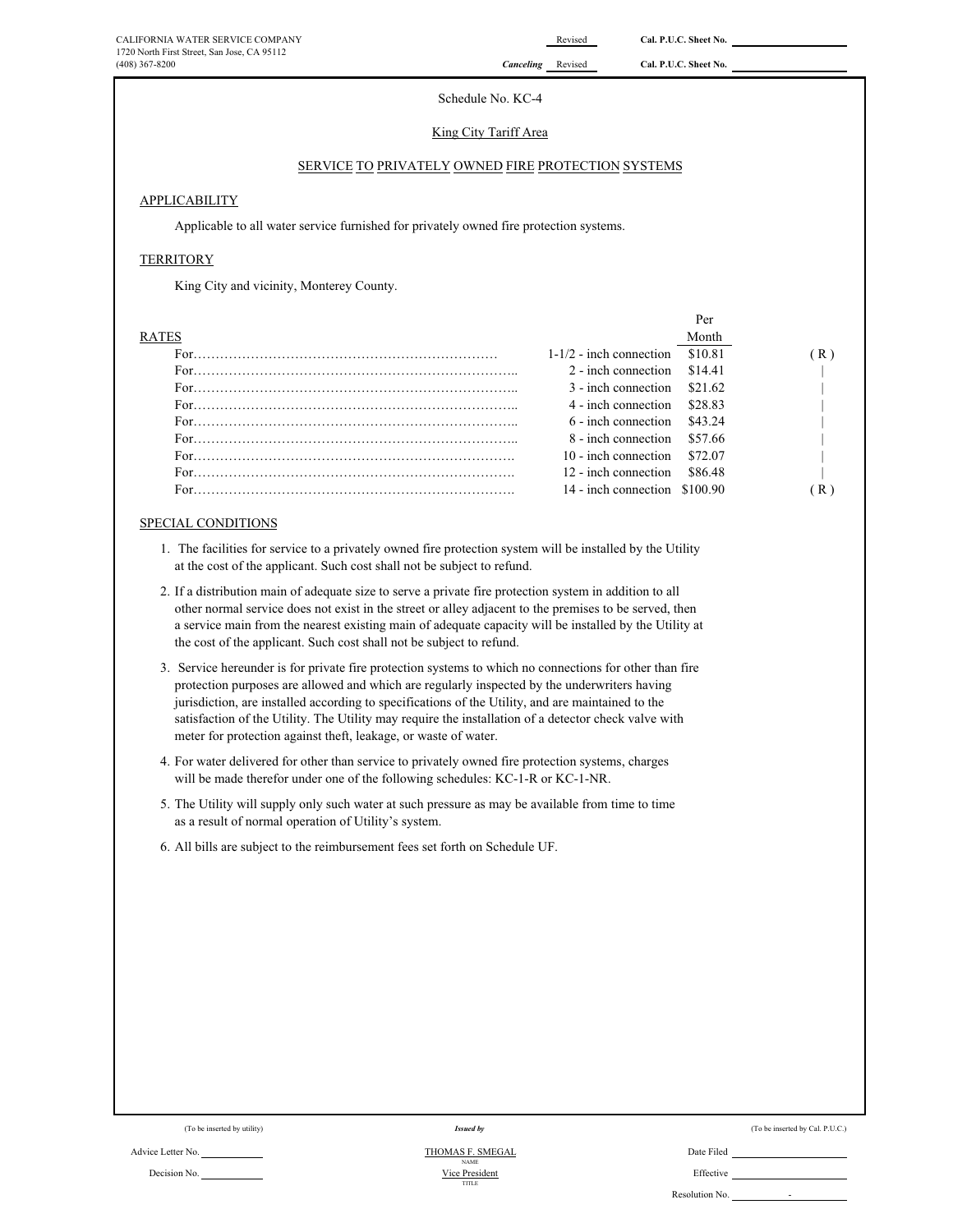# Schedule No. LV-1-R RESIDENTIAL METERED SERVICE Livermore Tariff Area

# **APPLICABILITY**

Applicable to all metered water service provided to single-family residential customers.

# **TERRITORY**

Livermore and vicinity, Alameda County.

# RATES

| <b>Quantity Rates:</b>                                                                                                                                                                                 |            |     |
|--------------------------------------------------------------------------------------------------------------------------------------------------------------------------------------------------------|------------|-----|
|                                                                                                                                                                                                        | \$2,8679   | (R) |
|                                                                                                                                                                                                        | \$3.0510   |     |
|                                                                                                                                                                                                        | \$3.6610   | (R) |
|                                                                                                                                                                                                        | Per Meter  |     |
| Service Charge:                                                                                                                                                                                        | Per Month  |     |
| $5/8 \times 3/4$ - inch meter                                                                                                                                                                          | \$17.52    | (1) |
| $3/4$ - inch meter                                                                                                                                                                                     | \$26.28    | (1) |
|                                                                                                                                                                                                        | \$18.57    | (N) |
| 1 - inch meter                                                                                                                                                                                         | \$43.80    | (1) |
| $1-1/2$ - inch meter                                                                                                                                                                                   | \$74.47    |     |
| 2 - inch meter                                                                                                                                                                                         | \$140.17   |     |
| 3 - inch meter                                                                                                                                                                                         | \$231.54   |     |
| 4 - inch meter                                                                                                                                                                                         | \$427.83   |     |
| 6 - inch meter                                                                                                                                                                                         | \$705.63   |     |
| 8 - inch meter                                                                                                                                                                                         | \$1,168.74 |     |
| 10 - inch meter                                                                                                                                                                                        | \$2,015.00 |     |
| 12 - inch meter                                                                                                                                                                                        | \$2,891.08 |     |
| 14 - inch meter                                                                                                                                                                                        | \$3,942.39 | (1) |
| The service charge is a readiness-to-serve charge which is applicable to all metered service and to which                                                                                              |            |     |
| is added the charge for water used computed at the quantity rates.                                                                                                                                     |            |     |
| SPECIAL CONDITIONS                                                                                                                                                                                     |            |     |
|                                                                                                                                                                                                        |            | (D) |
| 1. All bills are subject to the reimbursement fees set forth on Schedule UF.                                                                                                                           |            |     |
| 2. All bills are subject to any applicable surcharges/surcredits on Schedules RSF, LIRA and AS.                                                                                                        |            |     |
| 3. Qualifying low-income individually metered residential customers are eligible for credits as shown on<br>Schedule LIRA.                                                                             |            |     |
|                                                                                                                                                                                                        |            | (D) |
| 4. A WRAM-MCBA true-up surcharge of \$0.0778 per 100 cu. ft. of water used is to be applied to the<br>quantity rates for 12 months beginning April 15, 2014, the effective date of Advice Letter 2118. |            |     |
|                                                                                                                                                                                                        |            |     |

|                |  | (To be inserted by utilit |  |
|----------------|--|---------------------------|--|
| ice Letter No. |  |                           |  |

Decision No.

| (To be inserted by utility) | <b>Issued by</b>                | (To be inserted by Cal. P.U.C.) |
|-----------------------------|---------------------------------|---------------------------------|
| No.                         | PAUL G. TOWNSLEY<br><b>NAME</b> | Date Filed                      |
| No.                         | Vice President<br>TITLE         | Effective                       |
|                             |                                 | Resolution No.<br>$\sim$        |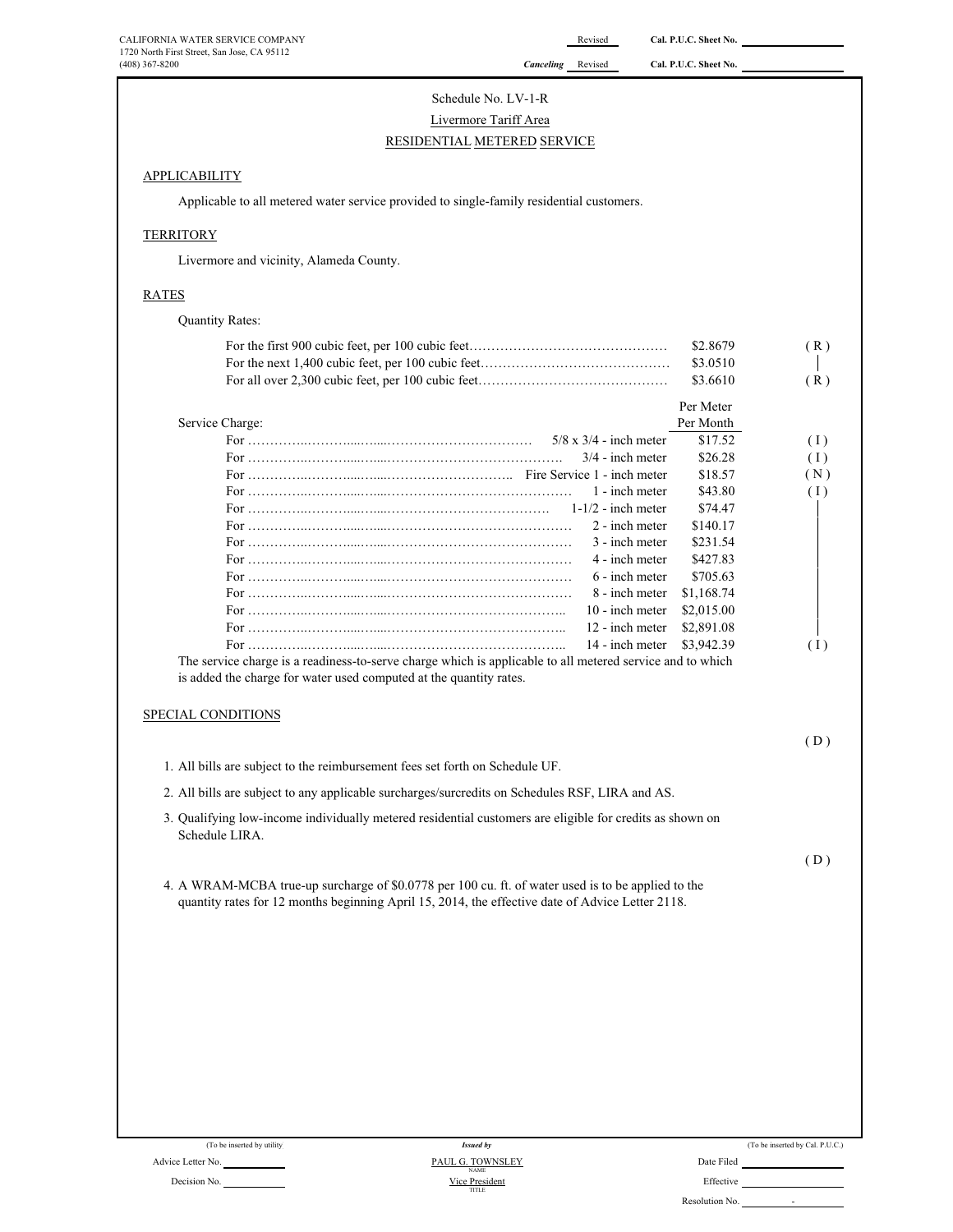# Schedule No. LV-1-NR Livermore Tariff Area NONRESIDENTIAL METERED SERVICE

# **APPLICABILITY**

Applicable to all metered water service except that provided to single-family residential customers.

# **TERRITORY**

Livermore and vicinity, Alameda County.

#### RATES

Quantity Rates: For all meter sizes, per 100 cubic feet………………………………………………… \$3.1703 ( R ) Service Charge: Per Meter Per Month For …………..………....…....…………………………… 5/8 x 3/4 - inch meter \$13.15 ( I ) For …………..………....…....…………………………………. 3/4 - inch meter \$19.72 <sup>|</sup> For …………..………....…....…………………………………… 1 - inch meter \$32.86 <sup>|</sup> For …………..………....…....………………………………. 1-1/2 - inch meter \$55.86 <sup>|</sup> For …………..………....…....…………………………………… 2 - inch meter \$105.16 <sup>|</sup> For …………..………....…....…………………………………… 3 - inch meter \$173.67 <sup>|</sup> For …………..………....…....…………………………………… 4 - inch meter \$320.85 <sup>|</sup> For …………..………....…....…………………………………… 6 - inch meter \$529.22 <sup>|</sup> For …………..………....…....…………………………………… 8 - inch meter \$876.53 <sup>|</sup> For …………..………....…....………………………………….. 10 - inch meter \$1,511.69 <sup>|</sup> For …………..………....…....………………………………….. 12 - inch meter \$2,168.95 <sup>|</sup> For …………..………....…....………………………………….. 14 - inch meter \$2,957.65 ( I ) SPECIAL CONDITIONS 1. All bills are subject to the reimbursement fees set forth on Schedule UF. 2. All bills are subject to any applicable surcharges on Schedules RSF and LIRA. 3. Qualifying non-profit group living facilities, agricultural employee housing facilities, and migrant farm worker housing centers are eligible for credits as shown on Schedule LIRA.  $(D)$ 4. A WRAM-MCBA true-up surcharge of \$0.0778 per 100 cu. ft. of water used is to be applied to the quantity rates for 12 months beginning April 15, 2014, the effective date of Advice Letter 2118. The service charge is a readiness-to-serve charge which is applicable to all metered service and to which is added the charge for water used computed at the quantity rate.

| (To be inserted by utility) | <b>Issued by</b>                | (To be inserted by Cal. P.U.C.) |
|-----------------------------|---------------------------------|---------------------------------|
| Advice Letter No.           | PAUL G. TOWNSLEY<br><b>NAME</b> | Date Filed                      |
| Decision No.                | Vice President<br>TITLE         | Effective                       |
|                             |                                 | Resolution No.                  |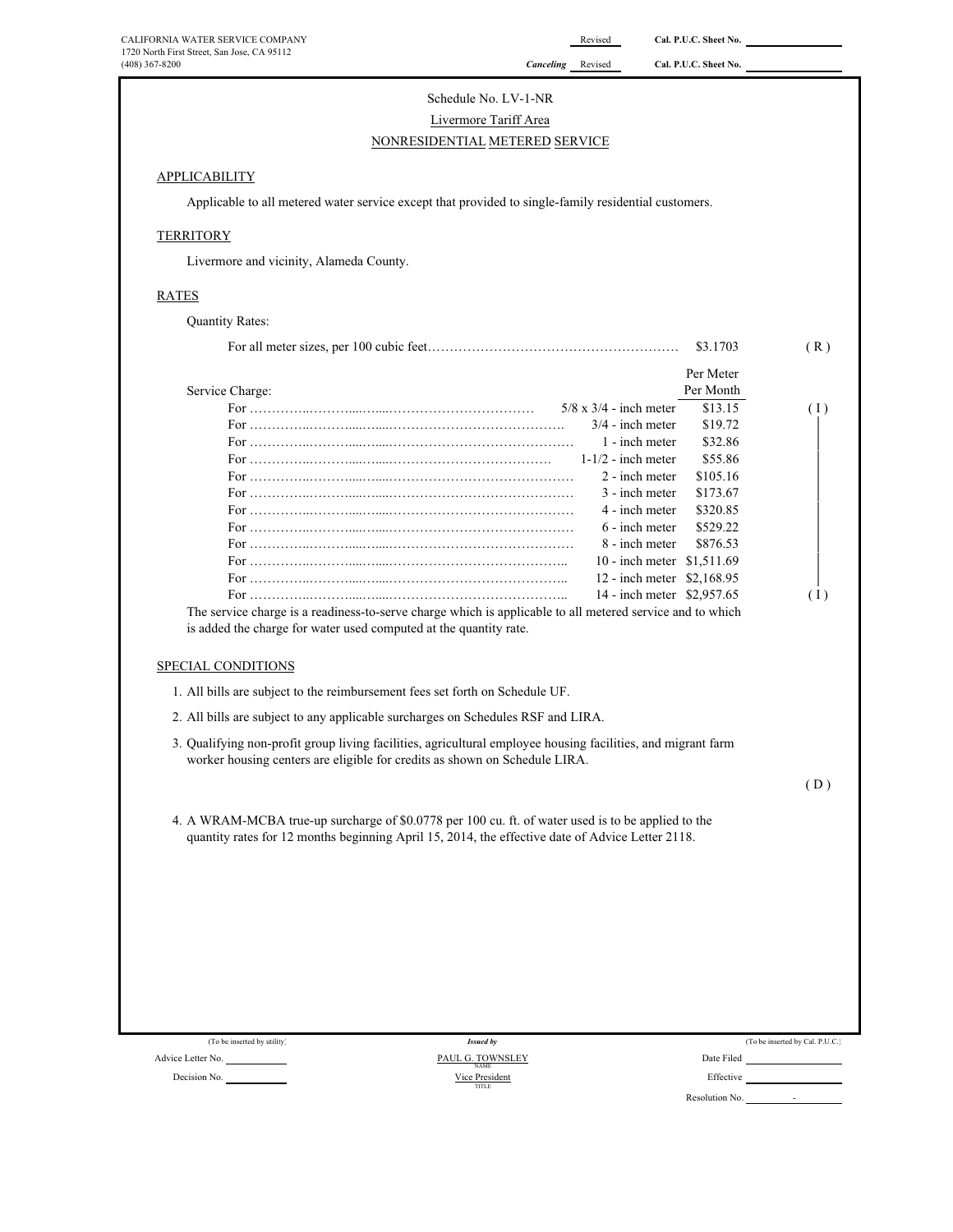#### Schedule No. LV-4

#### Livermore Tariff Area

# SERVICE TO PRIVATELY OWNED FIRE PROTECTION SYSTEMS

# APPLICABILITY

Applicable to all water service furnished for privately owned fire protection systems.

# **TERRITORY**

Livermore and vicinity, Alameda County.

|              |                                                                                                                                                                                                  |                             | Per     |  |
|--------------|--------------------------------------------------------------------------------------------------------------------------------------------------------------------------------------------------|-----------------------------|---------|--|
| <b>RATES</b> |                                                                                                                                                                                                  |                             | Month   |  |
|              | For $\frac{1-1}{2}$ inch connection \$15.84                                                                                                                                                      |                             |         |  |
|              |                                                                                                                                                                                                  |                             |         |  |
|              |                                                                                                                                                                                                  | 3 - inch connection \$31.69 |         |  |
|              | For $\cdots$ $\cdots$ $\cdots$ $\cdots$ $\cdots$ $\cdots$ $\cdots$ $\cdots$ $\cdots$ $\cdots$ $\cdots$ $\cdots$ $\cdots$ $\cdots$ $\cdots$ $\cdots$ $\cdots$ $\cdots$ $\cdots$ $\cdots$ $\cdots$ |                             | \$42.25 |  |
|              | For $\cdots$ $\cdots$ $\cdots$ $\cdots$ $\cdots$ $\cdots$ $\cdots$ $\cdots$ $\cdots$ $\cdots$ $\cdots$ $\cdots$ $\cdots$ $\cdots$ $\cdots$ $\cdots$ $\cdots$ $\cdots$                            |                             | \$63.37 |  |
|              | For $8-149$                                                                                                                                                                                      |                             |         |  |
|              |                                                                                                                                                                                                  |                             |         |  |
|              | For $\frac{12}{100}$ and $\frac{126.74}{1000}$ and $\frac{12}{100}$ and $\frac{126.74}{1000}$ and $\frac{126.74}{1000}$                                                                          |                             |         |  |
|              | For $\ldots$ such a set of $\ldots$ such a set of $\ldots$ such a set of $\ldots$ and $\ldots$ 14 - inch connection \$147.87                                                                     |                             |         |  |
|              |                                                                                                                                                                                                  |                             |         |  |

#### SPECIAL CONDITIONS

- 1. The facilities for service to a privately owned fire protection system will be installed by the Utility at the cost of the applicant. Such cost shall not be subject to refund.
- 2. If a distribution main of adequate size to serve a private fire protection system in addition to all other normal service does not exist in the street or alley adjacent to the premises to be served, then a service main from the nearest existing main of adequate capacity will be installed by the Utility at the cost of the applicant. Such cost shall not be subject to refund.
- 3. Service hereunder is for private fire protection systems to which no connections for other than fire protection purposes are allowed and which are regularly inspected by the underwriters having jurisdiction, are installed according to specifications of the Utility, and are maintained to the satisfaction of the Utility. The Utility may require the installation of a detector check valve with meter for protection against theft, leakage, or waste of water.
- 4. For water delivered for other than service to privately owned fire protection systems, charges will be made therefor under one of the following schedules: LV-1-R or LV-1-NR.
- 5. The Utility will supply only such water at such pressure as may be available from time to time as a result of normal operation of Utility's system.
- 6. All bills are subject to the reimbursement fees set forth on Schedule UF.

 $(D)$ 

$$
(D)
$$

|  |  |  | (To be inserted by utility) |
|--|--|--|-----------------------------|
|--|--|--|-----------------------------|

#### Advice Letter No. Date Filed NAME Decision No. No. 2006 and 2007 Nice President Christian Christian Christian Christian Christian Christian Christian Christian Christian Christian Christian Christian Christian Christian Christian Christian Christian Christ TITLE Vice President PAUL G. TOWNSLEY

*Issued by*

(To be inserted by Cal. P.U.C.)

Resolution No.  $\qquad -$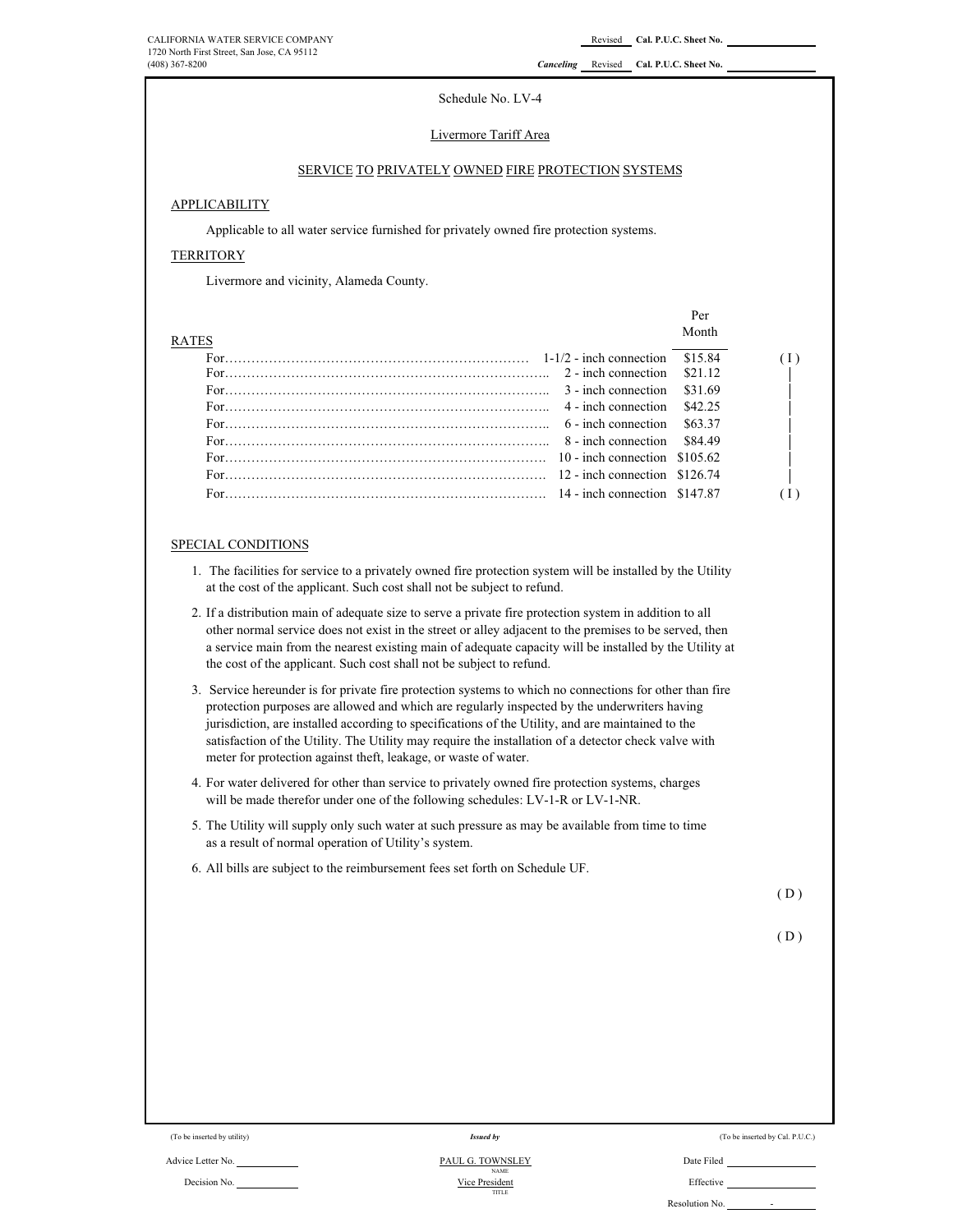# Schedule No. LS-1-R

# RESIDENTIAL METERED SERVICE Los Altos-Surburan Tariff Area

# APPLICABILITY

Applicable to all metered water service provided to single-family residential customers.

# **TERRITORY**

Los Altos and vicinity, Santa Clara County.

# RATES

| <b>Quantity Rates:</b>                                                                                            |                               |            |     |
|-------------------------------------------------------------------------------------------------------------------|-------------------------------|------------|-----|
|                                                                                                                   |                               | \$3.1962   | (R) |
|                                                                                                                   |                               | \$3.4003   |     |
|                                                                                                                   |                               | \$4.0804   | (R) |
|                                                                                                                   |                               | Per Meter  |     |
| Service Charge:                                                                                                   |                               | Per Month  |     |
|                                                                                                                   | $5/8 \times 3/4$ - inch meter | \$17.34    | (1) |
|                                                                                                                   | $3/4$ - inch meter            | \$26.00    | (1) |
|                                                                                                                   |                               | \$18.38    | (N) |
|                                                                                                                   | 1 - inch meter                | \$43.34    | (1) |
|                                                                                                                   | $1-1/2$ - inch meter          | \$86.68    |     |
|                                                                                                                   | 2 - inch meter                | \$138.69   |     |
|                                                                                                                   | 3 - inch meter                | \$254.66   |     |
|                                                                                                                   | 4 - inch meter                | \$351.21   |     |
|                                                                                                                   | 6 - inch meter                | \$570.74   |     |
|                                                                                                                   | 8 - inch meter                | \$913.20   |     |
|                                                                                                                   | 10 - inch meter               | \$1,300.91 |     |
|                                                                                                                   | 12 - inch meter               | \$1,679.70 |     |
|                                                                                                                   | 14 - inch meter \$2,291.43    |            | (1) |
| The counter change to a needinger to comer change which is continelledged in atomad compare and to which is added |                               |            |     |

The service charge is a readiness-to-serve charge which is applicable to all metered service and to which is added the charge for water used computed at the quantity rates.

# SPECIAL CONDITIONS

- 1. Customers who receive water deliveries for agricultural purposes under this schedule, and who present evidence to the utility that such deliveries qualify for the lower pump tax rates levied by Santa Clara Valley Water District for agricultural water, shall receive a credit of 50.1 cents per 100 cu. ft. on each water bill for the quantities of water used during the period covered by that bill.
- 2. All bills are subject to the reimbursement fees set forth on Schedule UF.
- 3. All bills are subject to any applicable surcharges/surcredits on Schedules RSF, LIRA and AS.
- 4. Qualifying low-income individually metered residential customers are eligible for credits as shown on Schedule LIRA.
- 5. A WRAM-MCBA true-up surcharge of \$0.0925 per 100 cu. ft. of water used is to be applied to the quantity rates for 12 months beginning April 15, 2014, the effective date of Advice Letter 2118.
- 6. Beginning July 31, 2014, as required by Section 792.5 of the Public Utilities Code, an increase in purchased water of \$0.0828/Ccf, and an increase in pump tax of \$0.0808/Ccf, relative to the purchased water and pump tax costs adopted by Decision No. 10-12-017, and an associated revenue increase of 3.8%, are being tracked in a reserve account.

|  | (To be inserted by Cal. P.U.C.) |  |  |
|--|---------------------------------|--|--|
|--|---------------------------------|--|--|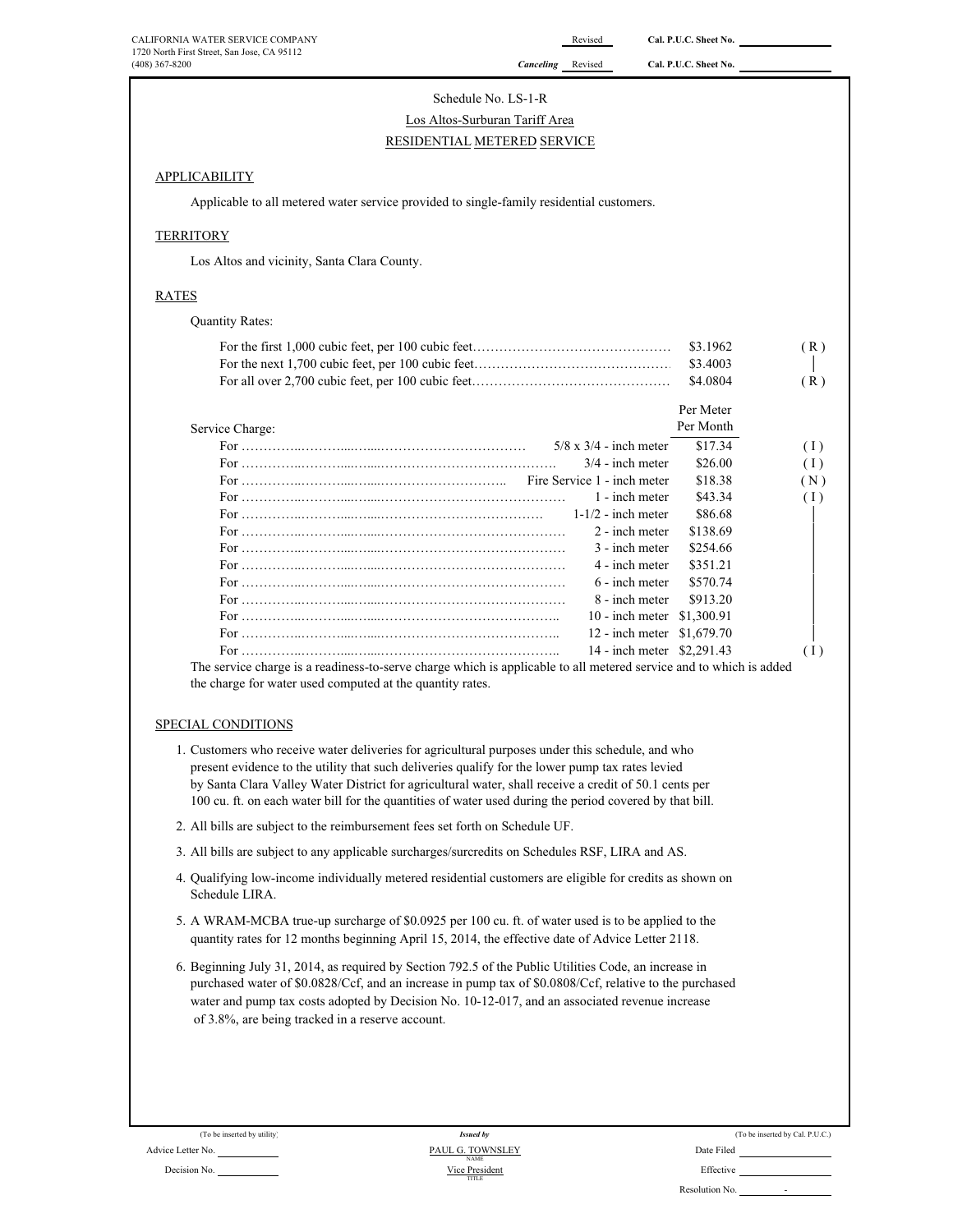| CALIFORNIA WATER SERVICE COMPANY            | Revised                     | Cal. P.U.C. Sheet No. |
|---------------------------------------------|-----------------------------|-----------------------|
| 1720 North First Street, San Jose, CA 95112 |                             |                       |
| $(408)$ 367-8200                            | <b>Canceling</b><br>Revised | Cal. P.U.C. Sheet No. |

# Schedule No. LS-1-NR Los Altos-Surburan Tariff Area

# NONRESIDENTIAL METERED SERVICE

# **APPLICABILITY**

Applicable to all metered water service except that provided to single-family residential customers.

# **TERRITORY**

Los Altos and vicinity, Santa Clara County.

# RATES

Quantity Rates:

|                                                                                                           |                               | \$3.5116  | (R) |
|-----------------------------------------------------------------------------------------------------------|-------------------------------|-----------|-----|
|                                                                                                           |                               | \$3.5116  | (R) |
|                                                                                                           |                               | Per Meter |     |
| Service Charge:                                                                                           |                               | Per Month |     |
|                                                                                                           | $5/8 \times 3/4$ - inch meter | \$13.56   | (1) |
|                                                                                                           | $3/4$ - inch meter            | \$20.33   |     |
|                                                                                                           | 1 - inch meter                | \$33.89   |     |
|                                                                                                           | $1-1/2$ - inch meter          | \$67.78   |     |
|                                                                                                           | 2 - inch meter                | \$108.44  |     |
|                                                                                                           | 3 - inch meter                | \$198.94  |     |
|                                                                                                           | 4 - inch meter                | \$274.40  |     |
|                                                                                                           | 6 - inch meter                | \$445.90  |     |
|                                                                                                           | 8 - inch meter                | \$713.40  |     |
|                                                                                                           | 10 - inch meter \$1,016.35    |           |     |
|                                                                                                           | 12 - inch meter \$1,312.28    |           |     |
|                                                                                                           | 14 - inch meter \$1,790.18    |           | (1) |
| The service charge is a readiness-to-serve charge which is applicable to all metered service and to which |                               |           |     |

is added the charge for water used computed at the quantity rates.

#### SPECIAL CONDITIONS

- 1. Customers who receive water deliveries for agricultural purposes under this schedule, and who present evidence to the utility that such deliveries qualify for the lower pump tax rates levied by Santa Clara Valley Water District for agricultural water, shall receive a credit of 50.1 cents per 100 cu. ft. on each water bill for the quantities of water used during the period covered by that bill.
- 2. All bills are subject to the reimbursement fees set forth on Schedule UF.
- 3. All bills are subject to any applicable surcharges/surcredits on Schedules RSF, LIRA and AS.
- 4. Qualifying non-profit group living facilities, agricultural employee housing facilities, and migrant farm worker housing centers are eligible for credits as shown on Schedule LIRA.
- 5. A WRAM-MCBA true-up surcharge of \$0.0925 per 100 cu. ft. of water used is to be applied to the quantity rates for 12 months beginning April 15, 2014, the effective date of Advice Letter 2118.
- 6. Beginning July 31, 2014, as required by Section 792.5 of the Public Utilities Code, an increase in purchased water of \$0.0828/Ccf, and an increase in pump tax of \$0.0808/Ccf, relative to the purchased water and pump tax costs adopted by Decision No. 10-12-017, and an associated revenue increase of 3.8%, are being tracked in a reserve account.

(To be inserted by utility)

#### Advice Letter No. Date Filed PAUL G. TOWNSLEY Decision No. 2002 Contract Contract Contract Contract Contract Contract Contract Contract Contract Contract Contract Contract Contract Contract Contract Contract Contract Contract Contract Contract Contract Contract Contra TITLE Vice President NAME *Issued by*

|  | (To be inserted by Cal. P.U.C.) |
|--|---------------------------------|
|  |                                 |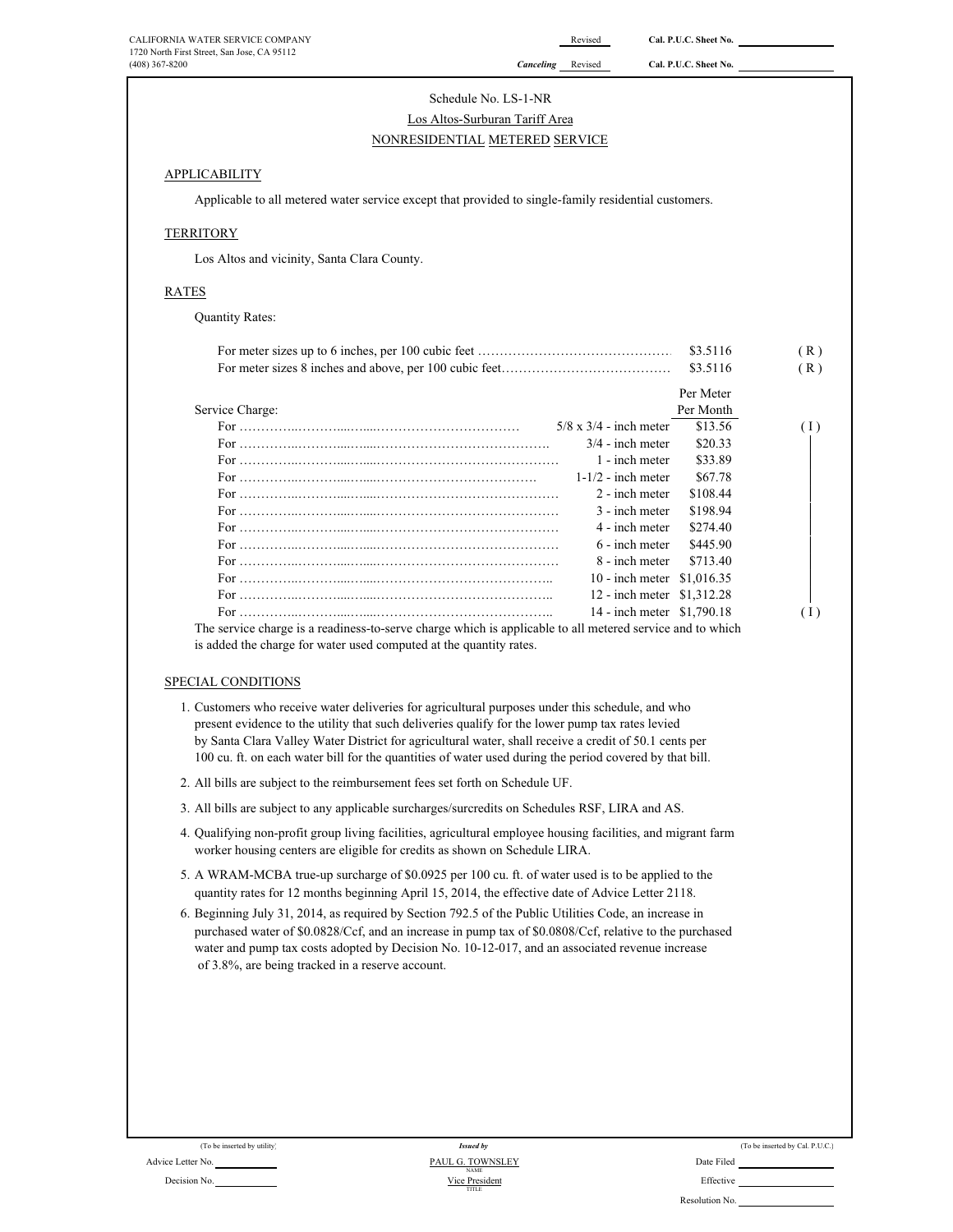Per Month

# Schedule No. LS-4

#### Los Altos-Surburan Tariff Area

# SERVICE TO PRIVATELY OWNED FIRE PROTECTION SYSTEMS

# APPLICABILITY

Applicable to all water service furnished for privately owned fire protection systems.

#### **TERRITORY**

Los Altos and vicinity, Santa Clara County.

#### **RATE**

| -22 |                                  |          |  |
|-----|----------------------------------|----------|--|
|     | $1-1/2$ - inch connection        | \$13.66  |  |
|     | 2 - inch connection              | \$18.21  |  |
|     | 3 - inch connection              | \$27.31  |  |
|     | 4 - inch connection              | \$3642   |  |
|     | 6 - inch connection              | \$54.62  |  |
|     | 8 - inch connection              | \$72.83  |  |
|     | 10 - inch connection             | \$91.04  |  |
|     | 12 - inch connection             | \$109.25 |  |
|     | $14$ - inch connection $$127.46$ |          |  |
|     |                                  |          |  |

## SPECIAL CONDITIONS

- 1. The facilities for service to a privately owned fire protection system will be installed by the Utility at the cost of the applicant. Such cost shall not be subject to refund.
- 2. If a distribution main of adequate size to serve a private fire protection system in addition to all other normal service does not exist in the street or alley adjacent to the premises to be served, then a service main from the nearest existing main of adequate capacity will be installed by the Utility at the cost of the applicant. Such cost shall not be subject to refund.
- 3. Service hereunder is for private fire protection systems to which no connections for other than fire protection purposes are allowed and which are regularly inspected by the underwriters having jurisdiction, are installed according to specifications of the Utility, and are maintained to the satisfaction of the Utility. The Utility may require the installation of a detector check valve with meter for protection against theft, leakage, or waste of water.
- 4. For water delivered for other than service to privately owned fire protection systems, charges will be made therefor under one of the following schedules: LS-1-R or LS-1-NR.
- 5. The Utility will supply only such water at such pressure as may be available from time to time as a result of normal operation of Utility's system.
- 6. All bills are subject to the reimbursement fees set forth on Schedule UF.

( N )

( N )

|  | (To be inserted by utility) |  |  |
|--|-----------------------------|--|--|
|  |                             |  |  |

#### Advice Letter No. Date Filed Decision No. **Effective Decision No. Decision No. Effective Decision No. Effective** TITLE NAME *Issued by* Vice President PAUL G. TOWNSLEY

| (To be inserted by utility) | <i>Issued by</i><br>-------- | (To be inserted by Cal. P.U.C.) |
|-----------------------------|------------------------------|---------------------------------|
|                             |                              |                                 |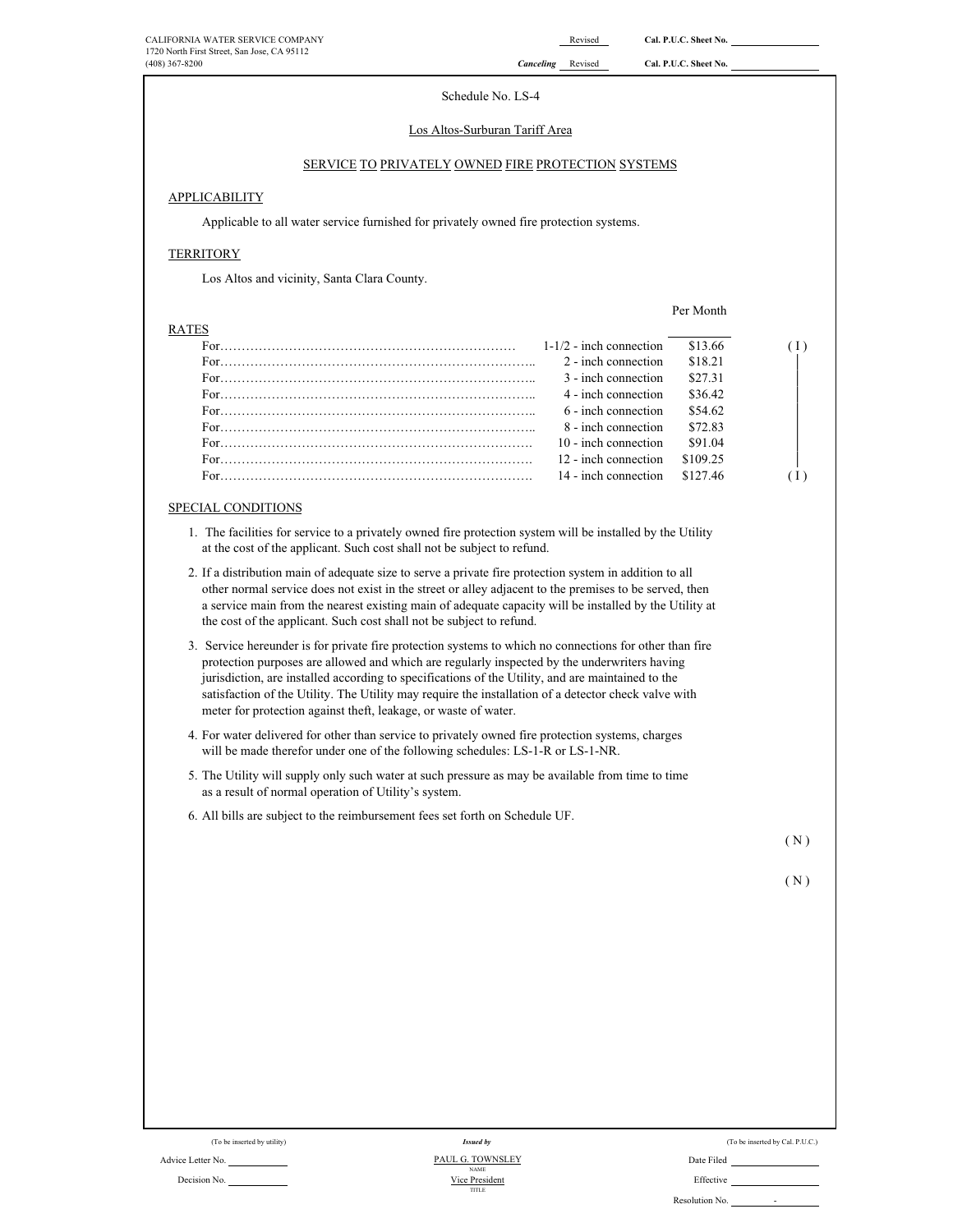# Schedule No. MR-1-R Marysville Tariff Area RESIDENTIAL METERED SERVICE

# **APPLICABILITY**

Applicable to all metered water service provided to single-family residential customers.

# **TERRITORY**

Marysville and vicinity, Yuba County.

# RATES

Quantity Rates:

|                                                                                                     | \$1.8131   | (1) |
|-----------------------------------------------------------------------------------------------------|------------|-----|
|                                                                                                     | \$1.9708   |     |
|                                                                                                     | \$2.2663   | (1) |
|                                                                                                     | Per Meter  |     |
| Service Charge:                                                                                     | Per Month  |     |
|                                                                                                     | \$19.45    | (R) |
|                                                                                                     | \$29.18    | (R) |
|                                                                                                     | 20.62      | (N) |
|                                                                                                     | \$48.63    | (R) |
|                                                                                                     | \$97.25    |     |
|                                                                                                     | \$155.61   |     |
|                                                                                                     | \$291.76   |     |
|                                                                                                     | \$486.27   |     |
|                                                                                                     | \$972.54   |     |
|                                                                                                     | \$1,556.07 |     |
|                                                                                                     | \$2,236.85 |     |
|                                                                                                     | \$3,209.40 |     |
|                                                                                                     | \$4,376.45 | (R) |
| The service charge is a readiness-to-serve charge which is applicable to all metered service and to |            |     |

which is added the charge for water used computed at the quantity rates.

# SPECIAL CONDITIONS

- 1. All bills are subject to the reimbursement fees set forth on Schedule UF.
- 2. All bills are subject to any applicable surcharges/surcredits on Schedules RSF, LIRA and AS.
- 3. Qualifying low-income individually metered residential customers are eligible for credits as shown on Schedule LIRA.

 $(D)$ 

4. A WRAM-MCBA true-up surcharge of \$0.3663 per 100 cu. ft. of water used is to be applied to the quantity rates for 18 months beginning April 15, 2014, the effective date of Advice Letter 2119.

| (To be inserted by utility) | Issued by                       |            |
|-----------------------------|---------------------------------|------------|
| Advice Letter No.           | PAUL G. TOWNSLEY<br><b>NAME</b> | Date Filed |
| _ _ _ _                     | --- - -                         | --         |

Decision No. **Effective** Effective **Contract Contract Contract Contract Contract Contract Contract Contract Contract Contract Contract Contract Contract Contract Contract Contract Contract Contract Contract Contract Contra** *Issued by* TITLE

| (To be inserted by utility) | <b>Issued by</b> | (To be inserted by Cal. P.U.C.) |
|-----------------------------|------------------|---------------------------------|
|                             |                  |                                 |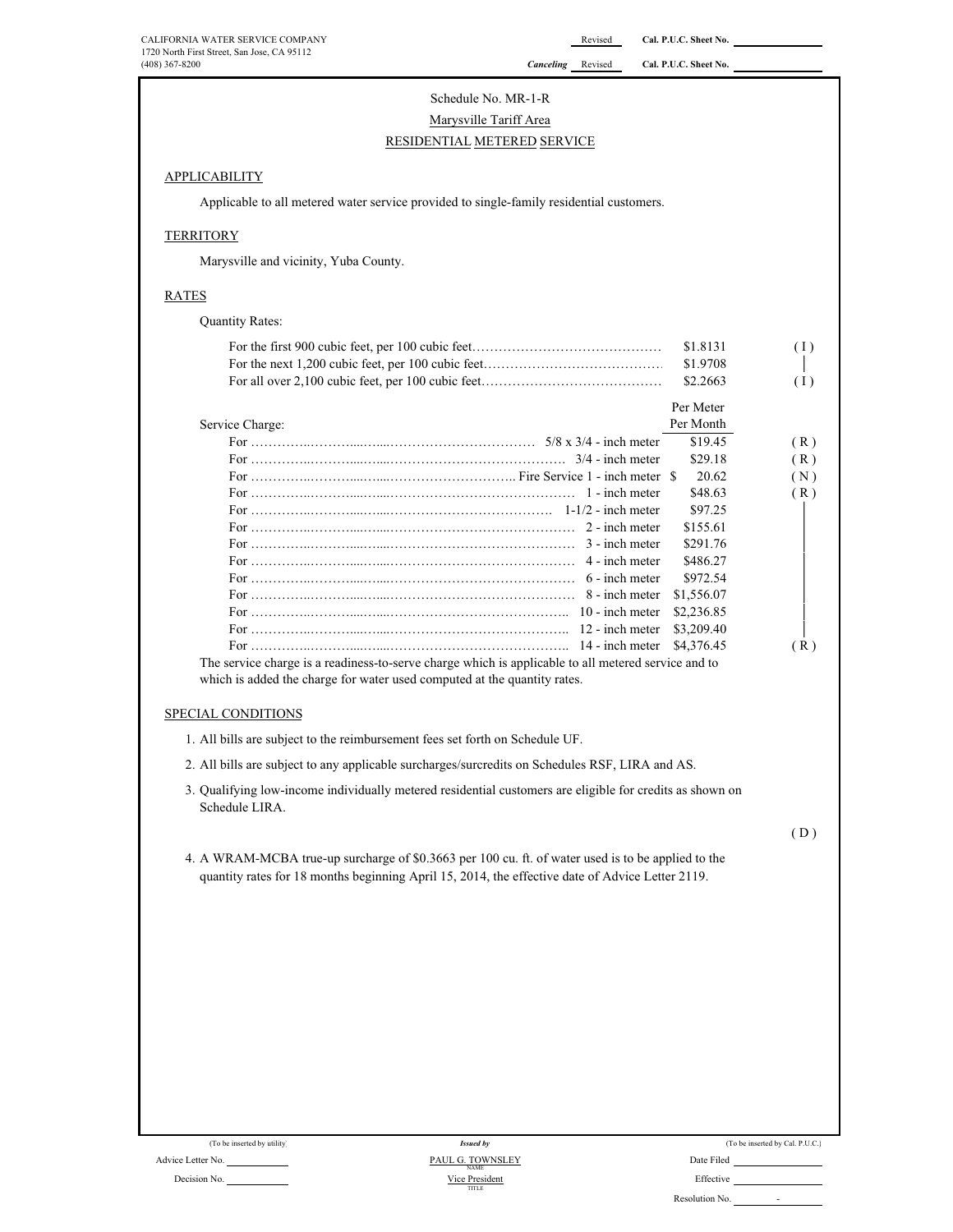# NONRESIDENTIAL METERED SERVICE Schedule No. MR-1-NR Marysville Tariff Area

# **APPLICABILITY**

Applicable to all metered water service except that provided to single-family residential customers.

# **TERRITORY**

Marysville and vicinity, Yuba County.

## RATES

Quantity Rates:

|                                                                                                     | \$2.1171   | (1) |
|-----------------------------------------------------------------------------------------------------|------------|-----|
|                                                                                                     | Per Meter  |     |
| Service Charge:                                                                                     | Per Month  |     |
|                                                                                                     | \$17.43    | (R) |
|                                                                                                     | \$26.15    |     |
|                                                                                                     | \$43.58    |     |
|                                                                                                     | \$87.16    |     |
|                                                                                                     | \$139.46   |     |
|                                                                                                     | \$261.48   |     |
|                                                                                                     | \$435.80   |     |
|                                                                                                     | \$871.60   |     |
|                                                                                                     | \$1,394.56 |     |
|                                                                                                     | \$2,004.68 |     |
| 12 - inch meter                                                                                     | \$2,876.28 |     |
|                                                                                                     | \$3,922.20 | (R) |
| The service charge is a readiness-to-serve charge which is applicable to all metered service and to |            |     |

which is added the charge for water used computed at the quantity rate.

# SPECIAL CONDITIONS

1. All bills are subject to the reimbursement fees set forth on Schedule UF.

2. All bills are subject to any applicable surcharges/surcredits on Schedules RSF, LIRA and AS.

3. Qualifying non-profit group living facilities, agricultural employee housing facilities, and migrant farm worker housing centers are eligible for credits as shown on Schedule LIRA.

 $(D)$ 

| 4. A WRAM-MCBA true-up surcharge of \$0.0538 per 100 cu. ft. of water used is to be applied to the |  |
|----------------------------------------------------------------------------------------------------|--|
| quantity rates for 12 months beginning March 15, 2013, the effective date of Advice Letter 2097.   |  |

5. A WRAM-MCBA true-up surcharge of \$0.3663 per 100 cu. ft. of water used is to be applied to the quantity rates for 18 months beginning April 15, 2014, the effective date of Advice Letter 2119.

TITLE

| (To be inserted by utility) | Issued by                       | (To be inserted by Cal. P.U.C.) |
|-----------------------------|---------------------------------|---------------------------------|
| Advice Letter No.           | PAUL G. TOWNSLEY<br><b>NAME</b> | Date Filed                      |
| Decision No.                | Vice President                  | Effective                       |

|  | (To be inserted by Cal. P.U. |  |  |
|--|------------------------------|--|--|
|  |                              |  |  |

| Resolution No.<br>. |  |
|---------------------|--|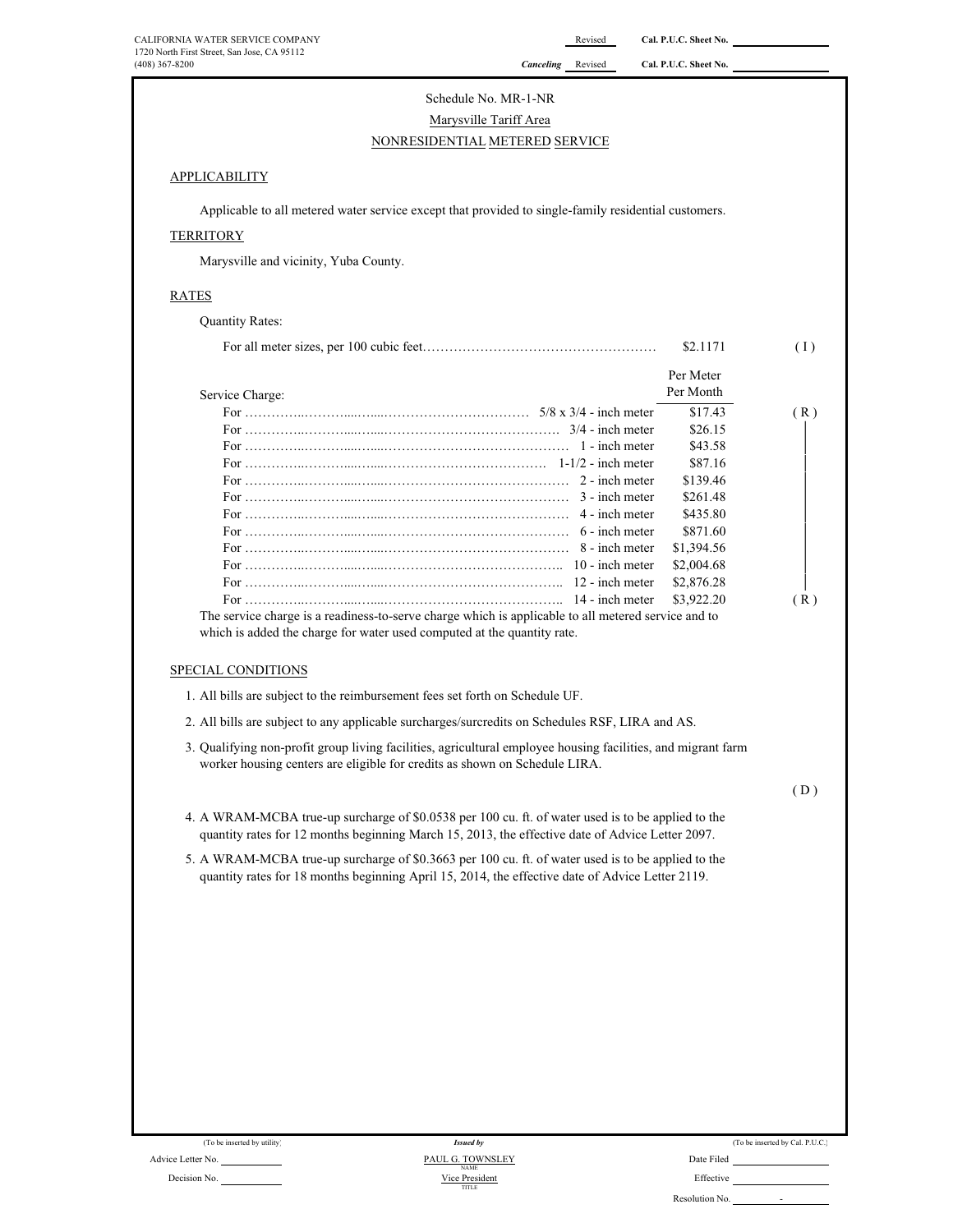# Schedule No. MR-2R

#### Marysville Tariff Area

#### RESIDENTIAL FLAT RATE SERVICE

# APPLICABILITY

Applicable to all flat rate residential water service.

# **TERRITORY**

Marysville and vicinity, Yuba County.

# RATES

| For a single-family residential unit, including premises<br>having the following areas: | Per Service<br>Connection<br>per Month |   |
|-----------------------------------------------------------------------------------------|----------------------------------------|---|
|                                                                                         | \$64.44                                |   |
|                                                                                         | \$77.77                                |   |
|                                                                                         | \$95.87                                |   |
| For each additional single-family residential unit on the same premises                 | \$121.75                               | Ω |
|                                                                                         | \$46.03                                |   |

# SPECIAL CONDITIONS

1. The above flat rates apply to service connections not larger than one inch in diameter.

- 2. All service not covered by the above classifications shall be furnished only on a metered basis.
- 3. For service covered by the above classifications, if the utility or the customer so elects, a meter shall be installed and service provided under Schedule No. MR-1-R, Residential Metered Service.
- 4. This Schedule is closed to all new connections as of Jan 20, 1992, the effective date of Tariff Sheet No. 4336-W.
- 5. All bills are subject to the reimbursement fees set forth on Schedule UF.
- 6. All bills are subject to any applicable surcharges/surcredits on Schedules RSF, LIRA and AS.
- 7. Qualifying low-income flat rate residential customers are eligible for credits as shown on Schedule LIRA.

( D )

8. A WRAM-MCBA true-up surcharge of \$0.1645 per service per month is to be applied to each bill for 18 months beginning April 15, 2014, the effective date of Advice Letter 2119.

| (To be inserted by utility) | <b>Issued by</b>                |            |
|-----------------------------|---------------------------------|------------|
| Advice Letter No.           | PAUL G. TOWNSLEY<br><b>NAME</b> | Date Filed |
| Decision No.                | Vice President                  | Effective  |

Decision No. **Effective** Effective **CONFIDENTIAL CONFIDENTIAL CONFIDENT** CONFIDENTIAL Effective Vice President *Issued by* TITLE

| (To be inserted by utility) | <b>Issued by</b>                | (To be inserted by Cal. P.U.C.)            |
|-----------------------------|---------------------------------|--------------------------------------------|
| No.                         | PAUL G. TOWNSLEY<br><b>NAME</b> | Date Filed                                 |
| No.                         | Vice President<br>TITLE         | Effective                                  |
|                             |                                 | Resolution No.<br>$\overline{\phantom{a}}$ |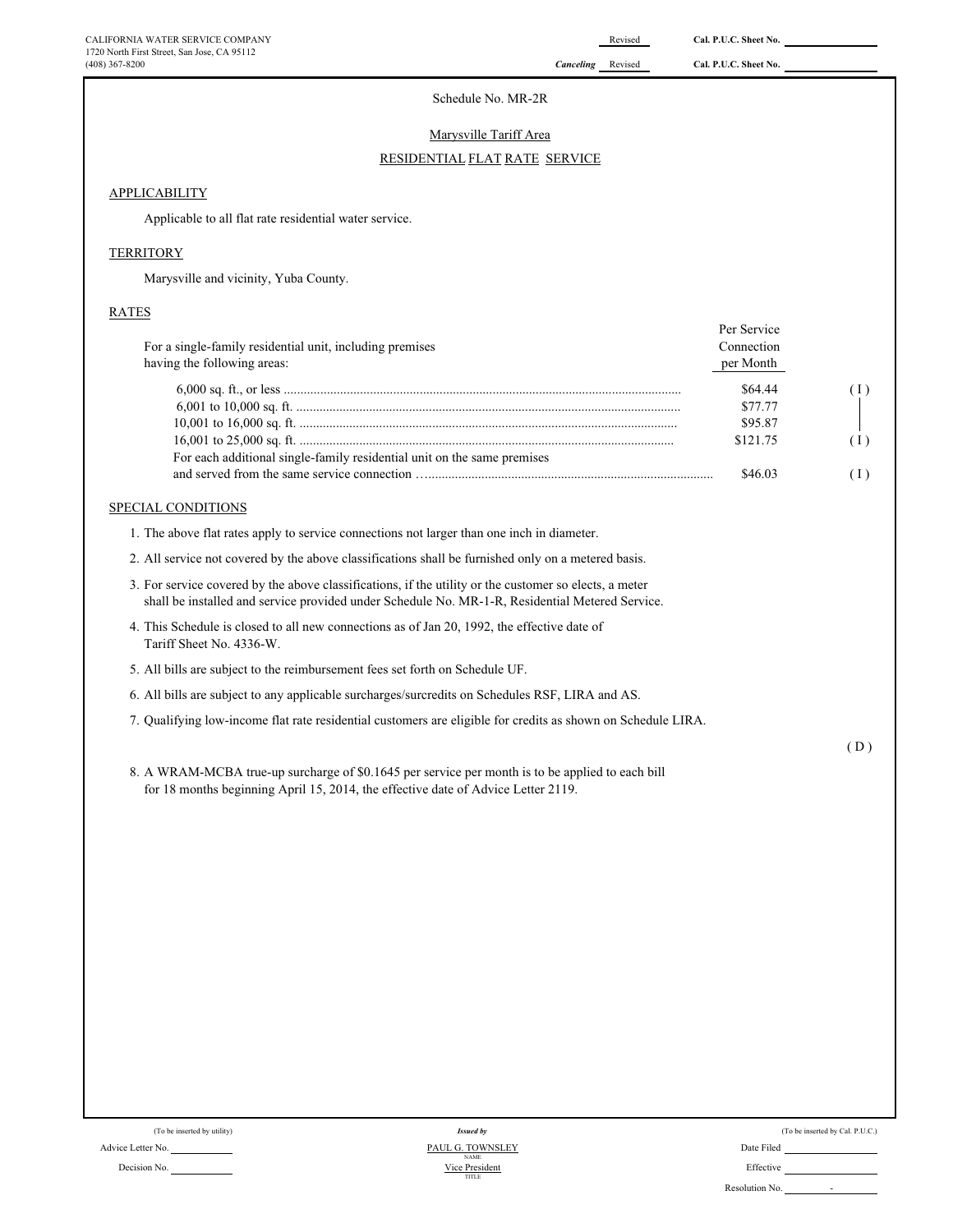Schedule No. MR-4

# Marysville Tariff Area

# SERVICE TO PRIVATELY OWNED FIRE PROTECTION SYSTEMS

# APPLICABILITY

Applicable to all water service furnished for privately owned fire protection systems.

# **TERRITORY**

Marysville and vicinity, Yuba County.

#### RATES

|                                                                                                                                                                                                                                                                                            | Per Month |  |
|--------------------------------------------------------------------------------------------------------------------------------------------------------------------------------------------------------------------------------------------------------------------------------------------|-----------|--|
| For $\ldots$ in $\ldots$ is a set of $\ldots$ is a set of $\ldots$ in $\ldots$ in $1-1/2$ - inch connection                                                                                                                                                                                | \$14.06   |  |
|                                                                                                                                                                                                                                                                                            | \$18.75   |  |
| 3 - inch connection                                                                                                                                                                                                                                                                        | \$28.13   |  |
| 4 - inch connection                                                                                                                                                                                                                                                                        | \$37.50   |  |
| 6 - inch connection                                                                                                                                                                                                                                                                        | \$56.25   |  |
| 8 - inch connection                                                                                                                                                                                                                                                                        | \$75.00   |  |
| 10 - inch connection                                                                                                                                                                                                                                                                       | \$93.75   |  |
| For $\ldots$ is a set of $\ldots$ is a set of $\ldots$ is a set of $\ldots$ in $\ldots$ in $\ldots$ in $\ldots$ in $\ldots$ in $\ldots$ in $\ldots$ in $\ldots$ in $\ldots$ in $\ldots$ in $\ldots$ in $\ldots$ in $\ldots$ in $\ldots$ in $\ldots$ in $\ldots$ in $\ldots$ in $\ldots$ in | \$112.50  |  |
| For $\ldots$ in $\ldots$ is a set of $\ldots$ is a set of $\ldots$ in $\ldots$ is $14$ - inch connection                                                                                                                                                                                   | \$131.25  |  |

#### SPECIAL CONDITIONS

- 1. The facilities for service to a privately owned fire protection system will be installed by the Utility at the cost of the applicant. Such cost shall not be subject to refund.
- 2. If a distribution main of adequate size to serve a private fire protection system in addition to all other normal service does not exist in the street or alley adjacent to the premises to be served, then a service main from the nearest existing main of adequate capacity will be installed by the Utility at the cost of the applicant. Such cost shall not be subject to refund.
- 3. Service hereunder is for private fire protection systems to which no connections for other than fire protection purposes are allowed and which are regularly inspected by the underwriters having jurisdiction, are installed according to specifications of the Utility, and are maintained to the satisfaction of the Utility. The Utility may require the installation of a detector check valve with meter for protection against theft, leakage, or waste of water.
- 4. For water delivered for other than service to privately owned fire protection systems, charges will be made therefor under one of the following schedules: MR-1-R or MR-1-NR.
- 5. The Utility will supply only such water at such pressure as may be available from time to time as a result of normal operation of Utility's system.
- 6. All bills are subject to the reimbursement fees set forth on Schedule UF.

( D )

$$
(D)
$$

#### Advice Letter No. Date Filed PAUL G. TOWNSLEY NAME<br>Vice President TITLE

*Issued by*

(To be inserted by utility) (To be inserted by Cal. P.U.C.) Issued by Cal. P.U.C.)

Decision No. 2008 2012 12:00 President Manual Manual Decision No. 2012 12:00 President Manual Defective

Reso

| olution No. |  |
|-------------|--|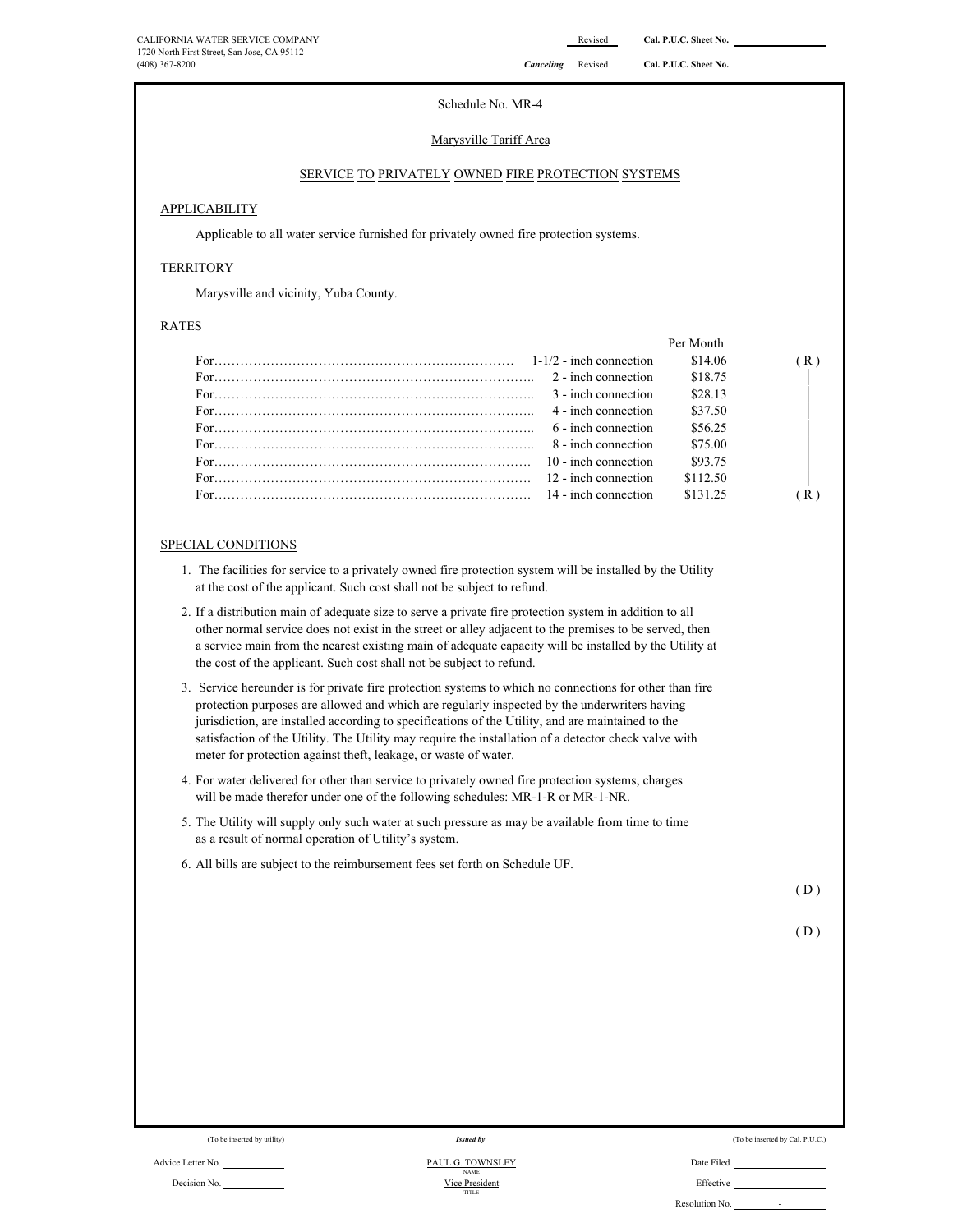# Schedule No. OR-1-R

# Oroville Tariff Area

# RESIDENTIAL METERED SERVICE

# **APPLICABILITY**

Applicable to all metered water service provided to single-family residential customers.

# **TERRITORY**

Oroville and vicinity, Butte County.

# RATES

Quantity Rates:

| \$2.4185 | (1) |
|----------|-----|
|          |     |
|          | (1) |

|                                                                                                                 |                               | Per Meter |     |
|-----------------------------------------------------------------------------------------------------------------|-------------------------------|-----------|-----|
| Service Charge:                                                                                                 |                               | Per Month |     |
|                                                                                                                 | $5/8 \times 3/4$ - inch meter | \$30.82   | (R) |
|                                                                                                                 | $3/4$ - inch meter            | \$46.23   | (R) |
|                                                                                                                 |                               | \$32.05   | (N) |
|                                                                                                                 | 1 - inch meter                | \$60.34   | (R) |
|                                                                                                                 | $1-1/2$ - inch meter          | \$122.34  |     |
|                                                                                                                 | 2 - inch meter                | \$156.38  |     |
|                                                                                                                 | 3 - inch meter                | \$290.32  |     |
|                                                                                                                 | 4 - inch meter                | \$400.21  |     |
|                                                                                                                 | $6$ - inch meter              | \$657.58  |     |
|                                                                                                                 | 8 - inch meter \$979.21       |           |     |
|                                                                                                                 | 10 - inch meter \$3,544.02    |           |     |
|                                                                                                                 | 12 - inch meter \$5,084.90    |           |     |
|                                                                                                                 | 14 - inch meter \$6,933.95    |           | (R) |
| The semiler shower is a mediater to semic shower which is smalledaled at all meters disemiler and to which is t |                               |           |     |

The service charge is a readiness-to-serve charge which is applicable to all metered service and to which is added the charge for water used computed at the quantity rates.

# SPECIAL CONDITIONS

- 1. All bills are subject to the reimbursement fees set forth on Schedule UF.
- 2. All bills are subject to any applicable surcharges/surcredits on Schedules RSF, LIRA and AS.
- 3. Qualifying low-income individually metered residential customers are eligible for credits as shown on Schedule LIRA.

( D )

- 4. A WRAM-MCBA true-up surcharge of \$0.1834 per 100 cu. ft. of water used is to be applied to the quantity rates for 18 months beginning March 15, 2013, the effective date of Advice Letter 2098.
- 5. A WRAM-MCBA true-up surcharge of \$0.2391 per 100 cu. ft. of water used is to be applied to the quantity rates for 18 months beginning April 15, 2014, the effective date of Advice Letter 2119.

|                | (To be inserted by Cal. P.U.C.) |
|----------------|---------------------------------|
| Date Filed     |                                 |
| Effective      |                                 |
| Resolution No. |                                 |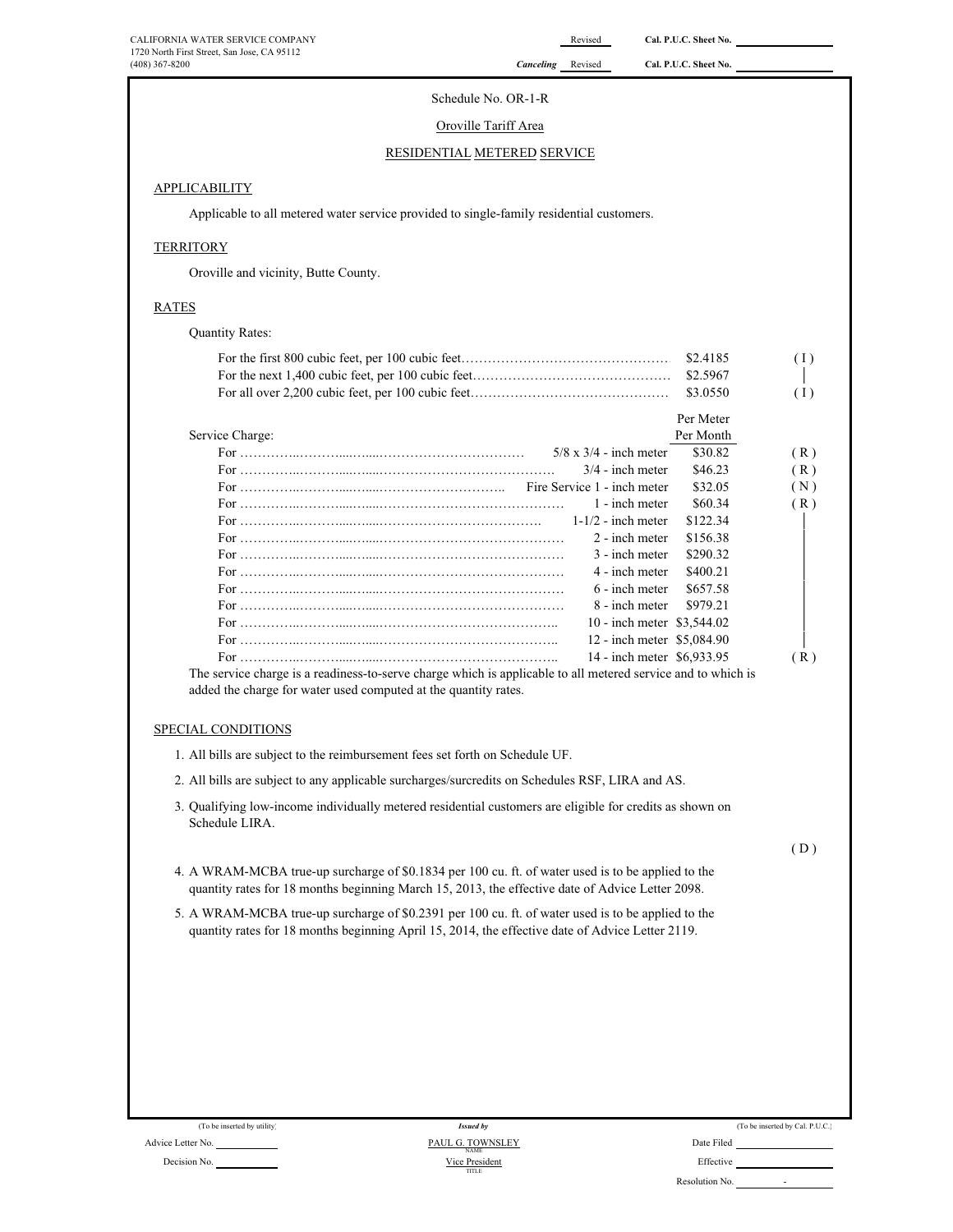# Schedule No. OR-1-NR

# Oroville Tariff Area

# NONRESIDENTIAL METERED SERVICE

# **APPLICABILITY**

Applicable to all metered water service except that provided to single-family residential customers.

# **TERRITORY**

Oroville and vicinity, Butte County.

# RATES

Quantity Rates:

|                                                                                                                                                                                                        | \$2.5634  | (1) |
|--------------------------------------------------------------------------------------------------------------------------------------------------------------------------------------------------------|-----------|-----|
|                                                                                                                                                                                                        | \$2.5634  | (1) |
|                                                                                                                                                                                                        | Per Meter |     |
| Service Charge:                                                                                                                                                                                        | Per Month |     |
| $5/8 \times 3/4$ - inch meter                                                                                                                                                                          | \$26.63   | (R) |
| $3/4$ - inch meter                                                                                                                                                                                     | \$39.94   |     |
| 1 - inch meter                                                                                                                                                                                         | \$52.13   |     |
| $1-1/2$ - inch meter                                                                                                                                                                                   | \$105.70  |     |
| 2 - inch meter                                                                                                                                                                                         | \$135.11  |     |
| 3 - inch meter                                                                                                                                                                                         | \$250.84  |     |
| 4 - inch meter                                                                                                                                                                                         | \$345.77  |     |
| 6 - inch meter                                                                                                                                                                                         | \$568.15  |     |
| 8 - inch meter                                                                                                                                                                                         | \$846.02  |     |
| 10 - inch meter \$3,062.36                                                                                                                                                                             |           |     |
| 12 - inch meter \$4,393.82                                                                                                                                                                             |           |     |
| 14 - inch meter \$5,991.58                                                                                                                                                                             |           | (R) |
| The service charge is a readiness-to-serve charge which is applicable to all metered service and to<br>which is added the charge for water used computed at the quantity rates.<br>SPECIAL CONDITIONS  |           |     |
| 1. All bills are subject to the reimbursement fees set forth on Schedule UF.                                                                                                                           |           |     |
| 2. All bills are subject to any applicable surcharges/surcredits on Schedules RSF, LIRA and AS.                                                                                                        |           |     |
| 3. Qualifying non-profit group living facilities, agricultural employee housing facilities, and migrant farm<br>worker housing centers are eligible for credits as shown on Schedule LIRA.             |           |     |
|                                                                                                                                                                                                        |           | (D) |
| 4. A WRAM-MCBA true-up surcharge of \$0.1834 per 100 cu. ft. of water used is to be applied to the<br>quantity rates for 18 months beginning March 15, 2013, the effective date of Advice Letter 2098. |           |     |
| 5. A WRAM-MCBA true-up surcharge of \$0.2391 per 100 cu. ft. of water used is to be applied to the<br>quantity rates for 18 months beginning April 15, 2014, the effective date of Advice Letter 2119. |           |     |
|                                                                                                                                                                                                        |           |     |

| (To be inserted by utility) | <b>Issued by</b>                |            |
|-----------------------------|---------------------------------|------------|
| Advice Letter No.           | PAUL G. TOWNSLEY<br><b>NAME</b> | Date Filed |
| Decision No.                | Vice President                  | Effective  |

| (To be inserted by utility) | <b>Issued by</b>        | (To be inserted by Cal. P.U.C.) |
|-----------------------------|-------------------------|---------------------------------|
| No.                         | <b>PAUL G. TOWNSLEY</b> | Date Filed                      |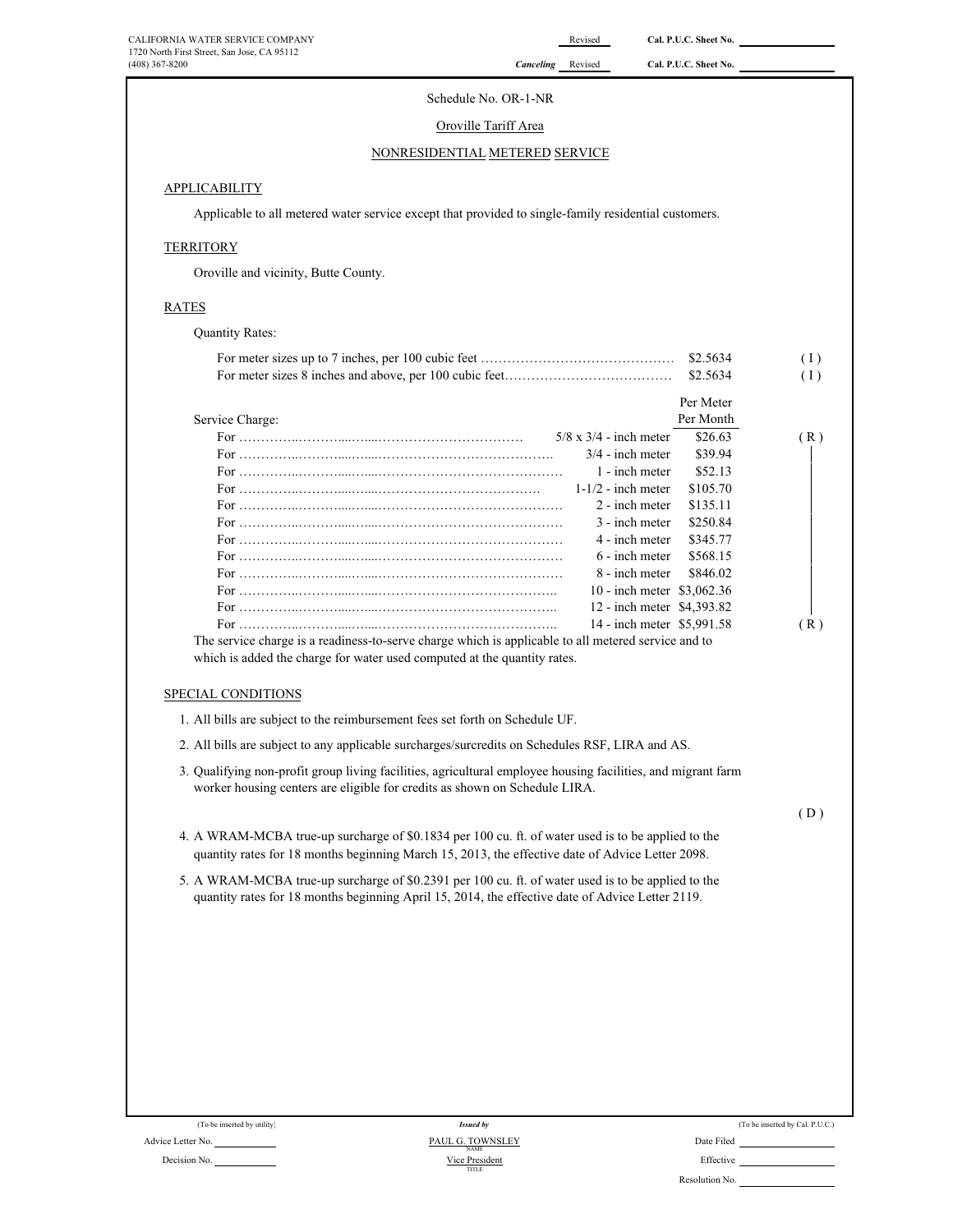| CALIFORNIA WATER SERVICE COMPANY                                                                                   |                                  | Revised | Cal. P.U.C. Sheet No. |                                 |
|--------------------------------------------------------------------------------------------------------------------|----------------------------------|---------|-----------------------|---------------------------------|
| 1720 North First Street, San Jose, CA 95112<br>(408) 367-8200                                                      | <b>Canceling</b> Revised         |         | Cal. P.U.C. Sheet No. |                                 |
|                                                                                                                    | Schedule No. OR-2UL              |         |                       |                                 |
|                                                                                                                    | Oroville Tariff Area             |         |                       |                                 |
|                                                                                                                    | <b>LIMITED FLAT RATE SERVICE</b> |         |                       |                                 |
| <b>APPLICABILITY</b>                                                                                               |                                  |         |                       |                                 |
| Applicable to all flat rate residential water service.                                                             |                                  |         |                       |                                 |
| <b>TERRITORY</b>                                                                                                   |                                  |         |                       |                                 |
| Oroville and vicinity, Butte County.                                                                               |                                  |         |                       |                                 |
| <b>RATES</b>                                                                                                       |                                  |         |                       |                                 |
|                                                                                                                    |                                  |         | Per Miner's           |                                 |
|                                                                                                                    |                                  |         | Inch Day              |                                 |
|                                                                                                                    |                                  |         | \$28.80               | (1)                             |
|                                                                                                                    |                                  |         |                       |                                 |
| SPECIAL CONDITIONS                                                                                                 |                                  |         |                       |                                 |
| 1. Service under this schedule is limited to the above service which was being furnished as of<br>January 1, 1955. |                                  |         |                       |                                 |
| 2. All bills are subject to the reimbursement fees set forth on Schedule UF.                                       |                                  |         |                       |                                 |
|                                                                                                                    |                                  |         |                       | (D)                             |
|                                                                                                                    |                                  |         |                       | (D)                             |
|                                                                                                                    |                                  |         |                       |                                 |
|                                                                                                                    |                                  |         |                       |                                 |
|                                                                                                                    |                                  |         |                       |                                 |
|                                                                                                                    |                                  |         |                       |                                 |
|                                                                                                                    |                                  |         |                       |                                 |
|                                                                                                                    |                                  |         |                       |                                 |
|                                                                                                                    |                                  |         |                       |                                 |
|                                                                                                                    |                                  |         |                       |                                 |
|                                                                                                                    |                                  |         |                       |                                 |
|                                                                                                                    |                                  |         |                       |                                 |
|                                                                                                                    |                                  |         |                       |                                 |
|                                                                                                                    |                                  |         |                       |                                 |
|                                                                                                                    |                                  |         |                       |                                 |
|                                                                                                                    |                                  |         |                       |                                 |
|                                                                                                                    |                                  |         |                       |                                 |
|                                                                                                                    |                                  |         |                       |                                 |
| (To be inserted by utility)                                                                                        | <b>Issued by</b>                 |         |                       | (To be inserted by Cal. P.U.C.) |
|                                                                                                                    |                                  |         |                       |                                 |

Advice Letter No. Decision No.

THOMAS F. SMEGAL NAME Vice President

| (10 De inserted by Cal. P.U.C.) |  |
|---------------------------------|--|
| Date Filed                      |  |
| Effective                       |  |

| Resolution No. |  |
|----------------|--|
|                |  |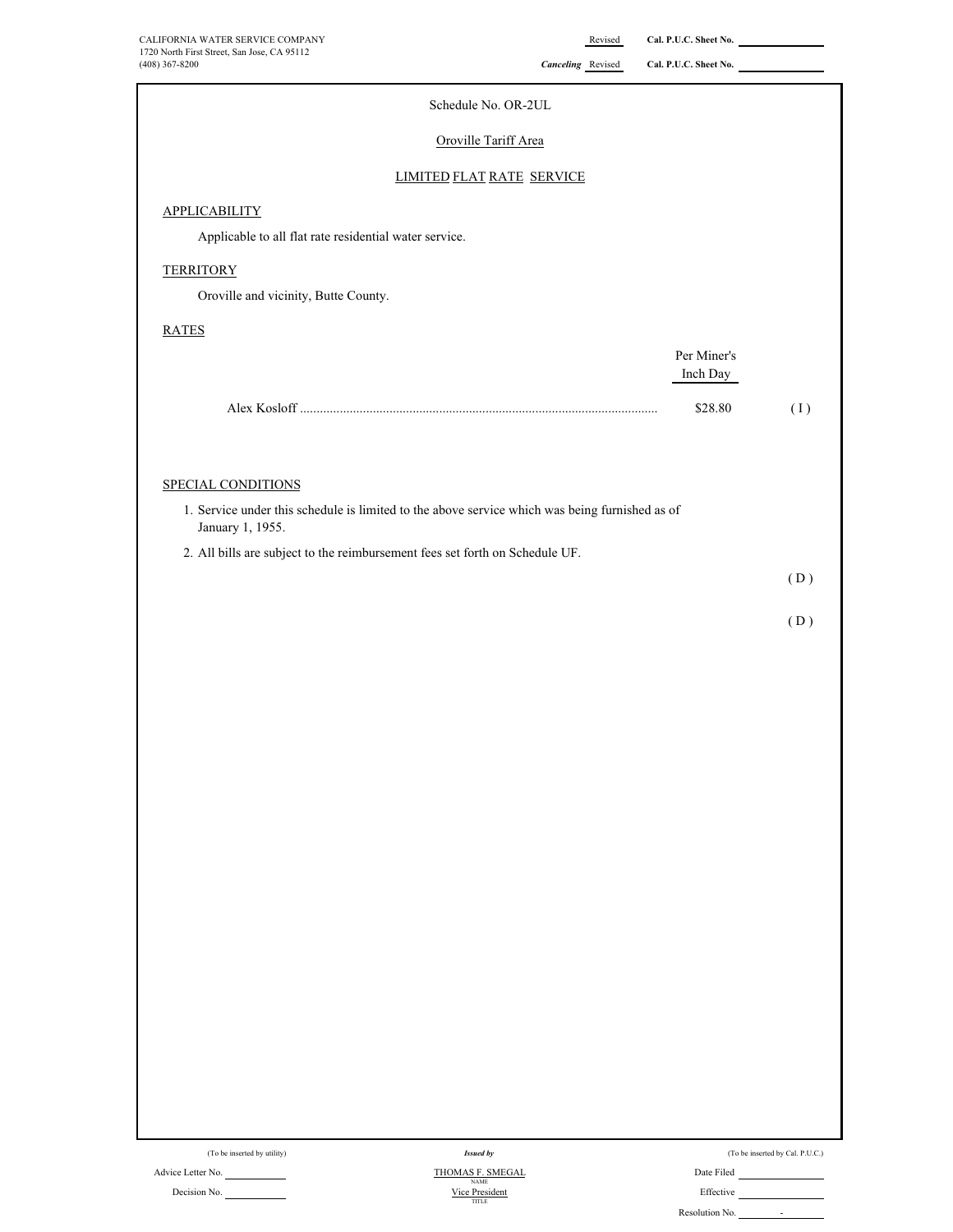| CALIFORNIA WATER SERVICE COMPANY                                                                                                                                                                                                 | Revised                   | Cal. P.U.C. Sheet No.   |     |
|----------------------------------------------------------------------------------------------------------------------------------------------------------------------------------------------------------------------------------|---------------------------|-------------------------|-----|
| 1720 North First Street, San Jose, CA 95112<br>(408) 367-8200                                                                                                                                                                    | <b>Canceling</b> Revised  | Cal. P.U.C. Sheet No.   |     |
|                                                                                                                                                                                                                                  | Schedule No. OR-3M        |                         |     |
|                                                                                                                                                                                                                                  | Oroville Tariff Area      |                         |     |
|                                                                                                                                                                                                                                  | <b>IRRIGATION SERVICE</b> |                         |     |
| APPLICABILITY                                                                                                                                                                                                                    |                           |                         |     |
| Applicable to service of untreated water from the Powers Canal to irrigation districts and to irrigation<br>or mining ditches, for uses including but not limited to the irrigation of vineyards, orchards and<br>pasture lands. |                           |                         |     |
| <b>TERRITORY</b>                                                                                                                                                                                                                 |                           |                         |     |
| Lands located along the Powers Canal, between Coal Canyon Powerhouse and Cherokee Reservoir<br>north of the city of Oroville, Butte County.                                                                                      |                           |                         |     |
| <b>RATES</b>                                                                                                                                                                                                                     |                           |                         |     |
|                                                                                                                                                                                                                                  |                           | Per Miner's<br>Inch Day |     |
|                                                                                                                                                                                                                                  |                           | \$2.7141                | (1) |
| SPECIAL CONDITIONS                                                                                                                                                                                                               |                           |                         |     |
| 1. A miner's inch day is defined as the quantity of water equal to 1/40 of a cubic foot per second flowing<br>continuously for a period of 24 hours.                                                                             |                           |                         |     |
| 2. As of August 20, 2004, this schedule is closed to new connections. All customers seeking irrigation<br>service from the Powers Canal should request service under Schedule OR-3M-Interruptible.                               |                           |                         |     |
| 3. All bills are subject to the reimbursement fees set forth on Schedule UF.                                                                                                                                                     |                           |                         |     |
|                                                                                                                                                                                                                                  |                           |                         | (D) |
|                                                                                                                                                                                                                                  |                           |                         | (D) |
|                                                                                                                                                                                                                                  |                           |                         |     |
|                                                                                                                                                                                                                                  |                           |                         |     |
|                                                                                                                                                                                                                                  |                           |                         |     |

(To be inserted by utility) (To be inserted by Cal. P.U.C.) Advice Letter No. <u>PAUL G. TOWNLEY</u> Date Filed Date Filed Decision No. <u>Vice President</u> Effective Effective Effective Effective Effective Effective Effective Effective Effective Effective Effective Effective Effective Effective Effective Effective Effective Effective Effective Ef PAUL G. TOWNLEY<br>Vice President<br>TITLE *Issued by*

|  | (To be inserted by Cal. P.U.C. |  |  |
|--|--------------------------------|--|--|

| (To be inserted by utility) |  |  |  |
|-----------------------------|--|--|--|
|-----------------------------|--|--|--|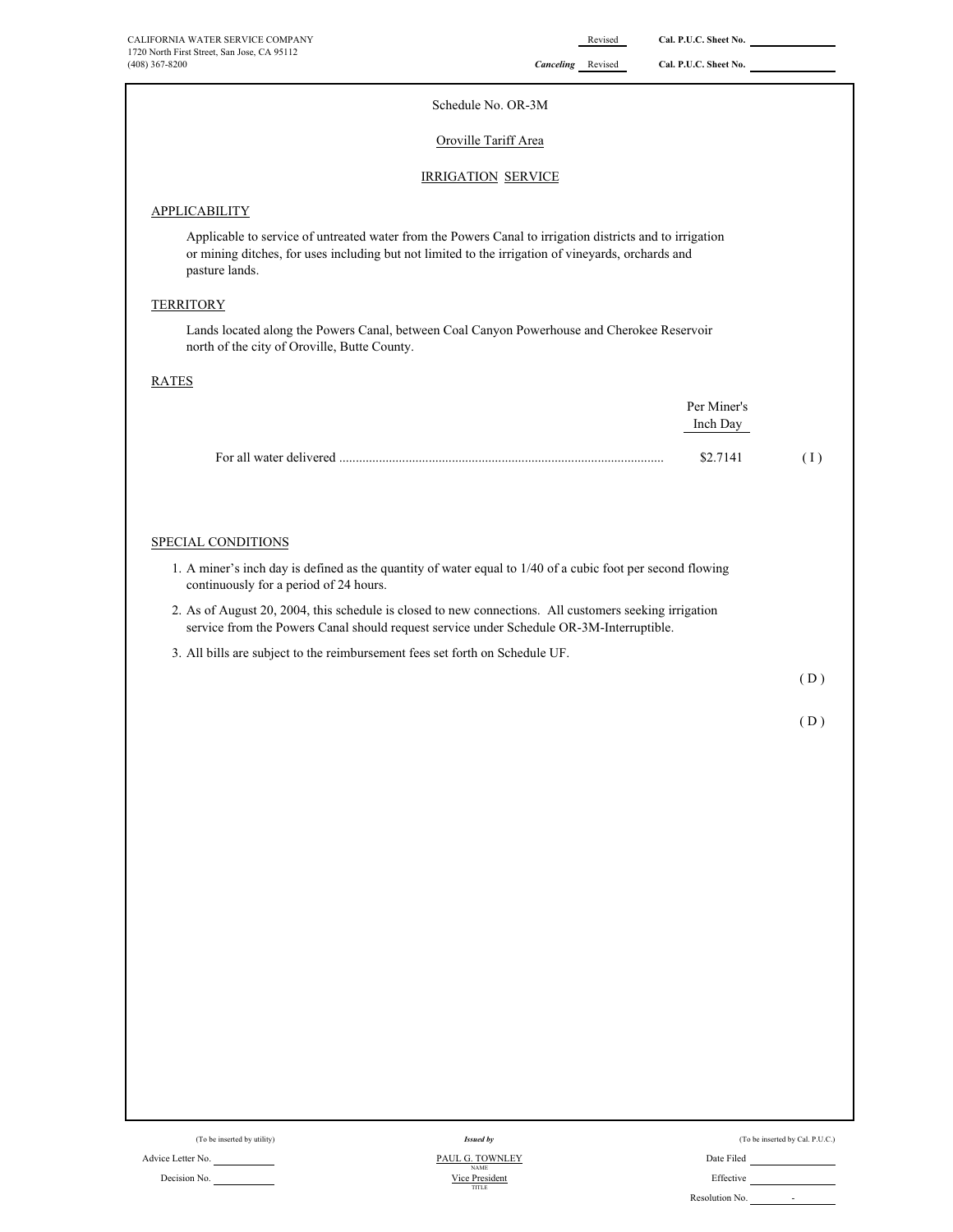| CALIFORNIA WATER SERVICE COMPANY<br>1720 North First Street, San Jose, CA 95112<br>(408) 367-8200                                                                                                                                | Revised<br><b>Canceling</b> Revised | Cal. P.U.C. Sheet No.<br>Cal. P.U.C. Sheet No. |     |
|----------------------------------------------------------------------------------------------------------------------------------------------------------------------------------------------------------------------------------|-------------------------------------|------------------------------------------------|-----|
| Schedule No. OR-3M-I                                                                                                                                                                                                             |                                     |                                                |     |
| Oroville Tariff Area                                                                                                                                                                                                             |                                     |                                                |     |
| INTERRUPTIBLE IRRIGATION SERVICE                                                                                                                                                                                                 |                                     |                                                |     |
| <b>APPLICABILITY</b>                                                                                                                                                                                                             |                                     |                                                |     |
| Applicable to service of untreated water from the Powers Canal to irrigation districts and to irrigation<br>or mining ditches, for uses including but not limited to the irrigation of vineyards, orchards and<br>pasture lands. |                                     |                                                |     |
| TERRITORY                                                                                                                                                                                                                        |                                     |                                                |     |
| Lands located along the Powers Canal, between Coal Canyon Powerhouse and Cherokee Reservoir<br>north of the city of Oroville, Butte County.                                                                                      |                                     |                                                |     |
| <b>RATES</b>                                                                                                                                                                                                                     |                                     |                                                |     |
|                                                                                                                                                                                                                                  |                                     | Per Miner's<br>Inch Day                        |     |
|                                                                                                                                                                                                                                  |                                     | \$2.7141                                       | (1) |
|                                                                                                                                                                                                                                  |                                     |                                                |     |
| SPECIAL CONDITIONS                                                                                                                                                                                                               |                                     |                                                |     |
| 1. A miner's inch day is defined as the quantity of water equal to 1/40 of a cubic foot per second flowing<br>continuously for a period of 24 hours.                                                                             |                                     |                                                |     |
| 2. All bills are subject to the reimbursement fees set forth on Schedule UF.                                                                                                                                                     |                                     |                                                |     |
| 3. Service on this schedule is subject to interruption based on availability of water supplies<br>in the Powers Canal. On Cal water's request, the customer will curtail use of water from the<br>canal within two hours.        |                                     |                                                |     |
|                                                                                                                                                                                                                                  |                                     |                                                | (D) |
|                                                                                                                                                                                                                                  |                                     |                                                | (D) |
|                                                                                                                                                                                                                                  |                                     |                                                |     |
|                                                                                                                                                                                                                                  |                                     |                                                |     |
|                                                                                                                                                                                                                                  |                                     |                                                |     |
|                                                                                                                                                                                                                                  |                                     |                                                |     |
|                                                                                                                                                                                                                                  |                                     |                                                |     |
|                                                                                                                                                                                                                                  |                                     |                                                |     |
|                                                                                                                                                                                                                                  |                                     |                                                |     |
|                                                                                                                                                                                                                                  |                                     |                                                |     |
|                                                                                                                                                                                                                                  |                                     |                                                |     |
|                                                                                                                                                                                                                                  |                                     |                                                |     |
|                                                                                                                                                                                                                                  |                                     |                                                |     |

| (To be inserted by utility) | Issued by                       | (To be inserted by Cal. P.U.C.)            |
|-----------------------------|---------------------------------|--------------------------------------------|
| Advice Letter No.           | PAUL G. TOWNSLEY<br><b>NAME</b> | Date Filed                                 |
| Decision No.                | Vice President<br>TITLE         | Effective                                  |
|                             |                                 | Resolution No.<br>$\overline{\phantom{0}}$ |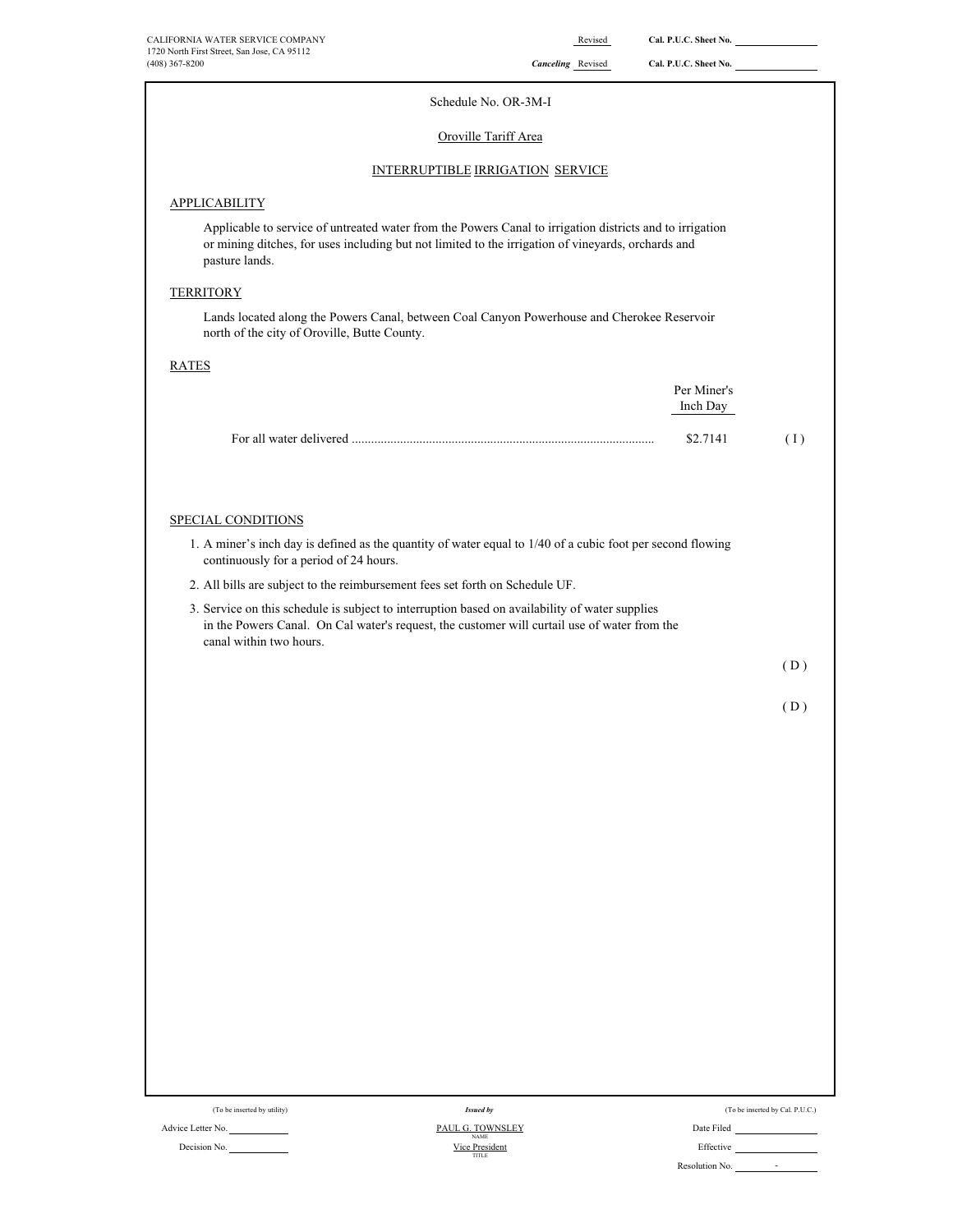# Schedule No. OR-4

# Oroville Tariff Area

# SERVICE TO PRIVATELY OWNED FIRE PROTECTION SYSTEMS

# **APPLICABILITY**

Applicable to all water service furnished for privately owned fire protection systems.

# **TERRITORY**

Oroville and vicinity, Butte County.

| RATES |                           | Per Month |    |
|-------|---------------------------|-----------|----|
|       | $1-1/2$ - inch connection | \$11.17   | R) |
|       | 2 - inch connection       | \$14.90   |    |
|       | 3 - inch connection       | \$22.35   |    |
|       | 4 - inch connection       | \$29.79   |    |
|       | 6 - inch connection       | \$44.69   |    |
|       | 8 - inch connection       | \$59.59   |    |
|       | 10 - inch connection      | \$74.49   |    |
|       | 12 - inch connection      | \$89.38   |    |
|       | 14 - inch connection      | \$104.28  |    |
|       |                           |           |    |

# SPECIAL CONDITIONS

- 1. The facilities for service to a privately owned fire protection system will be installed by the Utility at the cost of the applicant. Such cost shall not be subject to refund.
- 2. If a distribution main of adequate size to serve a private fire protection system in addition to all other normal service does not exist in the street or alley adjacent to the premises to be served, then a service main from the nearest existing main of adequate capacity will be installed by the Utility at the cost of the applicant. Such cost shall not be subject to refund.
- 3. Service hereunder is for private fire protection systems to which no connections for other than fire protection purposes are allowed and which are regularly inspected by the underwriters having jurisdiction, are installed according to specifications of the Utility, and are maintained to the satisfaction of the Utility. The Utility may require the installation of a detector check valve with meter for protection against theft, leakage, or waste of water.
- 4. For water delivered for other than service to privately owned fire protection systems, charges will be made therefor under one of the following schedules: OR-1-R or OR-1-NR.
- 5. The Utility will supply only such water at such pressure as may be available from time to time as a result of normal operation of Utility's system.
- 6. All bills are subject to the reimbursement fees set forth on Schedule UF.

( D )

|  | (To be inserted by utility) |  |  |
|--|-----------------------------|--|--|
|  |                             |  |  |

Decision No.

Advice Letter No. Date Filed Contact Advice Letter No. Date Filed TITLE NAME Vice President *Issued by*

| (To be inserted by utility) | <b>Issued by</b>                | (To be inserted by Cal. P.U.C.)            |
|-----------------------------|---------------------------------|--------------------------------------------|
| No.                         | PAUL G. TOWNSLEY<br><b>NAME</b> | Date Filed                                 |
| No.                         | Vice President<br>TITLE         | Effective                                  |
|                             |                                 | Resolution No.<br>$\overline{\phantom{0}}$ |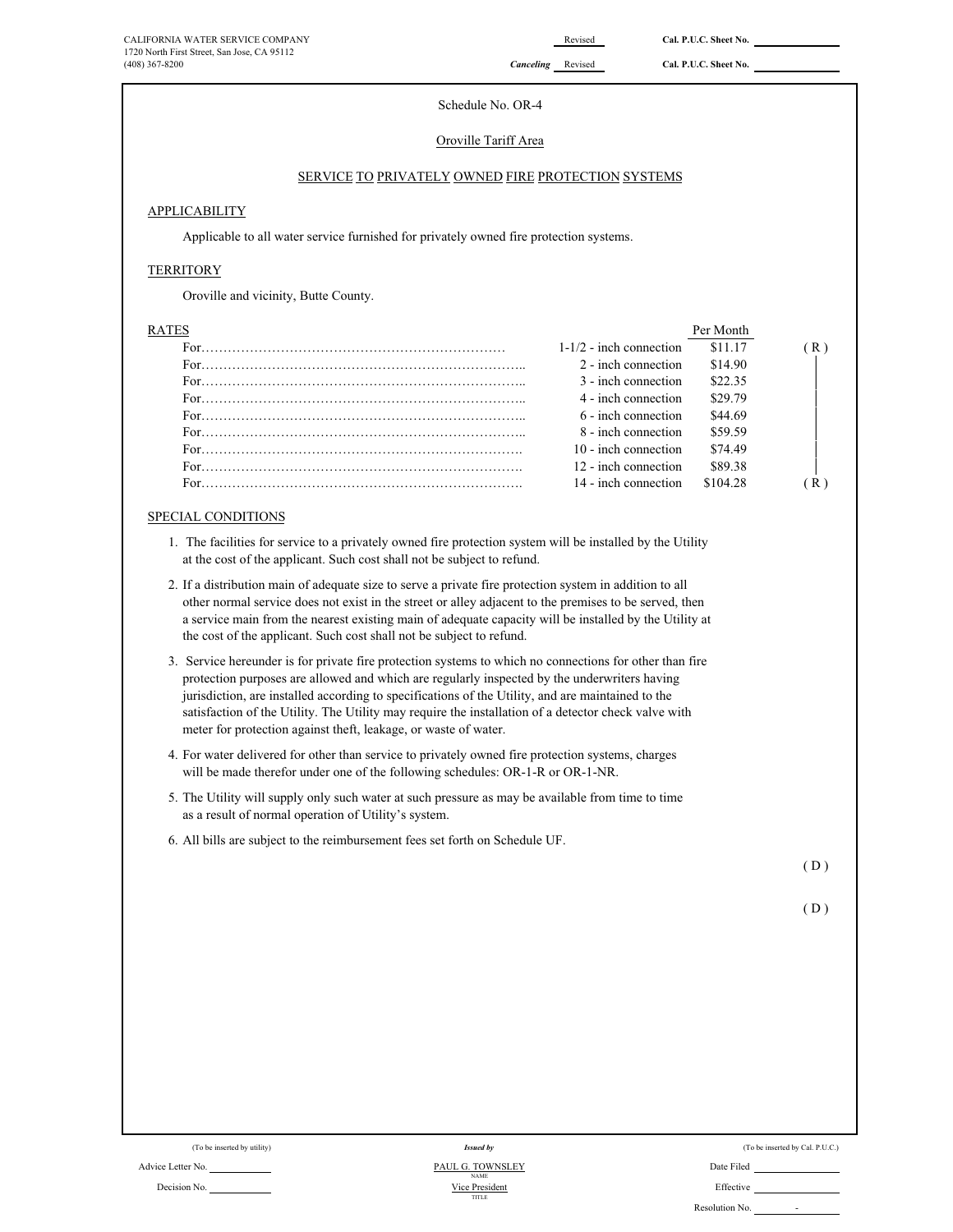# Schedule No. PV-1-R

# RESIDENTIAL METERED SERVICE Palos Verdes Tariff Area

### **APPLICABILITY**

Applicable to all metered water service provided to single-family residential customers.

### **TERRITORY**

Palos Verdes Estates, Rolling Hills, Rolling Hills Estates, Lomita, Rancho Palos Verdes, and vicinity, Los Angeles County.

### RATES

Quantity Rates:

| \$3.5653 | (R) |
|----------|-----|
|          |     |
| \$4.5758 | (R) |

|                                                                                                     | Per Meter |     |
|-----------------------------------------------------------------------------------------------------|-----------|-----|
| Service Charge:                                                                                     | Per Month |     |
|                                                                                                     | \$18.30   | (1) |
|                                                                                                     | \$27.45   | (1) |
|                                                                                                     | 19.21     | (N) |
|                                                                                                     | \$45.75   | (1) |
|                                                                                                     | \$91.49   |     |
|                                                                                                     | \$146.39  |     |
|                                                                                                     | \$274.48  |     |
| For $\ldots$ $4$ - inch meter                                                                       | \$457.47  |     |
|                                                                                                     | \$876.22  |     |
|                                                                                                     |           |     |
|                                                                                                     |           |     |
|                                                                                                     |           |     |
|                                                                                                     |           | (1) |
| The service charge is a readiness-to-serve charge which is applicable to all metered service and to |           |     |

The service charge is a readiness-to-serve charge which is applicable to all metered service and to which is added the charge for water used computed at the quantity rates.

### SPECIAL CONDITIONS

- 1. All bills are subject to the reimbursement fees set forth on Schedule UF.
- 2. All bills are subject to any applicable surcharges/surcredits on Schedules RSF, LIRA and AS.
- 3. Qualifying low-income individually metered residential customers are eligible for credits as shown on Schedule LIRA.
- 4. A WRAM-MCBA true-up surcharge of \$0.2317 per 100 cu. ft. of water used is to be applied to the quantity rates for 18 months beginning March 15, 2013, the effective date of Advice Letter 2098.
- 5. A WRAM-MCBA true-up surcharge of \$0.3078 per 100 cu. ft. of water used is to be applied to the quantity rates for 18 months beginning April 15, 2014, the effective date of Advice Letter 2119.
- 6. Beginning July 31, 2014, as required by Section 792.5 of the Public Utilities Code, an increase in purchased water of \$0.1555/Ccf, relative to the purchased water costs adopted by Decision No. 10-12-017, and an associated revenue increase of 3.44%, are being tracked in a reserve account.

|            | (To be inserted by Cal. P.U.C.) |
|------------|---------------------------------|
| Date Filed |                                 |
| Effective  |                                 |
|            |                                 |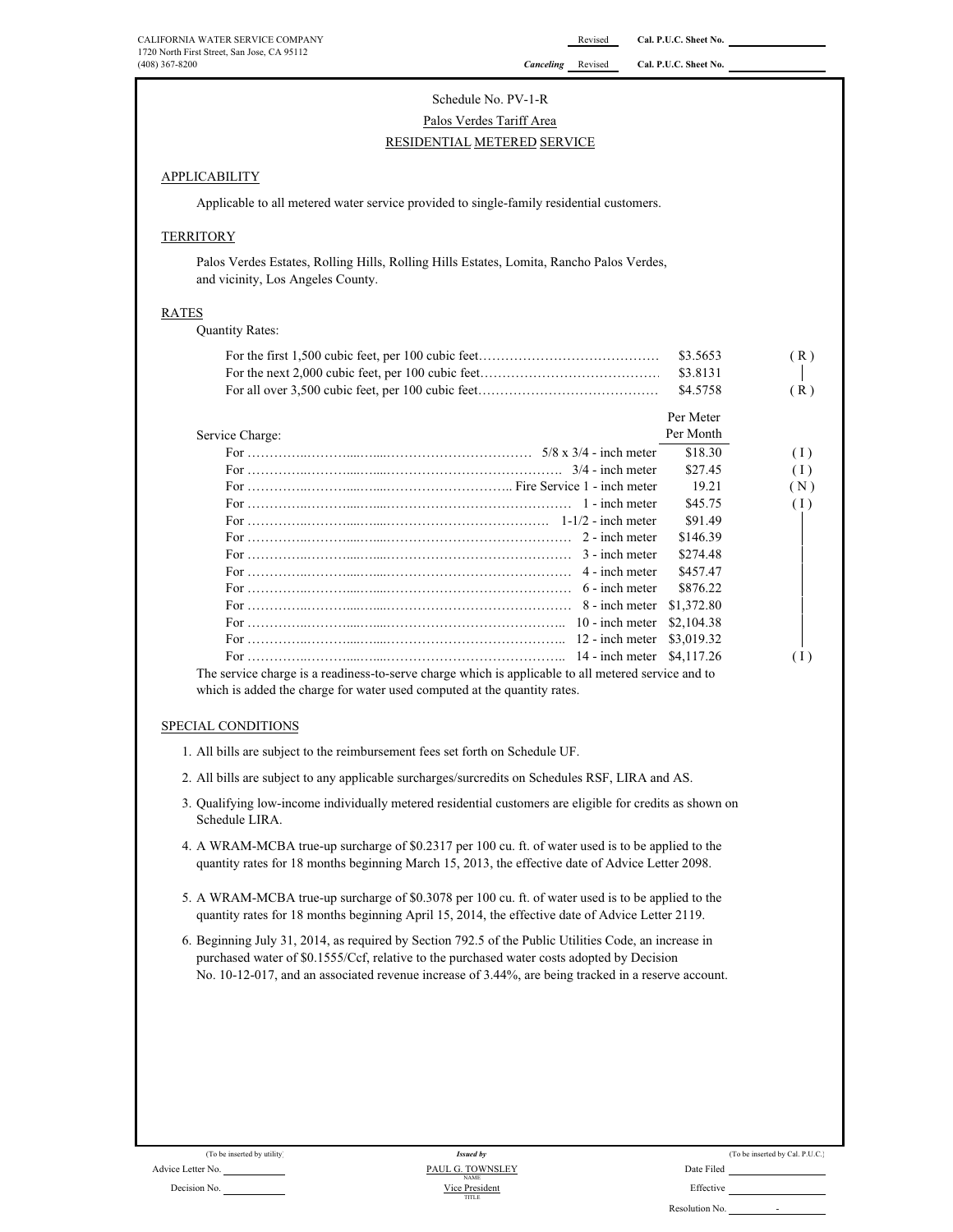# Schedule No. PV-1-NR

# Palos Verdes Tariff Area NONRESIDENTIAL METERED SERVICE

### **APPLICABILITY**

Applicable to all metered water service except that provided to single-family residential customers.

### **TERRITORY**

Palos Verdes Estates, Rolling Hills, Rolling Hills Estates, Lomita, Rancho Palos Verdes, and vicinity, Los Angeles County.

## RATES

|                                                                                                                                                                                | \$3.8483  | (R) |
|--------------------------------------------------------------------------------------------------------------------------------------------------------------------------------|-----------|-----|
|                                                                                                                                                                                | Per Meter |     |
| Service Charge:                                                                                                                                                                | Per Month |     |
|                                                                                                                                                                                | \$16.77   | (1) |
|                                                                                                                                                                                | \$25.16   |     |
|                                                                                                                                                                                | \$41.93   |     |
|                                                                                                                                                                                | \$83.85   |     |
|                                                                                                                                                                                | \$134.16  |     |
|                                                                                                                                                                                | \$251.55  |     |
|                                                                                                                                                                                | \$419.25  |     |
|                                                                                                                                                                                | \$803.52  |     |
|                                                                                                                                                                                |           |     |
|                                                                                                                                                                                |           |     |
|                                                                                                                                                                                |           |     |
|                                                                                                                                                                                |           | (1) |
| The service charge is a readiness-to-serve charge which is applicable to all metered service and to<br>which is added the charge for water used computed at the quantity rate. |           |     |

### SPECIAL CONDITIONS

- 1. All bills are subject to the reimbursement fees set forth on Schedule UF.
- 2. All bills are subject to any applicable surcharges/surcredits on Schedules RSF, LIRA and AS.
- 3. Qualifying non-profit group living facilities, agricultural employee housing facilities, and migrant farm worker housing centers are eligible for credits as shown on Schedule LIRA.
- 4. A WRAM-MCBA true-up surcharge of \$0.2317 per 100 cu. ft. of water used is to be applied to the quantity rates for 18 months beginning March 15, 2013, the effective date of Advice Letter 2098.
- 5. A WRAM-MCBA true-up surcharge of \$0.3078 per 100 cu. ft. of water used is to be applied to the quantity rates for 18 months beginning April 15, 2014, the effective date of Advice Letter 2119.
- 6. Beginning July 31, 2014, as required by Section 792.5 of the Public Utilities Code, an increase in purchased water of \$0.1555/Ccf, relative to the purchased water costs adopted by Decision No. 10-12-017, and an associated revenue increase of 3.44%, are being tracked in a reserve account.

|           | (To be inserted by Cal. P.U.C.) |  |
|-----------|---------------------------------|--|
| ate Filed |                                 |  |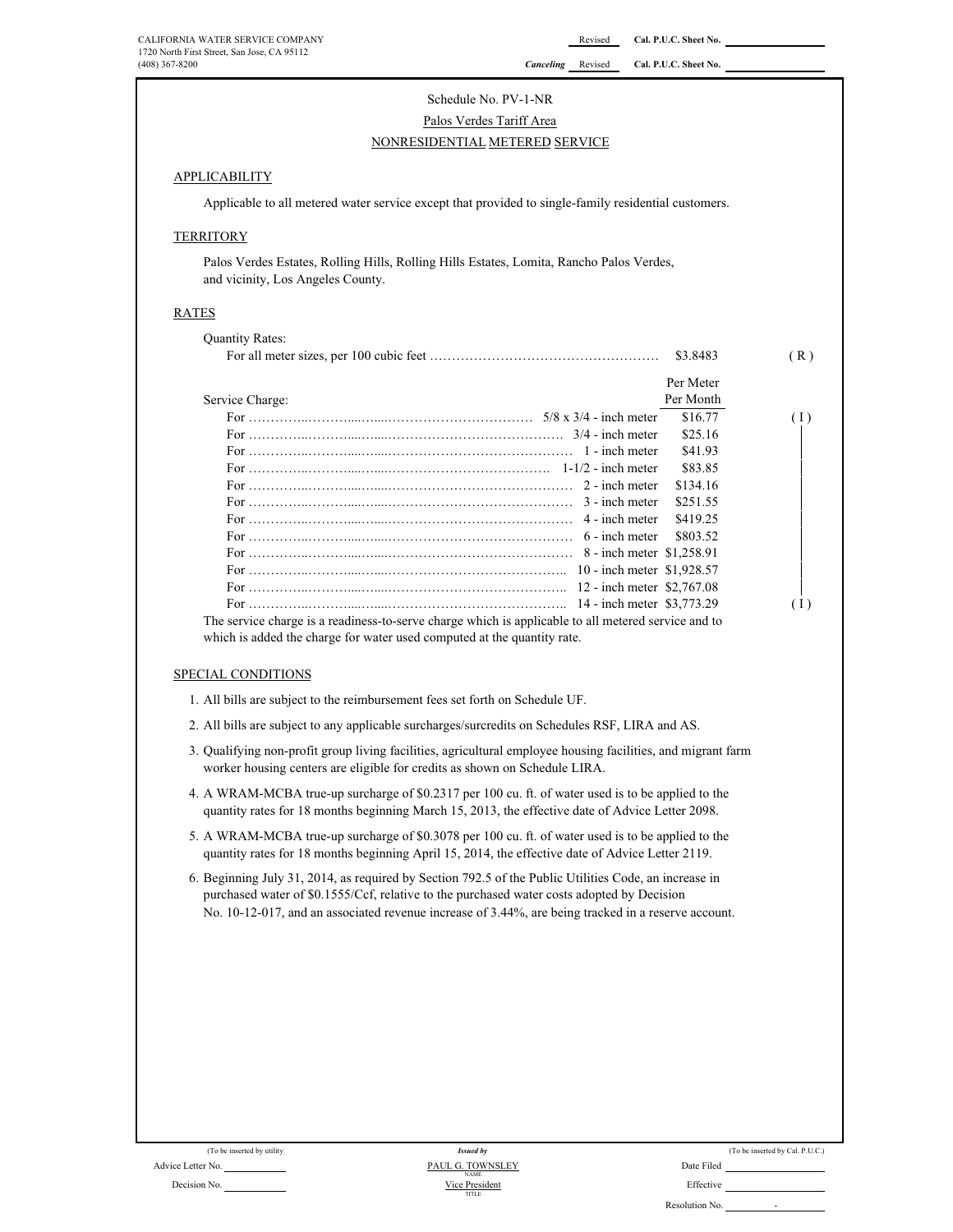Per

### Schedule No. PV-4

### Palos Verdes Tariff Area

### SERVICE TO PRIVATELY OWNED FIRE PROTECTION SYSTEMS

### APPLICABILITY

Applicable to all water service furnished for privately owned fire protection systems.

# **TERRITORY**

Palos Verdes Estates, Rolling Hills, Rolling Hills Estates. Lomita, Rancho Palos Verdes and vicinity, Los Angeles County.

| ES |                                   |  |
|----|-----------------------------------|--|
|    | $1-1/2$ - inch connection \$14.65 |  |
|    | 2 - inch connection \$19.53       |  |
|    | $3$ - inch connection $$29.30$    |  |
|    | 4 - inch connection \$39.07       |  |
|    | $6$ - inch connection $$58.60$    |  |
|    | 8 - inch connection \$78.13       |  |
|    | $10$ - inch connection $$97.67$   |  |

### SPECIAL CONDITIONS

- 1. The facilities for service to a privately owned fire protection system will be installed by the Utility at the cost of the applicant. Such cost shall not be subject to refund.
- 2. If a distribution main of adequate size to serve a private fire protection system in addition to all other normal service does not exist in the street or alley adjacent to the premises to be served, then a service main from the nearest existing main of adequate capacity will be installed by the Utility at the cost of the applicant. Such cost shall not be subject to refund.
- 3. Service hereunder is for private fire protection systems to which no connections for other than fire protection purposes are allowed and which are regularly inspected by the underwriters having jurisdiction, are installed according to specifications of the Utility, and are maintained to the satisfaction of the Utility. The Utility may require the installation of a detector check valve with meter for protection against theft, leakage, or waste of water.
- 4. For water delivered for other than service to privately owned fire protection systems, charges will be made therefor under one of the following schedules: PV-1-R or PV-1-NR.
- 5. The Utility will supply only such water at such pressure as may be available from time to time as a result of normal operation of Utility's system.
- 6. All bills are subject to the reimbursement fees set forth on Schedule UF.

 $(D)$ 

 $(D)$ 

| (To be inserted by utility) |  |
|-----------------------------|--|
|-----------------------------|--|

Advice Letter No. Date Filed Contact Advice Letter No. Date Filed Decision No. **Effective Effective Effective Effective Effective Effective Effective** *Issued by* Vice Preside NAME TITLE

(To be inserted by Cal. P.U.C.)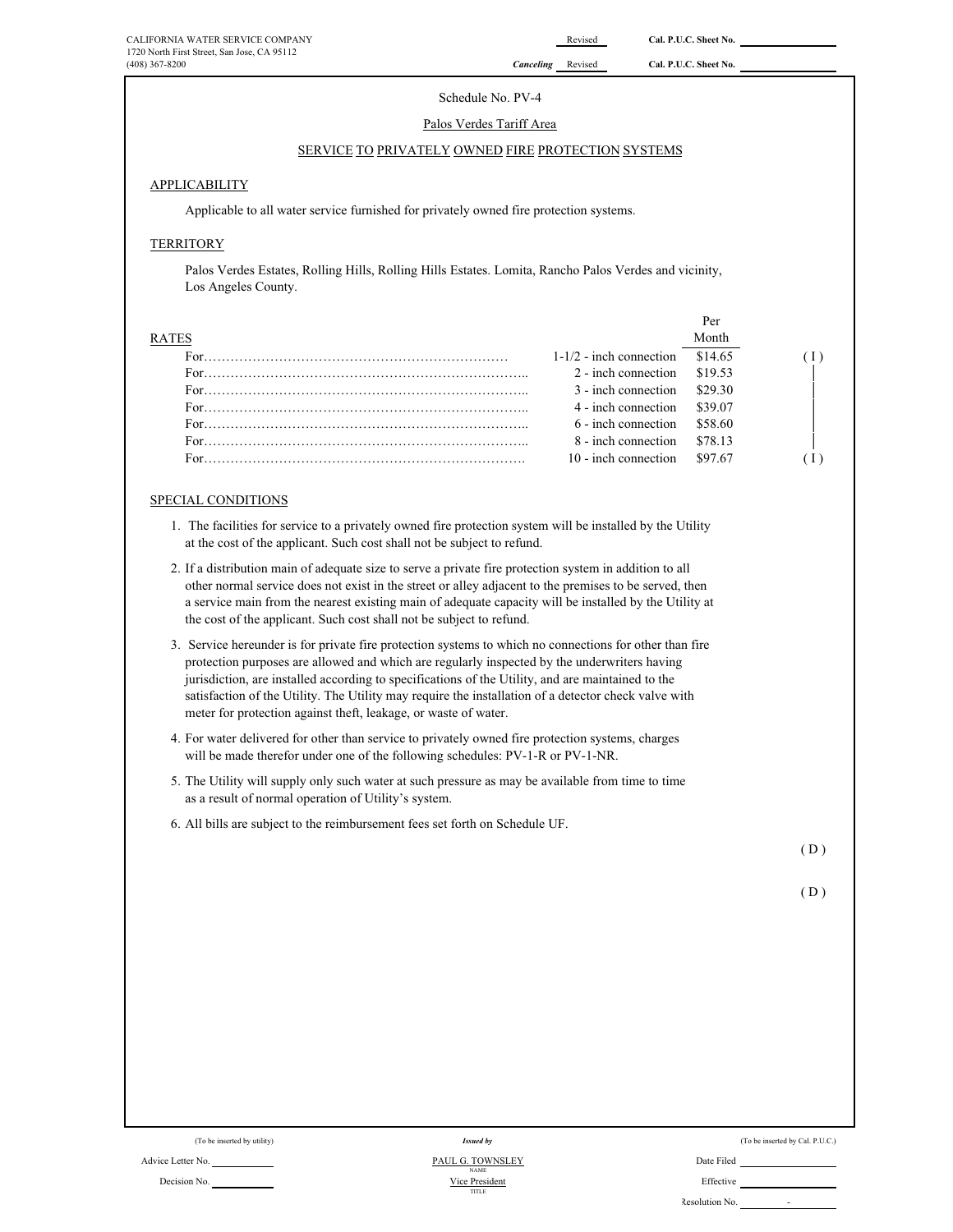# Palos VerdesTariff Area

# SERVICE TO PRIVATE FIRE HYDRANTS ON PRIVATE PROPERTY

### **APPLICABILITY**

Applicable to all water service furnished to privately-owned fire hydrants located on private property that are connected to company-owned mains.

### **TERRITORY**

Palos Verdes Estates, Rolling Hills, Rolling Hills Estates. Lomita, Rancho Palos Verdes and vicinity, Los Angeles County.

| <b>RATES</b> | Per Month* |                  |
|--------------|------------|------------------|
|              | \$9.78     | $\left(1\right)$ |
|              | \$13.55    | (1)              |
|              |            |                  |

### SPECIAL CONDITIONS

- 1. The fire hydrant service will be installed by the utility or by a construction agency acceptable to it at the cost of the applicant. The cost will not be subject to refund.
- 2. The relocation, replacement, or enlargement of any hydrant shall be at the expense of the party making such request.
- 3. The cost of maintenance and repair of hydrants will be borne by the utility.
- 4. The utility or its authorized agents shall have at all reasonable times the right of ingress to and egress from the customer's premises for any purpose connected with private fire hydrants.
- 5. The customer shall indemnify the utility and save it harmless against any and all claims arising out of service under this schedule and shall further agree to make no claims against the utility for any loss or damage resulting from service hereunder.
- 6. The fire hydrant shall be used for fire fighting purposes and fire drills only. Any unauthorized use will be charged at the regular established rates for general metered service and may be grounds for the utility to discontinue the fire hydrant service without liability to the utility.
- 7. The utility will supply to the hydrant only such water at such pressures as may be available from time to time in the operation of Utility's system.
- 8. Service under this schedule is limited to those services being furnished as of January 1, 1986.

 $(D)$ 

 $(D)$ 

|                             | *All rates are subject to the reimbursement fee set forth on Schedule No. UF. |                                 |
|-----------------------------|-------------------------------------------------------------------------------|---------------------------------|
| (To be inserted by utility) | <b>Issued by</b>                                                              | (To be inserted by Cal. P.U.C.) |
| Advice Letter No.           | PAUL G. TOWNSLEY<br><b>NAME</b>                                               | Date Filed                      |
| Decision No.                | Vice President<br>TITLE                                                       | Effective                       |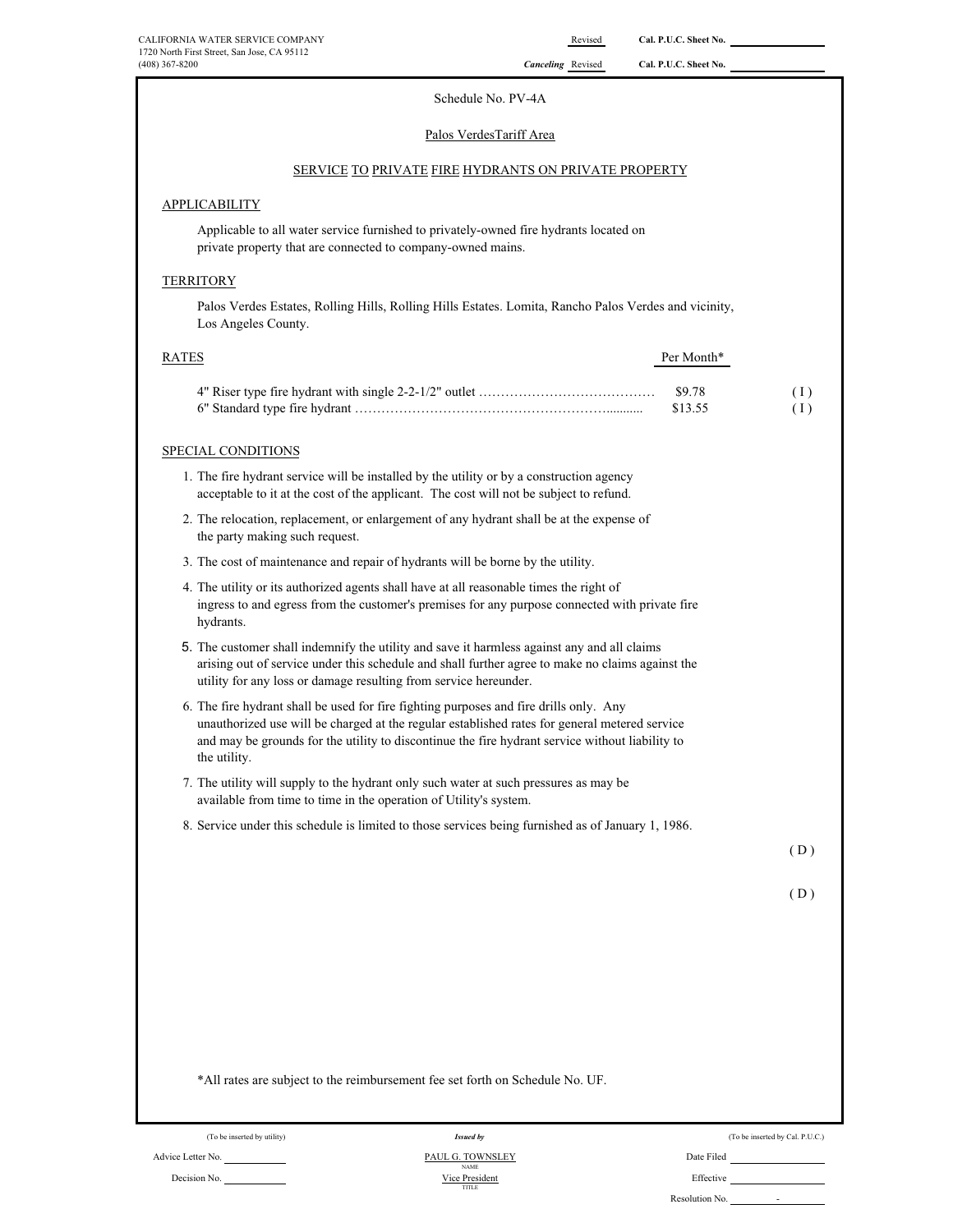# (408) 367-8200 *Canceling* Revised **Cal. P.U.C. Sheet No. APPLICABILITY** Applicable to all metered reclaimed water service **TERRITORY** Palos Verdes Estates, Rolling Hills, Rolling Hills Estates. Lomita, Rancho Palos Verdes and vicinity, Los Angeles County. RATES Quantity Rates: Per 100 Cu. ft. …..…..………......………...…………………………………………… \$2.9007 \* Service Change: Per Meter Per Month For……………………...…….…..………………...…..5/8 x 3/4 - inch meter \$22.37 ( I ) For………………………..….……….…………………..…..3/4 - inch meter \$33.55 <sup>|</sup> For……………………..……………..…………………....…...1 - inch meter \$55.92 <sup>|</sup> For...…………………….…….…….…...……...…....…….1-1/2 - inch meter \$111.84 <sup>|</sup> For……………………..……………..…....…...………....……2 - inch meter \$178.94 <sup>|</sup> For……………………..……………..……...…………....……3 - inch meter \$335.51 <sup>|</sup> For……………………..……………..……...…………....……4 - inch meter \$559.18 <sup>|</sup> For……………………..……………..……...…………....……6 - inch meter \$1,071.37 <sup>|</sup> For……………………..……………..…………………...……8 - inch meter \$1,678.53 <sup>|</sup> For……………………..……………..…….…………....……10 - inch meter \$2,572.22 <sup>|</sup> For……………………..……………..…….…………....……12 - inch meter \$3,690.58 <sup>|</sup> For……………………..……………..…….…………....……14 - inch meter \$5,032.61 ( I ) SPECIAL CONDITIONS 1. Recycled water will be supplied only as available from West Basin Municipal Water District. 2. As a condition of service under this schedule, all customers are required to comply with the Company's Rule 16, **Section D**, Reclaimed Water Service. 3. All bills are subject to the reimbursement fees set forth on Schedule UF. 4. All bills are subject to any applicable surcharges/surcredits on Schedules RSF, LIRA and AS. 5. A WRAM-MCBA true-up surcharge of \$0.2317 per 100 cu. ft. of water used is to be applied to the quantity rates for 18 months beginning March 15, 2013, the effective date of Advice Letter 2098. 6. A WRAM-MCBA true-up surcharge of \$0.3078 per 100 cu. ft. of water used is to be applied to the quantity rates for 18 months beginning April 15, 2014, the effective date of Advice Letter 2119. 7. Beginning July 31, 2014, as required by Section 792.5 of the Public Utilities Code, an increase in purchased water of \$0.1555/Ccf, relative to the purchased water costs adopted by Decision No. 10-12-017, and an associated revenue increase of 3.44%, are being tracked in a reserve account. \*Reclaimed water customers that have signed a contract with the West Basin Municipal Water District (West Basin) for repayment of the conversion costs from potable to reclaimed water service will be charged the potable quantity rates while the contract is in effect. The Company will pay West Basin a percentage of the quantity rate revenues collected from reclaimed water customers billed at potable water rates. The percentage refunded represents the difference between the current West Basin wholesale potable water rate and the wholesale reclaimed water rate. (To be inserted by Cal. P.U.C.) (To be inserted by Cal. P.U.C.) Schedule No. PV-6 Palos Verdes Tariff Area RECLAIMED METERED SERVICE The service charge is a readiness-to-serve charge which is applicable to all metered service and to which is added the charge for water used computed at the quantity rate. *Issued by*

Advice Letter No. Date Filed Contact Advice Letter No. Date Filed Decision No. **Effective Effective Effective Effective Effective Effective Effective** TITLE NAME Vice President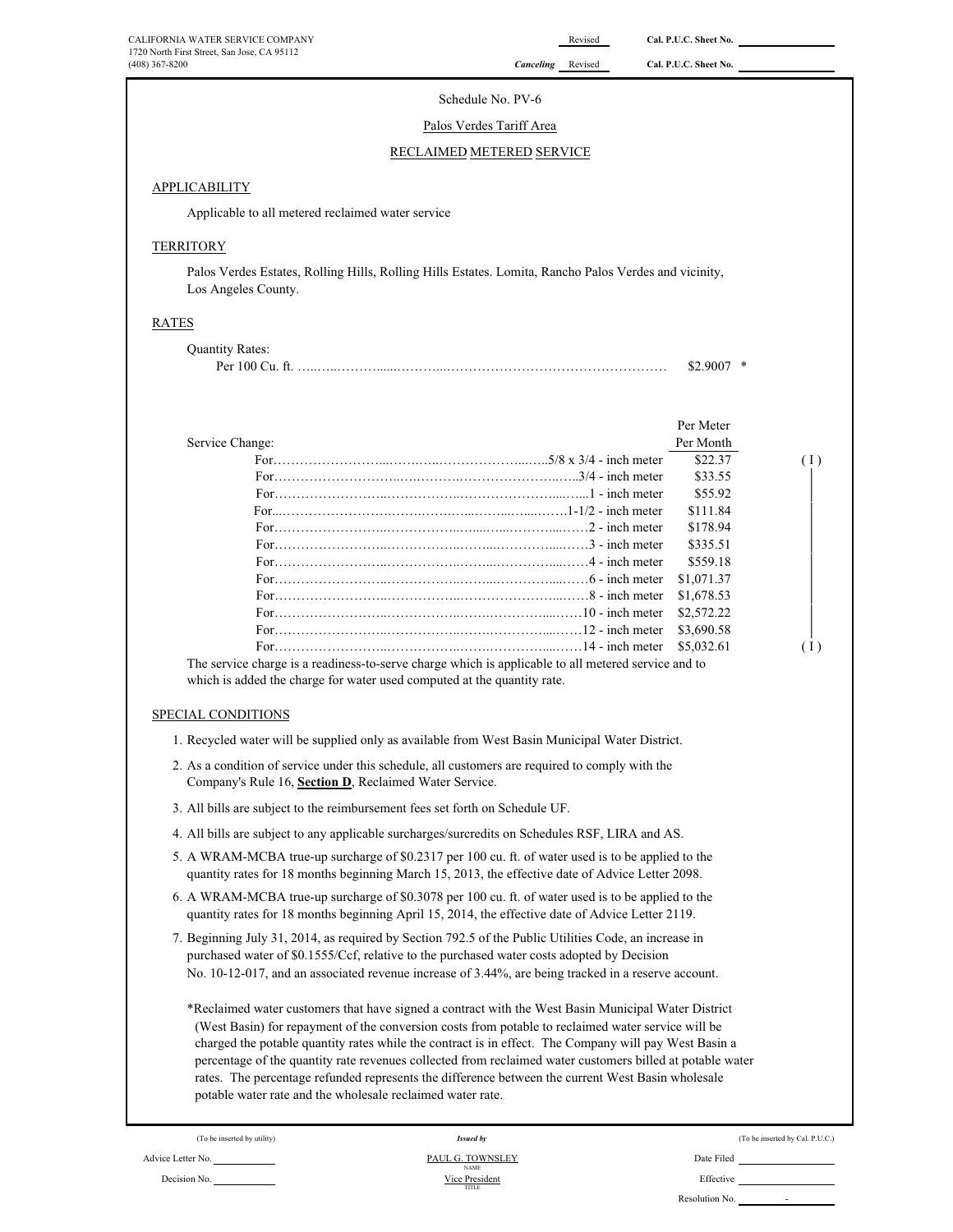| CALIFORNIA WATER SERVICE COMPANY<br>1720 North First Street, San Jose, CA 95112 |                                                                                                                                                                                                                                                                                                                                                                                                                                                                                                                                                                                                                                                                                                                                                                                                                                                                                                                        | Revised                | Cal. P.U.C. Sheet No.           |                                                                                                                                                                                                                                      |
|---------------------------------------------------------------------------------|------------------------------------------------------------------------------------------------------------------------------------------------------------------------------------------------------------------------------------------------------------------------------------------------------------------------------------------------------------------------------------------------------------------------------------------------------------------------------------------------------------------------------------------------------------------------------------------------------------------------------------------------------------------------------------------------------------------------------------------------------------------------------------------------------------------------------------------------------------------------------------------------------------------------|------------------------|---------------------------------|--------------------------------------------------------------------------------------------------------------------------------------------------------------------------------------------------------------------------------------|
| $(408)$ 367-8200                                                                | <b>Canceling</b> Revised                                                                                                                                                                                                                                                                                                                                                                                                                                                                                                                                                                                                                                                                                                                                                                                                                                                                                               |                        | Cal. P.U.C. Sheet No.           |                                                                                                                                                                                                                                      |
|                                                                                 | Schedule No. RV-CS-1                                                                                                                                                                                                                                                                                                                                                                                                                                                                                                                                                                                                                                                                                                                                                                                                                                                                                                   |                        |                                 |                                                                                                                                                                                                                                      |
|                                                                                 | Redwood Valley Tariff Area<br>(Coast Springs Division)<br><b>GENERAL METERED SERVICE</b><br>(Page 1 of 2)                                                                                                                                                                                                                                                                                                                                                                                                                                                                                                                                                                                                                                                                                                                                                                                                              |                        |                                 |                                                                                                                                                                                                                                      |
| <b>APPLICABILITY</b>                                                            |                                                                                                                                                                                                                                                                                                                                                                                                                                                                                                                                                                                                                                                                                                                                                                                                                                                                                                                        |                        |                                 |                                                                                                                                                                                                                                      |
|                                                                                 | Applicable to all water service where furnished on an annual basis.                                                                                                                                                                                                                                                                                                                                                                                                                                                                                                                                                                                                                                                                                                                                                                                                                                                    |                        |                                 |                                                                                                                                                                                                                                      |
| <b>TERRITORY</b>                                                                |                                                                                                                                                                                                                                                                                                                                                                                                                                                                                                                                                                                                                                                                                                                                                                                                                                                                                                                        |                        |                                 |                                                                                                                                                                                                                                      |
|                                                                                 | Dillon Beach and vicinity, located approximately 4 miles west of Tomales, Marin County.                                                                                                                                                                                                                                                                                                                                                                                                                                                                                                                                                                                                                                                                                                                                                                                                                                |                        |                                 |                                                                                                                                                                                                                                      |
| <b>RATES</b>                                                                    |                                                                                                                                                                                                                                                                                                                                                                                                                                                                                                                                                                                                                                                                                                                                                                                                                                                                                                                        |                        |                                 |                                                                                                                                                                                                                                      |
| <b>Quantity Rates:</b>                                                          |                                                                                                                                                                                                                                                                                                                                                                                                                                                                                                                                                                                                                                                                                                                                                                                                                                                                                                                        | \$38.5729              | (1)                             |                                                                                                                                                                                                                                      |
|                                                                                 |                                                                                                                                                                                                                                                                                                                                                                                                                                                                                                                                                                                                                                                                                                                                                                                                                                                                                                                        |                        |                                 | <b>SRF</b><br>Surcharge                                                                                                                                                                                                              |
| Service Charge:                                                                 |                                                                                                                                                                                                                                                                                                                                                                                                                                                                                                                                                                                                                                                                                                                                                                                                                                                                                                                        | Per Meter Per<br>Month |                                 | Per Meter<br>Per Month                                                                                                                                                                                                               |
|                                                                                 | $5/8 \times 3/4$ - inch meter                                                                                                                                                                                                                                                                                                                                                                                                                                                                                                                                                                                                                                                                                                                                                                                                                                                                                          | \$66.73                | (1)                             | \$10.77                                                                                                                                                                                                                              |
|                                                                                 | $3/4$ - inch meter                                                                                                                                                                                                                                                                                                                                                                                                                                                                                                                                                                                                                                                                                                                                                                                                                                                                                                     | \$100.09               | (1)                             | \$16.16                                                                                                                                                                                                                              |
|                                                                                 | Fire Service 1 - inch meter<br>1 - inch meter                                                                                                                                                                                                                                                                                                                                                                                                                                                                                                                                                                                                                                                                                                                                                                                                                                                                          | \$68.06<br>\$166.81    | (N)                             | \$10.77<br>(N)<br>\$26.94                                                                                                                                                                                                            |
|                                                                                 | $1-1/2$ - inch meter                                                                                                                                                                                                                                                                                                                                                                                                                                                                                                                                                                                                                                                                                                                                                                                                                                                                                                   | \$333.63               | (1)                             | \$53.87                                                                                                                                                                                                                              |
|                                                                                 | 2 - inch meter                                                                                                                                                                                                                                                                                                                                                                                                                                                                                                                                                                                                                                                                                                                                                                                                                                                                                                         | \$533.80               |                                 | \$86.19                                                                                                                                                                                                                              |
|                                                                                 | 3 - inch meter                                                                                                                                                                                                                                                                                                                                                                                                                                                                                                                                                                                                                                                                                                                                                                                                                                                                                                         | \$1,000.88             |                                 | \$161.61                                                                                                                                                                                                                             |
|                                                                                 | 4 - inch meter                                                                                                                                                                                                                                                                                                                                                                                                                                                                                                                                                                                                                                                                                                                                                                                                                                                                                                         | \$1,668.14             | (1)                             | \$269.36                                                                                                                                                                                                                             |
|                                                                                 | The service charge is a readiness-to-serve charge which is applicable to all metered service and to which is<br>added the charge for water used computed at the quantity rate.                                                                                                                                                                                                                                                                                                                                                                                                                                                                                                                                                                                                                                                                                                                                         |                        |                                 |                                                                                                                                                                                                                                      |
|                                                                                 | 1. The established billing cycle is every other month (bi-monthly).<br>2. Applicants requesting water service that would cause the Coast Springs water system to exceed 250 service<br>connections, or such higher number of connections as DHS may subsequently allow under Coast Springs<br>water system's domestic water supply permit, will be placed on a waiting list. Once additional service<br>connections become available, applicants on the waiting list will be notified in the order they were<br>received. Any previously accepted application for water service in the Coast Springs water system will be<br>revoked if proof of a valid building permit is not provided within 18 months of acceptance of the application<br>for water service or March 17, 2003, whichever is later. Applicants who have had their approval revoked in<br>this manner will be placed at the end of the waiting list. |                        |                                 |                                                                                                                                                                                                                                      |
|                                                                                 |                                                                                                                                                                                                                                                                                                                                                                                                                                                                                                                                                                                                                                                                                                                                                                                                                                                                                                                        |                        |                                 | (D)                                                                                                                                                                                                                                  |
|                                                                                 | 3. All bills are subject to the reimbursement fees set forth on Schedule UF.                                                                                                                                                                                                                                                                                                                                                                                                                                                                                                                                                                                                                                                                                                                                                                                                                                           |                        |                                 |                                                                                                                                                                                                                                      |
| dropped from the approved service connections list.                             | 4. Two residential water connections are reserved for the property formerly owned by Cynthia Christopher<br>and Geronima Belen and subsequently sold to the Saint Anthony's Monastery. Those two reserved<br>connections are exempt from the requirement to provide a building permit within 18 months or be                                                                                                                                                                                                                                                                                                                                                                                                                                                                                                                                                                                                           |                        |                                 |                                                                                                                                                                                                                                      |
|                                                                                 |                                                                                                                                                                                                                                                                                                                                                                                                                                                                                                                                                                                                                                                                                                                                                                                                                                                                                                                        |                        |                                 |                                                                                                                                                                                                                                      |
|                                                                                 |                                                                                                                                                                                                                                                                                                                                                                                                                                                                                                                                                                                                                                                                                                                                                                                                                                                                                                                        |                        |                                 |                                                                                                                                                                                                                                      |
|                                                                                 |                                                                                                                                                                                                                                                                                                                                                                                                                                                                                                                                                                                                                                                                                                                                                                                                                                                                                                                        |                        |                                 |                                                                                                                                                                                                                                      |
|                                                                                 |                                                                                                                                                                                                                                                                                                                                                                                                                                                                                                                                                                                                                                                                                                                                                                                                                                                                                                                        |                        |                                 |                                                                                                                                                                                                                                      |
|                                                                                 |                                                                                                                                                                                                                                                                                                                                                                                                                                                                                                                                                                                                                                                                                                                                                                                                                                                                                                                        |                        |                                 |                                                                                                                                                                                                                                      |
|                                                                                 |                                                                                                                                                                                                                                                                                                                                                                                                                                                                                                                                                                                                                                                                                                                                                                                                                                                                                                                        |                        |                                 |                                                                                                                                                                                                                                      |
|                                                                                 |                                                                                                                                                                                                                                                                                                                                                                                                                                                                                                                                                                                                                                                                                                                                                                                                                                                                                                                        |                        |                                 |                                                                                                                                                                                                                                      |
|                                                                                 |                                                                                                                                                                                                                                                                                                                                                                                                                                                                                                                                                                                                                                                                                                                                                                                                                                                                                                                        |                        |                                 |                                                                                                                                                                                                                                      |
| SPECIAL CONDITIONS<br>(To be inserted by utility)                               | <b>Issued by</b>                                                                                                                                                                                                                                                                                                                                                                                                                                                                                                                                                                                                                                                                                                                                                                                                                                                                                                       |                        | (To be inserted by Cal. P.U.C.) |                                                                                                                                                                                                                                      |
| Advice Letter No.                                                               | PAUL G. TOWNSLEY<br><b>NAME</b>                                                                                                                                                                                                                                                                                                                                                                                                                                                                                                                                                                                                                                                                                                                                                                                                                                                                                        |                        |                                 | Date Filed <b>National Contract of Contract Contract Contract Contract Contract Contract Contract Contract Contract Contract Contract Contract Contract Contract Contract Contract Contract Contract Contract Contract Contract </b> |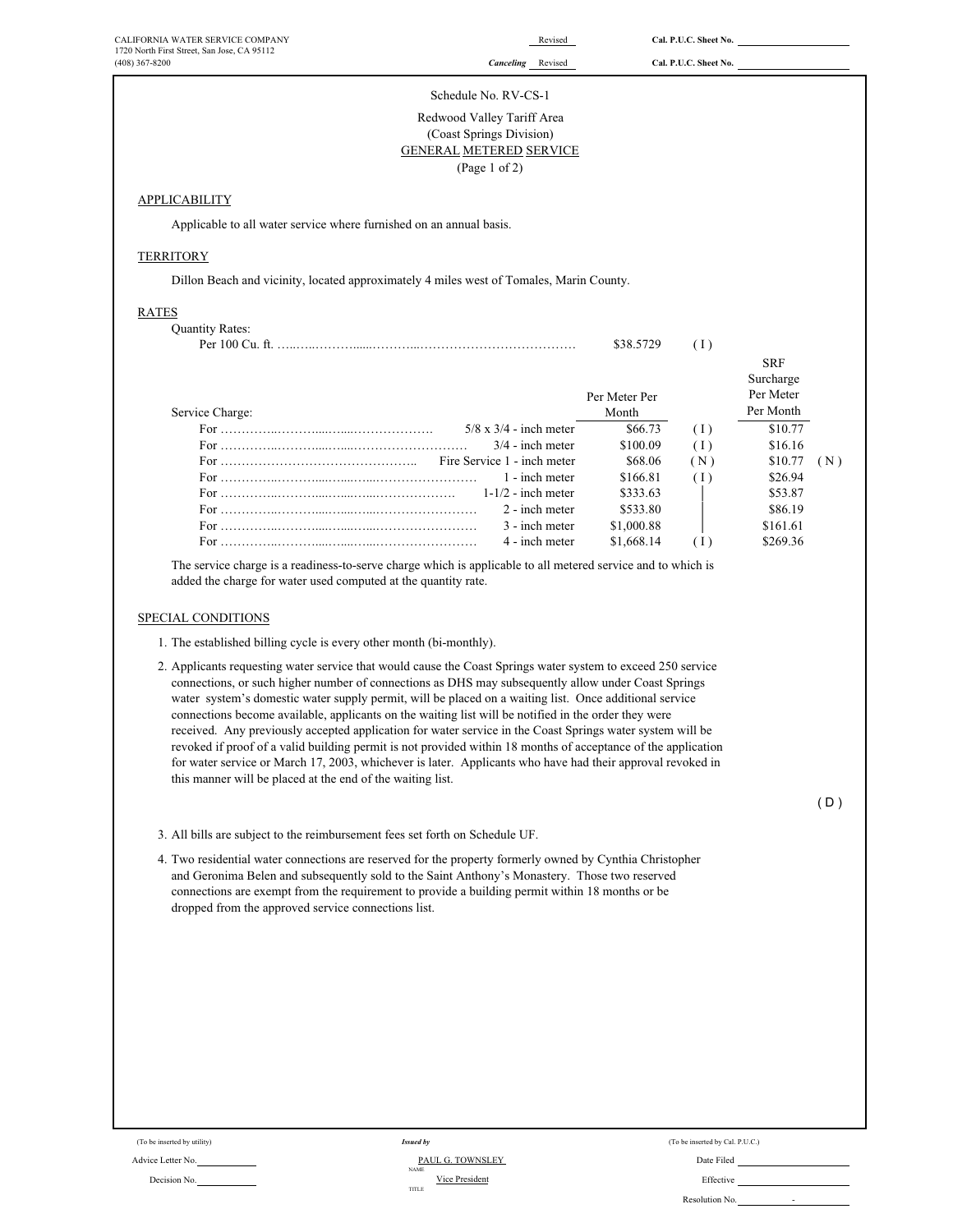### Schedule No. RV-CS-1

# Redwood Valley Tariff Area GENERAL METERED SERVICE (Coast Springs Division) (Page 2 of 2)

### SPECIAL CONDITIONS (Continued)

5. Qualifying low-income individually metered and flat rate residential customers, non-profit group living facilities, agricultural employee housing facilities, and migrant farm worker housing centers are eligible for credits as shown on Schedule LIRA.

6. All bills are subject to any applicable surcharges/surcredits on Schedules RSF, LIRA and AS.

7. The SRF (State Revolving Fund) surcharge is in addition to the water bill. This surcharge shall be identified on each bill. The surcharge is specifically for the repayment of the California SDWBA loan authorized by Decision No. 06-04-031.

( D )

( D )

- 8. A WRAM-MCBA true-up surcharge of \$5.0332 per 100 cu. ft. of water used is to be applied to the quantity rates for 18 months beginning March 15, 2013, the effective date of Advice Letter 2098.
- 9. A WRAM-MCBA true-up surcharge of \$3.8937 per 100 cu. ft. of water used is to be applied to the quantity rates for 21 months beginning April 15, 2014, the effective date of Advice Letter 2120.

Advice Letter No. 2006 Contract the Contract of Table Townsler Contract Contract of Date Filed Contract Only and PAUL G TOWNSLEY

Decision No. Nice President No. 2006 Nice President No. 2006 Nice President No. 2006 Nice President No. 2006 Nice President No. 2006 Nice President No. 2006 Nice President No. 2006 Nice President No. 2006 Nice President No NAME Vice President TITLE *Issued by*

(To be inserted by utility) (To be inserted by Cal. P.U.C.) Issued by (To be inserted by Cal. P.U.C.)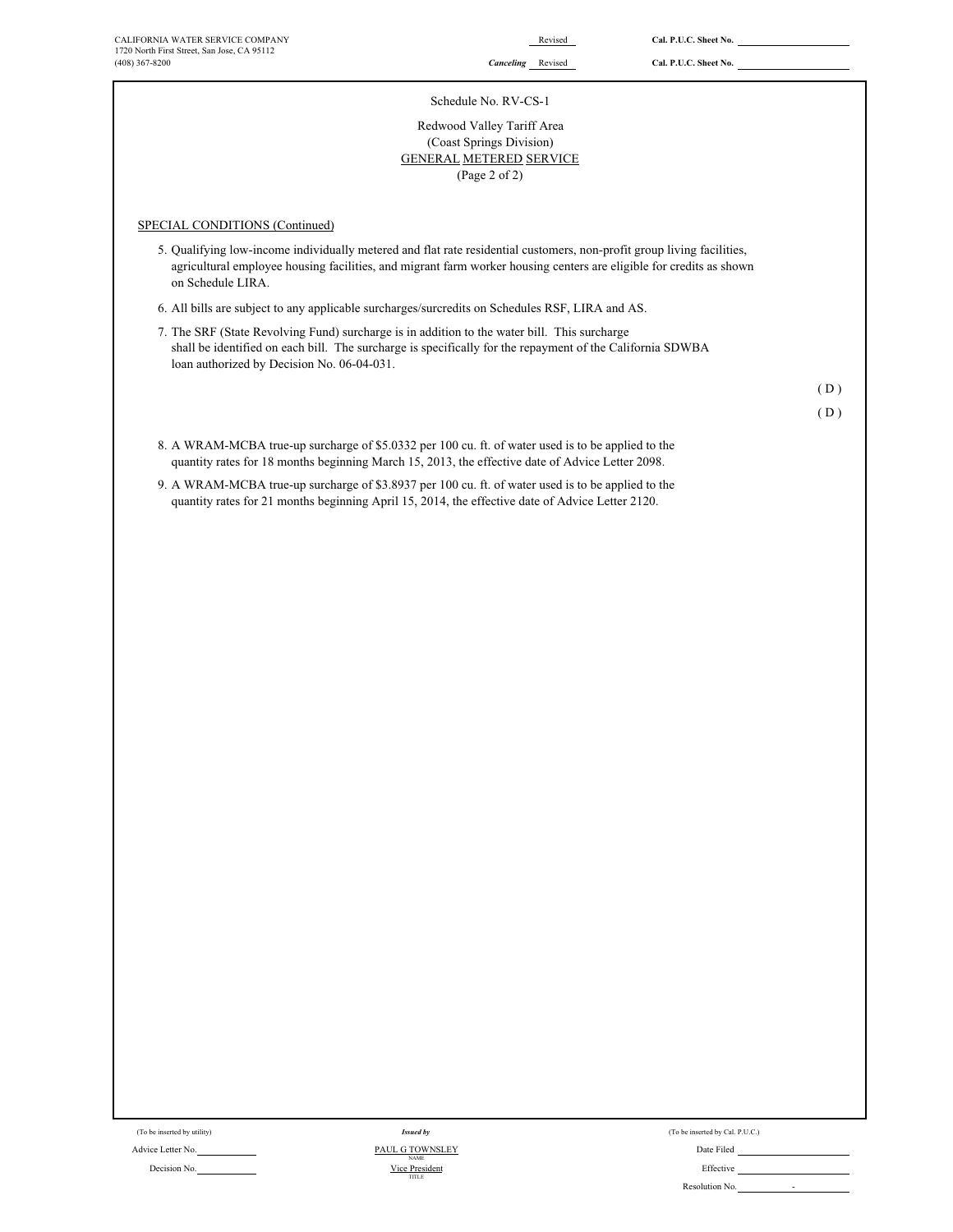| Revised<br>Cal. P.U.C. Sheet No.<br>Canceling<br>Schedule No. RV-LC-1<br>Redwood Valley Tariff Area<br>(Lucerne Division)<br>GENERAL METERED SERVICE<br>(Page 1 of 2)<br>APPLICABILITY<br>Applicable to all metered water service.<br><b>TERRITORY</b><br>The community of Lucerne in Lake County.<br><b>RATES</b><br><b>Quantity Rates:</b><br>$$14.6525$ (I)<br>Per Meter Per<br>Per Meter Bi-<br>Monthly<br>Service Charge:<br>Month<br>$$50.26$ (I)<br>\$100.52<br>\$75.39<br>(1)<br>\$150.78<br>$3/4$ - inch meter<br>Fire Service 1 - inch meter<br>\$51.27(N)<br>\$100.52<br>(N)<br>$$125.65$ (I)<br>1 - inch meter<br>\$251.30<br>(1)<br>\$251.30<br>\$502.61<br>2 - inch meter<br>\$402.09<br>\$804.18<br>3 - inch meter<br>\$753.91<br>\$1,507.83<br>4 - inch meter<br>\$1,256.52<br>\$2,513.05<br>6 - inch meter<br>\$2,513.05<br>(1)<br>\$5,026.10<br>The service charge is a readiness-to-serve charge which is applicable to all metered service and to which is added the charge for water<br>used computed at the quantity rate.<br>SURCHARGES FOR REPAYMENT OF LOANS<br><b>SDWSRF</b><br>Surcharge Per<br>Meter Per<br>Month (Special<br>Condition #7)<br>\$16.52<br>$3/4$ - inch meter<br>24.79<br>1 - inch meter<br>41.31<br>82.62<br>132.19<br>2 - inch meter<br>247.85<br>For<br>3 - inch meter<br>413.09<br>4 - inch meter<br>6 - inch meter<br>826.18<br><b>SERVICE FEE FOR NEW SERVICE</b><br><b>SDWSRF</b><br>Surcharge<br>Maximum<br>Amount (Special<br>Condition #2)<br>\$2,000.00<br>$3/4$ - inch meter<br>2,000.00<br>1 - inch meter<br>2,000.00<br>2,000.00<br>2 - inch meter<br>2,000.00<br>3 - inch meter<br>2,000.00<br>4 - inch meter<br>2,000.00<br>6 - inch meter<br>2,000.00<br>2,000.00<br>(To be inserted by utility)<br><b>Issued by</b><br>(To be inserted by Cal. P.U.C.)<br>PAUL G. TOWNSLEY<br>Date Filed<br>Vice President<br>Decision No.<br>Effective<br>TITLE<br>Resolution No. | CALIFORNIA WATER SERVICE COMPANY<br>1720 North First Street, San Jose, CA 95112 | Revised | Cal. P.U.C. Sheet No. |                             |
|---------------------------------------------------------------------------------------------------------------------------------------------------------------------------------------------------------------------------------------------------------------------------------------------------------------------------------------------------------------------------------------------------------------------------------------------------------------------------------------------------------------------------------------------------------------------------------------------------------------------------------------------------------------------------------------------------------------------------------------------------------------------------------------------------------------------------------------------------------------------------------------------------------------------------------------------------------------------------------------------------------------------------------------------------------------------------------------------------------------------------------------------------------------------------------------------------------------------------------------------------------------------------------------------------------------------------------------------------------------------------------------------------------------------------------------------------------------------------------------------------------------------------------------------------------------------------------------------------------------------------------------------------------------------------------------------------------------------------------------------------------------------------------------------------------------------------------------------------------------------------------------------------------------------------------|---------------------------------------------------------------------------------|---------|-----------------------|-----------------------------|
|                                                                                                                                                                                                                                                                                                                                                                                                                                                                                                                                                                                                                                                                                                                                                                                                                                                                                                                                                                                                                                                                                                                                                                                                                                                                                                                                                                                                                                                                                                                                                                                                                                                                                                                                                                                                                                                                                                                                 | $(408)$ 367-8200                                                                |         |                       |                             |
|                                                                                                                                                                                                                                                                                                                                                                                                                                                                                                                                                                                                                                                                                                                                                                                                                                                                                                                                                                                                                                                                                                                                                                                                                                                                                                                                                                                                                                                                                                                                                                                                                                                                                                                                                                                                                                                                                                                                 |                                                                                 |         |                       |                             |
|                                                                                                                                                                                                                                                                                                                                                                                                                                                                                                                                                                                                                                                                                                                                                                                                                                                                                                                                                                                                                                                                                                                                                                                                                                                                                                                                                                                                                                                                                                                                                                                                                                                                                                                                                                                                                                                                                                                                 |                                                                                 |         |                       |                             |
|                                                                                                                                                                                                                                                                                                                                                                                                                                                                                                                                                                                                                                                                                                                                                                                                                                                                                                                                                                                                                                                                                                                                                                                                                                                                                                                                                                                                                                                                                                                                                                                                                                                                                                                                                                                                                                                                                                                                 |                                                                                 |         |                       |                             |
|                                                                                                                                                                                                                                                                                                                                                                                                                                                                                                                                                                                                                                                                                                                                                                                                                                                                                                                                                                                                                                                                                                                                                                                                                                                                                                                                                                                                                                                                                                                                                                                                                                                                                                                                                                                                                                                                                                                                 |                                                                                 |         |                       |                             |
|                                                                                                                                                                                                                                                                                                                                                                                                                                                                                                                                                                                                                                                                                                                                                                                                                                                                                                                                                                                                                                                                                                                                                                                                                                                                                                                                                                                                                                                                                                                                                                                                                                                                                                                                                                                                                                                                                                                                 |                                                                                 |         |                       |                             |
|                                                                                                                                                                                                                                                                                                                                                                                                                                                                                                                                                                                                                                                                                                                                                                                                                                                                                                                                                                                                                                                                                                                                                                                                                                                                                                                                                                                                                                                                                                                                                                                                                                                                                                                                                                                                                                                                                                                                 |                                                                                 |         |                       |                             |
|                                                                                                                                                                                                                                                                                                                                                                                                                                                                                                                                                                                                                                                                                                                                                                                                                                                                                                                                                                                                                                                                                                                                                                                                                                                                                                                                                                                                                                                                                                                                                                                                                                                                                                                                                                                                                                                                                                                                 |                                                                                 |         |                       |                             |
|                                                                                                                                                                                                                                                                                                                                                                                                                                                                                                                                                                                                                                                                                                                                                                                                                                                                                                                                                                                                                                                                                                                                                                                                                                                                                                                                                                                                                                                                                                                                                                                                                                                                                                                                                                                                                                                                                                                                 |                                                                                 |         |                       |                             |
|                                                                                                                                                                                                                                                                                                                                                                                                                                                                                                                                                                                                                                                                                                                                                                                                                                                                                                                                                                                                                                                                                                                                                                                                                                                                                                                                                                                                                                                                                                                                                                                                                                                                                                                                                                                                                                                                                                                                 |                                                                                 |         |                       |                             |
|                                                                                                                                                                                                                                                                                                                                                                                                                                                                                                                                                                                                                                                                                                                                                                                                                                                                                                                                                                                                                                                                                                                                                                                                                                                                                                                                                                                                                                                                                                                                                                                                                                                                                                                                                                                                                                                                                                                                 |                                                                                 |         |                       |                             |
|                                                                                                                                                                                                                                                                                                                                                                                                                                                                                                                                                                                                                                                                                                                                                                                                                                                                                                                                                                                                                                                                                                                                                                                                                                                                                                                                                                                                                                                                                                                                                                                                                                                                                                                                                                                                                                                                                                                                 |                                                                                 |         |                       |                             |
|                                                                                                                                                                                                                                                                                                                                                                                                                                                                                                                                                                                                                                                                                                                                                                                                                                                                                                                                                                                                                                                                                                                                                                                                                                                                                                                                                                                                                                                                                                                                                                                                                                                                                                                                                                                                                                                                                                                                 |                                                                                 |         |                       |                             |
|                                                                                                                                                                                                                                                                                                                                                                                                                                                                                                                                                                                                                                                                                                                                                                                                                                                                                                                                                                                                                                                                                                                                                                                                                                                                                                                                                                                                                                                                                                                                                                                                                                                                                                                                                                                                                                                                                                                                 |                                                                                 |         |                       |                             |
|                                                                                                                                                                                                                                                                                                                                                                                                                                                                                                                                                                                                                                                                                                                                                                                                                                                                                                                                                                                                                                                                                                                                                                                                                                                                                                                                                                                                                                                                                                                                                                                                                                                                                                                                                                                                                                                                                                                                 |                                                                                 |         |                       | (1)                         |
|                                                                                                                                                                                                                                                                                                                                                                                                                                                                                                                                                                                                                                                                                                                                                                                                                                                                                                                                                                                                                                                                                                                                                                                                                                                                                                                                                                                                                                                                                                                                                                                                                                                                                                                                                                                                                                                                                                                                 |                                                                                 |         |                       | (1)                         |
|                                                                                                                                                                                                                                                                                                                                                                                                                                                                                                                                                                                                                                                                                                                                                                                                                                                                                                                                                                                                                                                                                                                                                                                                                                                                                                                                                                                                                                                                                                                                                                                                                                                                                                                                                                                                                                                                                                                                 |                                                                                 |         |                       |                             |
|                                                                                                                                                                                                                                                                                                                                                                                                                                                                                                                                                                                                                                                                                                                                                                                                                                                                                                                                                                                                                                                                                                                                                                                                                                                                                                                                                                                                                                                                                                                                                                                                                                                                                                                                                                                                                                                                                                                                 |                                                                                 |         |                       |                             |
|                                                                                                                                                                                                                                                                                                                                                                                                                                                                                                                                                                                                                                                                                                                                                                                                                                                                                                                                                                                                                                                                                                                                                                                                                                                                                                                                                                                                                                                                                                                                                                                                                                                                                                                                                                                                                                                                                                                                 |                                                                                 |         |                       |                             |
|                                                                                                                                                                                                                                                                                                                                                                                                                                                                                                                                                                                                                                                                                                                                                                                                                                                                                                                                                                                                                                                                                                                                                                                                                                                                                                                                                                                                                                                                                                                                                                                                                                                                                                                                                                                                                                                                                                                                 |                                                                                 |         |                       |                             |
|                                                                                                                                                                                                                                                                                                                                                                                                                                                                                                                                                                                                                                                                                                                                                                                                                                                                                                                                                                                                                                                                                                                                                                                                                                                                                                                                                                                                                                                                                                                                                                                                                                                                                                                                                                                                                                                                                                                                 |                                                                                 |         |                       |                             |
|                                                                                                                                                                                                                                                                                                                                                                                                                                                                                                                                                                                                                                                                                                                                                                                                                                                                                                                                                                                                                                                                                                                                                                                                                                                                                                                                                                                                                                                                                                                                                                                                                                                                                                                                                                                                                                                                                                                                 |                                                                                 |         |                       | (1)                         |
|                                                                                                                                                                                                                                                                                                                                                                                                                                                                                                                                                                                                                                                                                                                                                                                                                                                                                                                                                                                                                                                                                                                                                                                                                                                                                                                                                                                                                                                                                                                                                                                                                                                                                                                                                                                                                                                                                                                                 |                                                                                 |         |                       |                             |
|                                                                                                                                                                                                                                                                                                                                                                                                                                                                                                                                                                                                                                                                                                                                                                                                                                                                                                                                                                                                                                                                                                                                                                                                                                                                                                                                                                                                                                                                                                                                                                                                                                                                                                                                                                                                                                                                                                                                 |                                                                                 |         |                       |                             |
|                                                                                                                                                                                                                                                                                                                                                                                                                                                                                                                                                                                                                                                                                                                                                                                                                                                                                                                                                                                                                                                                                                                                                                                                                                                                                                                                                                                                                                                                                                                                                                                                                                                                                                                                                                                                                                                                                                                                 |                                                                                 |         |                       |                             |
|                                                                                                                                                                                                                                                                                                                                                                                                                                                                                                                                                                                                                                                                                                                                                                                                                                                                                                                                                                                                                                                                                                                                                                                                                                                                                                                                                                                                                                                                                                                                                                                                                                                                                                                                                                                                                                                                                                                                 |                                                                                 |         |                       |                             |
|                                                                                                                                                                                                                                                                                                                                                                                                                                                                                                                                                                                                                                                                                                                                                                                                                                                                                                                                                                                                                                                                                                                                                                                                                                                                                                                                                                                                                                                                                                                                                                                                                                                                                                                                                                                                                                                                                                                                 |                                                                                 |         |                       |                             |
|                                                                                                                                                                                                                                                                                                                                                                                                                                                                                                                                                                                                                                                                                                                                                                                                                                                                                                                                                                                                                                                                                                                                                                                                                                                                                                                                                                                                                                                                                                                                                                                                                                                                                                                                                                                                                                                                                                                                 |                                                                                 |         |                       |                             |
|                                                                                                                                                                                                                                                                                                                                                                                                                                                                                                                                                                                                                                                                                                                                                                                                                                                                                                                                                                                                                                                                                                                                                                                                                                                                                                                                                                                                                                                                                                                                                                                                                                                                                                                                                                                                                                                                                                                                 |                                                                                 |         |                       |                             |
|                                                                                                                                                                                                                                                                                                                                                                                                                                                                                                                                                                                                                                                                                                                                                                                                                                                                                                                                                                                                                                                                                                                                                                                                                                                                                                                                                                                                                                                                                                                                                                                                                                                                                                                                                                                                                                                                                                                                 |                                                                                 |         |                       |                             |
|                                                                                                                                                                                                                                                                                                                                                                                                                                                                                                                                                                                                                                                                                                                                                                                                                                                                                                                                                                                                                                                                                                                                                                                                                                                                                                                                                                                                                                                                                                                                                                                                                                                                                                                                                                                                                                                                                                                                 |                                                                                 |         |                       |                             |
|                                                                                                                                                                                                                                                                                                                                                                                                                                                                                                                                                                                                                                                                                                                                                                                                                                                                                                                                                                                                                                                                                                                                                                                                                                                                                                                                                                                                                                                                                                                                                                                                                                                                                                                                                                                                                                                                                                                                 |                                                                                 |         |                       |                             |
|                                                                                                                                                                                                                                                                                                                                                                                                                                                                                                                                                                                                                                                                                                                                                                                                                                                                                                                                                                                                                                                                                                                                                                                                                                                                                                                                                                                                                                                                                                                                                                                                                                                                                                                                                                                                                                                                                                                                 |                                                                                 |         |                       |                             |
|                                                                                                                                                                                                                                                                                                                                                                                                                                                                                                                                                                                                                                                                                                                                                                                                                                                                                                                                                                                                                                                                                                                                                                                                                                                                                                                                                                                                                                                                                                                                                                                                                                                                                                                                                                                                                                                                                                                                 |                                                                                 |         |                       |                             |
|                                                                                                                                                                                                                                                                                                                                                                                                                                                                                                                                                                                                                                                                                                                                                                                                                                                                                                                                                                                                                                                                                                                                                                                                                                                                                                                                                                                                                                                                                                                                                                                                                                                                                                                                                                                                                                                                                                                                 |                                                                                 |         |                       |                             |
|                                                                                                                                                                                                                                                                                                                                                                                                                                                                                                                                                                                                                                                                                                                                                                                                                                                                                                                                                                                                                                                                                                                                                                                                                                                                                                                                                                                                                                                                                                                                                                                                                                                                                                                                                                                                                                                                                                                                 |                                                                                 |         |                       |                             |
|                                                                                                                                                                                                                                                                                                                                                                                                                                                                                                                                                                                                                                                                                                                                                                                                                                                                                                                                                                                                                                                                                                                                                                                                                                                                                                                                                                                                                                                                                                                                                                                                                                                                                                                                                                                                                                                                                                                                 |                                                                                 |         |                       |                             |
|                                                                                                                                                                                                                                                                                                                                                                                                                                                                                                                                                                                                                                                                                                                                                                                                                                                                                                                                                                                                                                                                                                                                                                                                                                                                                                                                                                                                                                                                                                                                                                                                                                                                                                                                                                                                                                                                                                                                 |                                                                                 |         |                       |                             |
|                                                                                                                                                                                                                                                                                                                                                                                                                                                                                                                                                                                                                                                                                                                                                                                                                                                                                                                                                                                                                                                                                                                                                                                                                                                                                                                                                                                                                                                                                                                                                                                                                                                                                                                                                                                                                                                                                                                                 |                                                                                 |         |                       |                             |
|                                                                                                                                                                                                                                                                                                                                                                                                                                                                                                                                                                                                                                                                                                                                                                                                                                                                                                                                                                                                                                                                                                                                                                                                                                                                                                                                                                                                                                                                                                                                                                                                                                                                                                                                                                                                                                                                                                                                 |                                                                                 |         |                       |                             |
|                                                                                                                                                                                                                                                                                                                                                                                                                                                                                                                                                                                                                                                                                                                                                                                                                                                                                                                                                                                                                                                                                                                                                                                                                                                                                                                                                                                                                                                                                                                                                                                                                                                                                                                                                                                                                                                                                                                                 |                                                                                 |         |                       |                             |
|                                                                                                                                                                                                                                                                                                                                                                                                                                                                                                                                                                                                                                                                                                                                                                                                                                                                                                                                                                                                                                                                                                                                                                                                                                                                                                                                                                                                                                                                                                                                                                                                                                                                                                                                                                                                                                                                                                                                 |                                                                                 |         |                       |                             |
|                                                                                                                                                                                                                                                                                                                                                                                                                                                                                                                                                                                                                                                                                                                                                                                                                                                                                                                                                                                                                                                                                                                                                                                                                                                                                                                                                                                                                                                                                                                                                                                                                                                                                                                                                                                                                                                                                                                                 |                                                                                 |         |                       |                             |
|                                                                                                                                                                                                                                                                                                                                                                                                                                                                                                                                                                                                                                                                                                                                                                                                                                                                                                                                                                                                                                                                                                                                                                                                                                                                                                                                                                                                                                                                                                                                                                                                                                                                                                                                                                                                                                                                                                                                 | Advice Letter No.                                                               |         |                       |                             |
|                                                                                                                                                                                                                                                                                                                                                                                                                                                                                                                                                                                                                                                                                                                                                                                                                                                                                                                                                                                                                                                                                                                                                                                                                                                                                                                                                                                                                                                                                                                                                                                                                                                                                                                                                                                                                                                                                                                                 |                                                                                 |         |                       |                             |
|                                                                                                                                                                                                                                                                                                                                                                                                                                                                                                                                                                                                                                                                                                                                                                                                                                                                                                                                                                                                                                                                                                                                                                                                                                                                                                                                                                                                                                                                                                                                                                                                                                                                                                                                                                                                                                                                                                                                 |                                                                                 |         |                       | $\mathcal{L}_{\mathcal{A}}$ |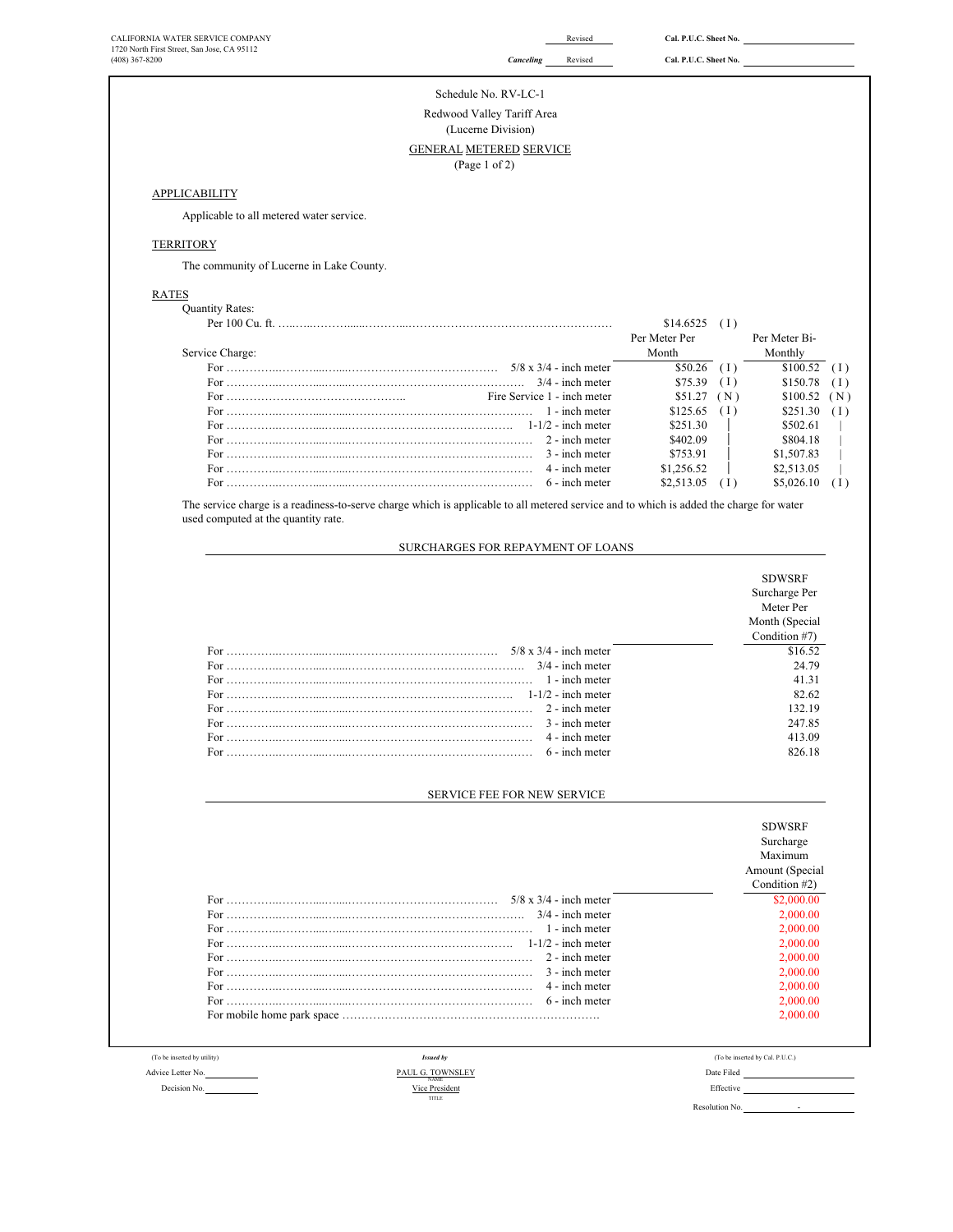### Schedule No. RV-LC-1

(Page 2 of 2) (Lucerne Division) GENERAL METERED SERVICE Redwood Valley Tariff Area

### SPECIAL CONDITIONS

- 1. In accordance with Section 2714 of the California Public Utilities Code, if a tenant in a rental unit leaves owing the company, service to subsequent tenants in that unit will, at the company's option, be furnished on the account of the landlord or property owner.
- 2. The amount of the Service Fee for New Service shall be equal to the accumulated total of the monthly surcharge, which would have been applicable to such service from the effective date of surcharge implementation until the date of the new service. The accumulated service fee shall not exceed the maximum charges listed in the table above and shall only apply to previously unserved lots. The effective date for the SDWSRF service fee for new lots is January 11, 2010.
- 3. All bills are subject to the reimbursement fees set forth on Schedule UF.
- 4. Qualifying low-income individually metered and flat rate residential customers, non-profit group living facilities, agricultural employee housing facilities, and migrant farm worker housing centers are eligible for credits as shown on Schedule LIRA.
- 5. All bills are subject to any applicable surcharges/surcredits on Schedules RSF, LIRA and AS.
- 6. The established billing cycle is every other month (bi-monthly).
- 7. The SDWSRF (Safe Drinking Water State Revolving Fund) monthly surcharge is in addition to the regular monthly metered water bill. The total monthly surcharge must be identified on each bill. This surcharge is specifically for the repayment of the California SDWSRF loan authorized by Decision 08-09-002.
- 8. A WRAM-MCBA true-up surcharge of \$1.3313 per 100 cu. ft. of water used is to be applied to the quantity rates for 28 months beginning May 3, 2012, the effective date of Advice Letter 2073-B.
- 9. A WRAM-MCBA true-up surcharge of \$1.3160 per 100 cu. ft. of water used is to be applied to the quantity rates for 36 months beginning March 15, 2013, the effective date of Advice Letter 2099.
- 10. A WRAM-MCBA true-up surcharge of \$1.5994 per 100 cu. ft. of water used is to be applied to the quantity rates for 36 months beginning April 15, 2014, the effective date of Advice Letter 2120.

Decision No. **Effective Containers Containers Containers Containers Containers Containers Containers Containers Containers Containers Containers Containers Containers Containers Containers C** *Issued by* NAME TITLE Vice President

| (To be inserted by utility) | <b>Issued by</b> | (To be inserted by Cal. P.U.C.) |
|-----------------------------|------------------|---------------------------------|
| dvice Letter No.            | PAUL G. TOWNSLEY | Date Filed                      |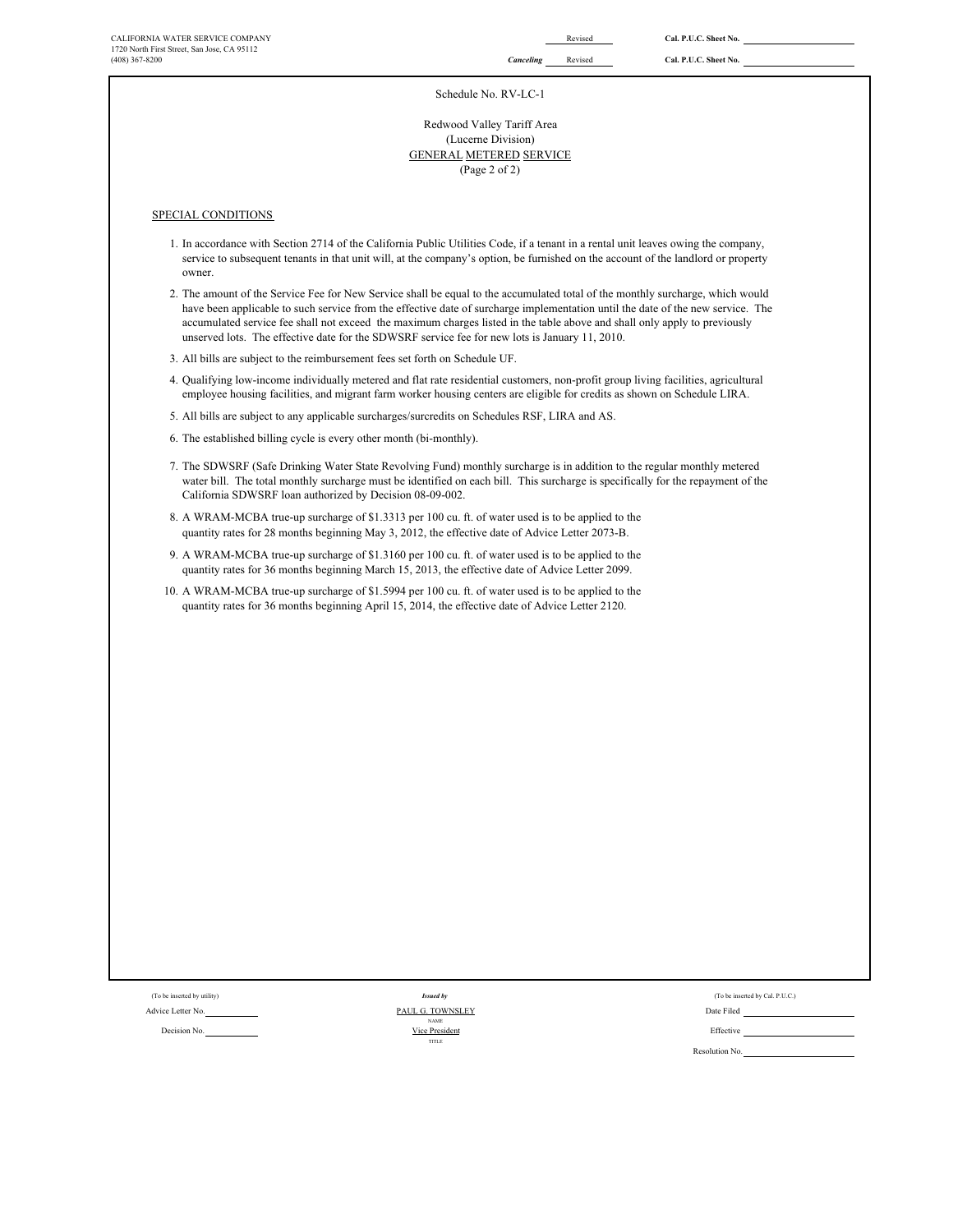| CALIFORNIA WATER SERVICE COMPANY            |
|---------------------------------------------|
| 1720 North First Street, San Jose, CA 95112 |
| $(408)$ 367-8200                            |

| CALIFORNIA WATER SERVICE COMPANY<br>1720 North First Street, San Jose, CA 95112                                       | Revised                                                                                                                                                                                                                                                                                                                        | Cal. P.U.C. Sheet No. |                                 |
|-----------------------------------------------------------------------------------------------------------------------|--------------------------------------------------------------------------------------------------------------------------------------------------------------------------------------------------------------------------------------------------------------------------------------------------------------------------------|-----------------------|---------------------------------|
| (408) 367-8200                                                                                                        | <b>Canceling</b> Revised                                                                                                                                                                                                                                                                                                       | Cal. P.U.C. Sheet No. |                                 |
|                                                                                                                       | Schedule No. RV-LC-4                                                                                                                                                                                                                                                                                                           |                       |                                 |
|                                                                                                                       |                                                                                                                                                                                                                                                                                                                                |                       |                                 |
|                                                                                                                       | Redwood Valley Tariff Area<br>(Lucerne Service Area)                                                                                                                                                                                                                                                                           |                       |                                 |
|                                                                                                                       |                                                                                                                                                                                                                                                                                                                                |                       |                                 |
|                                                                                                                       | PRIVATE FIRE PROTECTION SERVICE                                                                                                                                                                                                                                                                                                |                       |                                 |
| <b>APPLICABILITY</b>                                                                                                  |                                                                                                                                                                                                                                                                                                                                |                       |                                 |
|                                                                                                                       | Applicable to all water service furnished for privately owned fire protection systems.                                                                                                                                                                                                                                         |                       |                                 |
| <b>TERRITORY</b>                                                                                                      |                                                                                                                                                                                                                                                                                                                                |                       |                                 |
| Lucerne and vicinity, Lake County.                                                                                    |                                                                                                                                                                                                                                                                                                                                |                       |                                 |
| <b>RATES</b>                                                                                                          |                                                                                                                                                                                                                                                                                                                                |                       |                                 |
|                                                                                                                       |                                                                                                                                                                                                                                                                                                                                | Per Month             |                                 |
|                                                                                                                       |                                                                                                                                                                                                                                                                                                                                |                       |                                 |
|                                                                                                                       |                                                                                                                                                                                                                                                                                                                                | \$34.44<br>51.66      | (R)                             |
|                                                                                                                       |                                                                                                                                                                                                                                                                                                                                | 68.88                 |                                 |
|                                                                                                                       |                                                                                                                                                                                                                                                                                                                                | 86.10                 | (R)                             |
| SPECIAL CONDITIONS                                                                                                    |                                                                                                                                                                                                                                                                                                                                |                       |                                 |
|                                                                                                                       | 1. Service hereunder is for fire protection systems to which no comnnections for other than fire                                                                                                                                                                                                                               |                       |                                 |
| meter for protection against theft, leakage or waste of water.<br>result of its normal operation of Utility's system. | jusisdicition, are installed according to the specifications of the Utility, and are maintained to the<br>safisfication of the Utility. The Utility may require the the installation of a dectector check valve with<br>2. The utility will supply only such water at such pressure as may be available from time to time as a |                       |                                 |
| 3. All bills are subject to the reimbursement fees set forth on Schedule UF.                                          |                                                                                                                                                                                                                                                                                                                                |                       |                                 |
|                                                                                                                       |                                                                                                                                                                                                                                                                                                                                |                       | (D)                             |
|                                                                                                                       |                                                                                                                                                                                                                                                                                                                                |                       | (D)                             |
|                                                                                                                       |                                                                                                                                                                                                                                                                                                                                |                       |                                 |
|                                                                                                                       |                                                                                                                                                                                                                                                                                                                                |                       |                                 |
|                                                                                                                       |                                                                                                                                                                                                                                                                                                                                |                       |                                 |
|                                                                                                                       |                                                                                                                                                                                                                                                                                                                                |                       |                                 |
|                                                                                                                       |                                                                                                                                                                                                                                                                                                                                |                       |                                 |
|                                                                                                                       |                                                                                                                                                                                                                                                                                                                                |                       |                                 |
|                                                                                                                       |                                                                                                                                                                                                                                                                                                                                |                       |                                 |
|                                                                                                                       |                                                                                                                                                                                                                                                                                                                                |                       |                                 |
|                                                                                                                       |                                                                                                                                                                                                                                                                                                                                |                       |                                 |
|                                                                                                                       |                                                                                                                                                                                                                                                                                                                                |                       |                                 |
|                                                                                                                       |                                                                                                                                                                                                                                                                                                                                |                       |                                 |
|                                                                                                                       |                                                                                                                                                                                                                                                                                                                                |                       |                                 |
|                                                                                                                       |                                                                                                                                                                                                                                                                                                                                |                       |                                 |
|                                                                                                                       |                                                                                                                                                                                                                                                                                                                                |                       |                                 |
|                                                                                                                       |                                                                                                                                                                                                                                                                                                                                |                       |                                 |
|                                                                                                                       |                                                                                                                                                                                                                                                                                                                                |                       |                                 |
|                                                                                                                       |                                                                                                                                                                                                                                                                                                                                |                       |                                 |
|                                                                                                                       |                                                                                                                                                                                                                                                                                                                                |                       |                                 |
|                                                                                                                       |                                                                                                                                                                                                                                                                                                                                |                       |                                 |
| (To be inserted by utility)                                                                                           | <b>Issued by</b>                                                                                                                                                                                                                                                                                                               |                       | (To be inserted by Cal. P.U.C.) |

Decision No.

Advice Letter No. <u>PAUL G. TOWNSLEY</u> Date Filed Date Filed NAME TITLE PAUL G. TOWNSLEY Vice President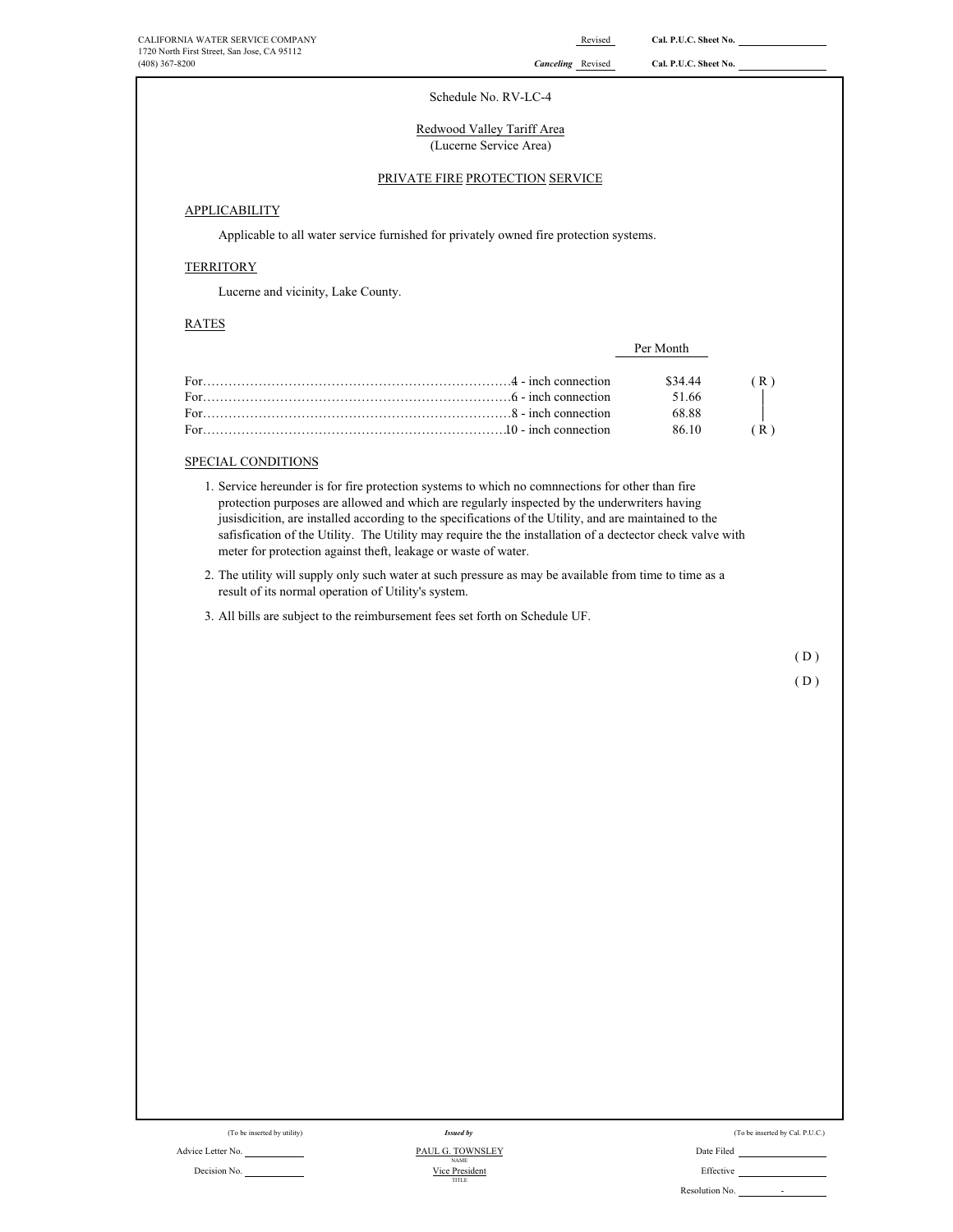Schedule No. RV-AR-1

### Redwood Valley Tariff Area (Armstrong Division) GENERAL METERED SERVICE Page 1 of 2

# **APPLICABILITY**

Applicable to all metered water service where furnished on an annual basis.

### **TERRITORY**

The unincorporated community of Armstrong, Woods Valley, Lone Mountain Subdivision and vicinity, located approximately 1.5 miles north of the City limits of Guerneville, Sonoma County.

### RATES

Quantity Rates:

|--|--|--|--|

|                 |                                                                                                                                                                                                                                                                                                              | Per Meter |            |
|-----------------|--------------------------------------------------------------------------------------------------------------------------------------------------------------------------------------------------------------------------------------------------------------------------------------------------------------|-----------|------------|
| Service Charge: |                                                                                                                                                                                                                                                                                                              | Per Month |            |
|                 | $5/8 \times 3/4$ - inch meter                                                                                                                                                                                                                                                                                | \$66.97   | (1)        |
|                 |                                                                                                                                                                                                                                                                                                              | \$100.46  | (1)        |
|                 |                                                                                                                                                                                                                                                                                                              | \$68.31   | (N)        |
|                 | For $\ldots$ = $\ldots$ = $\ldots$ = $\ldots$ = $\ldots$ = $\ldots$ = $\ldots$ = $\ldots$ = $\ldots$ = $\ldots$ = $\ldots$ = $\ldots$ = $\ldots$ = $\ldots$ = $\ldots$ = $\ldots$ = $\ldots$ = $\ldots$ = $\ldots$ = $\ldots$ = $\ldots$ = $\ldots$ = $\ldots$ = $\ldots$ = $\ldots$ = $\ldots$ = $\ldots$ = | \$167.43  | (1)        |
|                 |                                                                                                                                                                                                                                                                                                              | \$334.85  | $\sim$ 1.0 |
|                 | For $\ldots$ $\ldots$ $\ldots$ $\ldots$ $\ldots$ $\ldots$ $\ldots$ $\ldots$ $\ldots$ $\ldots$ $\ldots$ $\ldots$ $\ldots$ $\ldots$ $\ldots$ $\ldots$ $\ldots$ $\ldots$ $\ldots$ $\ldots$ $\ldots$                                                                                                             | \$535.76  | $\sim$     |
|                 |                                                                                                                                                                                                                                                                                                              |           | $\Box$     |
|                 | 4 - inch meter \$1,674.26                                                                                                                                                                                                                                                                                    |           | (1)        |
|                 |                                                                                                                                                                                                                                                                                                              |           |            |

The service charge is a readiness-to-serve charge which is applicable to all metered service and to which is added the charge for water used computed at the quantity rate.

### SPECIAL CONDITIONS

- 1. The annual service charge applies to service during the twelve-month period commencing July 1, and is due in advance. If a permanent resident of the area has been a customer of the utility for at least twelve months, he may elect at the beginning of each year to pay prorated service charges in advance at intervals of less than one year in accordance with the utility's established billing cycle.
- 2. The opening bill for metered service, except from conversion from flat rate service, shall be the established annual service charge for the service. Where initial service is established after the first day of any year, the portion of such annual charge applicable to the current year shall be determined by multiplying the annual charge by one threehundred-sixty-fifth (1/365) of the number of days remaining in the year. The balance of the payment of the initial annual charge shall be credited against the charges for the succeeding annual period. If service is not continued for at least one year after the period of initial service, no refund of the initial annual charges shall be due the customer.
- 3. The established billing cycle is every other month (bi-monthly). The billing cycle may be at longer intervals during the winter season.

|                             | (Continued)                    |                                 |
|-----------------------------|--------------------------------|---------------------------------|
| (To be inserted by utility) | <b>Issued by</b>               | (To be inserted by Cal. P.U.C.) |
| Advice Letter No.           | PAUL G TOWNSLEY<br><b>NAME</b> | Date Filed                      |
| Decision No.                | Vice President<br>TITLE        | Effective                       |

Resolution No.

-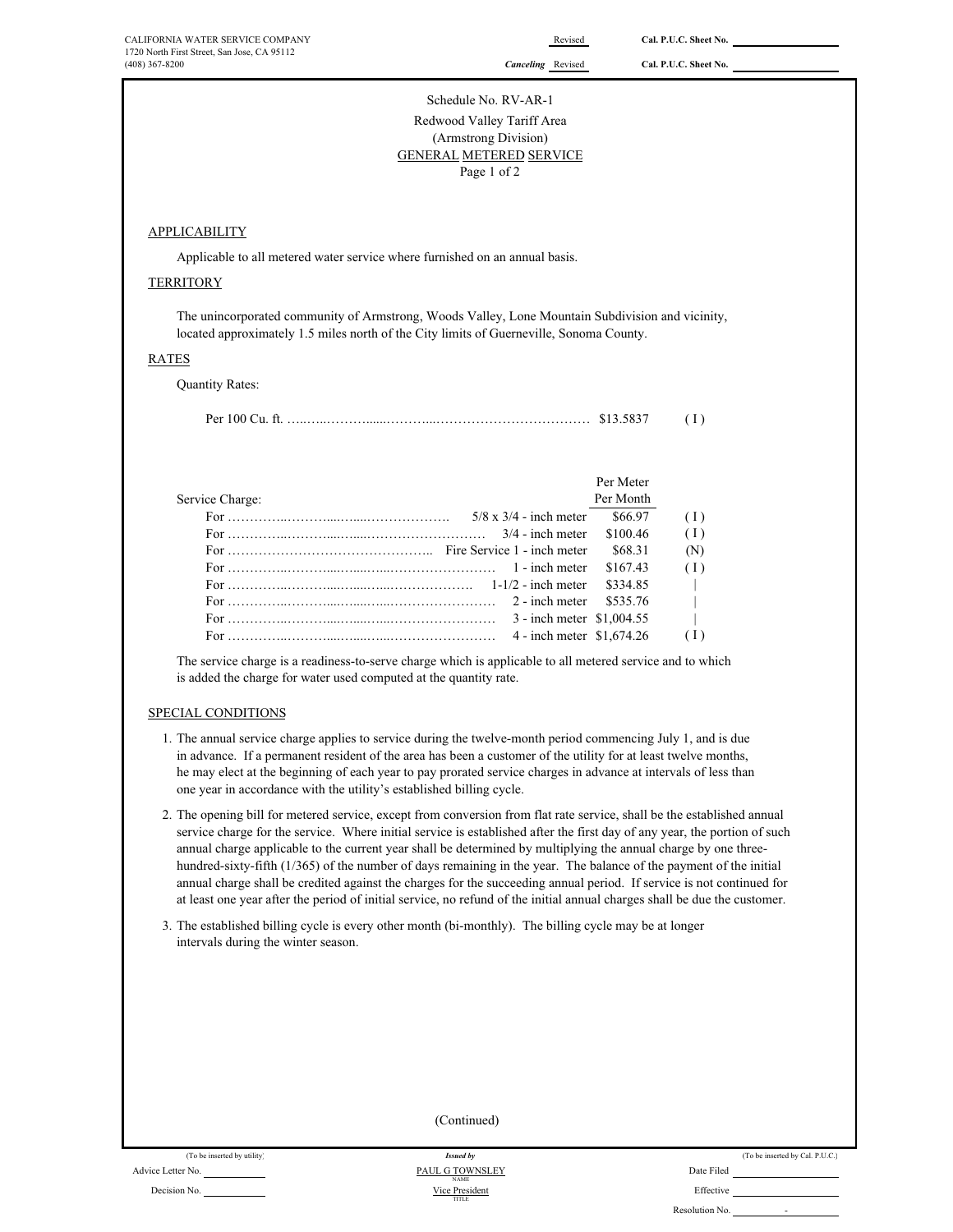| CALIFORNIA WATER SERVICE COMPANY<br>1720 North First Street, San Jose, CA 95112<br>$(408)$ 367-8200                                                                                                                                                                               | Revised<br><b>Canceling</b> Revised                                                                   | Cal. P.U.C. Sheet No.<br>Cal. P.U.C. Sheet No. |            |
|-----------------------------------------------------------------------------------------------------------------------------------------------------------------------------------------------------------------------------------------------------------------------------------|-------------------------------------------------------------------------------------------------------|------------------------------------------------|------------|
|                                                                                                                                                                                                                                                                                   |                                                                                                       |                                                |            |
|                                                                                                                                                                                                                                                                                   | Schedule No. RV-AR-1                                                                                  |                                                |            |
|                                                                                                                                                                                                                                                                                   | Redwood Valley Tariff Area<br><b>GENERAL METERED SERVICE</b><br>(Armstrong Division)<br>(Page 2 of 2) |                                                |            |
| SPECIAL CONDITIONS                                                                                                                                                                                                                                                                |                                                                                                       |                                                |            |
| 4. In accordance with Section 2714 of the California Public Utilities Code, if a tenant in a rental unit leaves<br>owing the company, service to subsequent tenants in that unit will, at the company's option, be furnished<br>on the account of the landlord or property owner. |                                                                                                       |                                                |            |
| 5. All bills are subject to the reimbursement fees set forth on Schedule UF.                                                                                                                                                                                                      |                                                                                                       |                                                |            |
| 6. Qualifying low-income individually metered and flat rate residential customers, non-profit<br>group living facilities, agricultural employee housing facilities, and migrant farm worker<br>housing centers are eligible for credits as shown on Schedule LIRA                 |                                                                                                       |                                                |            |
| 7. All bills are subject to any applicable surcharges/surcredits on Schedules RSF, LIRA and AS.                                                                                                                                                                                   |                                                                                                       |                                                |            |
|                                                                                                                                                                                                                                                                                   |                                                                                                       |                                                | (D)        |
|                                                                                                                                                                                                                                                                                   |                                                                                                       |                                                | (D)<br>(D) |
| 8. A WRAM-MCBA true-up surcharge of \$1.1271 per 100 cu. ft. of water used is to be applied to the                                                                                                                                                                                |                                                                                                       |                                                |            |
| quantity rates for 18 months beginning March 15, 2013, the effective date of Advice Letter 2098-A.                                                                                                                                                                                |                                                                                                       |                                                |            |
| quantity rates for 19 months beginning April 15, 2014, the effective date of Advice Letter 2120.                                                                                                                                                                                  |                                                                                                       |                                                |            |
|                                                                                                                                                                                                                                                                                   |                                                                                                       |                                                |            |
|                                                                                                                                                                                                                                                                                   |                                                                                                       |                                                |            |
|                                                                                                                                                                                                                                                                                   |                                                                                                       |                                                |            |
|                                                                                                                                                                                                                                                                                   |                                                                                                       |                                                |            |
|                                                                                                                                                                                                                                                                                   |                                                                                                       |                                                |            |
|                                                                                                                                                                                                                                                                                   |                                                                                                       |                                                |            |
|                                                                                                                                                                                                                                                                                   |                                                                                                       |                                                |            |
|                                                                                                                                                                                                                                                                                   |                                                                                                       |                                                |            |
|                                                                                                                                                                                                                                                                                   |                                                                                                       |                                                |            |
|                                                                                                                                                                                                                                                                                   |                                                                                                       |                                                |            |
|                                                                                                                                                                                                                                                                                   |                                                                                                       |                                                |            |
|                                                                                                                                                                                                                                                                                   |                                                                                                       |                                                |            |
|                                                                                                                                                                                                                                                                                   |                                                                                                       |                                                |            |
|                                                                                                                                                                                                                                                                                   |                                                                                                       |                                                |            |

| Decision No. |  |
|--------------|--|

Decision No. **Effective Effective Containers Effective Containers Effective Containers Effective Effective** TITLE PAUL G. TOWNSLEY Vice President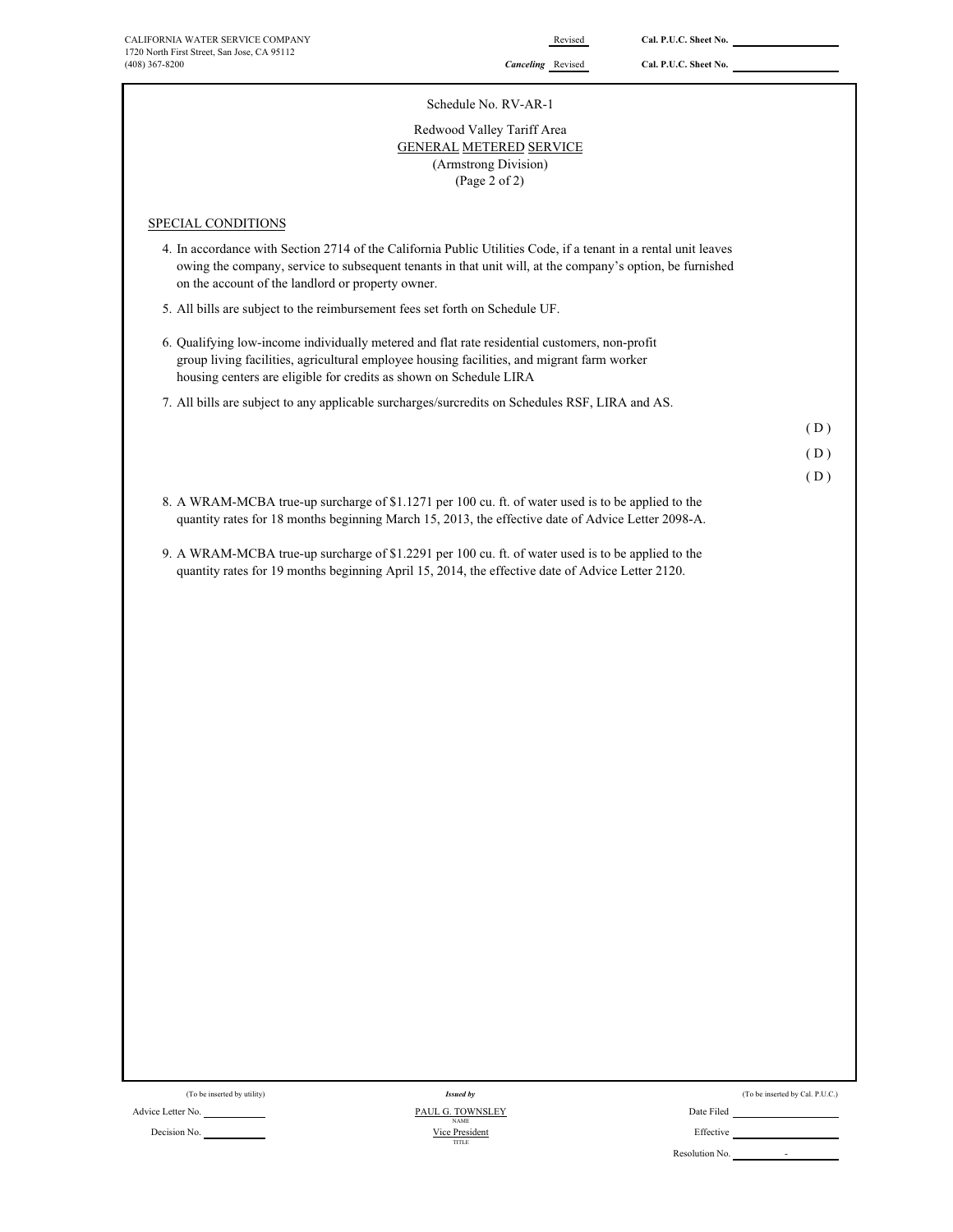### Schedule No. RV-HW-1

Redwood Valley Tariff Area (Hawkins Division)

# GENERAL METERED SERVICE

Page 1 of 2

### **APPLICABILITY**

Applicable to all metered water service.

### **TERRITORY**

Broadmoor Acres Subdivision and vicinity near the intersection of Stony Point Road and Yuba Drive, Santa Rosa, Sonoma County.

### RATES

Quantity Rates:

|                                                                                                                                           | \$13.5837     |     |
|-------------------------------------------------------------------------------------------------------------------------------------------|---------------|-----|
|                                                                                                                                           | Per Meter Per |     |
| Service Charge:                                                                                                                           | Month         |     |
| $5/8 \times 3/4$ - inch meter                                                                                                             | \$66.97       | (1) |
| $3/4$ - inch meter                                                                                                                        | \$100.46      | (1) |
| Fire Service 1 - inch meter                                                                                                               | \$68.31       | (N) |
| 1 - inch meter                                                                                                                            | \$167.43      | (1) |
| $1-1/2$ - inch meter<br>For $\ldots$ . $\ldots$ . $\ldots$ . $\ldots$ . $\ldots$ . $\ldots$ . $\ldots$ . $\ldots$ . $\ldots$ . $\ldots$ . | \$334.85      |     |
| 2 - inch meter                                                                                                                            | \$535.76      |     |
| 3 - inch meter                                                                                                                            | \$1,004.55    |     |
| 4 - inch meter                                                                                                                            | \$1,674.26    |     |

The service charge is a readiness-to-serve charge which is applicable to all metered service and to which is added the charge for water used computed at the quantity rate.

### SPECIAL CONDITIONS

1. All bills are subject to the reimbursement fees set forth on Schedule UF.

- 2. In accordance with Section 2714 of the California Public Utilities Code, if a tenant in a rental unit leaves owing the company, service to subsequent tenants in that unit will, at the company's option, be furnished on the account of the landlord or property owner.
- 3. Qualifying low-income individually metered and flat rate residential customers, non-profit group living facilities, agricultural employee housing facilities, and migrant farm worker housing centers are eligible for credits as shown on Schedule LIRA
- 4. All bills are subject to any applicable surcharges and surcredits on Schedules RSF and LIRA.

|  |                                    |  | . . |
|--|------------------------------------|--|-----|
|  |                                    |  |     |
|  |                                    |  |     |
|  |                                    |  |     |
|  |                                    |  |     |
|  | $\sim$ $\sim$ $\sim$ $\sim$ $\sim$ |  |     |
|  |                                    |  |     |

(To be inserted by utility)

### Advice Letter No. No. 2008 Contract Contract Contract Contract Contract Contract Contract Contract Contract Contract Contract Contract Contract Contract Contract Contract Contract Contract Contract Contract Contract Contra Decision No. Effective PAUL G TOWNSLEY Vice President *Issued by* NAME TITLE

|  | (To be inserted by Cal. P.U.C.) |  |
|--|---------------------------------|--|
|  |                                 |  |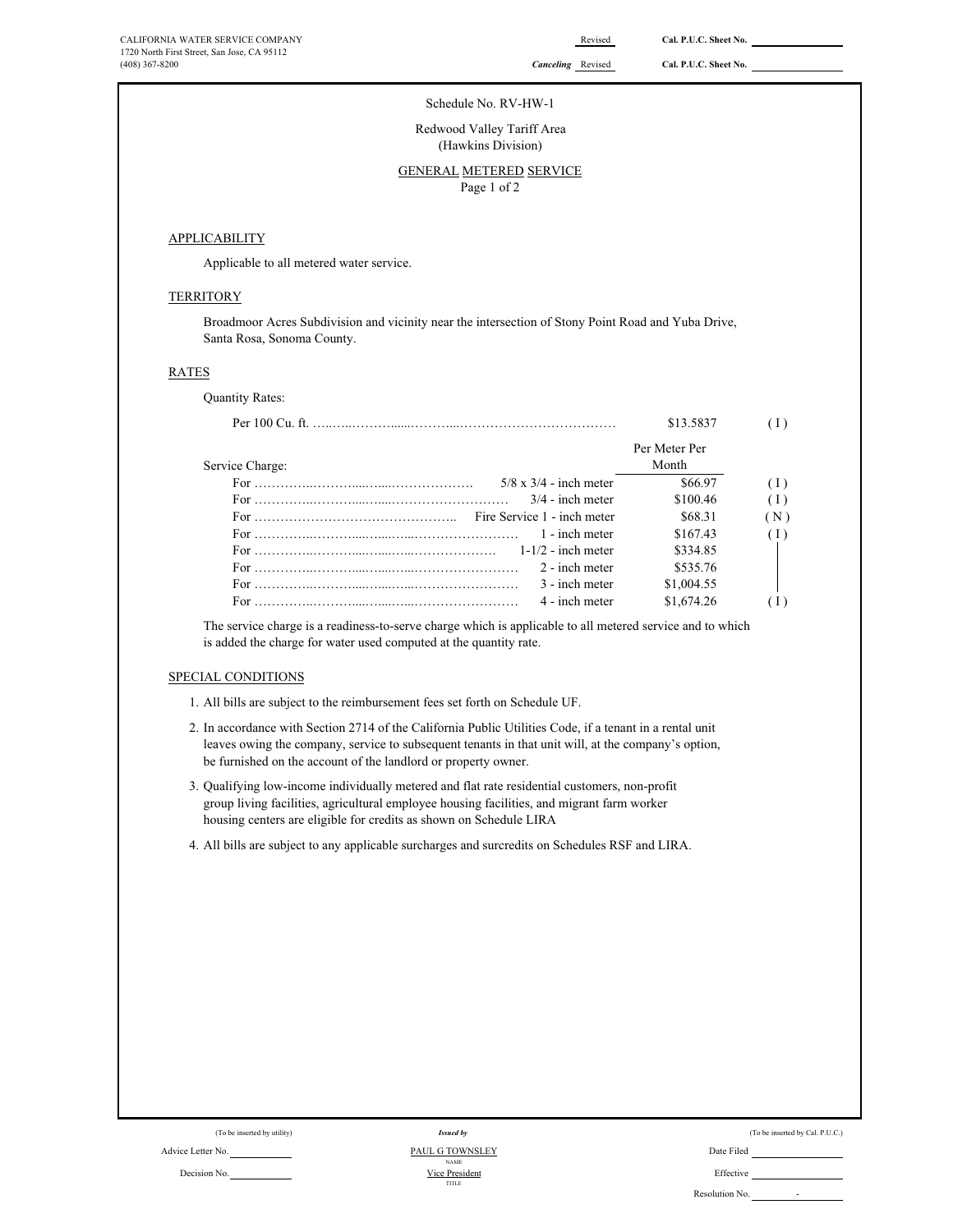### Schedule No. RV-HW-1

# Redwood Valley Tariff Area (Hawkins Division)

# Page 2 of 2 GENERAL METERED SERVICE

# SPECIAL CONDITIONS

 $(D)$ 

- 5. A WRAM-MCBA true-up surcharge of \$1.1271 per 100 cu. ft. of water used is to be applied to the quantity rates for 18 months beginning March 15, 2013, the effective date of Advice Letter 2098-A.
- 6. A WRAM-MCBA true-up surcharge of \$1.2291 per 100 cu. ft. of water used is to be applied to the quantity rates for 19 months beginning April 15, 2014, the effective date of Advice Letter 2120.

Advice Letter No. Date Filed Contact Advice Letter No. Date Filed Decision No. <u>Nice President</u> No. 2006 and Nice President No. 2006 and Nice President No. 2006 and Nice President Nice President Nice President Nice President Nice President Nice President Nice President Nice President Nic *Issued by* NAME Vice President TITLE

(To be inserted by utility) (To be inserted by Cal. P.U.C.) Issued by Cal. P.U.C.)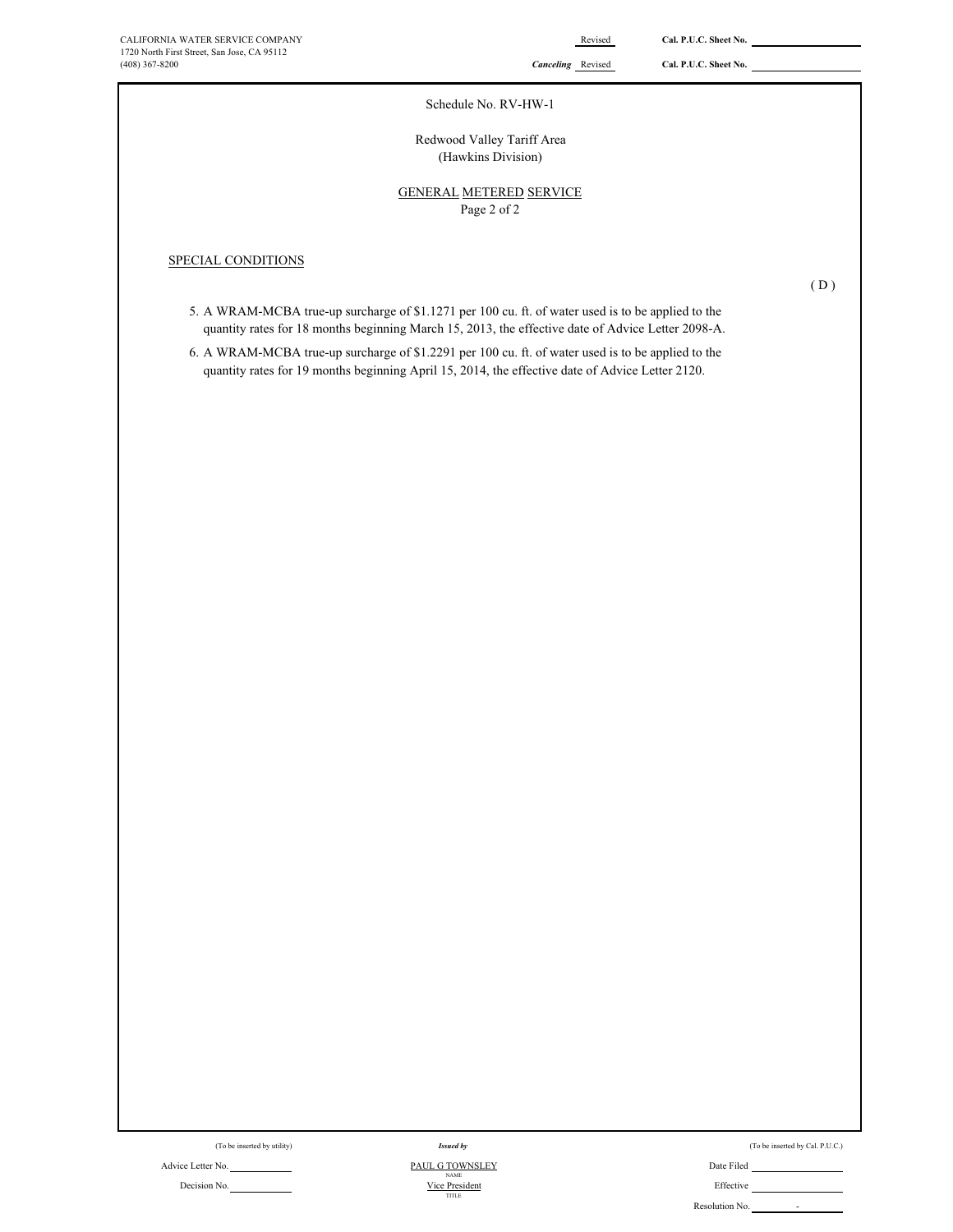### Schedule No. RV-NH-1

Redwood Valley Tariff Area (Noel Heights Division)

Page 1 of 2

### GENERAL METERED SERVICE

## **APPLICABILITY**

Applicable to all water service where furnished on an annual basis.

# **TERRITORY**

The unincorporated area known as Noel Heights Subdivision, located on the east side of State Highway 116, approximately 2.5 miles southeasterly of the Guerneville City limits, Sonoma County

### RATES

Quantity Rates:

|                                                                                                                                                                                                           | \$13.5837     |                     |
|-----------------------------------------------------------------------------------------------------------------------------------------------------------------------------------------------------------|---------------|---------------------|
|                                                                                                                                                                                                           | Per Meter Per |                     |
| Service Charge:                                                                                                                                                                                           | Month         |                     |
| $5/8 \times 3/4$ - inch meter                                                                                                                                                                             | $$66.97$ (I)  |                     |
| For $\ldots$ $3/4$ - inch meter                                                                                                                                                                           | $$100.46$ (I) |                     |
|                                                                                                                                                                                                           | \$68.31       | (N)                 |
| For $\ldots$ is a set of $\ldots$ is a set of $\ldots$ in $\ldots$ in $\ldots$ in $\ldots$ in $\ldots$ in $\ldots$                                                                                        | \$167.43      | (1)                 |
|                                                                                                                                                                                                           | \$334.85      | $\sim$ 1.000 $\sim$ |
| For $\ldots$ $\ldots$ $\ldots$ $\ldots$ $\ldots$ $\ldots$ $\ldots$ $\ldots$ $\ldots$ $\ldots$ $\ldots$ $\ldots$ $\ldots$ $\ldots$ $\ldots$ $\ldots$ $\ldots$ $\ldots$ $\ldots$ $\ldots$ $\ldots$ $\ldots$ | \$535.76      | $\Box$              |
| 3 - inch meter                                                                                                                                                                                            | \$1,004.55    |                     |
| 4 - inch meter                                                                                                                                                                                            | \$1,674.26    |                     |

The service charge is a readiness-to-serve charge which is applicable to all metered service and to which is added the charge for water used computed at the quantity rate.

### SPECIAL CONDITIONS

- 1. The annual service charge applies to service during the twelve-month period commencing July 1, and is due in advance. If a permanent resident of the area has been a customer of the utility for at least twelve months, he may elect at the beginning of each year to pay prorated service charges in advance at intervals of less than one year in accordance with the utility's established billing cycle.
- 2. The opening bill for metered service, except from conversion from flat rate service, shall be the established annual service charge for the service. Where initial service is established after the first day of any year, the portion of such annual charge applicable to the current year shall be determined by multiplying the annual charge by one threehundred-sixty-fifth (1/365) of the number of days remaining in the year. The balance of the payment of the initial annual charge shall be credited against the charges for the succeeding annual period. If service is not continued for at least one year after the period of initial service, no refund of the initial annual charges shall be due the customer.
- 3. The established billing cycle is every other month (bi-monthly). The billing cycle may be at longer intervals during the winter season.

TITLE

(To be inserted by utility) (To be inserted by Cal. P.U.C.) Advice Letter No. Date Filed NAME<br>Decision No. Effective<br>Effective<br>Effective Vice President PAUL G TOWNSLEY NAME (Continued) *Issued by*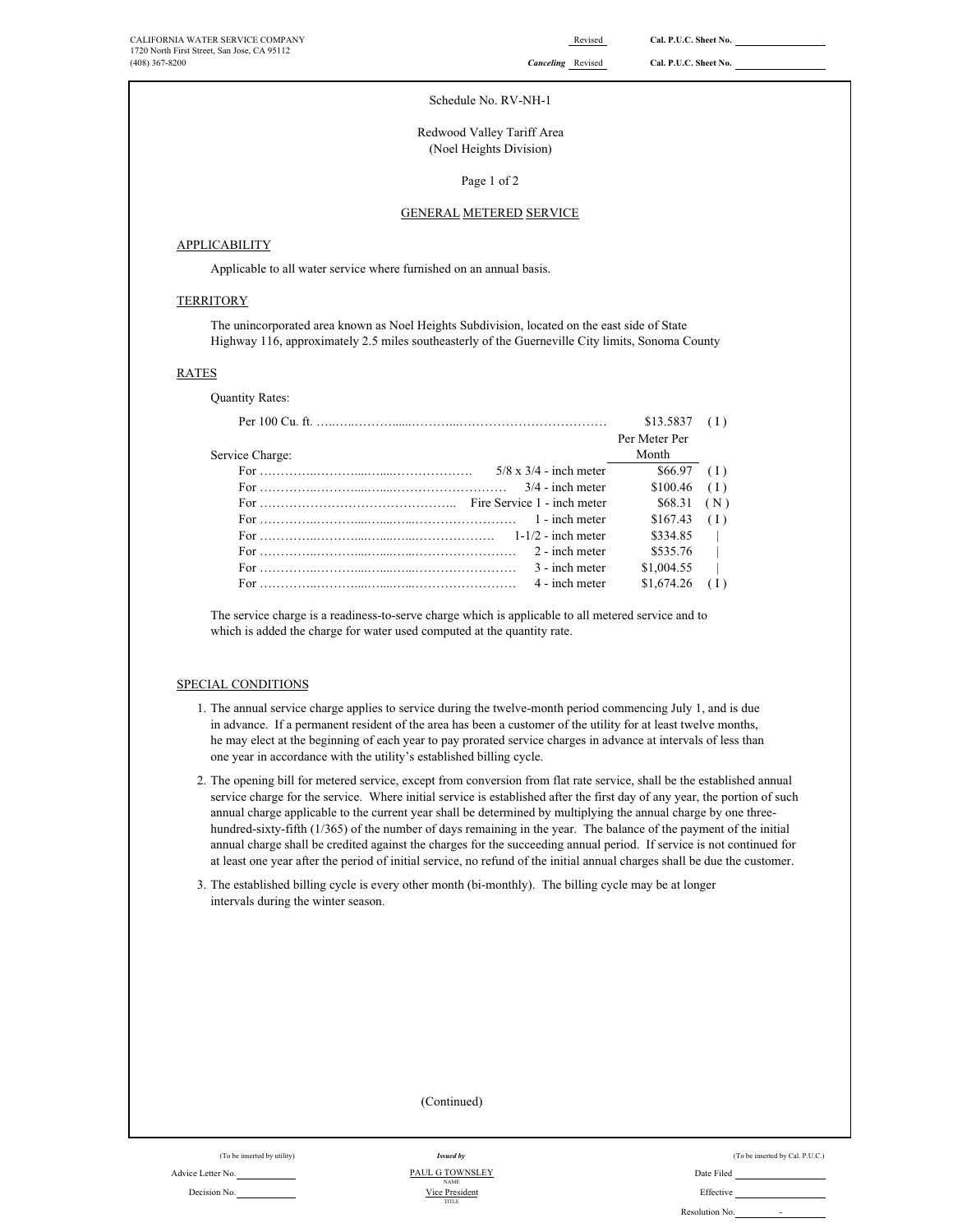|  | $Cal$ $PIC$ Shoot No. |  |
|--|-----------------------|--|

÷.

| (408) 367-8200                                                                                                                                                                                                                                                                    |                                                       | <b>Canceling</b> Revised | Cal. P.U.C. Sheet No. |                                 |
|-----------------------------------------------------------------------------------------------------------------------------------------------------------------------------------------------------------------------------------------------------------------------------------|-------------------------------------------------------|--------------------------|-----------------------|---------------------------------|
|                                                                                                                                                                                                                                                                                   | Schedule No. RV-NH-1                                  |                          |                       |                                 |
|                                                                                                                                                                                                                                                                                   | Redwood Valley Tariff Area<br>(Noel Heights Division) |                          |                       |                                 |
|                                                                                                                                                                                                                                                                                   | Page 2 of 2                                           |                          |                       |                                 |
|                                                                                                                                                                                                                                                                                   | <b>GENERAL METERED SERVICE</b>                        |                          |                       |                                 |
|                                                                                                                                                                                                                                                                                   | (Continued)                                           |                          |                       |                                 |
| SPECIAL CONDITIONS                                                                                                                                                                                                                                                                |                                                       |                          |                       |                                 |
| 4. In accordance with Section 2714 of the California Public Utilities Code, if a tenant in a rental unit leaves<br>owing the company, service to subsequent tenants in that unit will, at the company's option, be furnished<br>on the account of the landlord or property owner. |                                                       |                          |                       |                                 |
| 5. All bills are subject to the reimbursement fees set forth on Schedule UF.                                                                                                                                                                                                      |                                                       |                          |                       |                                 |
| 6. Qualifying low-income individually metered and flat rate residential customers, non-profit<br>group living facilities, agricultural employee housing facilities, and migrant farm worker<br>housing centers are eligible for credits as shown on Schedule LIRA                 |                                                       |                          |                       |                                 |
| 7. All bills are subject to any applicable surcharges/surcredits on Schedules RSF, LIRA and AS.                                                                                                                                                                                   |                                                       |                          |                       | (T)                             |
|                                                                                                                                                                                                                                                                                   |                                                       |                          |                       | (D)                             |
|                                                                                                                                                                                                                                                                                   |                                                       |                          |                       | (D)                             |
|                                                                                                                                                                                                                                                                                   |                                                       |                          |                       | (D)                             |
| 8. A WRAM-MCBA true-up surcharge of \$1.1271 per 100 cu. ft. of water used is to be applied to the<br>quantity rates for 18 months beginning March 15, 2013, the effective date of Advice Letter 2098-A.                                                                          |                                                       |                          |                       |                                 |
| 9. A WRAM-MCBA true-up surcharge of \$1.2291 per 100 cu. ft. of water used is to be applied to the<br>quantity rates for 19 months beginning April 15, 2014, the effective date of Advice Letter 2120.                                                                            |                                                       |                          |                       |                                 |
|                                                                                                                                                                                                                                                                                   |                                                       |                          |                       |                                 |
|                                                                                                                                                                                                                                                                                   |                                                       |                          |                       |                                 |
|                                                                                                                                                                                                                                                                                   |                                                       |                          |                       |                                 |
|                                                                                                                                                                                                                                                                                   |                                                       |                          |                       |                                 |
|                                                                                                                                                                                                                                                                                   |                                                       |                          |                       |                                 |
|                                                                                                                                                                                                                                                                                   |                                                       |                          |                       |                                 |
|                                                                                                                                                                                                                                                                                   |                                                       |                          |                       |                                 |
|                                                                                                                                                                                                                                                                                   |                                                       |                          |                       |                                 |
|                                                                                                                                                                                                                                                                                   |                                                       |                          |                       |                                 |
|                                                                                                                                                                                                                                                                                   |                                                       |                          |                       |                                 |
|                                                                                                                                                                                                                                                                                   |                                                       |                          |                       |                                 |
|                                                                                                                                                                                                                                                                                   |                                                       |                          |                       |                                 |
|                                                                                                                                                                                                                                                                                   |                                                       |                          |                       |                                 |
|                                                                                                                                                                                                                                                                                   |                                                       |                          |                       |                                 |
|                                                                                                                                                                                                                                                                                   |                                                       |                          |                       |                                 |
|                                                                                                                                                                                                                                                                                   |                                                       |                          |                       |                                 |
|                                                                                                                                                                                                                                                                                   |                                                       |                          |                       |                                 |
| (To be inserted by utility)                                                                                                                                                                                                                                                       | <b>Issued by</b>                                      |                          |                       | (To be inserted by Cal. P.U.C.) |

NAME<br>Decision No. Effective Contract of the Contract of True President Contract of the Contract of True President TITLE PAUL G TOWNSLEY Vice President

Advice Letter No. <u>PAUL G TOWNSLEY</u><br>Decision No. <u>NAME Pice President</u><br>Decision No. <u>Vice President</u><br>Time Resolution No. - J.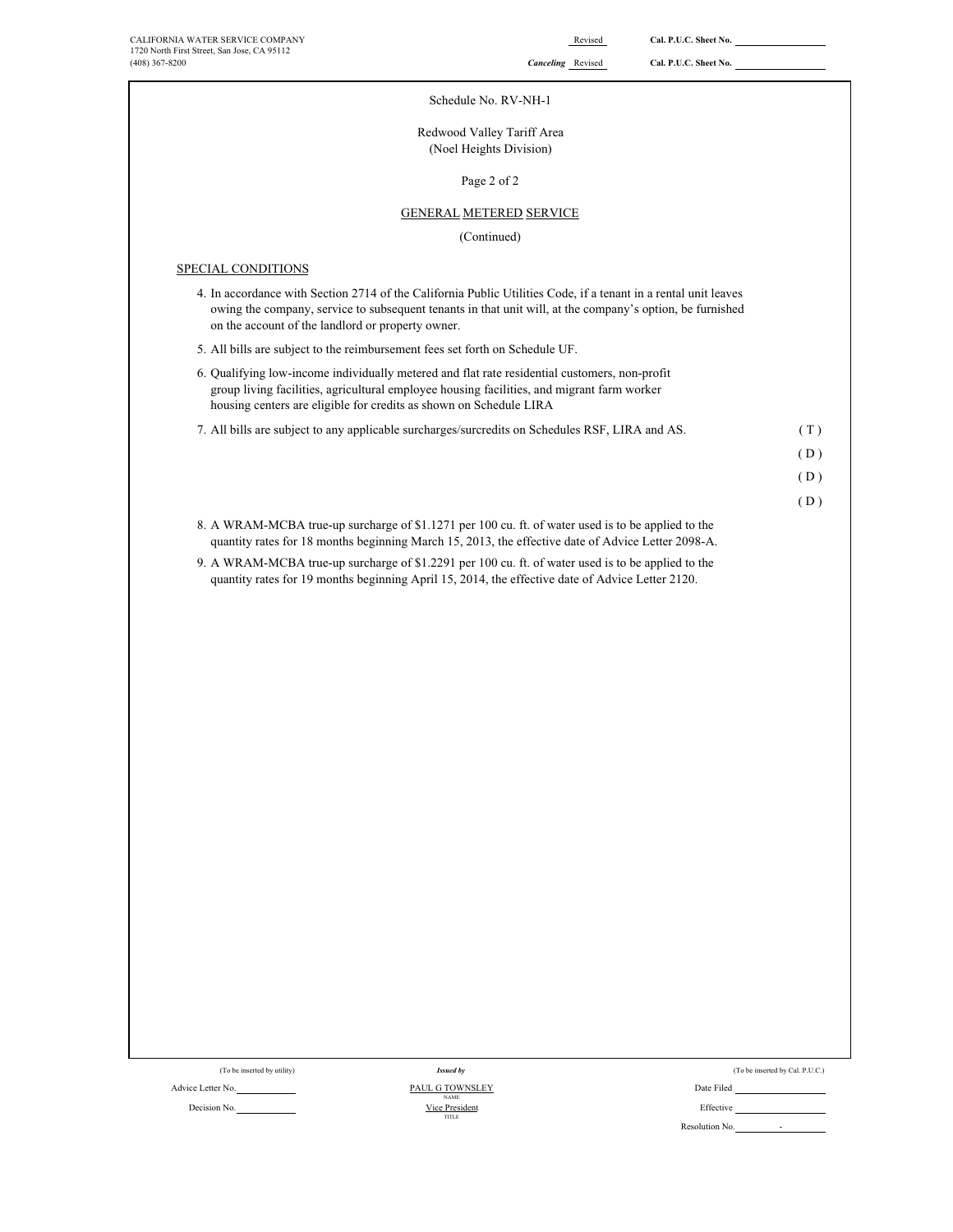### Schedule No. RV-RP-1

(Rancho Del Paradiso Division) Redwood Valley Tariff Area

Page 1 of 2

### GENERAL METERED SERVICE

# **APPLICABILITY**

Applicable to all water service where furnished on an annual basis.

### **TERRITORY**

The unincorporated area known as Rancho Del Paradiso Subdivision near Duncan Mills, Sonoma County.

### RATES

| <b>Quantity Rates:</b>        |               |     |                           |
|-------------------------------|---------------|-----|---------------------------|
|                               | \$13.5837     | (1) |                           |
|                               |               |     | <b>SDWBA</b><br>Surcharge |
|                               | Per Meter Per |     | Per Meter                 |
| Service Charge:               | Month         |     | Per Year                  |
| $5/8 \times 3/4$ - inch meter | $$66.97$ (1)  |     | \$62.00                   |
| $3/4$ - inch meter            | $$100.46$ (I) |     | 94.00                     |
| Fire Service 1 - inch meter   | \$68.31(N)    |     | 62.00                     |
| 1 - inch meter                | \$167.43      | (1) | 156.00                    |
| $1-1/2$ - inch meter          | \$334.85      |     |                           |
| 2 - inch meter                | \$535.76      |     |                           |
| 3 - inch meter                | \$1,004.55    |     |                           |
| 4 - inch meter                | \$1,674.26    |     |                           |

The service charge is a readiness-to-serve charge which is applicable to all metered service and to which is added the charge for water used computed at the quantity rate.

# SPECIAL CONDITIONS

Advice Letter No. Decision No.

- 1. The annual service charge applies to service during the twelve-month period commencing July 1, and is due in advance. If a permanent resident of the area has been a customer of the utility for at least twelve months, he may elect at the beginning of each year to pay prorated service charges in advance at intervals of less than one year in accordance with the utility's established billing cycle.
- 2. The opening bill for metered service, except from conversion from flat rate service, shall be the established annual service charge for the service. Where initial service is established after the first day of any year, the portion of such annual charge applicable to the current year shall be determined by multiplying the annual charge by one threehundred-sixty-fifth (1/365) of the number of days remaining in the year. The balance of the payment of the initial annual charge shall be credited against the charges for the succeeding annual period. If service is not continued for at least one year after the period of initial service, no refund of the initial annual charges shall be due the customer.
- 3. The established billing cycle is every other month (bi-monthly). The billing cycle may be at longer intervals during the winter season.
- 4. The SDWBA (Safe Drinking Water Bond Act) surcharge is in addition to the water bill. This surcharge shall be identified on each bill. The surcharge is specifically for the repayment of the California SDWBA loan authorized by Decision No. 84-09-045.

|                             | (Continued)                   |            |                                 |
|-----------------------------|-------------------------------|------------|---------------------------------|
|                             |                               |            |                                 |
| (To be inserted by utility) | <b>Issued by</b>              |            | (To be inserted by Cal. P.U.C.) |
| No.                         | PAUL G TOWNSLEY<br>$\rm NAME$ | Date Filed |                                 |
| No.                         | Vice President<br>TITLE       | Effective  |                                 |

Resolution No.

-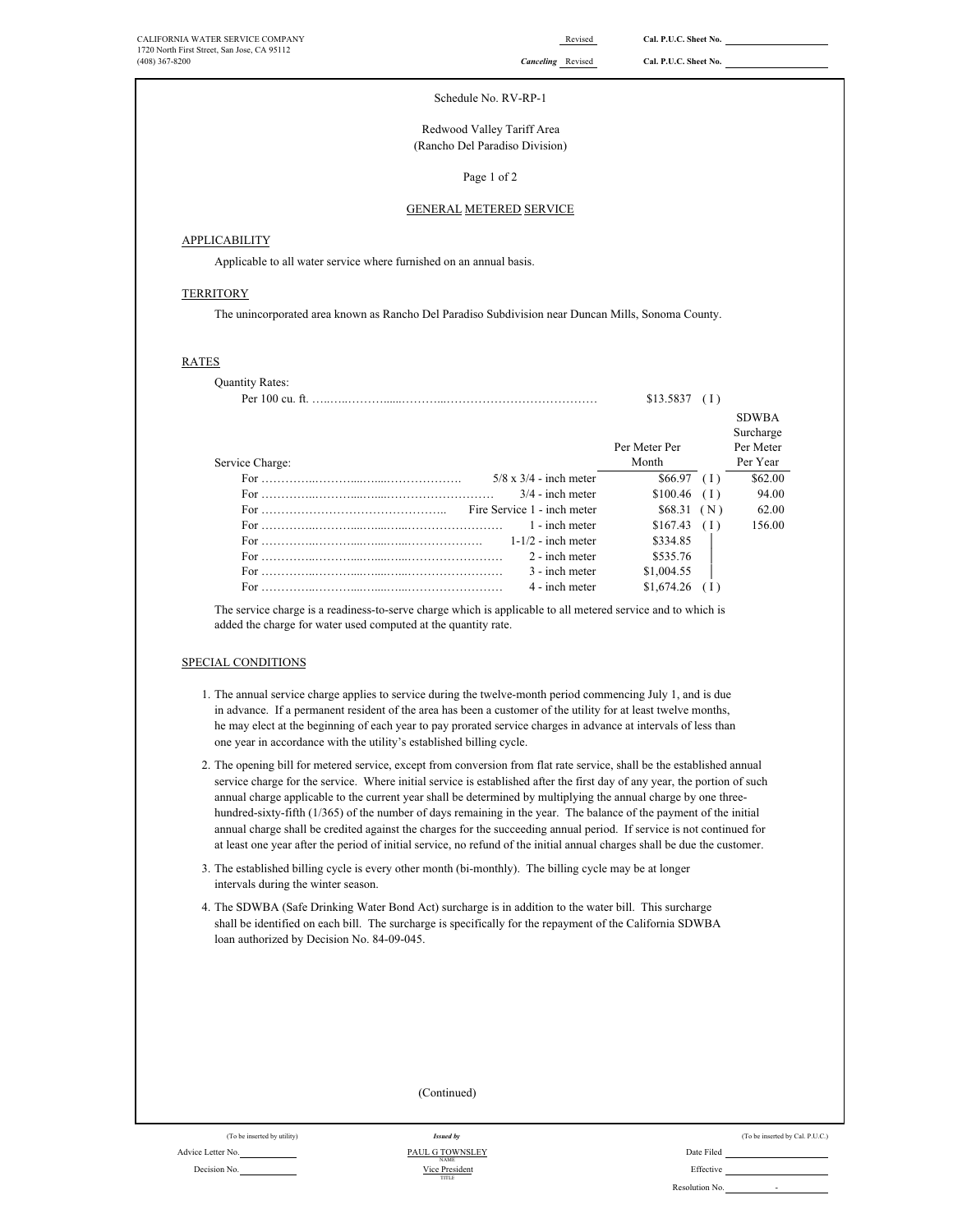| CALIFORNIA WATER SERVICE COMPANY<br>1720 North First Street, San Jose, CA 95112<br>(408) 367-8200                                                                                                                                                                                 | Revised<br><b>Canceling</b> Revised                          | Cal. P.U.C. Sheet No.<br>Cal. P.U.C. Sheet No. |                                 |
|-----------------------------------------------------------------------------------------------------------------------------------------------------------------------------------------------------------------------------------------------------------------------------------|--------------------------------------------------------------|------------------------------------------------|---------------------------------|
|                                                                                                                                                                                                                                                                                   | Schedule No. RV-RP-1                                         |                                                |                                 |
|                                                                                                                                                                                                                                                                                   | Redwood Valley Tariff Area<br>(Rancho Del Paradiso Division) |                                                |                                 |
|                                                                                                                                                                                                                                                                                   | Page 2 of 2                                                  |                                                |                                 |
|                                                                                                                                                                                                                                                                                   | <b>GENERAL METERED SERVICE</b>                               |                                                |                                 |
|                                                                                                                                                                                                                                                                                   | (Continued)                                                  |                                                |                                 |
| SPECIAL CONDITIONS                                                                                                                                                                                                                                                                |                                                              |                                                |                                 |
| 5. In accordance with Section 2714 of the California Public Utilities Code, if a tenant in a rental unit leaves<br>owing the company, service to subsequent tenants in that unit will, at the company's option, be furnished<br>on the account of the landlord or property owner. |                                                              |                                                |                                 |
| 6. All bills are subject to the reimbursement fees set forth on Schedule UF.                                                                                                                                                                                                      |                                                              |                                                |                                 |
| 7. Qualifying low-income individually metered and flat rate residential customers, non-profit<br>group living facilities, agricultural employee housing facilities, and migrant farm worker<br>housing centers are eligible for credits as shown on Schedule LIRA                 |                                                              |                                                |                                 |
| 8. All bills are subject to any applicable surcharges/surcredits on Schedules RSF, LIRA and AS.                                                                                                                                                                                   |                                                              |                                                | (T)                             |
|                                                                                                                                                                                                                                                                                   |                                                              |                                                | (D)                             |
|                                                                                                                                                                                                                                                                                   |                                                              |                                                | (D)<br>(D)                      |
| 9. A WRAM-MCBA true-up surcharge of \$1.1271 per 100 cu. ft. of water used is to be applied to the<br>quantity rates for 18 months beginning March 15, 2013, the effective date of Advice Letter 2098-A.                                                                          |                                                              |                                                |                                 |
| 10. A WRAM-MCBA true-up surcharge of \$1.2291 per 100 cu. ft. of water used is to be applied to the<br>quantity rates for 19 months beginning April 15, 2014, the effective date of Advice Letter 2120.                                                                           |                                                              |                                                |                                 |
|                                                                                                                                                                                                                                                                                   |                                                              |                                                |                                 |
|                                                                                                                                                                                                                                                                                   |                                                              |                                                |                                 |
|                                                                                                                                                                                                                                                                                   |                                                              |                                                |                                 |
|                                                                                                                                                                                                                                                                                   |                                                              |                                                |                                 |
|                                                                                                                                                                                                                                                                                   |                                                              |                                                |                                 |
|                                                                                                                                                                                                                                                                                   |                                                              |                                                |                                 |
|                                                                                                                                                                                                                                                                                   |                                                              |                                                |                                 |
|                                                                                                                                                                                                                                                                                   |                                                              |                                                |                                 |
|                                                                                                                                                                                                                                                                                   |                                                              |                                                |                                 |
|                                                                                                                                                                                                                                                                                   |                                                              |                                                |                                 |
|                                                                                                                                                                                                                                                                                   |                                                              |                                                |                                 |
|                                                                                                                                                                                                                                                                                   |                                                              |                                                |                                 |
| (To be inserted by utility)<br><b>Issued by</b>                                                                                                                                                                                                                                   |                                                              |                                                | (To be inserted by Cal. P.U.C.) |

Decision No. **Effective Effective Effective Effective Effective Effective Effective** 

Advice Letter No. Date Filed Communication of the Communication of TOWNSLEY Date Filed Date Filed TITLE *Issued by* PAUL G TOWNSLEY NAME<br>Vice President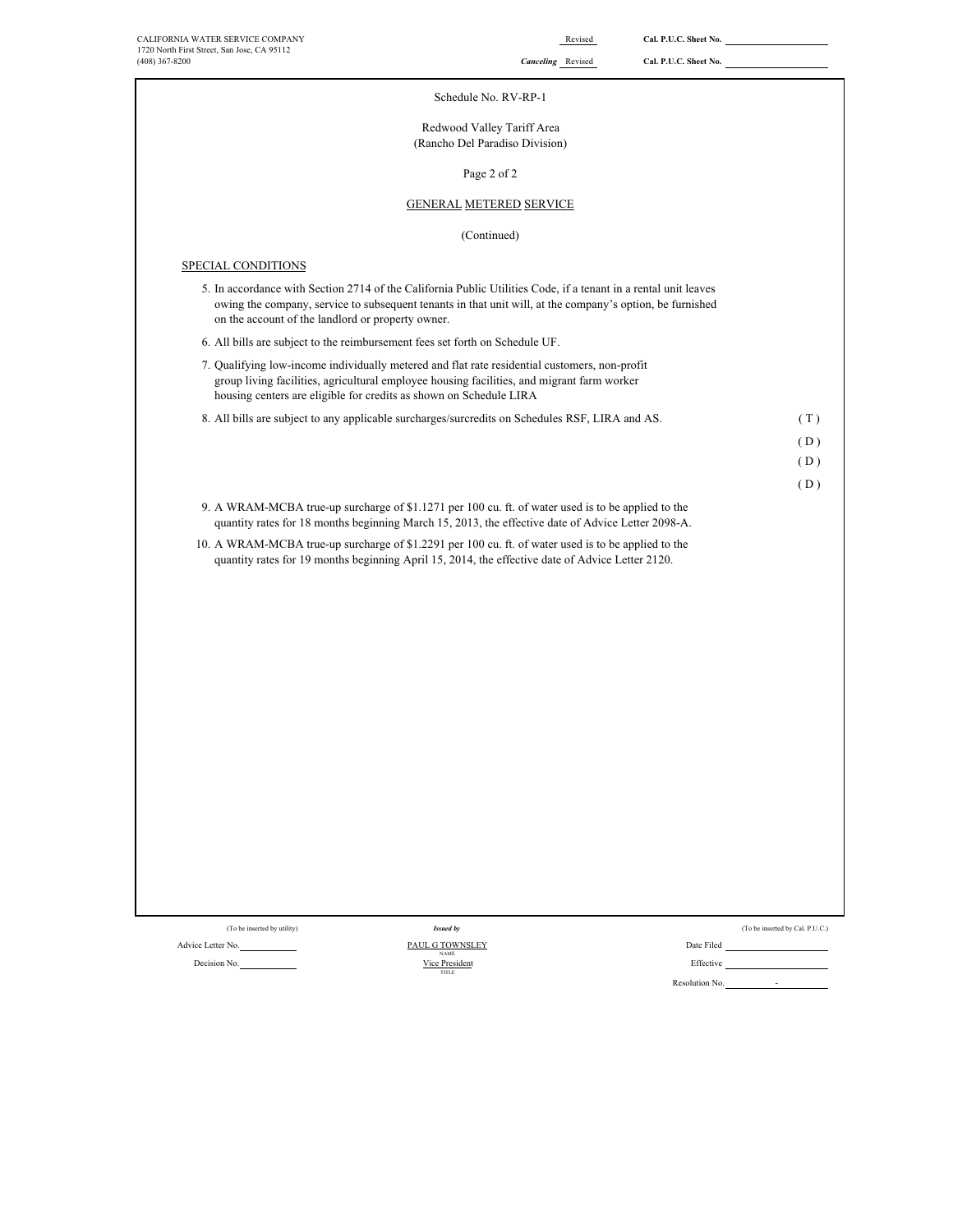### (408) 367-8200 *Canceling* Revised **Cal. P.U.C. Sheet No.**

# Schedule No. SA-1-R Salinas Tariff Area

# RESIDENTIAL METERED SERVICE

### Page 1 of 2

# **APPLICABILITY**

Applicable to all metered water service provided to single-family residential customers.

# **TERRITORY**

Salinas and vicinity, Monterey County, including the Bolsa Knolls, Las Lomas, Buena Vista and Oak Hills tariff areas.

# RATES

Quantity Rates:

|                                                                                                          | \$2.4668      | (1)                             |
|----------------------------------------------------------------------------------------------------------|---------------|---------------------------------|
|                                                                                                          | \$2.5966      |                                 |
|                                                                                                          | \$2.9083      | (1)                             |
|                                                                                                          | Per Meter Per |                                 |
| Service Charge:                                                                                          | Month         |                                 |
| $5/8 \times 3/4$ - inch meter                                                                            | \$14.89       | (R)                             |
| $3/4$ - inch meter                                                                                       | \$22.33       | (R)                             |
| Fire Service 1 - inch meter                                                                              | \$10.83       | (N)                             |
| 1 - inch meter                                                                                           | \$37.22       | (R)                             |
| $1-1/2$ - inch meter                                                                                     | \$74.44       |                                 |
| 2 - inch meter                                                                                           | \$119.11      |                                 |
| 3 - inch meter                                                                                           | \$223.33      |                                 |
| 4 - inch meter                                                                                           | \$372.21      |                                 |
| 6 - inch meter                                                                                           | \$744.43      |                                 |
| 8 - inch meter                                                                                           | \$1,159.62    |                                 |
| 10 - inch meter                                                                                          | \$1,712.19    |                                 |
| 12 - inch meter                                                                                          | \$2,456.62    |                                 |
| 14 - inch meter                                                                                          | \$3,349.93    | (R)                             |
| SPECIAL CONDITIONS                                                                                       |               | (D)                             |
| 2. All bills are subject to the reimbursement fees set forth on Schedule UF.                             |               |                                 |
| 3. All bills are subject to any applicable surcharges/surcredits on Schedules RSF, LIRA and AS.          |               |                                 |
| 4. Qualifying low-income individually metered residential customers are eligible for credits as shown on |               |                                 |
| Schedule LIRA.                                                                                           |               |                                 |
|                                                                                                          |               |                                 |
|                                                                                                          |               |                                 |
|                                                                                                          |               |                                 |
|                                                                                                          |               |                                 |
|                                                                                                          |               |                                 |
|                                                                                                          |               |                                 |
|                                                                                                          |               |                                 |
|                                                                                                          |               |                                 |
|                                                                                                          |               |                                 |
|                                                                                                          |               |                                 |
|                                                                                                          |               |                                 |
| (To be inserted by utility)<br><b>Issued by</b><br>PAUL G. TOWNSLEY<br>Advice Letter No.                 | Date Filed    | (To be inserted by Cal. P.U.C.) |

Decision No. **Effective Effective Effective Effective Effective Effective Effective** TITLE NAME<br>Vice President PAUL G. TOWNSLEY

Resolution No.

-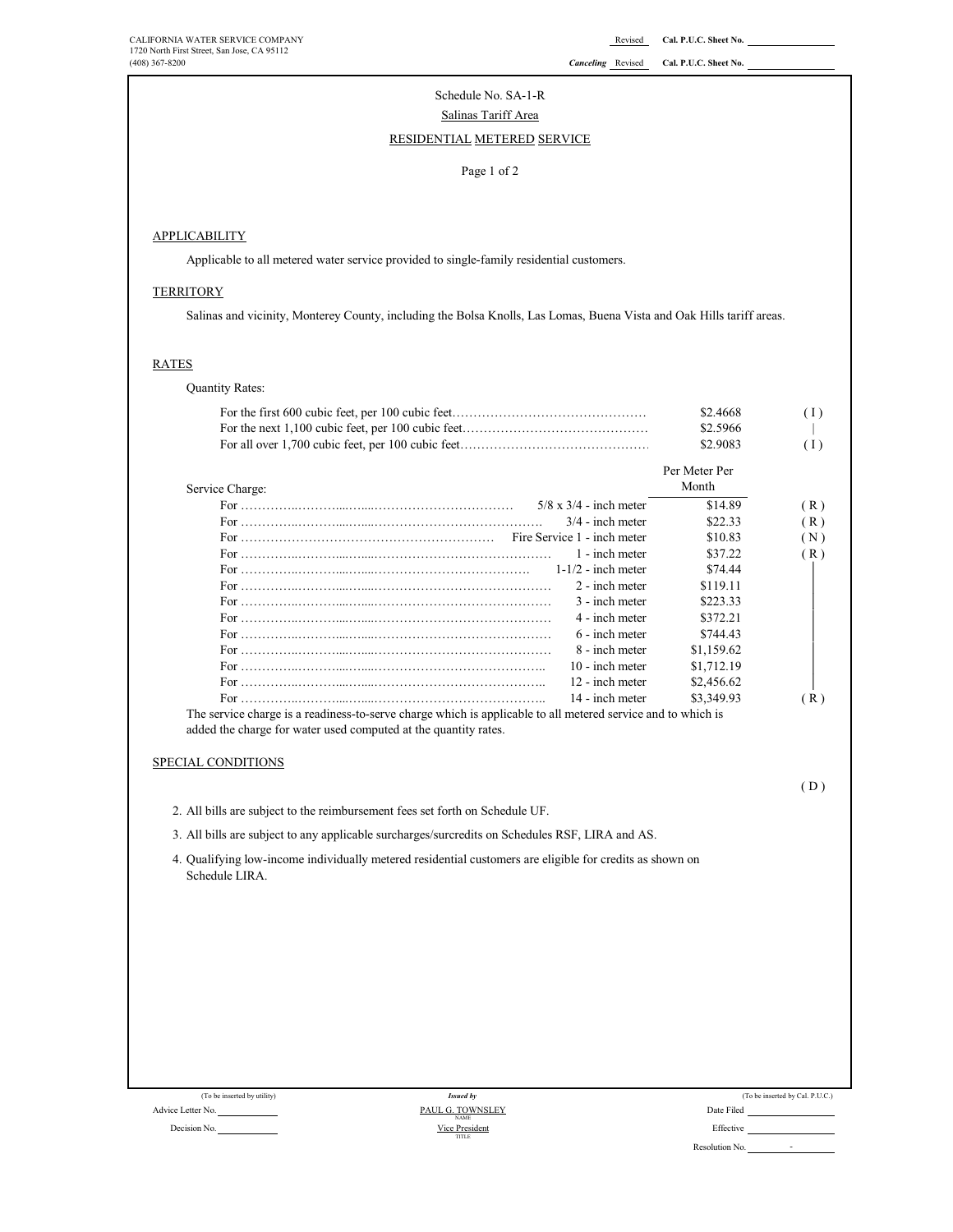# ÷, Schedule No. SA-1-R Salinas Tariff Area RESIDENTIAL METERED SERVICE Page 2 of 2 (Continued) SPECIAL CONDITIONS ( D ) ( D ) 5. A WRAM-MCBA true-up surcharge of \$0.1169 per 100 cu. ft. of water used is to be applied to the ( N ) quantity rates for 12 months beginning April 15, 2014, the effective date of Advice Letter 2118. (N)

(To be inserted by utility) (To be inserted by Cal. P.U.C.) Issued by Cal. P.U.C.)

Advice Letter No. 2006 Contract the Contract of the PAUL G. TOWNSLEY Contract of the Contract of Date Filed *Issued by*

NAME<br>Vice President<br>TITLE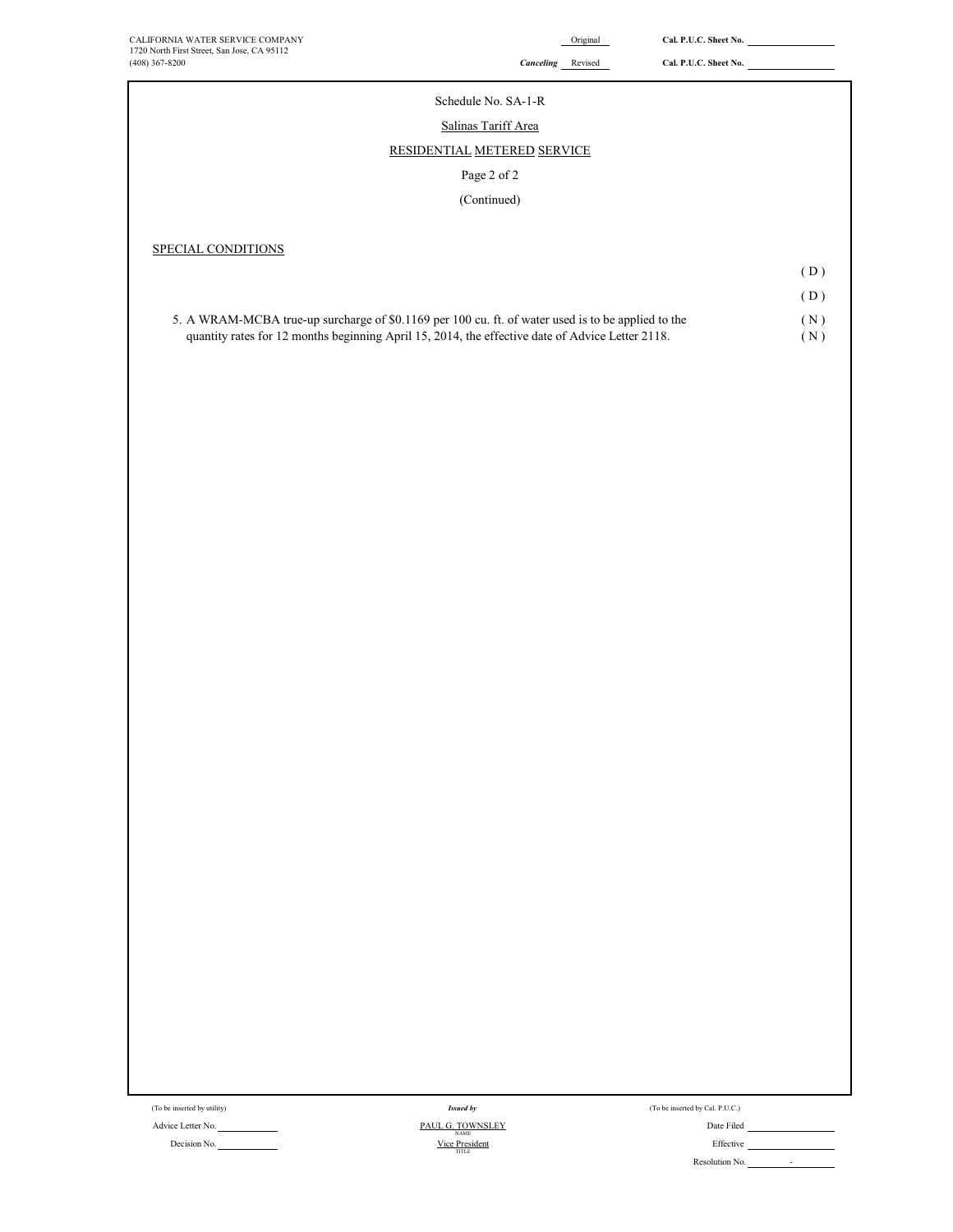# Schedule No. SA-1-NR

# Salinas Tariff Area

# NONRESIDENTIAL METERED SERVICE

# **APPLICABILITY**

Applicable to all metered water service except that provided to single-family residential customers.

# **TERRITORY**

Salinas and vicinity, Monterey County, including the Bolsa Knolls, Las Lomas, and Oak Hills tariff areas.

### RATES

| <b>Quantity Rates:</b>                                                                                                                                                                                 |           |     |
|--------------------------------------------------------------------------------------------------------------------------------------------------------------------------------------------------------|-----------|-----|
|                                                                                                                                                                                                        | \$2.5653  | (1) |
|                                                                                                                                                                                                        | \$2.6184  | (1) |
|                                                                                                                                                                                                        | Per Meter |     |
| Service Charge:                                                                                                                                                                                        | Per Month |     |
| $5/8$ x $3/4$ - inch meter                                                                                                                                                                             | \$13.24   | (R) |
| $3/4$ - inch meter                                                                                                                                                                                     | \$19.85   |     |
| 1 - inch meter                                                                                                                                                                                         | \$33.09   |     |
| $1-1/2$ - inch meter                                                                                                                                                                                   | \$66.18   |     |
| 2 - inch meter                                                                                                                                                                                         | \$105.88  |     |
| 3 - inch meter                                                                                                                                                                                         | \$198.53  |     |
| 4 - inch meter                                                                                                                                                                                         | \$330.88  |     |
| 6 - inch meter                                                                                                                                                                                         | \$661.77  |     |
| 8 - inch meter \$1,030.76                                                                                                                                                                              |           |     |
| 10 - inch meter \$1,522.07                                                                                                                                                                             |           |     |
| 12 - inch meter \$2,183.84                                                                                                                                                                             |           |     |
| 14 - inch meter \$2,977.96                                                                                                                                                                             |           | (R) |
| The service charge is a readiness-to-serve charge which is applicable to all metered service and to                                                                                                    |           |     |
| which is added the charge for water used computed at the quantity rates.                                                                                                                               |           |     |
| SPECIAL CONDITIONS                                                                                                                                                                                     |           |     |
| 1. All bills are subject to the reimbursement fees set forth on Schedule UF.                                                                                                                           |           |     |
| 2. All bills are subject to any applicable surcharges on Schedules RSF and LIRA.                                                                                                                       |           |     |
| 3. Qualifying non-profit group living facilities, agricultural employee housing facilities, and migrant farm<br>worker housing centers are eligible for credits as shown on Schedule LIRA.             |           |     |
|                                                                                                                                                                                                        |           | (D) |
|                                                                                                                                                                                                        |           |     |
|                                                                                                                                                                                                        |           | (D) |
| 4. A WRAM-MCBA true-up surcharge of \$0.1169 per 100 cu. ft. of water used is to be applied to the<br>quantity rates for 12 months beginning April 15, 2014, the effective date of Advice Letter 2118. |           |     |
|                                                                                                                                                                                                        |           |     |
|                                                                                                                                                                                                        |           |     |
|                                                                                                                                                                                                        |           |     |
|                                                                                                                                                                                                        |           |     |
|                                                                                                                                                                                                        |           |     |
|                                                                                                                                                                                                        |           |     |
|                                                                                                                                                                                                        |           |     |
|                                                                                                                                                                                                        |           |     |
|                                                                                                                                                                                                        |           |     |
|                                                                                                                                                                                                        |           |     |
|                                                                                                                                                                                                        |           |     |

(To be inserted by utility)

|          | (To be inserted by Cal. P.U.C.) |  |
|----------|---------------------------------|--|
| te Filed |                                 |  |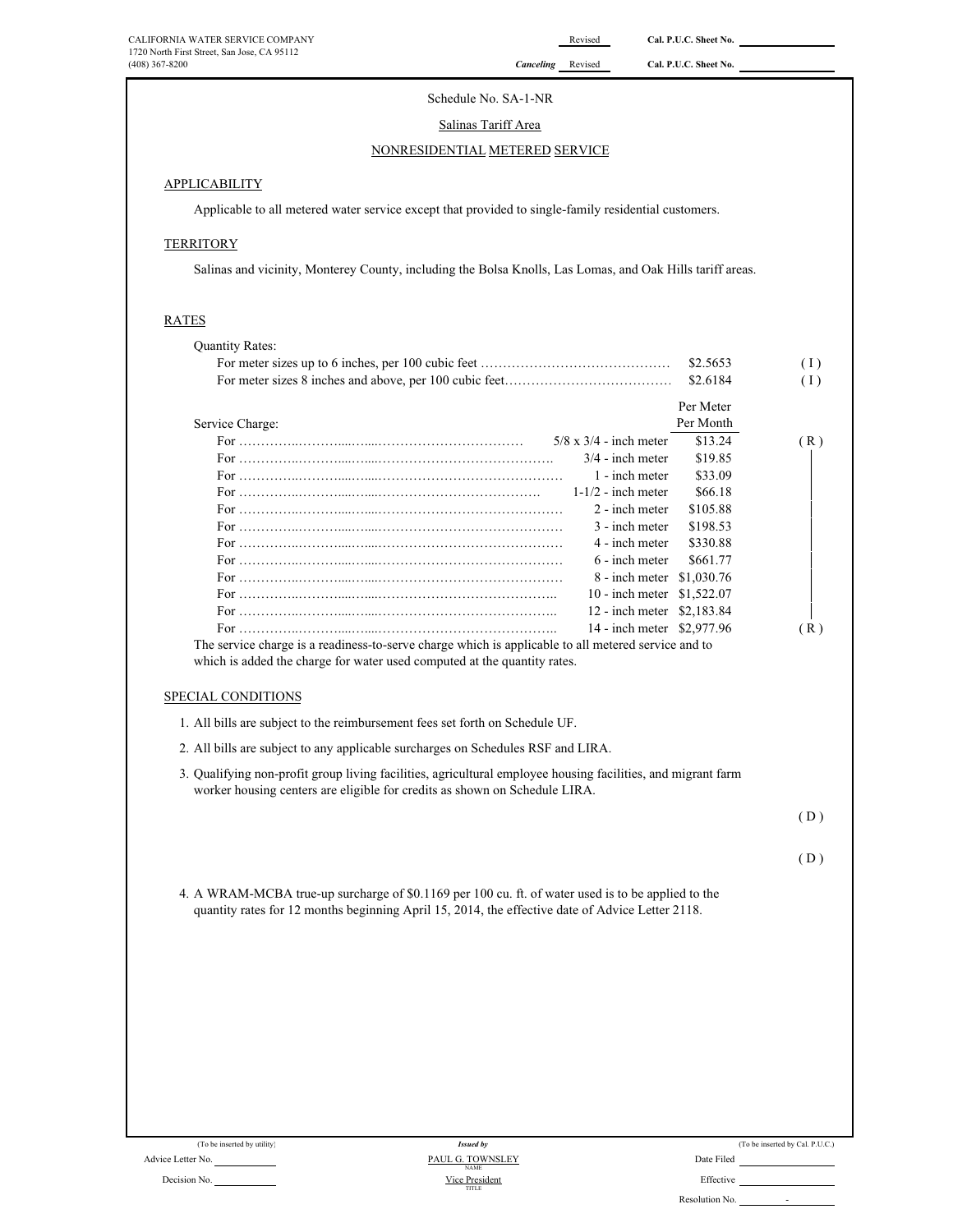| CALIFORNIA WATER SERVICE COMPANY<br>1720 North First Street, San Jose, CA 95112                                                                                                                                                                                                                                                                                                                                                                                                         |           | Revised                   | Cal. P.U.C. Sheet No. |     |
|-----------------------------------------------------------------------------------------------------------------------------------------------------------------------------------------------------------------------------------------------------------------------------------------------------------------------------------------------------------------------------------------------------------------------------------------------------------------------------------------|-----------|---------------------------|-----------------------|-----|
| (408) 367-8200                                                                                                                                                                                                                                                                                                                                                                                                                                                                          | Canceling | Revised                   | Cal. P.U.C. Sheet No. |     |
| Schedule No. SA-4                                                                                                                                                                                                                                                                                                                                                                                                                                                                       |           |                           |                       |     |
| Salinas Tariff Area                                                                                                                                                                                                                                                                                                                                                                                                                                                                     |           |                           |                       |     |
| <b>SERVICE TO PRIVATELY OWNED FIRE PROTECTION SYSTEMS</b>                                                                                                                                                                                                                                                                                                                                                                                                                               |           |                           |                       |     |
| APPLICABILITY                                                                                                                                                                                                                                                                                                                                                                                                                                                                           |           |                           |                       |     |
| Applicable to all water service furnished for privately owned fire protection systems.                                                                                                                                                                                                                                                                                                                                                                                                  |           |                           |                       |     |
| <b>TERRITORY</b>                                                                                                                                                                                                                                                                                                                                                                                                                                                                        |           |                           |                       |     |
| Salinas and vicinity, Monterey County, including the Bolsa Knolls, Las Lomas, Oak Hills tariff areas.                                                                                                                                                                                                                                                                                                                                                                                   |           |                           |                       |     |
|                                                                                                                                                                                                                                                                                                                                                                                                                                                                                         |           |                           |                       |     |
| <b>RATES</b>                                                                                                                                                                                                                                                                                                                                                                                                                                                                            |           |                           | Per<br>Month          |     |
|                                                                                                                                                                                                                                                                                                                                                                                                                                                                                         |           | $1-1/2$ - inch connection | \$9.72                | (1) |
|                                                                                                                                                                                                                                                                                                                                                                                                                                                                                         |           | 2 - inch connection       | \$12.96               |     |
|                                                                                                                                                                                                                                                                                                                                                                                                                                                                                         |           | 3 - inch connection       | \$19.44               |     |
|                                                                                                                                                                                                                                                                                                                                                                                                                                                                                         |           | 4 - inch connection       | \$25.92               |     |
|                                                                                                                                                                                                                                                                                                                                                                                                                                                                                         |           | 6 - inch connection       | \$38.89               |     |
|                                                                                                                                                                                                                                                                                                                                                                                                                                                                                         |           | 8 - inch connection       | \$51.85               |     |
|                                                                                                                                                                                                                                                                                                                                                                                                                                                                                         |           | 10 - inch connection      | \$64.81               | (1) |
| <b>SPECIAL CONDITIONS</b>                                                                                                                                                                                                                                                                                                                                                                                                                                                               |           |                           |                       |     |
| 1. The facilities for service to a privately owned fire protection system will be installed by the Utility<br>at the cost of the applicant. Such cost shall not be subject to refund.                                                                                                                                                                                                                                                                                                   |           |                           |                       |     |
| 2. If a distribution main of adequate size to serve a private fire protection system in addition to all<br>other normal service does not exist in the street or alley adjacent to the premises to be served, then<br>a service main from the nearest existing main of adequate capacity will be installed by the Utility at<br>the cost of the applicant. Such cost shall not be subject to refund.                                                                                     |           |                           |                       |     |
| 3. Service hereunder is for private fire protection systems to which no connections for other than fire<br>protection purposes are allowed and which are regularly inspected by the underwriters having<br>jurisdiction, are installed according to specifications of the Utility, and are maintained to the<br>satisfaction of the Utility. The Utility may require the installation of a detector check valve with<br>meter for protection against theft, leakage, or waste of water. |           |                           |                       |     |
| 4. For water delivered for other than service to privately owned fire protection systems, charges<br>will be made therefor under one of the following schedules: SA-1-R or SA-1-NR.                                                                                                                                                                                                                                                                                                     |           |                           |                       |     |
| 5. The Utility will supply only such water at such pressure as may be available from time to time<br>as a result of normal operation of Utility's system.                                                                                                                                                                                                                                                                                                                               |           |                           |                       |     |
| 6. All bills are subject to the reimbursement fees set forth on Schedule UF.                                                                                                                                                                                                                                                                                                                                                                                                            |           |                           |                       |     |
|                                                                                                                                                                                                                                                                                                                                                                                                                                                                                         |           |                           |                       | (D) |
|                                                                                                                                                                                                                                                                                                                                                                                                                                                                                         |           |                           |                       | (D) |
|                                                                                                                                                                                                                                                                                                                                                                                                                                                                                         |           |                           |                       |     |
|                                                                                                                                                                                                                                                                                                                                                                                                                                                                                         |           |                           |                       |     |
|                                                                                                                                                                                                                                                                                                                                                                                                                                                                                         |           |                           |                       |     |
|                                                                                                                                                                                                                                                                                                                                                                                                                                                                                         |           |                           |                       |     |
|                                                                                                                                                                                                                                                                                                                                                                                                                                                                                         |           |                           |                       |     |
|                                                                                                                                                                                                                                                                                                                                                                                                                                                                                         |           |                           |                       |     |
|                                                                                                                                                                                                                                                                                                                                                                                                                                                                                         |           |                           |                       |     |

Decision No.

Advice Letter No. **PAUL G TOWNSLEY**<br>Decision No. **Date Filed** NAME Using the MAME NAME PRESS (Pressure and MAME PRESS) No. **Date Filed** NAME PRESS (Pressure and MAME PRESS (PRESS) NO. Vice President<br>TITLE PAUL G TOWNSLEY

| (To be inserted by utility) | <b>Issued by</b> | (To be inserted by Cal. P.U.C.) |
|-----------------------------|------------------|---------------------------------|
|                             |                  |                                 |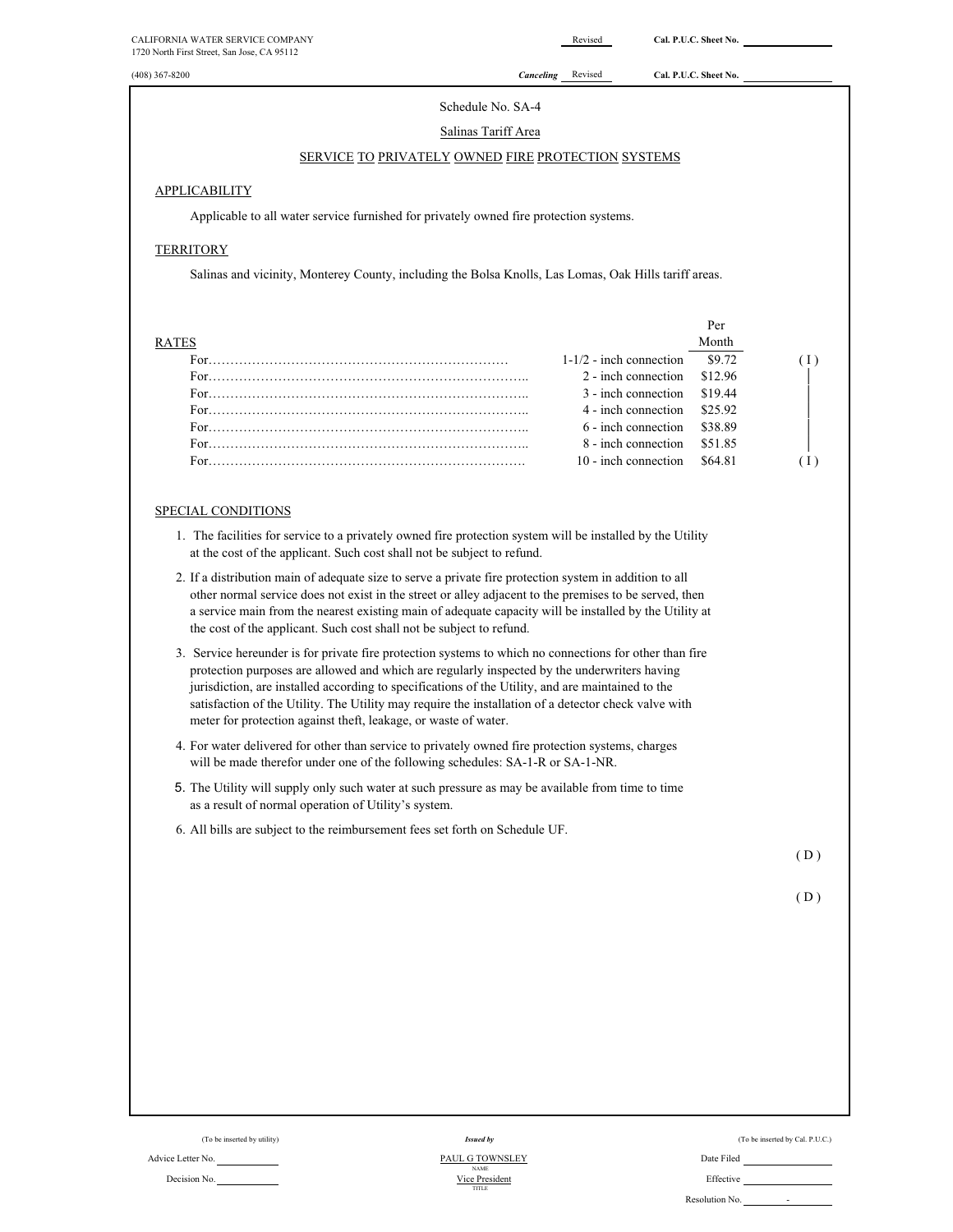# Schedule No. SL-1-R

# Selma Tariff Area

# RESIDENTIAL METERED SERVICE

# APPLICABILITY

Applicable to all metered water service provided to single-family residential customers.

# **TERRITORY**

Selma and vicinity, Fresno County.

# RATES

| <b>Quantity Rates:</b>      |                                                                                                                                                                                                                                                                                                                                                                                                                                                                                                                                                                                        |                      |                                 |
|-----------------------------|----------------------------------------------------------------------------------------------------------------------------------------------------------------------------------------------------------------------------------------------------------------------------------------------------------------------------------------------------------------------------------------------------------------------------------------------------------------------------------------------------------------------------------------------------------------------------------------|----------------------|---------------------------------|
|                             |                                                                                                                                                                                                                                                                                                                                                                                                                                                                                                                                                                                        | \$1.2690             | (1)                             |
|                             |                                                                                                                                                                                                                                                                                                                                                                                                                                                                                                                                                                                        | \$1.2949             |                                 |
|                             |                                                                                                                                                                                                                                                                                                                                                                                                                                                                                                                                                                                        | \$1.3896             | (1)                             |
|                             |                                                                                                                                                                                                                                                                                                                                                                                                                                                                                                                                                                                        | Per Meter            |                                 |
| Service Charge:             |                                                                                                                                                                                                                                                                                                                                                                                                                                                                                                                                                                                        | Per Month            |                                 |
|                             | $5/8 \times 3/4$ - inch meter                                                                                                                                                                                                                                                                                                                                                                                                                                                                                                                                                          | \$18.86              | (1)                             |
|                             | $3/4$ - inch meter                                                                                                                                                                                                                                                                                                                                                                                                                                                                                                                                                                     | \$28.28              | (1)                             |
|                             | Fire Service 1 - inch meter                                                                                                                                                                                                                                                                                                                                                                                                                                                                                                                                                            | \$19.99              | (N)                             |
|                             | 1 - inch meter                                                                                                                                                                                                                                                                                                                                                                                                                                                                                                                                                                         | \$35.82              | (1)                             |
|                             | $1-1/2$ - inch meter                                                                                                                                                                                                                                                                                                                                                                                                                                                                                                                                                                   | \$63.14              |                                 |
|                             | 2 - inch meter<br>3 - inch meter                                                                                                                                                                                                                                                                                                                                                                                                                                                                                                                                                       | \$89.53              |                                 |
|                             | 4 - inch meter                                                                                                                                                                                                                                                                                                                                                                                                                                                                                                                                                                         | \$165.51<br>\$246.76 |                                 |
|                             | 6 - inch meter                                                                                                                                                                                                                                                                                                                                                                                                                                                                                                                                                                         | \$425.20             |                                 |
|                             | 8 - inch meter                                                                                                                                                                                                                                                                                                                                                                                                                                                                                                                                                                         | \$632.70             |                                 |
|                             | 10 - inch meter                                                                                                                                                                                                                                                                                                                                                                                                                                                                                                                                                                        | \$2,168.08           |                                 |
|                             | 12 - inch meter                                                                                                                                                                                                                                                                                                                                                                                                                                                                                                                                                                        | \$3,110.66           |                                 |
|                             | 14 - inch meter                                                                                                                                                                                                                                                                                                                                                                                                                                                                                                                                                                        | \$4,241.84           | (1)                             |
|                             | The service charge is a readiness-to-serve charge which is applicable to all metered service and to                                                                                                                                                                                                                                                                                                                                                                                                                                                                                    |                      |                                 |
| Schedule LIRA.              | 1. New service connections may be subject to a facilities fee as detailed under Rule 15.<br>2. All bills are subject to the reimbursement fees set forth on Schedule UF.<br>3. All bills are subject to any applicable surcharges/surcredits on Schedules RSF, LIRA and AS.<br>4. Qualifying low-income individually metered residential customers are eligible for credits as shown on<br>5. A deferred revenue recovery surcharge of \$2.13 per service per month is to be applied to each bill<br>for 36 months beginning July 1, 2012, the effective date of Advice Letter 2077-A. |                      | (D)                             |
|                             |                                                                                                                                                                                                                                                                                                                                                                                                                                                                                                                                                                                        |                      |                                 |
|                             |                                                                                                                                                                                                                                                                                                                                                                                                                                                                                                                                                                                        |                      | (D)                             |
|                             | 6. A WRAM-MCBA true-up surcharge of \$0.0414 per 100 cu. ft. of water used is to be applied to the<br>quantity rates for 12 months beginning April 15, 2014, the effective date of Advice Letter 2118.                                                                                                                                                                                                                                                                                                                                                                                 |                      |                                 |
| (To be inserted by utility) | <b>Issued by</b>                                                                                                                                                                                                                                                                                                                                                                                                                                                                                                                                                                       |                      | (To be inserted by Cal. P.U.C.) |
| Advice Letter No.           | PAUL G. TOWNSLEY                                                                                                                                                                                                                                                                                                                                                                                                                                                                                                                                                                       | Date Filed           |                                 |
|                             |                                                                                                                                                                                                                                                                                                                                                                                                                                                                                                                                                                                        |                      |                                 |

| ate Filed |  |
|-----------|--|
|           |  |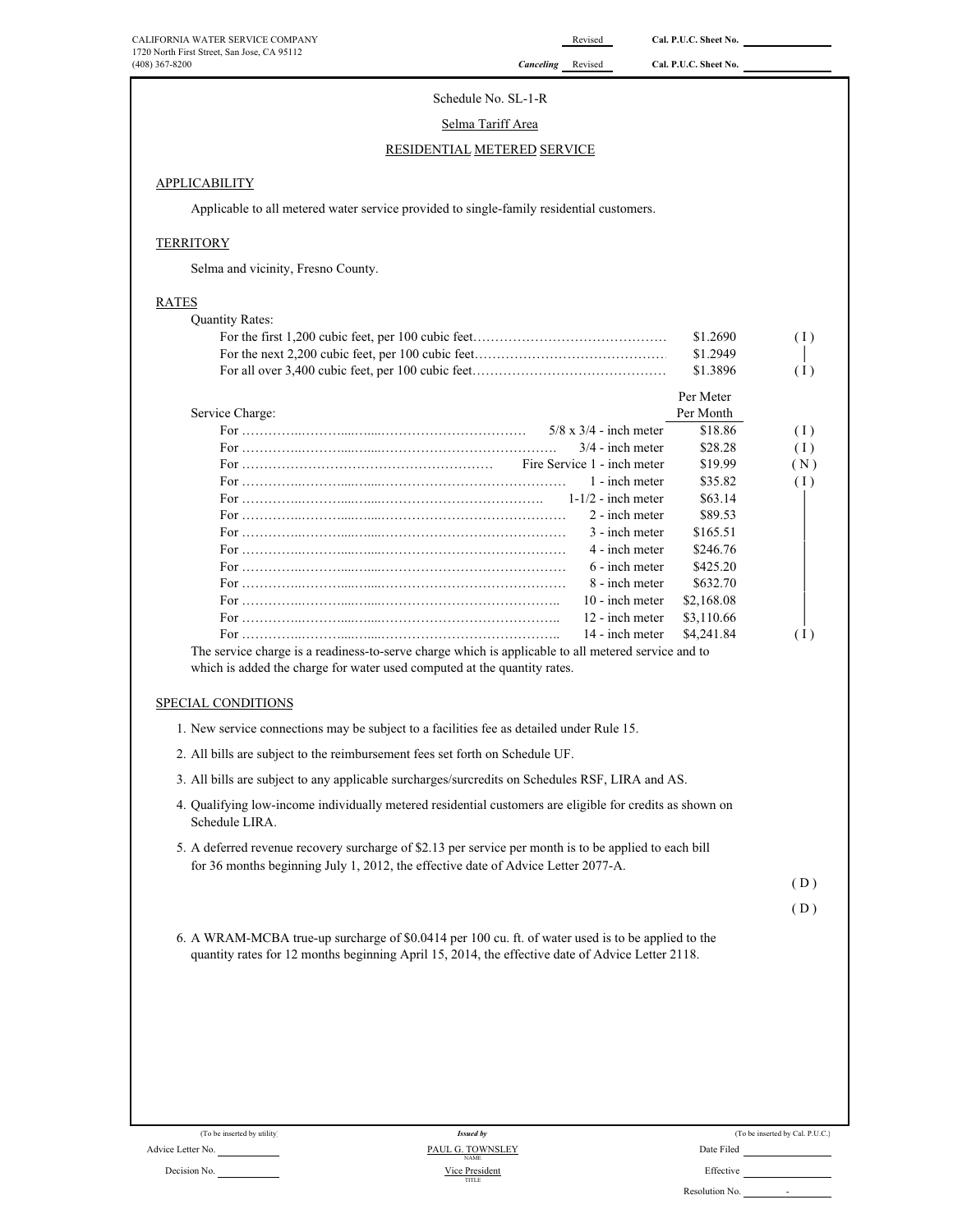| CALIFORNIA WATER SERVICE COMPANY            |
|---------------------------------------------|
| 1720 North First Street, San Jose, CA 95112 |
| $(408)$ 367-8200                            |

Revised **Cal. P.U.C. Sheet No.** 

Canceling Revised Cal. P.U.C. Sheet No.

# Schedule No. SL-1-NR Selma Tariff Area

# NONRESIDENTIAL METERED SERVICE

# **APPLICABILITY**

Applicable to all metered water service except that provided to single-family residential customers.

# **TERRITORY**

Selma and vicinity, Fresno County.

# $\overline{R}$

| <u>RATES</u>                                                                                                                                                                                |                                              |
|---------------------------------------------------------------------------------------------------------------------------------------------------------------------------------------------|----------------------------------------------|
| <b>Quantity Rates:</b>                                                                                                                                                                      |                                              |
|                                                                                                                                                                                             | \$1.4088<br>(1)                              |
|                                                                                                                                                                                             | Per Meter                                    |
| Service Charge:                                                                                                                                                                             | Per Month                                    |
|                                                                                                                                                                                             | $5/8$ x $3/4$ - inch meter<br>\$15.74<br>(1) |
|                                                                                                                                                                                             | $3/4$ - inch meter<br>\$20.69                |
|                                                                                                                                                                                             | 1 - inch meter<br>\$26.59                    |
|                                                                                                                                                                                             | $1-1/2$ - inch meter<br>\$47.25              |
|                                                                                                                                                                                             | 2 - inch meter<br>\$67.59                    |
|                                                                                                                                                                                             | 3 - inch meter<br>\$125.10                   |
|                                                                                                                                                                                             | 4 - inch meter<br>\$188.20                   |
|                                                                                                                                                                                             | 6 - inch meter<br>\$348.09                   |
|                                                                                                                                                                                             | \$528.15<br>8 - inch meter                   |
|                                                                                                                                                                                             | 10 - inch meter \$1,585.59                   |
|                                                                                                                                                                                             | 12 - inch meter \$2,274.95                   |
|                                                                                                                                                                                             | 14 - inch meter \$3,102.21<br>(1)            |
| The service charge is a readiness-to-serve charge which is applicable to all metered service and to                                                                                         |                                              |
| which is added the charge for water used computed at the quantity rate.                                                                                                                     |                                              |
|                                                                                                                                                                                             |                                              |
| SPECIAL CONDITIONS                                                                                                                                                                          |                                              |
| 1. New service connections may be subject to a facilities fee as detailed under Rule 15.                                                                                                    |                                              |
| 2. All bills are subject to the reimbursement fees set forth on Schedule UF.                                                                                                                |                                              |
| 3. All bills are subject to any applicable surcharges on Schedules RSF and LIRA.                                                                                                            |                                              |
| 4. Qualifying non-profit group living facilities, agricultural employee housing facilities, and migrant farm<br>worker housing centers are eligible for credits as shown on Schedule LIRA.  |                                              |
|                                                                                                                                                                                             | (D)                                          |
|                                                                                                                                                                                             |                                              |
| 5. A deferred revenue recovery surcharge of \$2.13 per service per month is to be applied to each bill<br>for 36 months beginning July 1, 2012, the effective date of Advice Letter 2077-A. |                                              |
|                                                                                                                                                                                             | (D)                                          |
|                                                                                                                                                                                             |                                              |
|                                                                                                                                                                                             | (D)                                          |
|                                                                                                                                                                                             |                                              |
| 6. A WRAM-MCBA true-up surcharge of \$0.0414 per 100 cu. ft. of water used is to be applied to the                                                                                          |                                              |
| quantity rates for 12 months beginning April 15, 2014, the effective date of Advice Letter 2118.                                                                                            |                                              |
|                                                                                                                                                                                             |                                              |
|                                                                                                                                                                                             |                                              |
|                                                                                                                                                                                             |                                              |
|                                                                                                                                                                                             |                                              |
|                                                                                                                                                                                             |                                              |
|                                                                                                                                                                                             |                                              |
|                                                                                                                                                                                             |                                              |
|                                                                                                                                                                                             |                                              |

Vice President<br>
TITLE

(To be inserted by Cal. P.U.C.) Issued by Cal. P.U.C.)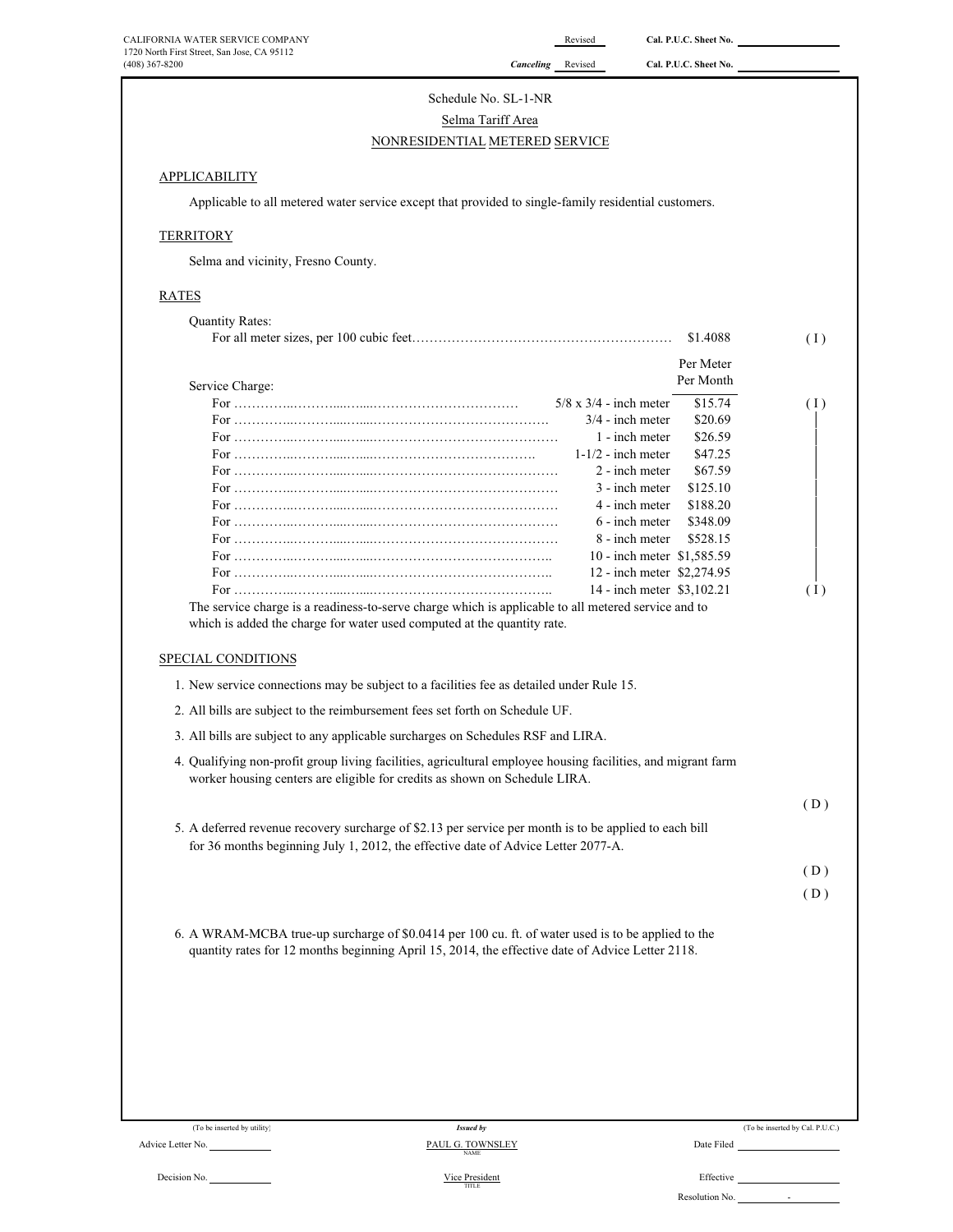Schedule No. SL-2R

Selma Tariff Area

Page 1 of 2

### RESIDENTIAL FLAT RATE SERVICE

### **APPLICABILITY**

Applicable to all flat rate residential water service.

### **TERRITORY**

Selma and vicinity, Fresno County.

### RATES

| For a single-family residential unit, including premises                | Per Service Connection |     |
|-------------------------------------------------------------------------|------------------------|-----|
| having the following areas:                                             | per Month              |     |
|                                                                         | \$54.53                |     |
|                                                                         | \$66.28                |     |
|                                                                         | \$81.97                |     |
|                                                                         | \$104.10               | (I) |
| For each additional single-family residential unit on the same premises |                        |     |
|                                                                         | 40.88                  |     |

# SPECIAL CONDITIONS

1. The above flat rates apply to service connections not larger than one inch in diameter.

- 2. All service not covered by the above classifications shall be furnished only on a metered basis.
- 3. For service covered by the above classifications, if the utility or the customer so elects, a meter shall be installed and service provided under Schedule No. SL-1-R, Residential Metered Service.
- 4. This Schedule is closed to all new connections as of January 20, 1992, the effective date of Tariff Sheet 4338-W.
- 5. All bills are subject to the reimbursement fees set forth on Schedule UF.
- 6. All bills are subject to any applicable surcharges/surcredits on Schedules RSF, LIRA and AS.

7. Qualifying low-income flat rate residential customers are eligible for credits as shown on Schedule LIRA.

(Continued)

Advice Letter No. Date Filed Communication of the Same PAUL G. TOWNSLEY And Communication of the Communication of the Communication of the Communication of the Communication of the Communication of the Communication of the

Decision No. **Effective** Effective **Decision** No. **Effective Effective Effective** Vice President TITLE NAME *Issued by*

| (To be inserted by utility) | <b>Issued by</b>                | (To be inserted by Cal. P.U.C.) |
|-----------------------------|---------------------------------|---------------------------------|
| No.                         | PAUL G. TOWNSLEY<br><b>NAME</b> | Date Filed                      |
| No.                         | Vice President<br>TITLE         | Effective                       |
|                             |                                 | Resolution No.<br>              |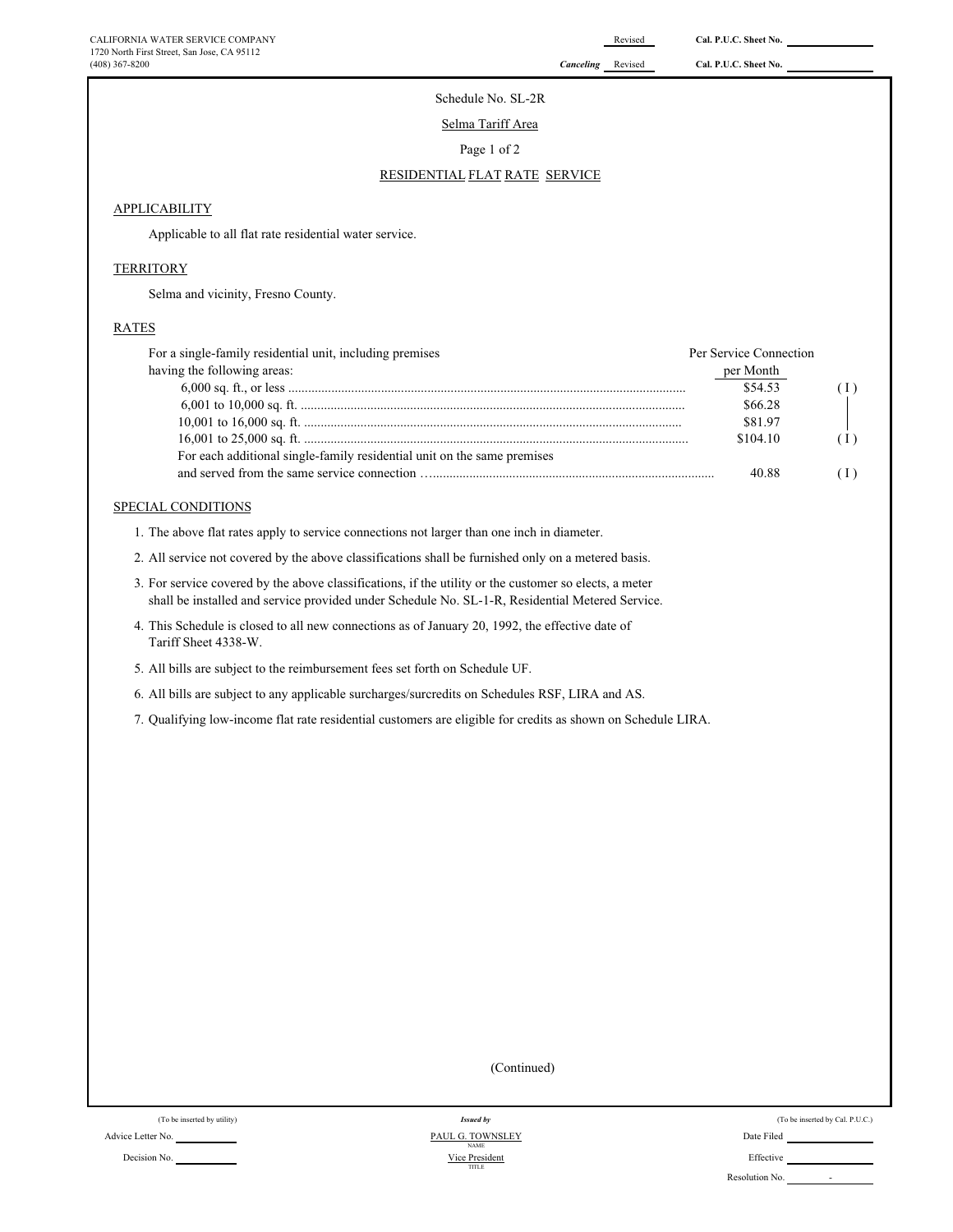| Schedule No. SL-2R                                                                                                                                                                                                |     |
|-------------------------------------------------------------------------------------------------------------------------------------------------------------------------------------------------------------------|-----|
| Selma Tariff Area                                                                                                                                                                                                 |     |
| Page 2 of 2                                                                                                                                                                                                       |     |
| (Continued)                                                                                                                                                                                                       |     |
| RESIDENTIAL FLAT RATE SERVICE                                                                                                                                                                                     |     |
| SPECIAL CONDITIONS<br>8. A deferred revenue recovery surcharge of \$2.13 per service per month is to be applied to each bill<br>for 36 months beginning July 1, 2012, the effective date of Advice Letter 2077-A. | (D) |
|                                                                                                                                                                                                                   | (D) |
| 9. A WRAM-MCBA true-up surcharge of \$0.5175 per service per month is to be applied to each bill<br>for 12 months beginning April 15, 2014, the effective date of Advice Letter 2118.                             |     |

(To be inserted by utility)  $\,$ 

Advice Letter No. Date Filed Decision No. **Effective** Effective **Contains the Container of Containing Contains and Contains and Contains and Contains and Contains and Contains and Contains and Contains and Contains and Contains and Contains and Contai** *Issued by*  $Vice President$ PAUL G. TOWNSLEY

| (To be inserted by Cal. P.U.C.) |  |
|---------------------------------|--|
| Date Filed                      |  |
| Effective                       |  |
| Resolution No.                  |  |
|                                 |  |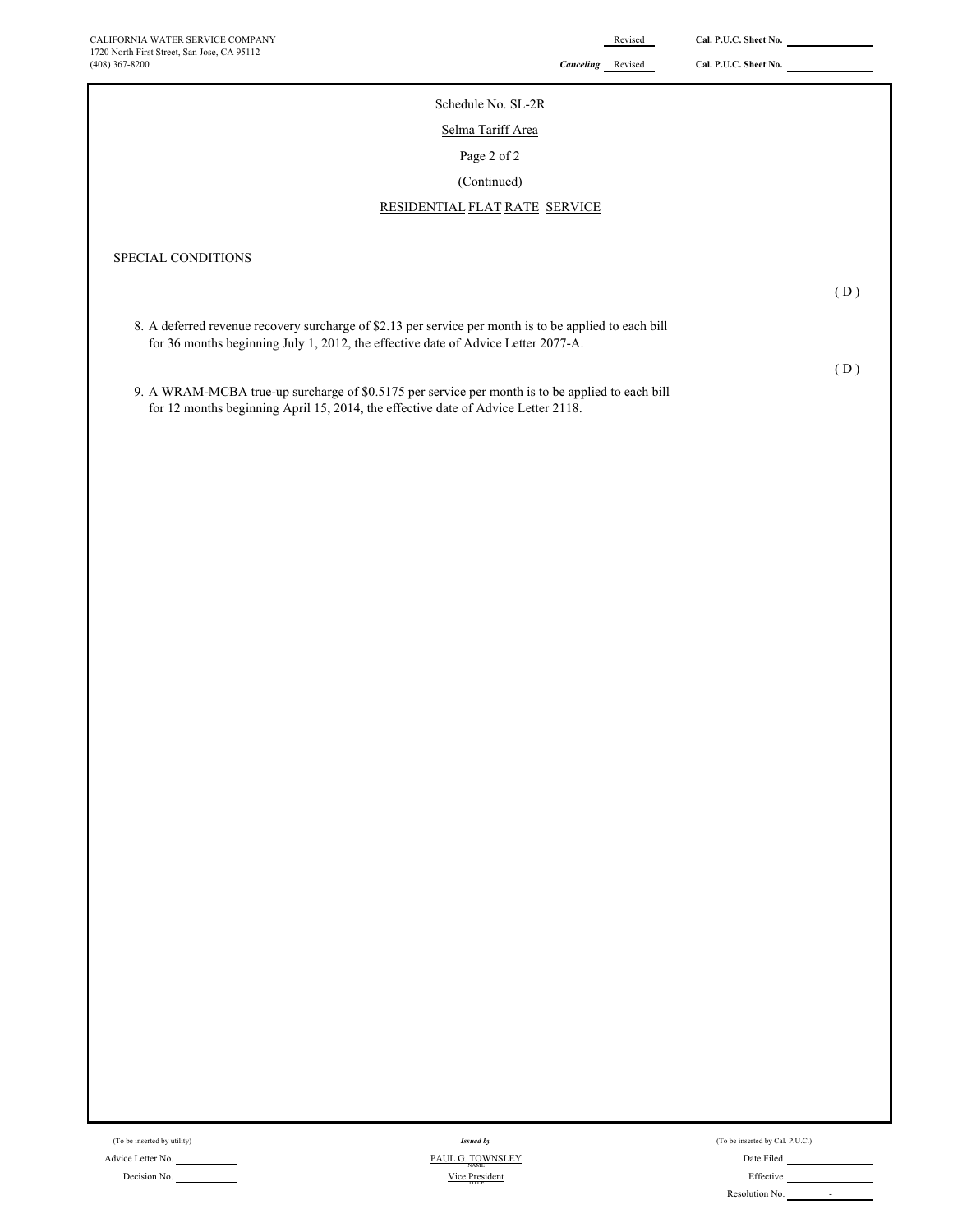# Schedule No. SL-4

### Selma Tariff Area

# SERVICE TO PRIVATELY OWNED FIRE PROTECTION SYSTEMS

### APPLICABILITY

Applicable to all water service furnished for privately owned fire protection systems.

### **TERRITORY**

Selma and vicinity, Fresno County.

| <b>RATES</b> |                           | Per Month |  |
|--------------|---------------------------|-----------|--|
|              | $1-1/2$ - inch connection | \$12.68   |  |
|              | 2 - inch connection       | \$16.90   |  |
|              | 3 - inch connection       | \$25.35   |  |
|              | 4 - inch connection       | \$33.80   |  |
|              | 6 - inch connection       | \$50.71   |  |
|              | 8 - inch connection       | \$67.61   |  |
|              | 10 - inch connection      | \$84.51   |  |
|              | 12 - inch connection      | \$101.41  |  |
|              | 14 - inch connection      | \$118.31  |  |
|              |                           |           |  |

# SPECIAL CONDITIONS

- 1. The facilities for service to a privately owned fire protection system will be installed by the Utility at the cost of the applicant. Such cost shall not be subject to refund.
- 2. If a distribution main of adequate size to serve a private fire protection system in addition to all other normal service does not exist in the street or alley adjacent to the premises to be served, then a service main from the nearest existing main of adequate capacity will be installed by the Utility at the cost of the applicant. Such cost shall not be subject to refund.
- 3. Service hereunder is for private fire protection systems to which no connections for other than fire protection purposes are allowed and which are regularly inspected by the underwriters having jurisdiction, are installed according to specifications of the Utility, and are maintained to the satisfaction of the Utility. The Utility may require the installation of a detector check valve with meter for protection against theft, leakage, or waste of water.
- 4. For water delivered for other than service to privately owned fire protection systems, charges will be made therefor under one of the following schedules: SL-1-R or SL-1-NR.
- 5. The Utility will supply only such water at such pressure as may be available from time to time as a result of normal operation of Utility's system.
- 6. All bills are subject to the reimbursement fees set forth on Schedule UF.

| (To be inserted by utility)                                                                                     | <i>Issued by</i> |            |
|-----------------------------------------------------------------------------------------------------------------|------------------|------------|
| Advice Letter No.                                                                                               | PAUL G TOWNSLEY  | Date Filed |
|                                                                                                                 | <b>NAME</b>      |            |
| the contract of the contract of the contract of the contract of the contract of the contract of the contract of |                  |            |

Decision No. **Effective Example 2 Decision No. Effective Effective Effective** TITLE NAME Vice President *Issued by*

| (To be inserted by utility) | Issued by                      | (To be inserted by Cal. P.U.C.) |
|-----------------------------|--------------------------------|---------------------------------|
| No.                         | PAUL G TOWNSLEY<br><b>NAME</b> | Date Filed                      |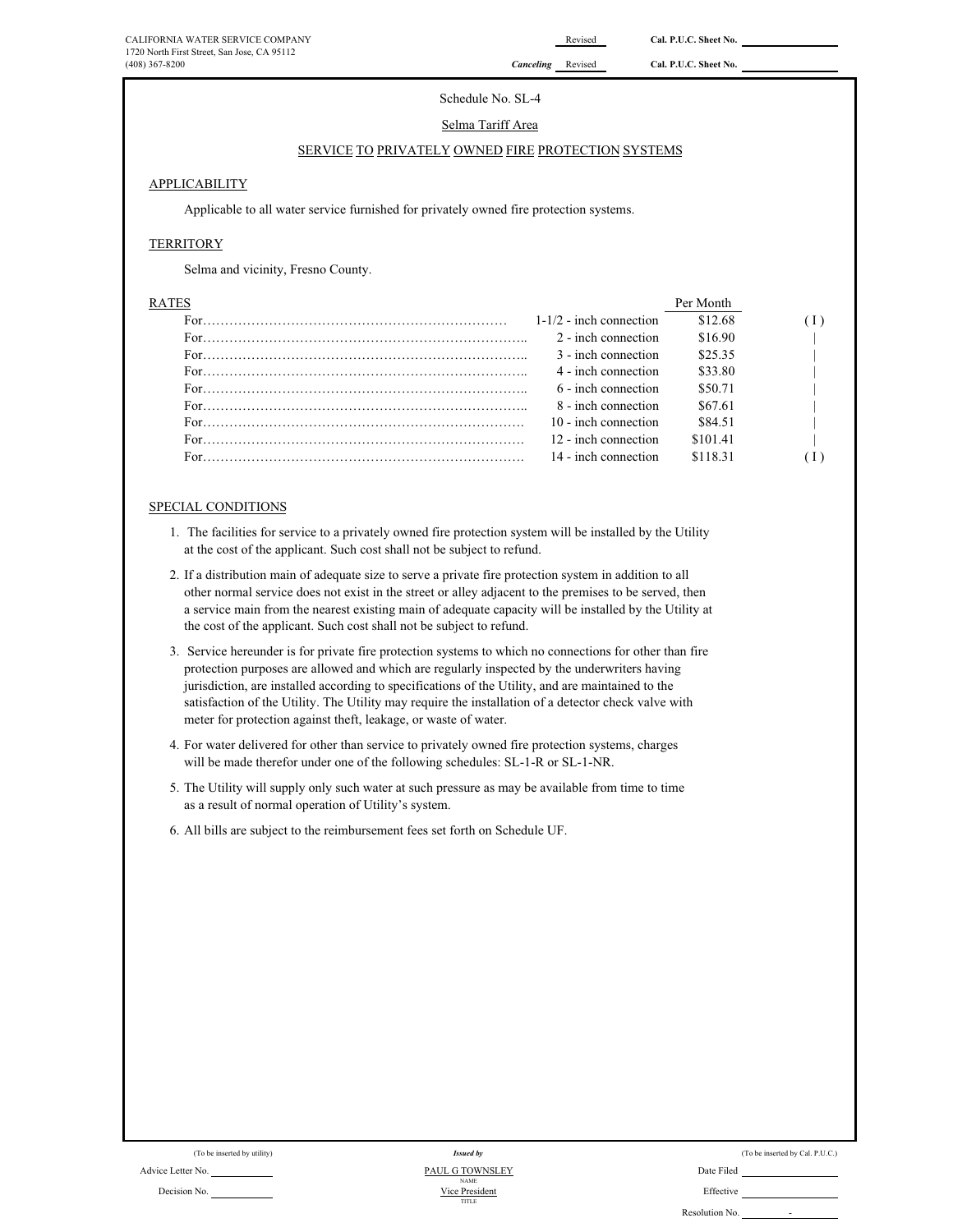### Schedule No. ST-1-R

### Stockton Tariff Area

### RESIDENTIAL METERED SERVICE

### **APPLICABILITY**

Applicable to all metered water service provided to single-family residential customers.

### **TERRITORY**

Stockton and vicinity, San Joaquin County.

### RATES

| <b>Quantity Rates:</b> |              |
|------------------------|--------------|
|                        | (1)          |
|                        | $\mathbf{1}$ |
|                        | (1)          |

|                                                                                                                    |                               | Per Meter |     |
|--------------------------------------------------------------------------------------------------------------------|-------------------------------|-----------|-----|
| Service Charge:                                                                                                    |                               | Per Month |     |
|                                                                                                                    | $5/8 \times 3/4$ - inch meter | \$15.52   | (1) |
|                                                                                                                    | $3/4$ - inch meter            | \$23.27   | (1) |
|                                                                                                                    | Fire Service 1 - inch meter   | \$16.60   | (N) |
|                                                                                                                    | 1 - inch meter                | \$38.79   | (1) |
|                                                                                                                    | $1-1/2$ - inch meter          | \$77.58   |     |
|                                                                                                                    | 2 - inch meter                | \$124.13  |     |
|                                                                                                                    | 3 - inch meter                | \$232.75  |     |
|                                                                                                                    | 4 - inch meter                | \$387.91  |     |
|                                                                                                                    | $6$ - inch meter              | \$775.82  |     |
|                                                                                                                    | 8 - inch meter \$1,241,32     |           |     |
|                                                                                                                    | 10 - inch meter \$1,784.40    |           |     |
|                                                                                                                    | 12 - inch meter \$2,560.22    |           |     |
|                                                                                                                    | 14 - inch meter \$3,491.21    |           | (1) |
| المستحدث والمنافذة والمنافرة والمتحدث والمتحدث والمستحدث والمستحدث والمستحدث والمستحدث والمستحدث والمتحدث والمتحدث |                               |           |     |

The service charge is a readiness-to-serve charge which is applicable to all metered service and to which is added the charge for water used computed at the quantity rates.

### SPECIAL CONDITIONS

- 1. All bills are subject to the reimbursement fees set forth on Schedule UF.
- 2. All bills are subject to any applicable surcharges/surcredits on Schedules RSF, LIRA and AS.
- 3. Qualifying low-income individually metered residential customers are eligible for credits as shown on Schedule LIRA.

 $(D)$ 

- 4. A WRAM-MCBA true-up surcharge of \$0.1378 per 100 cu. ft. of water used is to be applied to the quantity rates for 18 months beginning March 15, 2013, the effective date of Advice Letter 2098.
- 5. A WRAM-MCBA true-up surcharge of \$0.2554 per 100 cu. ft. of water used is to be applied to the quantity rates for 18 months beginning April 15, 2014, the effective date of Advice Letter 2119.

(To be inserted by utility)

### Advice Letter No. <u>NAME SCRIPTION CONSIDERTIES From the PAUL G. TOWNSLEY</u> Decision No. No. 2006 2012 12:00 No. 2012 2023 2024 2024 2022 2023 2024 2022 2023 2024 2022 2023 2024 2022 2023 2024 2022 2023 2024 2022 2023 2024 2022 2023 2024 2022 2023 2024 2022 2023 2024 2022 2023 2024 2022 2023 2024 TITLE Vice President *Issued by*

|           | (To be inserted by Cal. P.U.C.) |  |
|-----------|---------------------------------|--|
| oto Filod |                                 |  |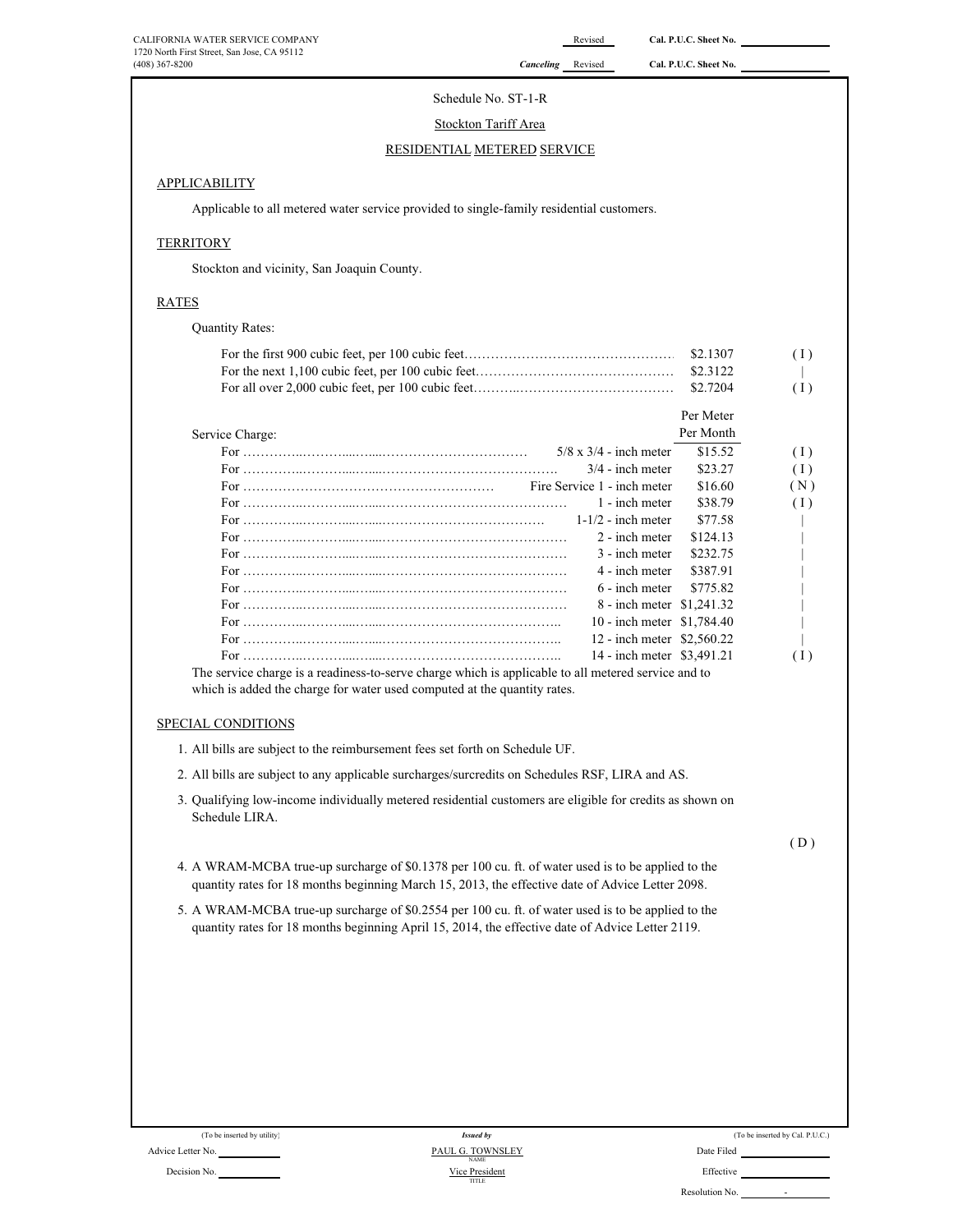(408) 367-8200 *Canceling* Revised **Cal. P.U.C. Sheet No.** 

# Schedule No. ST-1-NR Stockton Tariff Area

# NONRESIDENTIAL METERED SERVICE

# **APPLICABILITY**

Applicable to all metered water service except that provided to single-family residential customers.

# **TERRITORY**

Stockton and vicinity, San Joaquin County.

# RATES

| <b>Quantity Rates:</b>                                                                                                                                                                                 |           |     |
|--------------------------------------------------------------------------------------------------------------------------------------------------------------------------------------------------------|-----------|-----|
|                                                                                                                                                                                                        | \$2.3160  | (1) |
|                                                                                                                                                                                                        | \$2.0595  | (1) |
|                                                                                                                                                                                                        | Per Meter |     |
| Service Charge:                                                                                                                                                                                        | Per Month |     |
| $5/8 \times 3/4$ - inch meter                                                                                                                                                                          | \$12.00   | (1) |
| $3/4$ - inch meter                                                                                                                                                                                     | \$18.00   |     |
| 1 - inch meter                                                                                                                                                                                         | \$30.00   |     |
| $1-1/2$ - inch meter                                                                                                                                                                                   | \$60.00   |     |
| 2 - inch meter                                                                                                                                                                                         | \$95.99   |     |
| 3 - inch meter                                                                                                                                                                                         | \$179.99  |     |
| 4 - inch meter                                                                                                                                                                                         | \$299.98  |     |
| 6 - inch meter                                                                                                                                                                                         | \$599.96  |     |
| 8 - inch meter                                                                                                                                                                                         | \$959.94  |     |
| 10 - inch meter \$1,379.91                                                                                                                                                                             |           |     |
| 12 - inch meter \$1,979.87                                                                                                                                                                             |           |     |
| 14 - inch meter \$2,699.83                                                                                                                                                                             |           | (1) |
| The service charge is a readiness-to-serve charge which is applicable to all metered service and to                                                                                                    |           |     |
| which is added the charge for water used computed at the quantity rates.                                                                                                                               |           |     |
|                                                                                                                                                                                                        |           |     |
| SPECIAL CONDITIONS                                                                                                                                                                                     |           |     |
| 1. All bills are subject to the reimbursement fees set forth on Schedule UF.                                                                                                                           |           |     |
| 2. All bills are subject to any applicable surcharges/surcredits on Schedules RSF, LIRA and AS.                                                                                                        |           |     |
| 3. Qualifying non-profit group living facilities, agricultural employee housing facilities, and migrant farm<br>worker housing centers are eligible for credits as shown on Schedule LIRA.             |           |     |
|                                                                                                                                                                                                        |           | (D) |
| 4. A WRAM-MCBA true-up surcharge of \$0.1378 per 100 cu. ft. of water used is to be applied to the<br>quantity rates for 18 months beginning March 15, 2013, the effective date of Advice Letter 2098. |           |     |
| $5-\Delta$ WRAM-MCR $\Delta$ true-up surcharge of \$0.2554 per 100 cu. ft. of water used is to be applied to the                                                                                       |           |     |

5. A WRAM-MCBA true-up surcharge of \$0.2554 per 100 cu. ft. of water used is to be applied to the quantity rates for 18 months beginning April 15, 2014, the effective date of Advice Letter 2119.

| (To be inserted by utility) | <b>Issued by</b>                | (To be inserted by Cal. P.U.C.)            |
|-----------------------------|---------------------------------|--------------------------------------------|
| Advice Letter No.           | PAUL G. TOWNSLEY<br><b>NAME</b> | Date Filed                                 |
| Decision No.                | Vice President<br>TITLE         | Effective                                  |
|                             |                                 | Resolution No.<br>$\overline{\phantom{a}}$ |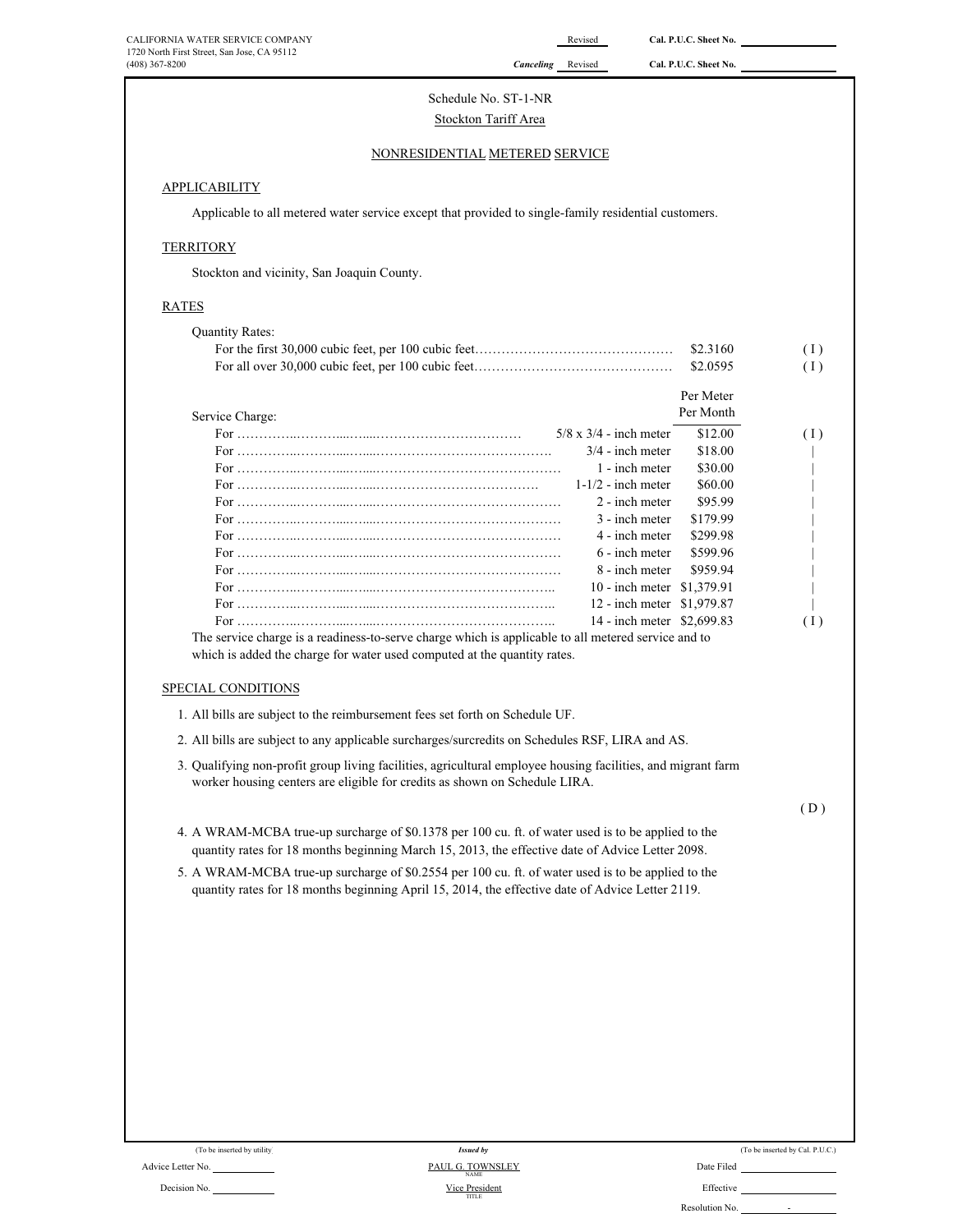# Schedule No. ST-4

### Stockton Tariff Area

# SERVICE TO PRIVATELY OWNED FIRE PROTECTION SYSTEMS

### APPLICABILITY

Applicable to all water service furnished for privately owned fire protection systems.

# **TERRITORY**

Stockton and vicinity, San Joaquin County.

### RATES

Per Month

| For $\ldots$ in $\ldots$ is a set of $\ldots$ in $\ldots$ in $\ldots$ $\ldots$ $\ldots$ $\ldots$ $\ldots$ $\ldots$ $\ldots$ $\ldots$ $\ldots$ $\ldots$                      | \$13.43  |                          |
|-----------------------------------------------------------------------------------------------------------------------------------------------------------------------------|----------|--------------------------|
| For $\ldots$ in $\ldots$ is a set of $\ldots$ is a set of $\ldots$ in $\ldots$ in $\ldots$ $\ldots$ $\ldots$ $\ldots$ $\ldots$ $\ldots$ $\ldots$ $\ldots$ $\ldots$ $\ldots$ | \$17.91  | <b>Contract Contract</b> |
| For $\ldots$ in $\ldots$ is a set of $\ldots$ is a set of $\ldots$ in $\ldots$ $\ldots$ $\ldots$ $\ldots$ $\ldots$ $\ldots$ $\ldots$ $\ldots$                               | \$26.86  |                          |
|                                                                                                                                                                             | \$35.81  |                          |
|                                                                                                                                                                             | \$53.72  |                          |
|                                                                                                                                                                             | \$71.63  |                          |
|                                                                                                                                                                             | \$89.54  |                          |
|                                                                                                                                                                             | \$107.44 | $\sim$ 1.000 $\sim$      |
|                                                                                                                                                                             | \$125.35 |                          |
|                                                                                                                                                                             |          |                          |

### SPECIAL CONDITIONS

- 1. The facilities for service to a privately owned fire protection system will be installed by the Utility at the cost of the applicant. Such cost shall not be subject to refund.
- 2. If a distribution main of adequate size to serve a private fire protection system in addition to all other normal service does not exist in the street or alley adjacent to the premises to be served, then a service main from the nearest existing main of adequate capacity will be installed by the Utility at the cost of the applicant. Such cost shall not be subject to refund.
- 3. Service hereunder is for private fire protection systems to which no connections for other than fire protection purposes are allowed and which are regularly inspected by the underwriters having jurisdiction, are installed according to specifications of the Utility, and are maintained to the satisfaction of the Utility. The Utility may require the installation of a detector check valve with meter for protection against theft, leakage, or waste of water.
- 4. For water delivered for other than service to privately owned fire protection systems, charges will be made therefor under one of the following schedules: ST-1-R or ST-1-NR.
- 5. The Utility will supply only such water at such pressure as may be available from time to time as a result of normal operation of Utility's system.
- 6. All bills are subject to the reimbursement fees set forth on Schedule UF.

 $(D)$ 

 $(D)$ 

(To be inserted by utility)

*Issued by*

| (To be inserted by Cal. P.U.C.) |  |
|---------------------------------|--|
|---------------------------------|--|

Decision No. Nice President No. 2016 and Nice President No. 2016 and Nice President No. 2016 and Nice President

| Resolution No. |  |
|----------------|--|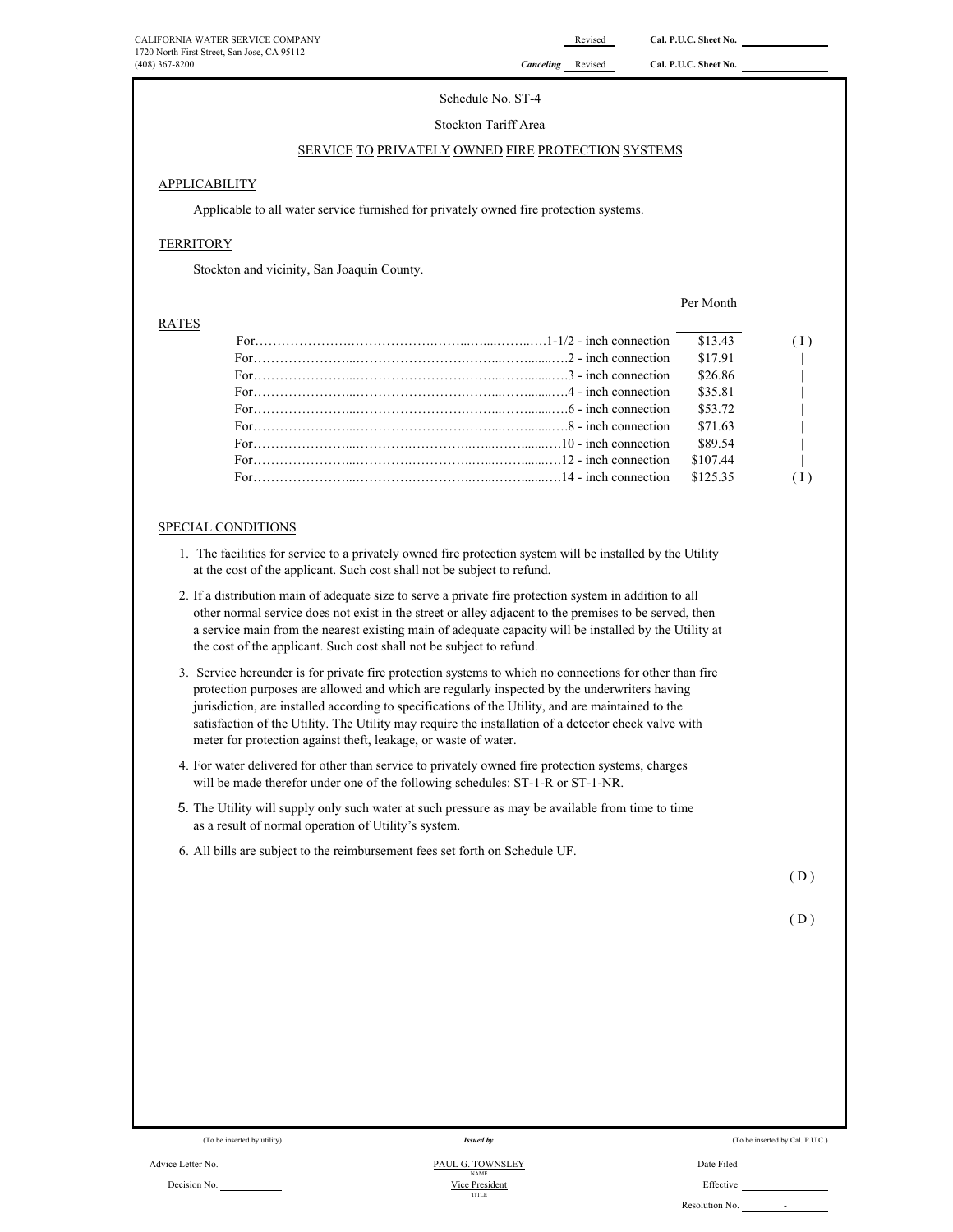# Schedule No. VS-1-R Visalia Tariff Area

# RESIDENTIAL METERED SERVICE

# **APPLICABILITY**

Applicable to all metered water service provided to single-family residential customers.

### **TERRITORY**

Visalia and vicinity, Tulare County.

# RATES

| <b>Quantity Rates:</b>                                                                                                                                                                                 |                                               |                    |                                 |
|--------------------------------------------------------------------------------------------------------------------------------------------------------------------------------------------------------|-----------------------------------------------|--------------------|---------------------------------|
|                                                                                                                                                                                                        |                                               | \$1.3035           | (1)                             |
|                                                                                                                                                                                                        |                                               | \$1.3301           |                                 |
|                                                                                                                                                                                                        |                                               | \$1.4898           | (1)                             |
|                                                                                                                                                                                                        |                                               | Per Meter          |                                 |
| Service Charge:                                                                                                                                                                                        |                                               | Per Month          |                                 |
|                                                                                                                                                                                                        | $5/8 \times 3/4$ - inch meter                 | \$10.13            | (R)                             |
|                                                                                                                                                                                                        | $3/4$ - inch meter                            | \$15.19            | (R)                             |
|                                                                                                                                                                                                        | Fire Service 1 - inch meter<br>1 - inch meter | \$11.24<br>\$25.32 | (N)                             |
|                                                                                                                                                                                                        | $1-1/2$ - inch meter                          | \$50.65            | (R)                             |
|                                                                                                                                                                                                        | 2 - inch meter                                | \$81.03            |                                 |
|                                                                                                                                                                                                        | 3 - inch meter                                | \$151.94           |                                 |
|                                                                                                                                                                                                        | 4 - inch meter                                | \$229.97           |                                 |
|                                                                                                                                                                                                        | 6 - inch meter                                | \$377.13           |                                 |
|                                                                                                                                                                                                        | 8 - inch meter                                | \$574.91           |                                 |
|                                                                                                                                                                                                        | 10 - inch meter \$1,164.87                    |                    |                                 |
|                                                                                                                                                                                                        | 12 - inch meter \$1,671.34                    |                    |                                 |
| The service charge is a readiness-to-serve charge which is applicable to all metered service and to                                                                                                    | 14 - inch meter \$2,279.10                    |                    | (R)                             |
| which is added the charge for water used computed at the quantity rates.<br>SPECIAL CONDITIONS                                                                                                         |                                               |                    |                                 |
| 1. All bills are subject to the reimbursement fees set forth on Schedule UF.                                                                                                                           |                                               |                    |                                 |
| 2. All bills are subject to any applicable surcharges/surcredits on Schedules RSF, LIRA and AS.                                                                                                        |                                               |                    |                                 |
| 3. Qualifying low-income individually metered residential customers are eligible for credits as shown on<br>Schedule LIRA.                                                                             |                                               |                    |                                 |
|                                                                                                                                                                                                        |                                               |                    | (D)                             |
| 4. A WRAM-MCBA true-up surcharge of \$0.0983 per 100 cu. ft. of water used is to be applied to the<br>quantity rates for 18 months beginning April 15, 2014, the effective date of Advice Letter 2119. |                                               |                    |                                 |
|                                                                                                                                                                                                        |                                               |                    |                                 |
|                                                                                                                                                                                                        |                                               |                    |                                 |
| (To be inserted by utility)<br><b>Issued by</b>                                                                                                                                                        |                                               |                    | (To be inserted by Cal. P.U.C.) |

Advice Letter No. **PAUL G. TOWNSLEY** Date Filed Date Filed Decision No. **Effective Effective Effective Effective Effective Effective** Vice President<br>
TITLE **PAUL G. TOWNSLEY** 

| (To be inserted by Cal. P.U.C.) |  |  |  |  |  |  |
|---------------------------------|--|--|--|--|--|--|
|---------------------------------|--|--|--|--|--|--|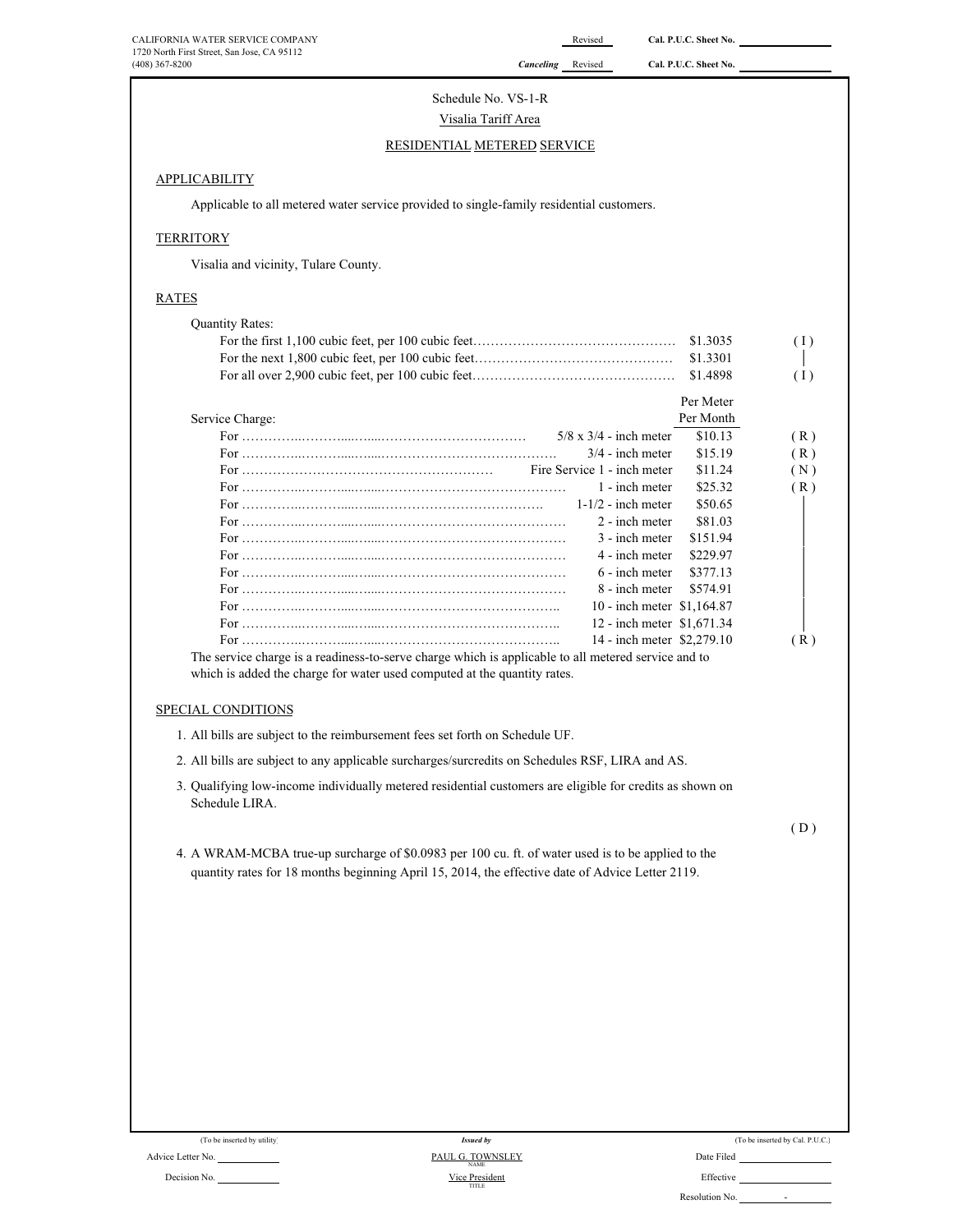# Schedule No. VS-1-NR

# Visalia Tariff Area

# NONRESIDENTIAL METERED SERVICE

# **APPLICABILITY**

Applicable to all metered water service except that provided to single-family residential customers.

# **TERRITORY**

Visalia and vicinity, Tulare County.

# RATES

Quantity Rates:

|                                                                                                                                                                                                                                                                                                                                                                                                     |                               | \$1.4538   | (1) |
|-----------------------------------------------------------------------------------------------------------------------------------------------------------------------------------------------------------------------------------------------------------------------------------------------------------------------------------------------------------------------------------------------------|-------------------------------|------------|-----|
|                                                                                                                                                                                                                                                                                                                                                                                                     |                               | \$1.3301   | (1) |
|                                                                                                                                                                                                                                                                                                                                                                                                     |                               | Per Meter  |     |
| Service Charge:                                                                                                                                                                                                                                                                                                                                                                                     |                               | Per Month  |     |
|                                                                                                                                                                                                                                                                                                                                                                                                     | $5/8 \times 3/4$ - inch meter | \$8.60     | (R) |
|                                                                                                                                                                                                                                                                                                                                                                                                     | $3/4$ - inch meter            | \$12.90    |     |
|                                                                                                                                                                                                                                                                                                                                                                                                     | 1 - inch meter                | \$21.50    |     |
|                                                                                                                                                                                                                                                                                                                                                                                                     | $1-1/2$ - inch meter          | \$43.01    |     |
|                                                                                                                                                                                                                                                                                                                                                                                                     | 2 - inch meter                | \$68.81    |     |
|                                                                                                                                                                                                                                                                                                                                                                                                     | 3 - inch meter                | \$129.02   |     |
|                                                                                                                                                                                                                                                                                                                                                                                                     | 4 - inch meter                | \$195.47   |     |
|                                                                                                                                                                                                                                                                                                                                                                                                     | 6 - inch meter                | \$320.56   |     |
|                                                                                                                                                                                                                                                                                                                                                                                                     | 8 - inch meter                | \$488.66   |     |
|                                                                                                                                                                                                                                                                                                                                                                                                     | $10$ - inch meter             | \$989.19   |     |
|                                                                                                                                                                                                                                                                                                                                                                                                     | 12 - inch meter               | \$1,419.27 |     |
|                                                                                                                                                                                                                                                                                                                                                                                                     | 14 - inch meter               | \$1,935.36 | (R) |
| SPECIAL CONDITIONS<br>1. All bills are subject to the reimbursement fees set forth on Schedule UF.<br>2. All bills are subject to any applicable surcharges/surcredits on Schedules RSF, LIRA and AS.<br>3. Qualifying non-profit group living facilities, agricultural employee housing facilities, and migrant farm<br>worker housing centers are eligible for credits as shown on Schedule LIRA. |                               |            |     |
|                                                                                                                                                                                                                                                                                                                                                                                                     |                               |            | (D) |
|                                                                                                                                                                                                                                                                                                                                                                                                     |                               |            |     |
| 4. A WRAM-MCBA true-up surcharge of \$0.0983 per 100 cu. ft. of water used is to be applied to the<br>quantity rates for 18 months beginning April 15, 2014, the effective date of Advice Letter 2119.                                                                                                                                                                                              |                               |            |     |
|                                                                                                                                                                                                                                                                                                                                                                                                     |                               |            |     |

|  | (To be inserted by Cal. P.U.C.) |  |  |
|--|---------------------------------|--|--|
|--|---------------------------------|--|--|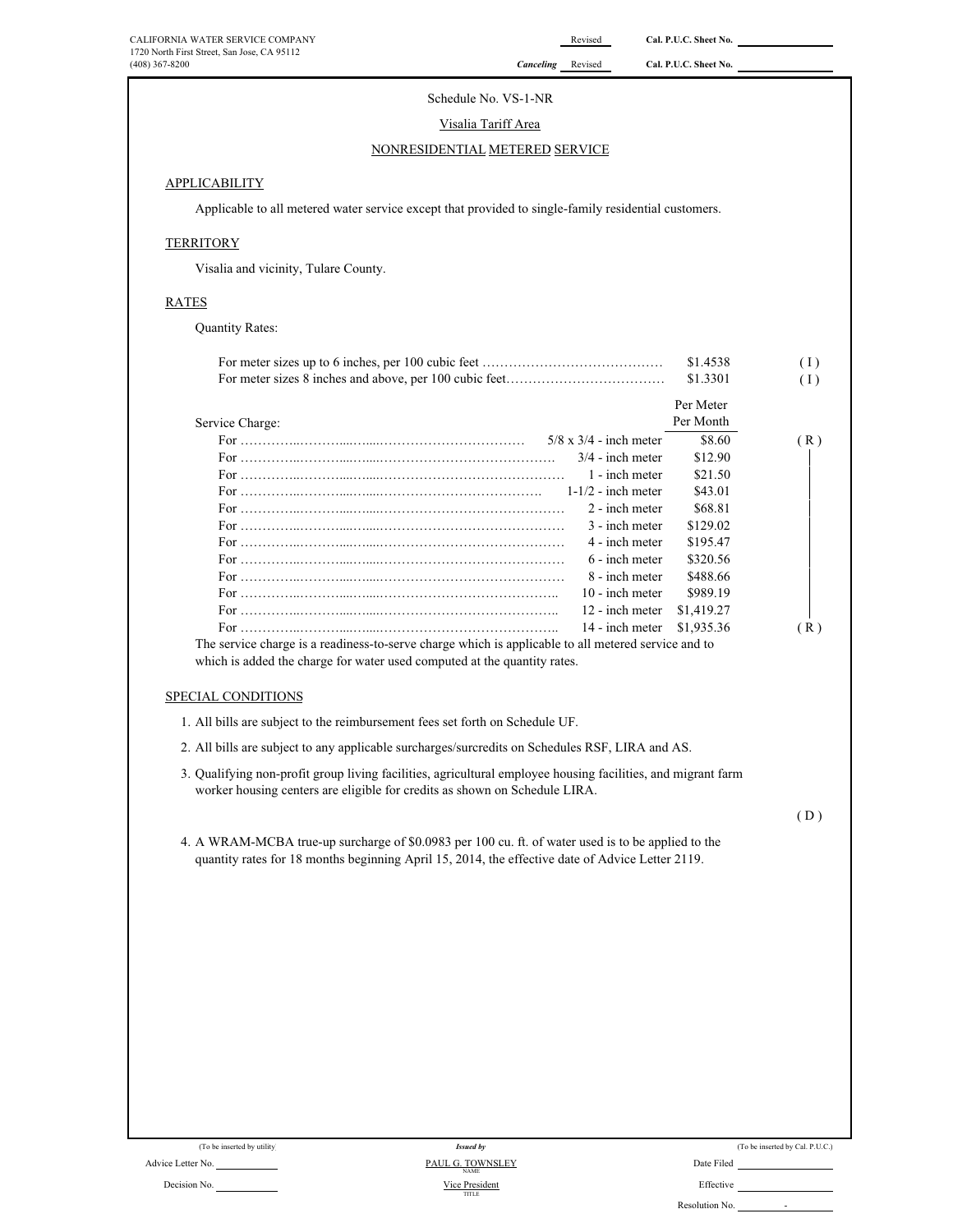# Schedule No. VS-2R

Visalia Tariff Area

Page 1 of 2

### RESIDENTIAL FLAT RATE SERVICE

# **APPLICABILITY**

Applicable to all flat rate residential water service.

### **TERRITORY**

Visalia and vicinity, Tulare County.

| <b>RATES</b>                                                            | Per Service |    |
|-------------------------------------------------------------------------|-------------|----|
| For a single-family residential unit, including premises                | Connection  |    |
| having the following areas:                                             | per Month   |    |
|                                                                         |             | D) |
|                                                                         |             |    |
|                                                                         |             |    |
|                                                                         |             | D) |
| For each additional single-family residential unit on the same premises |             |    |
|                                                                         |             |    |

### SPECIAL CONDITIONS

1. The above flat rates apply to service connections not larger than one inch in diameter.

- 2. All service not covered by the above classifications shall be furnished only on a metered basis.
- 3. For service covered by the above classifications, if the utility or the customer so elects, a meter shall be installed and service provided under Schedule No. VS-1-R, Residential Metered Service.
- 4. This Schedule is closed to all new connections as of July 23, 1992, the effective date of Advice Letter No. 4220-W
- 5. All bills are subject to the reimbursement fees set forth on Schedule UF.
- 6. All bills are subject to any applicable surcharges on Schedules RSF and LIRA.
- 7. Qualifying low-income flat rate residential customers are eligible for credits as shown on Schedule LIRA.

(Continued)

| (To be inserted by utility) | <b>Issued by</b>               |            |
|-----------------------------|--------------------------------|------------|
| Advice Letter No.           | PAUL G TOWNSLEY<br><b>NAME</b> | Date Filed |
| Decision No.                | Vice President<br>TITLE        | Effective  |

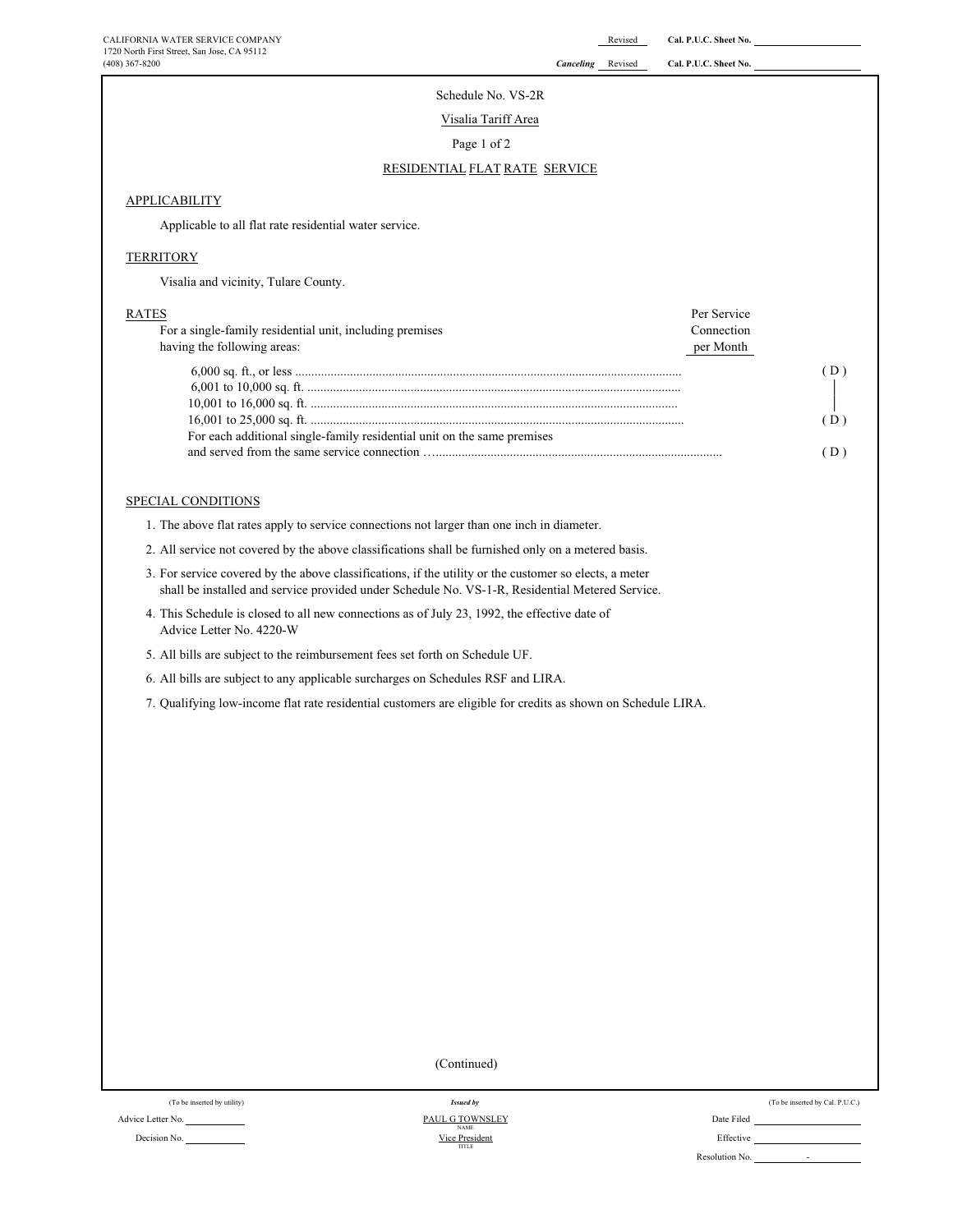| (408) 367-8200     | <b>Canceling</b> Revised      | Cal. P.U.C. Sheet No. |     |
|--------------------|-------------------------------|-----------------------|-----|
|                    | Schedule No. VS-2R            |                       |     |
|                    |                               |                       |     |
|                    | Visalia Tariff Area           |                       |     |
|                    | Page 2 of 2                   |                       |     |
|                    | (Continued)                   |                       |     |
|                    | RESIDENTIAL FLAT RATE SERVICE |                       |     |
|                    |                               |                       |     |
| SPECIAL CONDITIONS |                               |                       |     |
|                    |                               |                       | (D) |
|                    |                               |                       | (D) |
|                    |                               |                       | (D) |
|                    |                               |                       |     |
|                    |                               |                       |     |
|                    |                               |                       |     |
|                    |                               |                       |     |
|                    |                               |                       |     |
|                    |                               |                       |     |
|                    |                               |                       |     |
|                    |                               |                       |     |

Decision No. **Effective** Effective **Contract Contract Contract Contract Contract Contract Contract Contract Contract Contract Contract Contract Contract Contract Contract Contract Contract Contract Contract Contract Contra** 

Advice Letter No. Date Filed *Issued by* TITLE PAUL G TOWNSLEY<br>NAME<br>Vice President

(To be inserted by Utility) (To be inserted by Cal. P.U.C.) Issued by Cal. P.U.C.)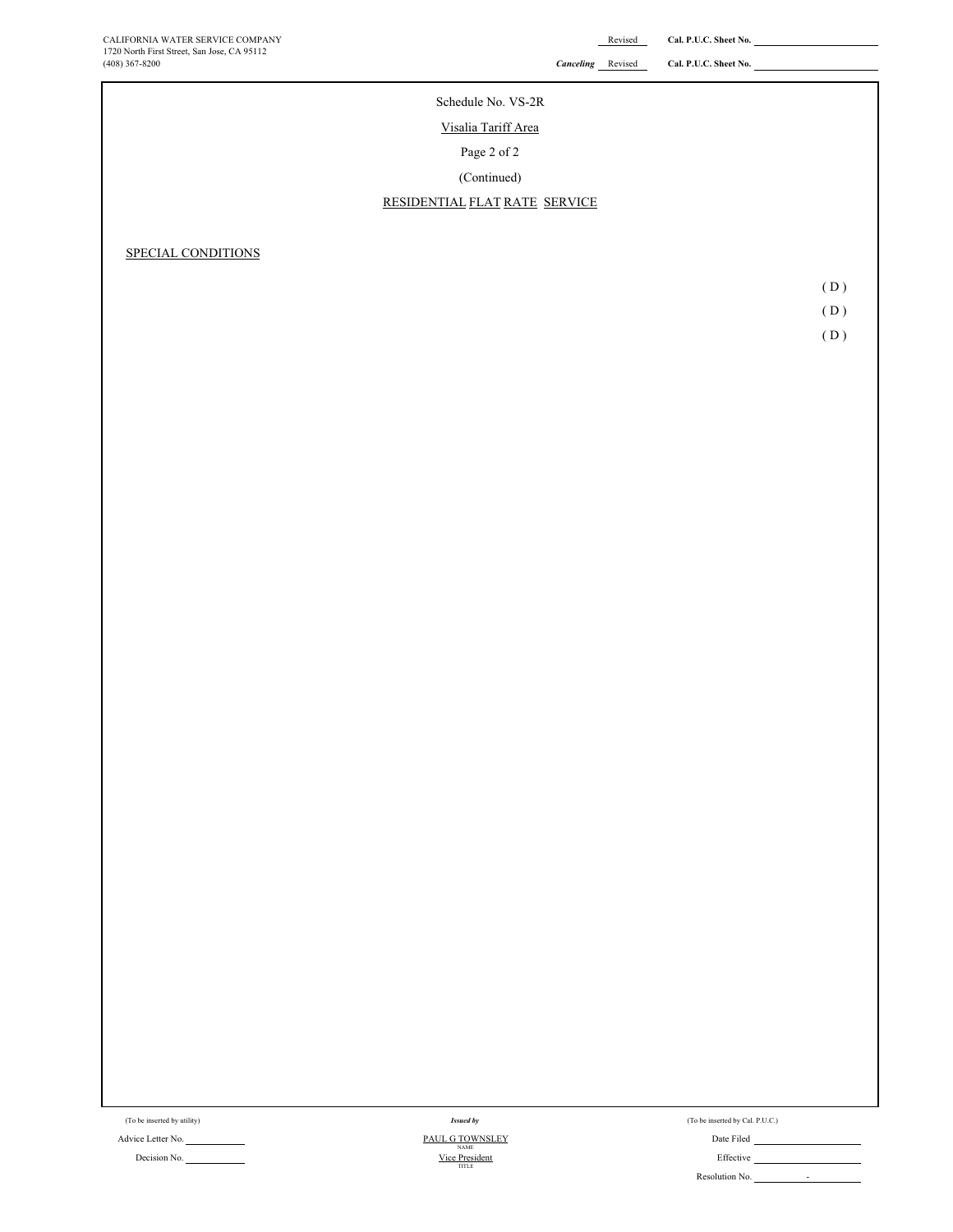Per Month

# Schedule No. VS-4

### Visalia Tariff Area

### SERVICE TO PRIVATELY OWNED FIRE PROTECTION SYSTEMS

### APPLICABILITY

Applicable to all water service furnished for privately owned fire protection systems.

# **TERRITORY**

Visalia and vicinity, Tulare County.

### RATES

| $1-1/2$ - inch connection | \$11.62  | (R) |
|---------------------------|----------|-----|
| 2 - inch connection       | \$15.50  |     |
| 3 - inch connection       | \$23.24  |     |
| 4 - inch connection       | \$30.99  |     |
| 6 - inch connection       | \$46.49  |     |
| 8 - inch connection       | \$61.98  |     |
| 10 - inch connection      | \$77.48  |     |
| 12 - inch connection      | \$92.98  |     |
| 14 - inch connection      | \$108.47 | (R) |
|                           |          |     |

### SPECIAL CONDITIONS

- 1. The facilities for service to a privately owned fire protection system will be installed by the Utility at the cost of the applicant. Such cost shall not be subject to refund.
- 2. If a distribution main of adequate size to serve a private fire protection system in addition to all other normal service does not exist in the street or alley adjacent to the premises to be served, then a service main from the nearest existing main of adequate capacity will be installed by the Utility at the cost of the applicant. Such cost shall not be subject to refund.
- 3. Service hereunder is for private fire protection systems to which no connections for other than fire protection purposes are allowed and which are regularly inspected by the underwriters having jurisdiction, are installed according to specifications of the Utility, and are maintained to the satisfaction of the Utility. The Utility may require the installation of a detector check valve with meter for protection against theft, leakage, or waste of water.
- 4. For water delivered for other than service to privately owned fire protection systems, charges will be made therefor under one of the following schedules: VS-1-R or VS-1-NR.
- 5. The Utility will supply only such water at such pressure as may be available from time to time as a result of normal operation of Utility's system.
- 6. All bills are subject to the reimbursement fees set forth on Schedule UF.

( D )

 $(D)$ 

(To be inserted by utility) (To be inserted by Cal. P.U.C.) Issued by Cal. P.U.C.)

Resolution No.

Advice Letter No. Date Filed Decision No. Effective *Issued by* NAME TITLE PAUL G TOWNSLEY Vice Presid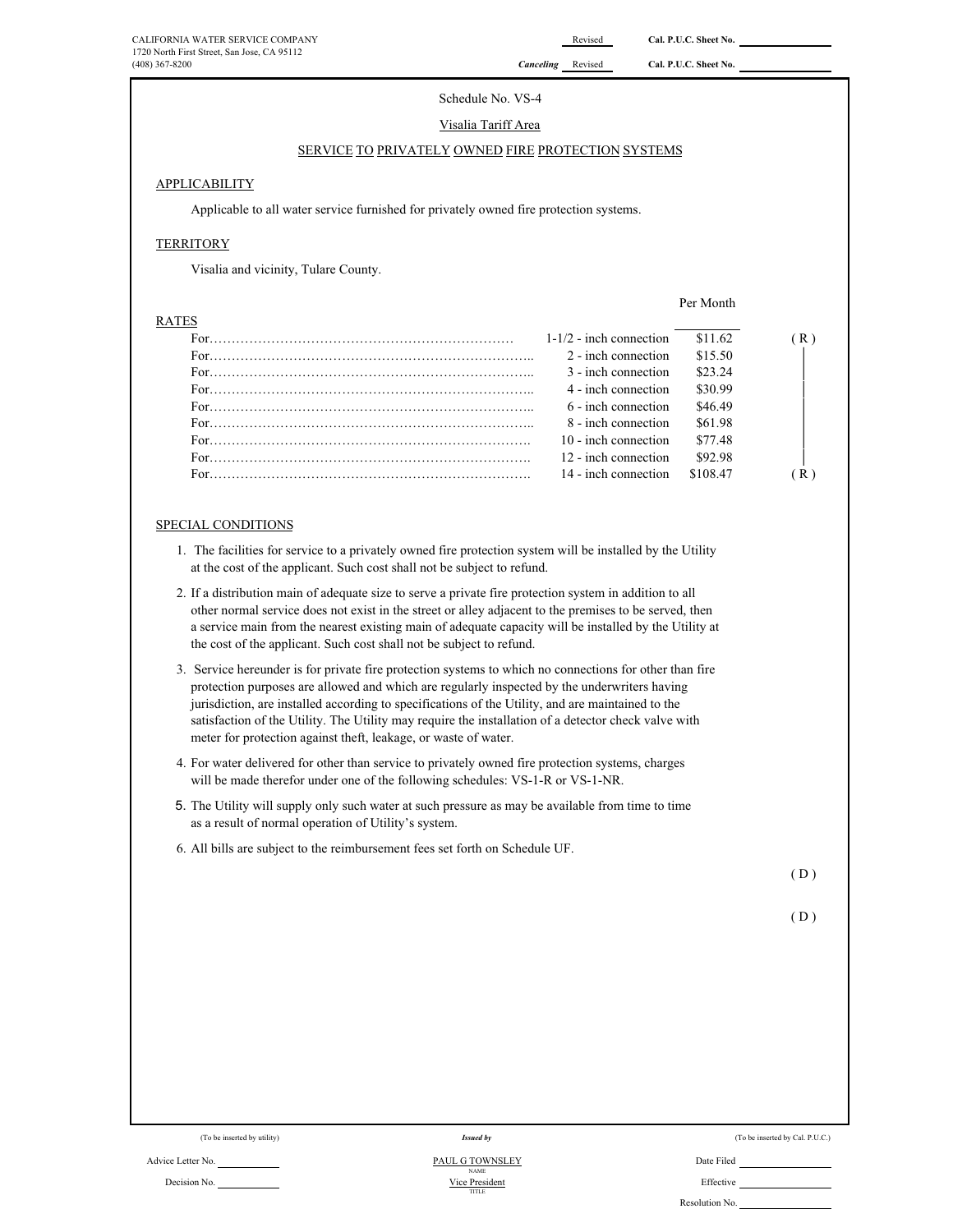| CALIFORNIA WATER SERVICE COMPANY<br>1720 North First Street, San Jose, CA 95112<br>(408) 367-8200           | Canceling | Revised<br>Revised          | Cal. P.U.C. Sheet No.<br>Cal. P.U.C. Sheet No. |               |
|-------------------------------------------------------------------------------------------------------------|-----------|-----------------------------|------------------------------------------------|---------------|
| Schedule No. WK-1-R                                                                                         |           |                             |                                                |               |
| Westlake Tariff Area                                                                                        |           |                             |                                                |               |
| RESIDENTIAL METERED SERVICE                                                                                 |           |                             |                                                |               |
| <b>APPLICABILITY</b>                                                                                        |           |                             |                                                |               |
|                                                                                                             |           |                             |                                                |               |
| Applicable to all metered water service provided to single-family residential customers.                    |           |                             |                                                |               |
| <b>TERRITORY</b>                                                                                            |           |                             |                                                |               |
| Westlake Village, in the southern part of Ventura County, within the City of Thousand Oaks<br>and vicinity. |           |                             |                                                |               |
| <b>RATES</b>                                                                                                |           |                             |                                                |               |
| <b>Quantity Rates:</b>                                                                                      |           |                             |                                                |               |
|                                                                                                             |           |                             | \$3.6426                                       | ( I           |
|                                                                                                             |           |                             | \$4.2855                                       |               |
|                                                                                                             |           |                             | \$4.7180                                       | ( I           |
|                                                                                                             |           |                             | Per Meter                                      |               |
| Service Charge:                                                                                             |           |                             | Per Month                                      |               |
|                                                                                                             |           | $5/8$ x $3/4$ - inch meter  | \$26.22                                        | <sup>(1</sup> |
|                                                                                                             |           | $3/4$ - inch meter          | \$39.32                                        | $\left($ I    |
|                                                                                                             |           | Fire Service 1 - inch meter | \$27.26                                        | $($ N         |
|                                                                                                             |           | 1 - inch meter              | \$53.55                                        | ( I           |
|                                                                                                             |           | $1-1/2$ - inch meter        | \$96.92                                        |               |
|                                                                                                             |           | 2 - inch meter              | \$147.54                                       |               |
|                                                                                                             |           | 3 - inch meter              | \$280.59                                       |               |
|                                                                                                             |           | 4 - inch meter              | \$491.75                                       |               |
|                                                                                                             |           | 6 - inch meter              | \$969.05                                       |               |
|                                                                                                             |           |                             |                                                |               |

### **APPLICABILITY**

### **TERRITORY**

# RATES

| دن∟                                                                                                 |            |     |
|-----------------------------------------------------------------------------------------------------|------------|-----|
| <b>Quantity Rates:</b>                                                                              |            |     |
|                                                                                                     | \$3.6426   | (1) |
|                                                                                                     | \$4.2855   |     |
|                                                                                                     | \$4.7180   | (1) |
|                                                                                                     | Per Meter  |     |
| Service Charge:                                                                                     | Per Month  |     |
| $5/8 \times 3/4$ - inch meter                                                                       | \$26.22    | (1) |
| $3/4$ - inch meter                                                                                  | \$39.32    | (1) |
|                                                                                                     | \$27.26    | (N) |
| 1 - inch meter                                                                                      | \$53.55    | (1) |
|                                                                                                     | \$96.92    |     |
| 2 - inch meter                                                                                      | \$147.54   |     |
| 3 - inch meter                                                                                      | \$280.59   |     |
| 4 - inch meter                                                                                      | \$491.75   |     |
| 6 - inch meter                                                                                      | \$969.05   |     |
| 8 - inch meter                                                                                      | \$2,097.25 |     |
| $10$ - inch meter                                                                                   | \$3,014.79 |     |
| 12 - inch meter                                                                                     | \$4,325.57 |     |
| 14 - inch meter \$5,898.51                                                                          |            | (1) |
| The service charge is a readiness to serve charge which is applicable to all metered service and to |            |     |

rge is a readiness-to-serve charge which is applicable to all metered service and to which is added the charge for water used computed at the quantity rates.

### SPECIAL CONDITIONS

- 1. Any designated reclaimed water customer who refuses reclaimed service shall be subject to an additional charge equivalent to 50% of the current Calleguas Municipal Water District (CMWD) potable water rate. This charge was instituted by Ordinance No. 17 of the CMWD on July 15, 1994, which calculates to \$1.5391 per Ccf.
- 2. All bills are subject to the reimbursement fees set forth on Schedule UF.
- 3. All bills are subject to any applicable surcharges/surcredits on Schedules RSF, LIRA and AS.
- 4. Qualifying low-income individually metered residential customers are eligible for credits as shown on Schedule LIRA.

( D )

- 5. A WRAM-MCBA true-up surcharge of \$0.1590 per 100 cu. ft. of water used is to be applied to the quantity rates for 18 months beginning March 15, 2013, the effective date of Advice Letter 2098.
- 6. A WRAM-MCBA true-up surcharge of \$0.2056 per 100 cu. ft. of water used is to be applied to the quantity rates for 18 months beginning April 15, 2014, the effective date of Advice Letter 2119.
- 7. Beginning July 31, 2014, as required by Section 792.5 of the Public Utilities Code, an increase in Purchased Water of \$0.1115/Ccf, relative to the Purchased Water costs adopted by Decision No. 10-12-017, and an associated revenue increase of 2.4%, are being tracked in a reserve account.

| (To be inserted by utility) | <b>Issued by</b>                | (To be inserted by Cal. P.U.C.) |
|-----------------------------|---------------------------------|---------------------------------|
|                             | PAUL G. TOWNSLEY<br><b>NAME</b> | Date Filed                      |
|                             | Vice President<br>TITLE         | Effective                       |
|                             |                                 | Resolution No.                  |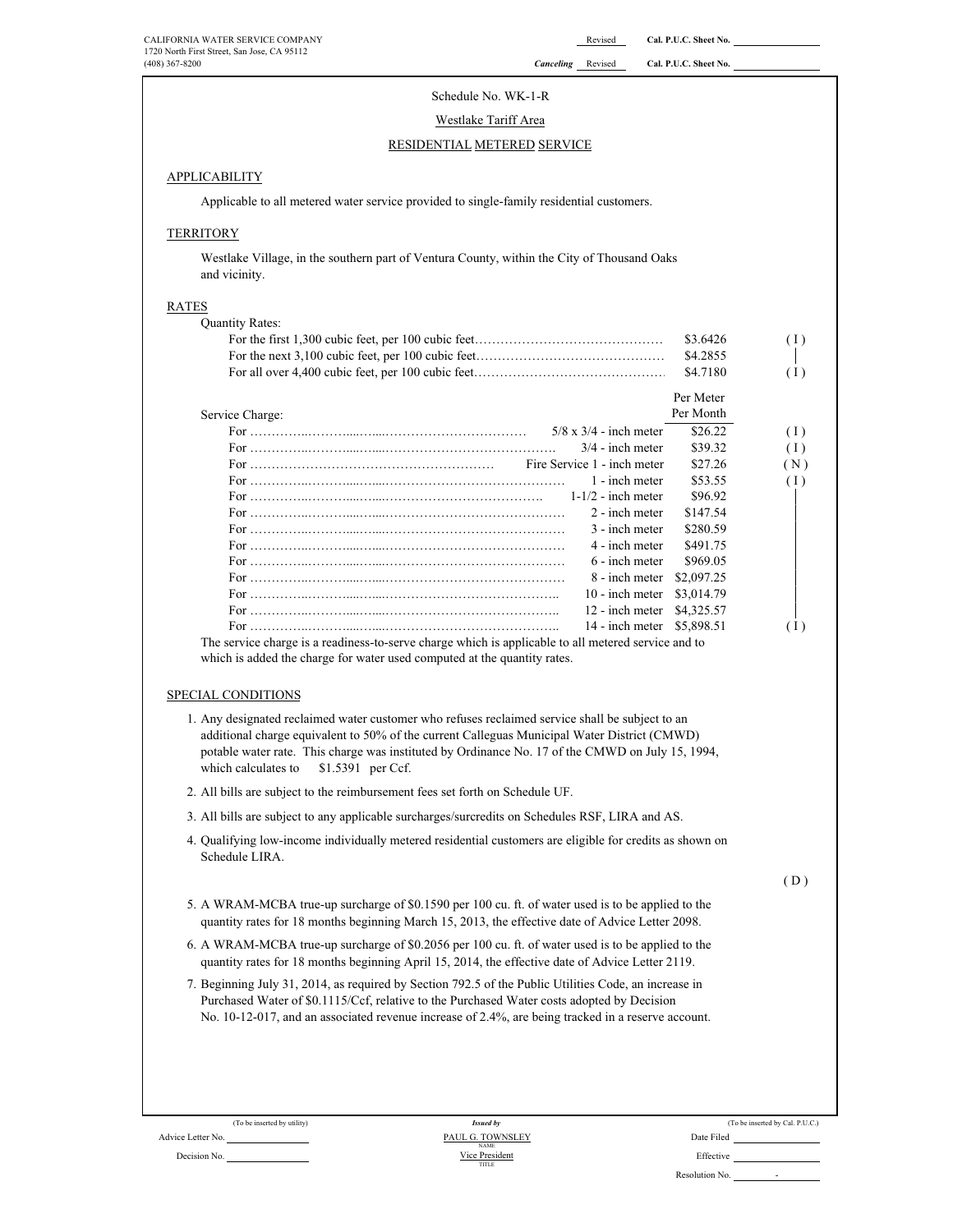# Schedule No. WK-1-NR

# Westlake Tariff Area

### NONRESIDENTIAL METERED SERVICE

### APPLICABILITY

Applicable to all metered water service except that provided to single-family residential customers.

# **TERRITORY**

Westlake Village, in the southern part of Ventura County, within the City of Thousand Oaks and vicinity.

### RATES

|                                                                                                     | Per Meter  |     |
|-----------------------------------------------------------------------------------------------------|------------|-----|
| Service Charge:                                                                                     | Per Month  |     |
|                                                                                                     | \$24.28    | (1) |
|                                                                                                     | \$36.41    |     |
| 1 - inch meter                                                                                      | \$49.62    |     |
|                                                                                                     | \$89.78    |     |
| 2 - inch meter                                                                                      | \$136.67   |     |
| 3 - inch meter                                                                                      | \$259.92   |     |
| 4 - inch meter                                                                                      | \$455.53   |     |
| 6 - inch meter                                                                                      | \$897.67   |     |
| 8 - inch meter                                                                                      | \$1,942.10 |     |
| 10 - inch meter                                                                                     | \$2,791.77 |     |
| 12 - inch meter                                                                                     | \$4,005.59 |     |
| 14 - inch meter                                                                                     | \$5,462.16 | (1) |
| The service charge is a readiness-to-serve charge which is applicable to all metered service and to |            |     |
| which is added the charge for water used computed at the quantity rate.                             |            |     |

# 1. Any designated reclaimed water customer who refuses reclaimed service shall be subject to an additional charge equivalent to 50% of the current Calleguas Municipal Water District (CMWD) potable water rate. This charge was instituted by Ordinance No. 17 of the CMWD on July 15, 1994, which calculates to \$1.5391 per Ccf.

- 2. All bills are subject to the reimbursement fees set forth on Schedule UF.
- 3. All bills are subject to any applicable surcharges/surcredits on Schedules RSF, LIRA and AS.
- 4. Qualifying non-profit group living facilities, agricultural employee housing facilities, and migrant farm worker housing centers are eligible for credits as shown on Schedule LIRA.

 $(D)$ 

- 5. A WRAM-MCBA true-up surcharge of \$0.1590 per 100 cu. ft. of water used is to be applied to the quantity rates for 18 months beginning March 15, 2013, the effective date of Advice Letter 2098.
- 6. A WRAM-MCBA true-up surcharge of \$0.2056 per 100 cu. ft. of water used is to be applied to the quantity rates for 18 months beginning April 15, 2014, the effective date of Advice Letter 2119.
- 7. Beginning July 31, 2014, as required by Section 792.5 of the Public Utilities Code, an increase in Purchased Water of \$0.1115/Ccf, relative to the Purchased Water costs adopted by Decision No. 10-12-017, and an associated revenue increase of 2.4%, are being tracked in a reserve account.

Advice Letter No. Date Filed Contact Advice Letter No. Date Filed Decision No. **Effective Decision No. Effective Decision No. Effective Decision No. Effective** Vice President NAME

TITLE

*Issued by*

(To be inserted by utility) (To be inserted by Cal. P.U.C.)

- 1992 - 1992 - 1993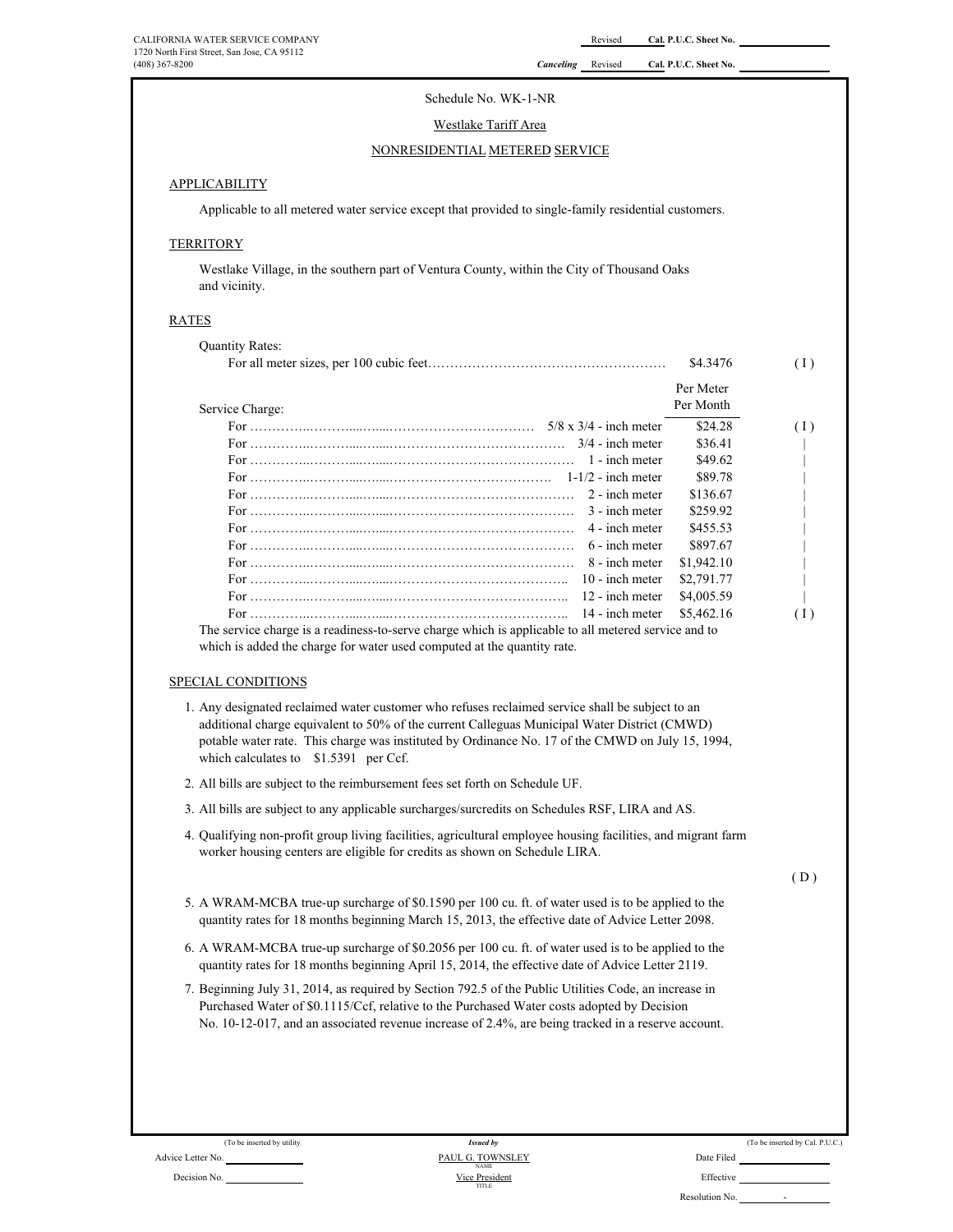# Schedule No. WK-4 Westlake Tariff Area

# SERVICE TO PRIVATELY OWNED FIRE PROTECTION SYSTEMS

### **APPLICABILITY**

Applicable to all water service furnished for privately owned fire protection systems.

## **TERRITORY**

Westlake Village, in the southern part of Ventura County, within the City of Thousand Oaks and vicinity.

Per Month

# RATES

| $1-1/2$ - inch connection | \$12.79  |  |
|---------------------------|----------|--|
| 2 - inch connection       | \$17.05  |  |
| 3 - inch connection       | \$25.57  |  |
| 4 - inch connection       | \$34.10  |  |
| 6 - inch connection       | \$51.15  |  |
| 8 - inch connection       | \$68.20  |  |
| $10$ - inch connection    | \$85.25  |  |
| 12 - inch connection      | \$102.30 |  |
| 14 - inch connection      | \$119.35 |  |
|                           |          |  |

# SPECIAL CONDITIONS

- 1. The facilities for service to a privately owned fire protection system will be installed by the Utility at the cost of the applicant. Such cost shall not be subject to refund.
- 2. If a distribution main of adequate size to serve a private fire protection system in addition to all other normal service does not exist in the street or alley adjacent to the premises to be served, then a service main from the nearest existing main of adequate capacity will be installed by the Utility at the cost of the applicant. Such cost shall not be subject to refund.
- 3. Service hereunder is for private fire protection systems to which no connections for other than fire protection purposes are allowed and which are regularly inspected by the underwriters having jurisdiction, are installed according to specifications of the Utility, and are maintained to the satisfaction of the Utility. The Utility may require the installation of a detector check valve with meter for protection against theft, leakage, or waste of water.
- 4. For water delivered for other than service to privately owned fire protection systems, charges will be made therefor under one of the following schedules: WK-1-R or WK-1-NR.
- 5. The Utility will supply only such water at such pressure as may be available from time to time as a result of normal operation of Utility's system.
- 6. All bills are subject to the reimbursement fees set forth on Schedule UF.

 $(D)$ 

$$
(D)
$$

| (To be inserted by utility) | <b>Issued by</b>               | (To be inserted by Cal. P.U.C.) |
|-----------------------------|--------------------------------|---------------------------------|
| Advice Letter No.           | PAUL G TOWNSLEY<br><b>NAME</b> | Date Filed                      |
| Decision No.                | Vice President<br>TITLE        | Effective                       |
|                             |                                | Resolution No.                  |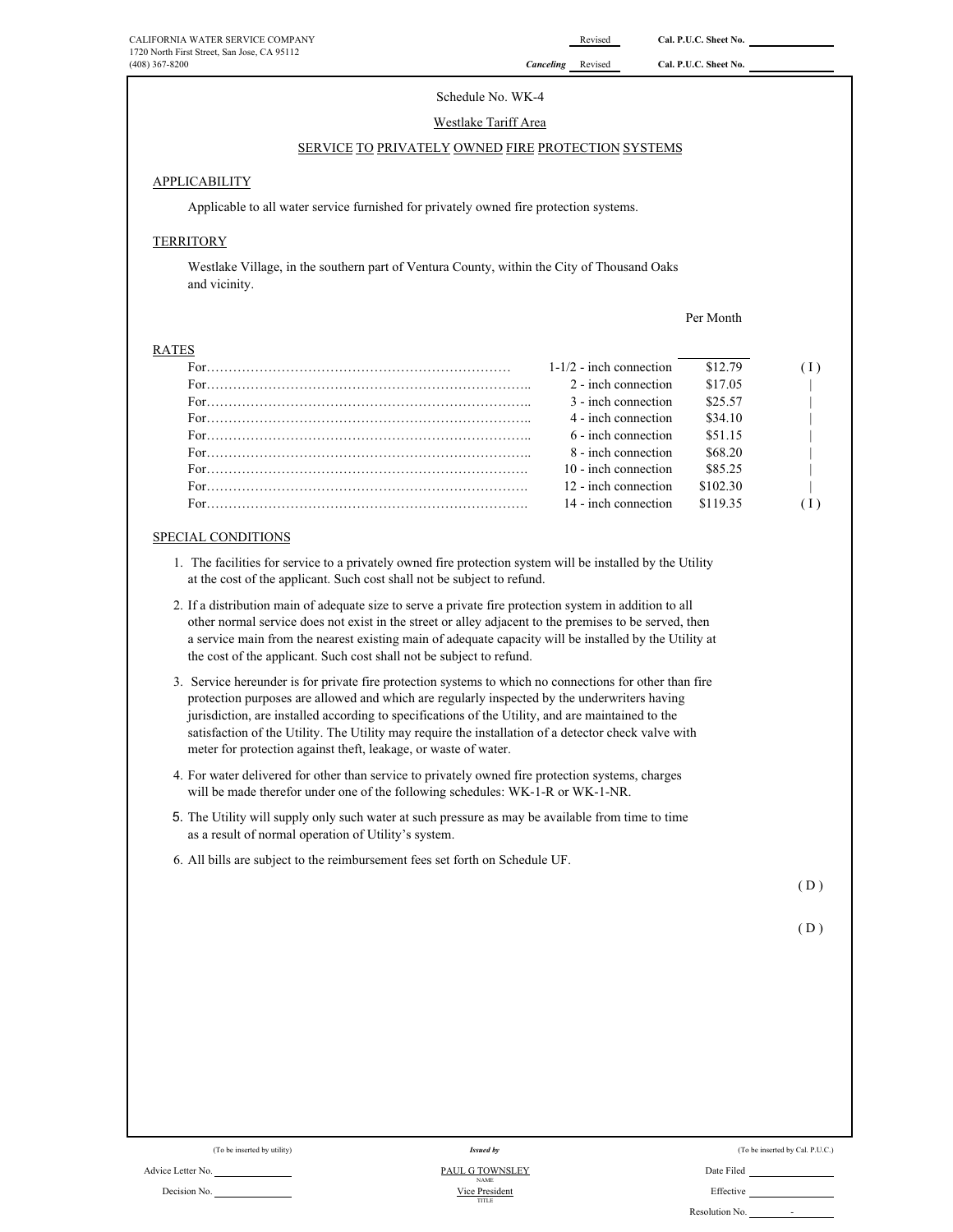# Schedule No. WK-6

### Westlake Tariff Area

#### RECLAIMED METERED SERVICE

### APPLICABILITY

Applicable to all metered reclaimed water service

# **TERRITORY**

Westlake Village, in the southern part of Ventura County, within the City of Thousand Oaks and vicinity.

### RATES

| <b>Ouantity Rates:</b>                                                                              |                               |            |     |
|-----------------------------------------------------------------------------------------------------|-------------------------------|------------|-----|
|                                                                                                     |                               | \$3.0332   | (1) |
|                                                                                                     |                               | Per Meter  |     |
| Service Change:                                                                                     |                               | Per Month  |     |
|                                                                                                     | $5/8 \times 3/4$ - inch meter | \$24.71    | (1) |
|                                                                                                     | $3/4$ - inch meter            | \$37.06    |     |
|                                                                                                     | 1 - inch meter                | \$61.77    |     |
|                                                                                                     |                               | \$123.54   |     |
|                                                                                                     | 2 - inch meter                | \$197.67   |     |
|                                                                                                     | 3 - inch meter                | \$370.63   |     |
|                                                                                                     | 4 - inch meter                | \$617.72   |     |
|                                                                                                     | 6 - inch meter                | \$1,235.44 |     |
|                                                                                                     | 8 - inch meter                | \$1,976.70 |     |
|                                                                                                     | 10 - inch meter               | \$2,841.51 |     |
|                                                                                                     | 12 - inch meter               | \$4,076.95 |     |
|                                                                                                     | 14 - inch meter \$5,559.48    |            | (1) |
| The service charge is a readiness to serve charge which is applicable to all metered service and to |                               |            |     |

The service charge is a readiness-to-serve charge which is applicable to all metered service and to which is added the charge for water used computed at the quantity rate.

### SPECIAL CONDITIONS

- 1. Reclaimed water will be supplied only as available.
- 2. As a condition of service under this schedule, all customers are required to comply with the Company's Rule 16, **Section D**, Reclaimed Water Service.
- 3. All bills are subject to the reimbursement fees set forth on Schedule UF.
- 4. All bills are subject to any applicable surcharges/surcredits on Schedules RSF, LIRA and AS.
- 5. A WRAM-MCBA true-up surcharge of \$0.1590 per 100 cu. ft. of water used is to be applied to the quantity rates for 18 months beginning March 15, 2013, the effective date of Advice Letter 2098.
- 6. A WRAM-MCBA true-up surcharge of \$0.2056 per 100 cu. ft. of water used is to be applied to the quantity rates for 18 months beginning April 15, 2014, the effective date of Advice Letter 2119.
- 7. Beginning July 31, 2014, as required by Section 792.5 of the Public Utilities Code, an increase in Purchased Water of \$0.1115/Ccf, relative to the Purchased Water costs adopted by Decision No. 10-12-017, and an associated revenue increase of 2.4%, are being tracked in a reserve account.

#### Advice Letter No. <u>2000 Community Community Community PAUL G. TOWNSLEY</u> Community Community Community Date Filed Decision No. 2002 Microsoft Christian Company of the President Effective Effective Vice President *Issued by* PAUL G. TOWNSLEY NAME TITLE

|  | (To be inserted by Cal. P.U.C.) |  |  |
|--|---------------------------------|--|--|
|--|---------------------------------|--|--|

Resolution No. -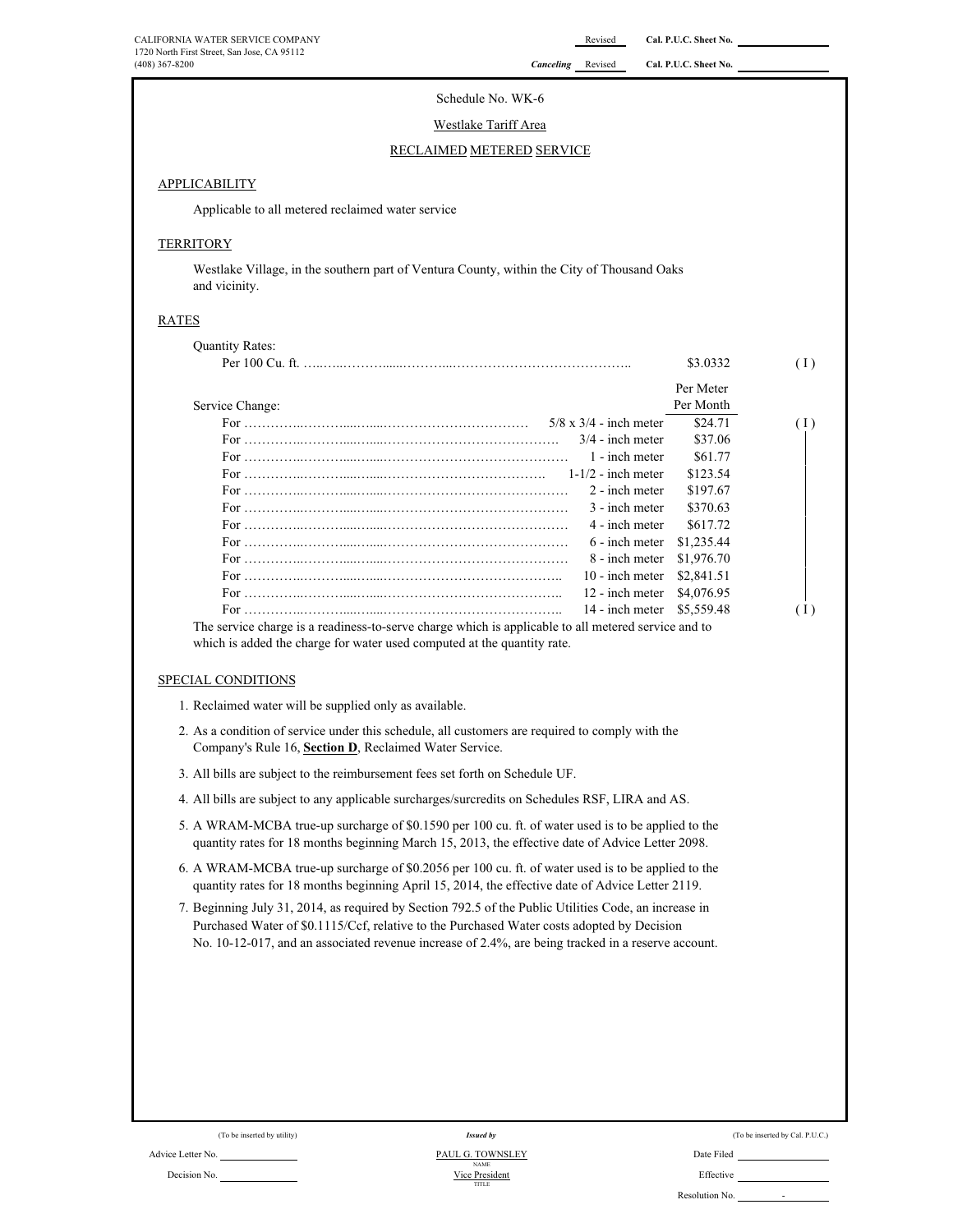# Schedule No. WL-1-R

# Willows Tariff Area

# RESIDENTIAL METERED SERVICE

# **APPLICABILITY**

Applicable to all residential metered water service.

# **TERRITORY**

The City of Willows and vicinity, Glenn County.

# RATES

|                                                                                                           | \$1.7081   | (1) |
|-----------------------------------------------------------------------------------------------------------|------------|-----|
|                                                                                                           | \$1.8338   |     |
|                                                                                                           | \$2,0678   | (1) |
|                                                                                                           | Per Meter  |     |
| Service Charge:                                                                                           | Per Month  |     |
| $5/8 \times 3/4$ - inch meter                                                                             | \$37.03    | (R) |
| $3/4$ - inch meter                                                                                        | \$47.57    | (R) |
| Fire Service 1 - inch meter                                                                               | \$38.51    | (N) |
| 1 - inch meter                                                                                            | \$71.24    | (R) |
| $1-1/2$ - inch meter                                                                                      | \$112.54   |     |
| 2 - inch meter                                                                                            | \$157.71   |     |
| 3 - inch meter                                                                                            | \$317.94   |     |
| 4 - inch meter                                                                                            | \$473.09   |     |
| 6 - inch meter                                                                                            | \$1,217.07 |     |
| 8 - inch meter                                                                                            | \$1,756.44 |     |
| $10 -$ inch meter                                                                                         | \$2,147.76 |     |
| 12 - inch meter                                                                                           | \$3,081.12 |     |
| 14 - inch meter                                                                                           | \$4,201.79 | (R) |
| The service charge is a readiness-to-serve charge which is applicable to all metered service and to which |            |     |
| is added the charge for water used computed at the quantity rates.                                        |            |     |
|                                                                                                           |            |     |
| SPECIAL CONDITIONS                                                                                        |            |     |
| 1. All bills are subject to the reimbursement fees set forth on Schedule UF.                              |            |     |

- 3. Qualifying low-income individually metered residential customers are eligible for credits as shown on Schedule LIRA.
- ( D )

( D )

4. A WRAM-MCBA true-up surcharge of \$0.1848 per 100 cu. ft. of water used is to be applied to the quantity rates for 18 months beginning April 15, 2014, the effective date of Advice Letter 2119.

| (To be inserted by utility) | <b>Issued by</b>                | (To be inserted by Cal. P.U.C.)            |
|-----------------------------|---------------------------------|--------------------------------------------|
| Advice Letter No.           | PAUL G. TOWNSLEY<br><b>NAME</b> | Date Filed                                 |
| Decision No.                | Vice President<br>TITLE         | Effective                                  |
|                             |                                 | Resolution No.<br>$\overline{\phantom{0}}$ |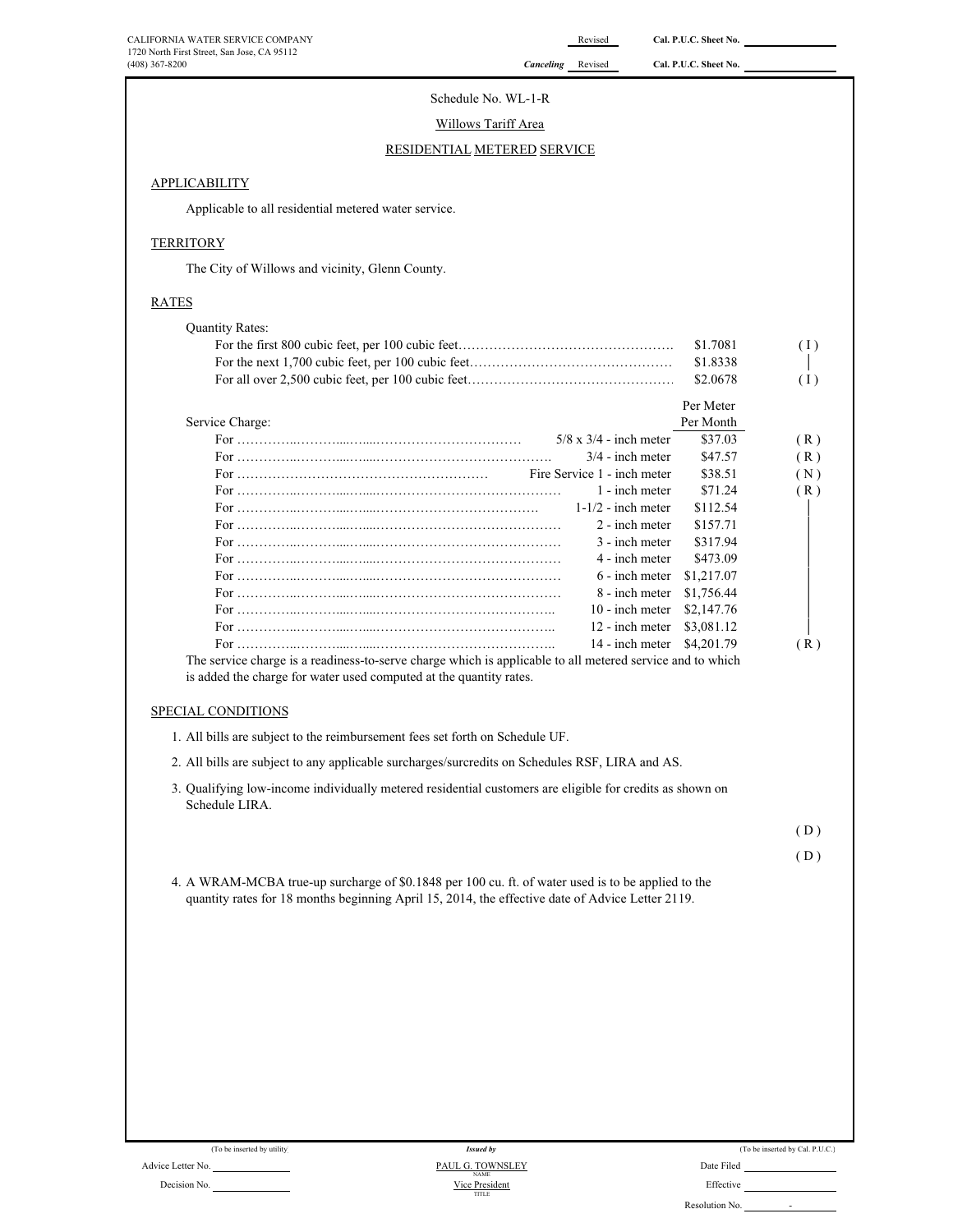| CALIFORNIA WATER SERVICE COMPANY<br>1720 North First Street, San Jose, CA 95112                                                                                                            |                                      | Revised                              | Cal. P.U.C. Sheet No.    |                                 |
|--------------------------------------------------------------------------------------------------------------------------------------------------------------------------------------------|--------------------------------------|--------------------------------------|--------------------------|---------------------------------|
| (408) 367-8200                                                                                                                                                                             | <b>Canceling</b> Revised             |                                      | Cal. P.U.C. Sheet No.    |                                 |
|                                                                                                                                                                                            | Schedule No. WL-1-NR                 |                                      |                          |                                 |
|                                                                                                                                                                                            | Willows Tariff Area                  |                                      |                          |                                 |
|                                                                                                                                                                                            | NONRESIDENTIAL METERED SERVICE       |                                      |                          |                                 |
|                                                                                                                                                                                            |                                      |                                      |                          |                                 |
| <b>APPLICABILITY</b>                                                                                                                                                                       |                                      |                                      |                          |                                 |
| Applicable to all nonresidential metered water service.                                                                                                                                    |                                      |                                      |                          |                                 |
| <b>TERRITORY</b>                                                                                                                                                                           |                                      |                                      |                          |                                 |
| The City of Willows and vicinity, Glenn County.                                                                                                                                            |                                      |                                      |                          |                                 |
| <b>RATES</b>                                                                                                                                                                               |                                      |                                      |                          |                                 |
| <b>Quantity Rates:</b>                                                                                                                                                                     |                                      |                                      |                          |                                 |
|                                                                                                                                                                                            |                                      |                                      | \$1.9783                 | (1)                             |
|                                                                                                                                                                                            |                                      |                                      | Per Meter                |                                 |
| Service Charge:                                                                                                                                                                            |                                      |                                      | Per Month                |                                 |
|                                                                                                                                                                                            |                                      | $5/8 \times 3/4$ - inch meter        | \$33.21                  | (R)                             |
|                                                                                                                                                                                            |                                      | $3/4$ - inch meter<br>1 - inch meter | \$42.65<br>\$63.88       |                                 |
|                                                                                                                                                                                            |                                      | $1-1/2$ - inch meter                 | \$100.92                 |                                 |
|                                                                                                                                                                                            |                                      | 2 - inch meter                       | \$141.43                 |                                 |
|                                                                                                                                                                                            |                                      | 3 - inch meter                       | \$285.12                 |                                 |
|                                                                                                                                                                                            |                                      | 4 - inch meter                       | \$424.27                 |                                 |
|                                                                                                                                                                                            |                                      | 6 - inch meter                       | \$1,091.44               |                                 |
|                                                                                                                                                                                            |                                      | 8 - inch meter                       | \$1,575.13               |                                 |
|                                                                                                                                                                                            |                                      | 10 - inch meter                      | \$1,926.07<br>\$2,763.08 |                                 |
|                                                                                                                                                                                            |                                      | 12 - inch meter<br>14 - inch meter   | \$3,768.08               | (R)                             |
| which is added the charge for water used computed at the quantity rate.<br>SPECIAL CONDITIONS                                                                                              |                                      |                                      |                          |                                 |
| 1. All bills are subject to the reimbursement fees set forth on Schedule UF.                                                                                                               |                                      |                                      |                          |                                 |
| 2. All bills are subject to any applicable surcharges/surcredits on Schedules RSF, LIRA and AS.                                                                                            |                                      |                                      |                          |                                 |
| 3. Qualifying non-profit group living facilities, agricultural employee housing facilities, and migrant farm<br>worker housing centers are eligible for credits as shown on Schedule LIRA. |                                      |                                      |                          |                                 |
|                                                                                                                                                                                            |                                      |                                      |                          | (D)                             |
| 4. A WRAM-MCBA true-up surcharge of \$0.1848 per 100 cu. ft. of water used is to be applied to the                                                                                         |                                      |                                      |                          |                                 |
| quantity rates for 18 months beginning April 15, 2014, the effective date of Advice Letter 2119.                                                                                           |                                      |                                      |                          |                                 |
|                                                                                                                                                                                            |                                      |                                      |                          |                                 |
|                                                                                                                                                                                            |                                      |                                      |                          |                                 |
|                                                                                                                                                                                            |                                      |                                      |                          |                                 |
|                                                                                                                                                                                            |                                      |                                      |                          |                                 |
|                                                                                                                                                                                            |                                      |                                      |                          |                                 |
|                                                                                                                                                                                            |                                      |                                      |                          |                                 |
|                                                                                                                                                                                            |                                      |                                      |                          |                                 |
|                                                                                                                                                                                            |                                      |                                      |                          |                                 |
|                                                                                                                                                                                            |                                      |                                      |                          |                                 |
|                                                                                                                                                                                            |                                      |                                      |                          |                                 |
|                                                                                                                                                                                            |                                      |                                      |                          |                                 |
|                                                                                                                                                                                            |                                      |                                      |                          |                                 |
|                                                                                                                                                                                            |                                      |                                      |                          |                                 |
|                                                                                                                                                                                            |                                      |                                      |                          |                                 |
|                                                                                                                                                                                            |                                      |                                      |                          |                                 |
| (To be inserted by utility)<br>Advice Letter No.                                                                                                                                           | <b>Issued by</b><br>PAUL G. TOWNSLEY |                                      | Date Filed               | (To be inserted by Cal. P.U.C.) |
|                                                                                                                                                                                            |                                      |                                      |                          |                                 |

Decision No.

PAUL G. TOWNSLEY<br>Vice President<br>TITLE

|                | (To be inserted by Cal. P.U.C.) |
|----------------|---------------------------------|
| Date Filed     |                                 |
| Effective      |                                 |
| Resolution No. |                                 |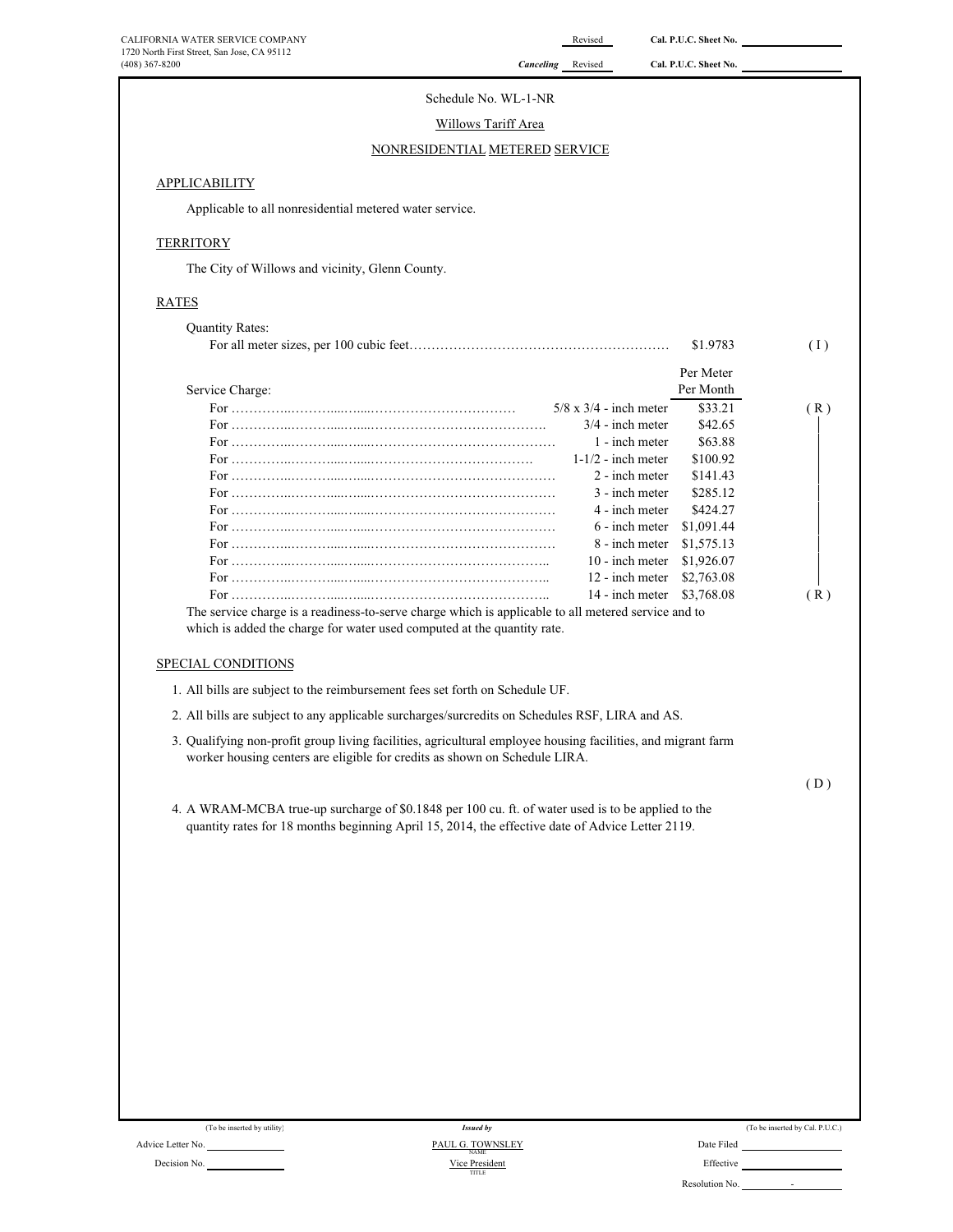$\mathbf{P}$ 

### Schedule No. WL-2R

Willows Tariff Area

# RESIDENTIAL FLAT RATE SERVICE

### **APPLICABILITY**

Applicable to all flat rate residential water service.

## **TERRITORY**

The City of Willows and vicinity, Glenn County.

# RATES

|                                                                         | Per Service |     |
|-------------------------------------------------------------------------|-------------|-----|
| For a single-family residential unit, including                         | Connection  |     |
| premises having the following areas:                                    | per Month   |     |
|                                                                         | \$72.81     | (1) |
|                                                                         | \$87.05     |     |
|                                                                         | \$108.27    |     |
|                                                                         | \$144.77    | (1) |
| For each additional single-family residential unit on the same premises |             |     |
|                                                                         | 50.66       | (1) |

# SPECIAL CONDITIONS

1. The above flat rates apply to service connections not larger than one inch in diameter.

- 2. All service not covered by the above classifications shall be furnished only on a metered basis.
- 3. For service covered by the above classifications, if the utility or the customer so elects, a meter shall be installed and service provided under Schedule No. WL-1-R, Residential Metered Service.
- 4. This Schedule is closed to all new connections as of Jan. 20, 1992, the effective date of Advice Letter No. 4339-W
- 5. All bills are subject to the reimbursement fees set forth on Schedule UF.
- 6. All bills are subject to any applicable surcharges/surcredits on Schedules RSF, LIRA and AS.
- 7. Qualifying low-income flat rate residential customers are eligible for credits as shown on Schedule LIRA.

( D )

8. A WRAM-MCBA true-up surcharge of \$0.0259 per service per month is to be applied to each bill for 18 months beginning April 15, 2014, the effective date of Advice Letter 2119.

| (To be inserted by utility) |  |
|-----------------------------|--|
|                             |  |

| (To be inserted by Cal. P.U.C.) |  |
|---------------------------------|--|
|                                 |  |